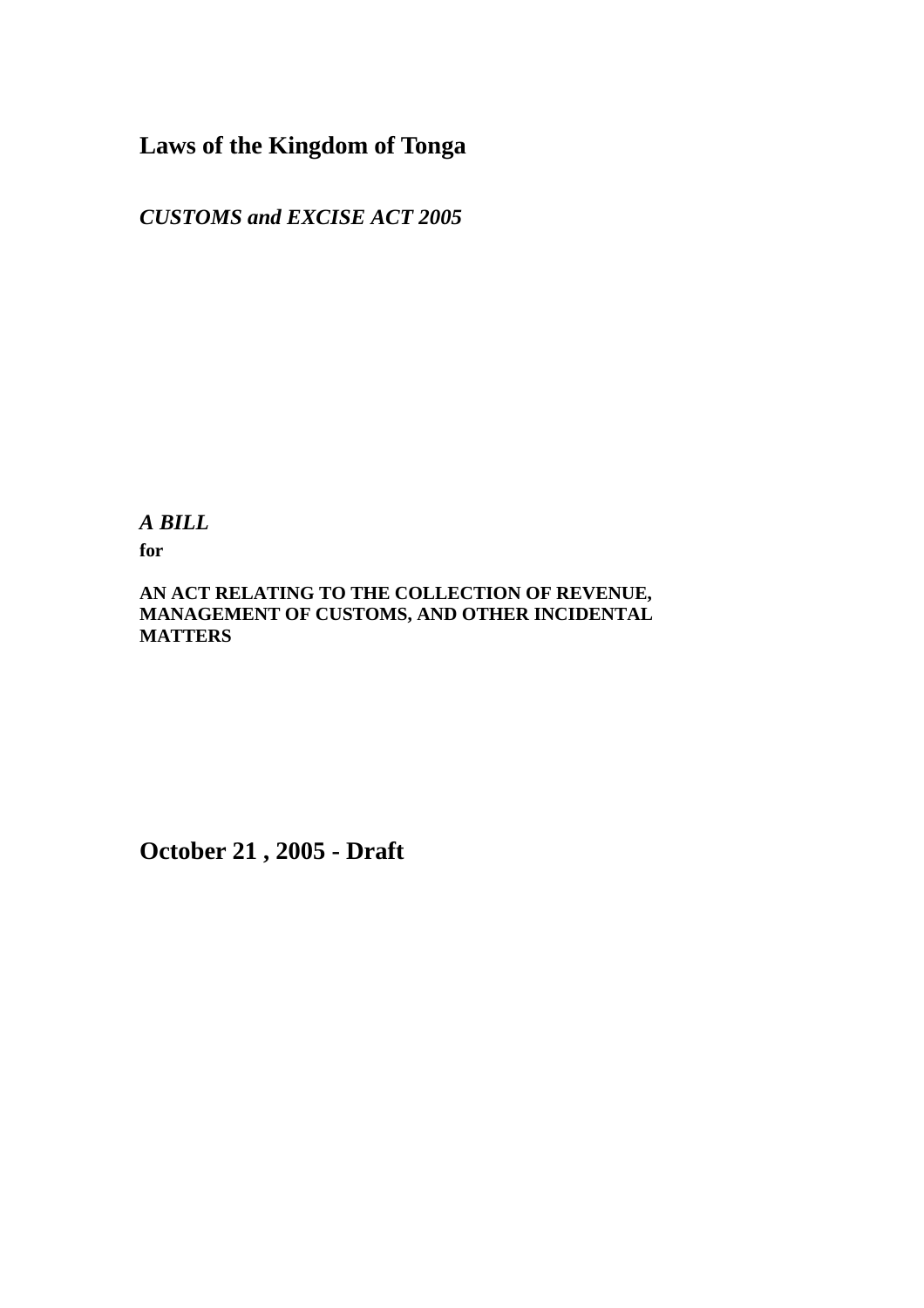### **Arrangement of Parts**

#### **PART I PRELIMINARY**

- 1. Short title and commencement
- 2. Interpretation

#### **PART II CUSTOMS CONTROL**

- 3. Goods subject to Customs control
- 4. Unauthorised movement
- 5. Liability

#### **PART III ARRIVAL AND REPORT OF AIRCRAFT AND SHIPS**

- 6. Procedure on arrival
- 7. Unauthorised movement
- 8. Commissioner's discretion
- 9. Advance notice (aircraft)
- 10. Advance notice (ships)
- 11. Cargo declaration
- 12. Discrepancies
- 13. Master and owner liable
- 14. Passenger declaration
- 15. Regulations Passengers and crew
- 16. Unloading of goods
- 17. Regulations Sufferance wharf
- 18. Master responsible
- 19. Breaking of bulk

#### **PART IV CLEARANCE OF IMPORTED GOODS**

- 20. Goods declaration- generally first port
- 21. Goods Declaration
- 22. Electronic lodgement
- 23. Other import requirements
- 24. Importer's responsibility
- 25. Doubt
- 26. Post entry audits

#### **PART V IMPOSITION OF DUTIES**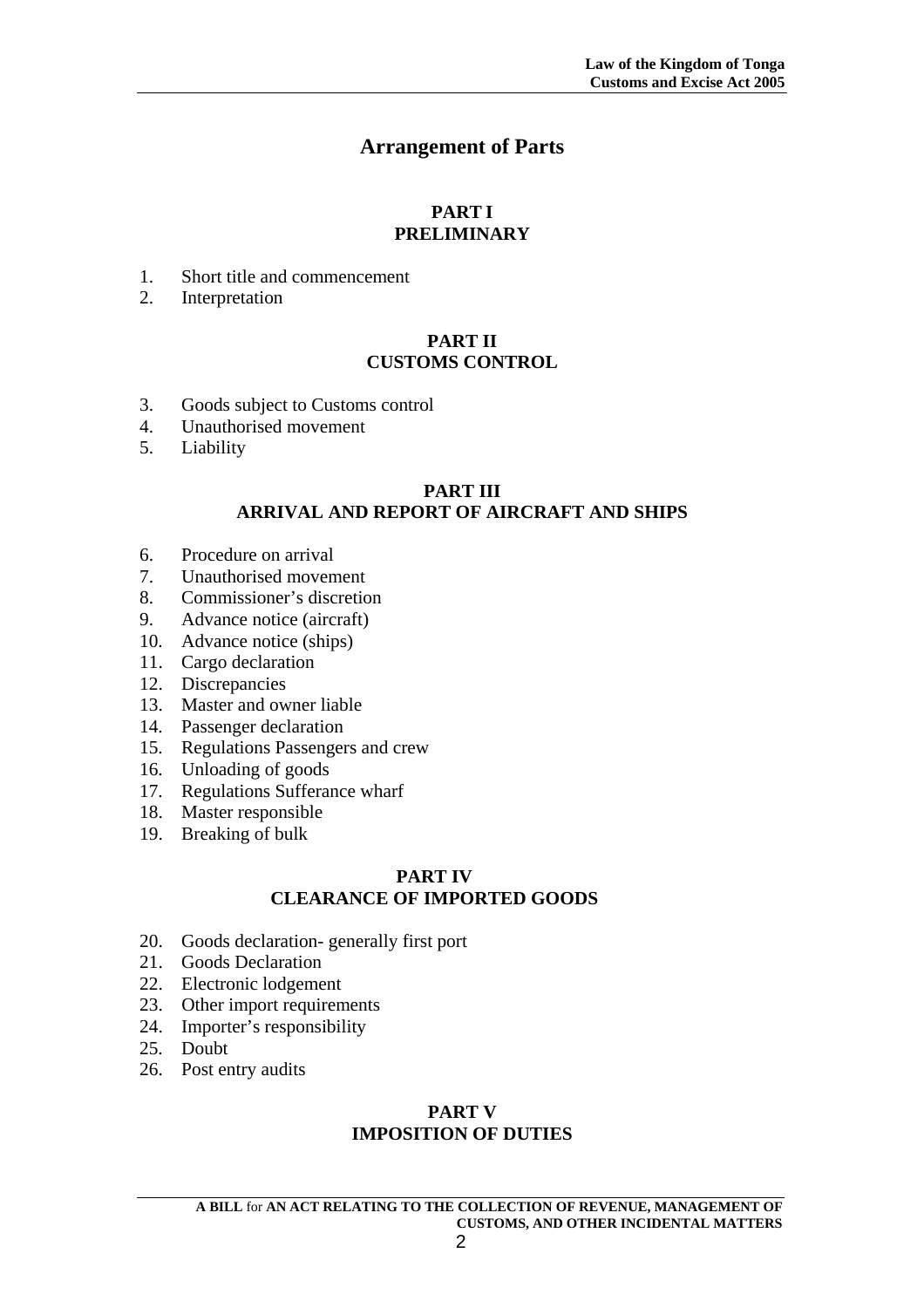- 27. Imposition of duties of Customs
- 28. Debt to government
- 29. Recovery from importer/exporter
- 30. National Assembly customs duty
- 31. Minister -customs duty
- 32. Timing of liability duties of Customs
- 33. Customs control excise
- 34. Payment excise
- 35. Excise declaration
- 36. Communicate doubt excise
- 37. Person liable excise
- 38. Post entry audits– excise
- 39. Adjustment customs duty
- 40. Full duty payable

### **PART VI**

### **CUSTOMS VALUATION**

41 General overview

#### **PART VII DEPARTURE OF AIRCRAFT AND SHIPS**

- 42. Authorisation
- 43. Requirements
- 44. Refusal/revocation
- 45. Verbal or in writing
- 46. Prevention
- 47. Responsibility
- 48. Authorised loading procedures
- 49. Export cargo declaration
- 50. Regulations
- 51. Boarding of departing aircraft or ship
- 52. Detention of ship

#### **PART VIII EXPORTATION OF GOODS BY AIR AND SEA**

- 53. Export goods declaration
- 54. Payment of export duty
- 55. Dealing with export goods
- 56. Short loading
- 57. Time of exportation

#### **PART IX ARRIVAL AND DEPARTURE OF PASSENGERS**

- 58. Interpretation
- 59. Customs procedures for passengers
- 60. Passenger's declaration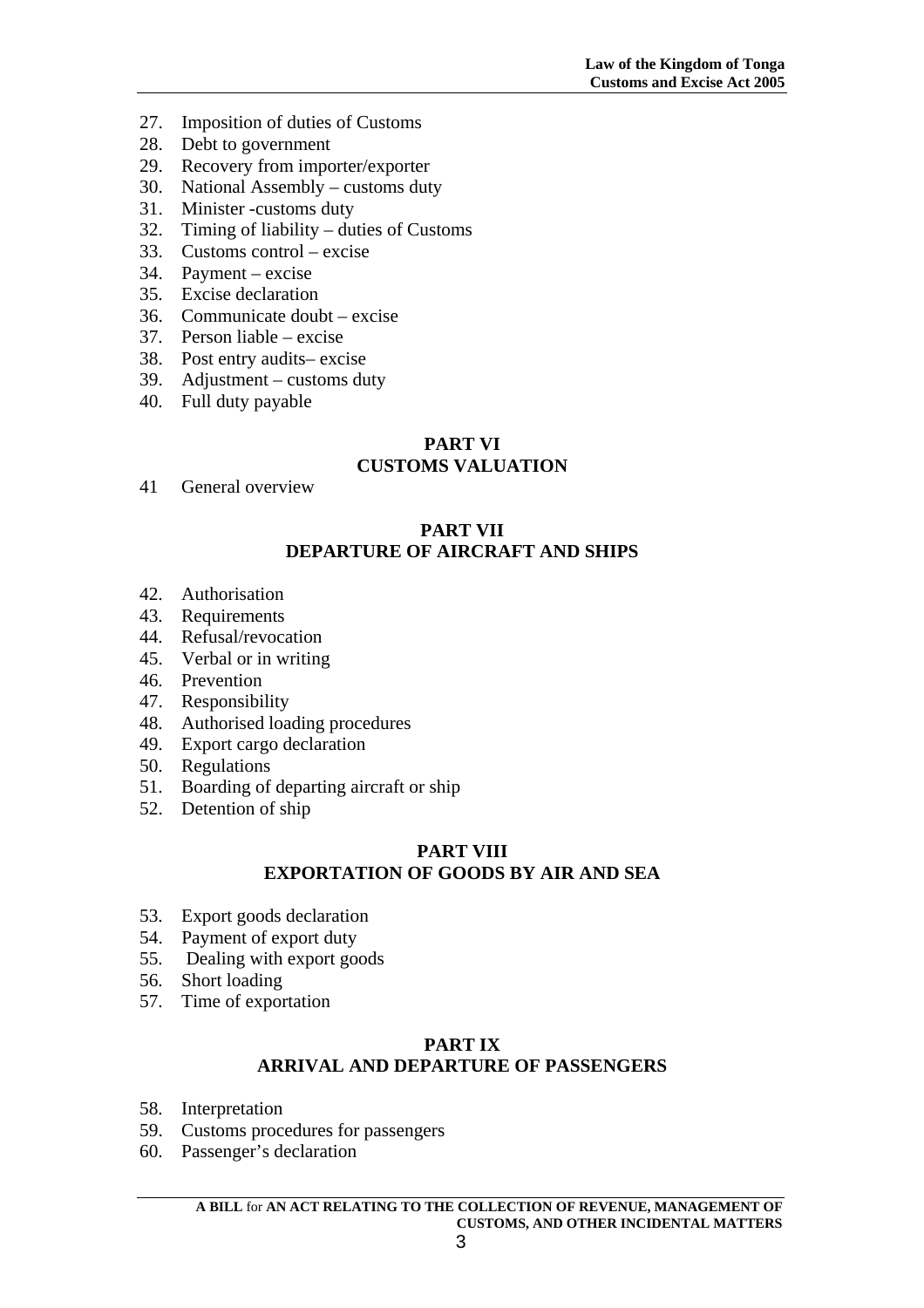61. Passenger's goods

#### **PART X IMPORT AND EXPORT BY POST**

- 62. Interpretation
- 63. Postal articles
- 64. Customs control
- 65. Liability
- 66. Opening postal articles
- 67. Postal article declaration
- 68. Uncertainty
- 69. Regulations

#### **PART XI RULES OF ORIGIN**

- 70. Import/export duties
- 71. Drawback
- 72. Internal taxes
- 73. Disputes

#### **PART XII TEMPORARY ADMISSIONS**

- 74. Conditional entry
- 75. Regulations
- 76. Non-compliance
- 77. Extension of time
- 78. Security
- 79. Goods declaration

#### **PART XIII PROHIBITED IMPORTS AND EXPORTS**

- 80. Prohibited imports and exports
- 81. Total prohibition-imports
- 82. Conditional prohibition-imports
- 83. Total prohibition exports
- 84. Conditional prohibition-exports
- 85. Addition to schedules
- 86. Licences and permits
- 87. Compliance
- 88. Offence

#### **PART XIV COASTAL TRADE**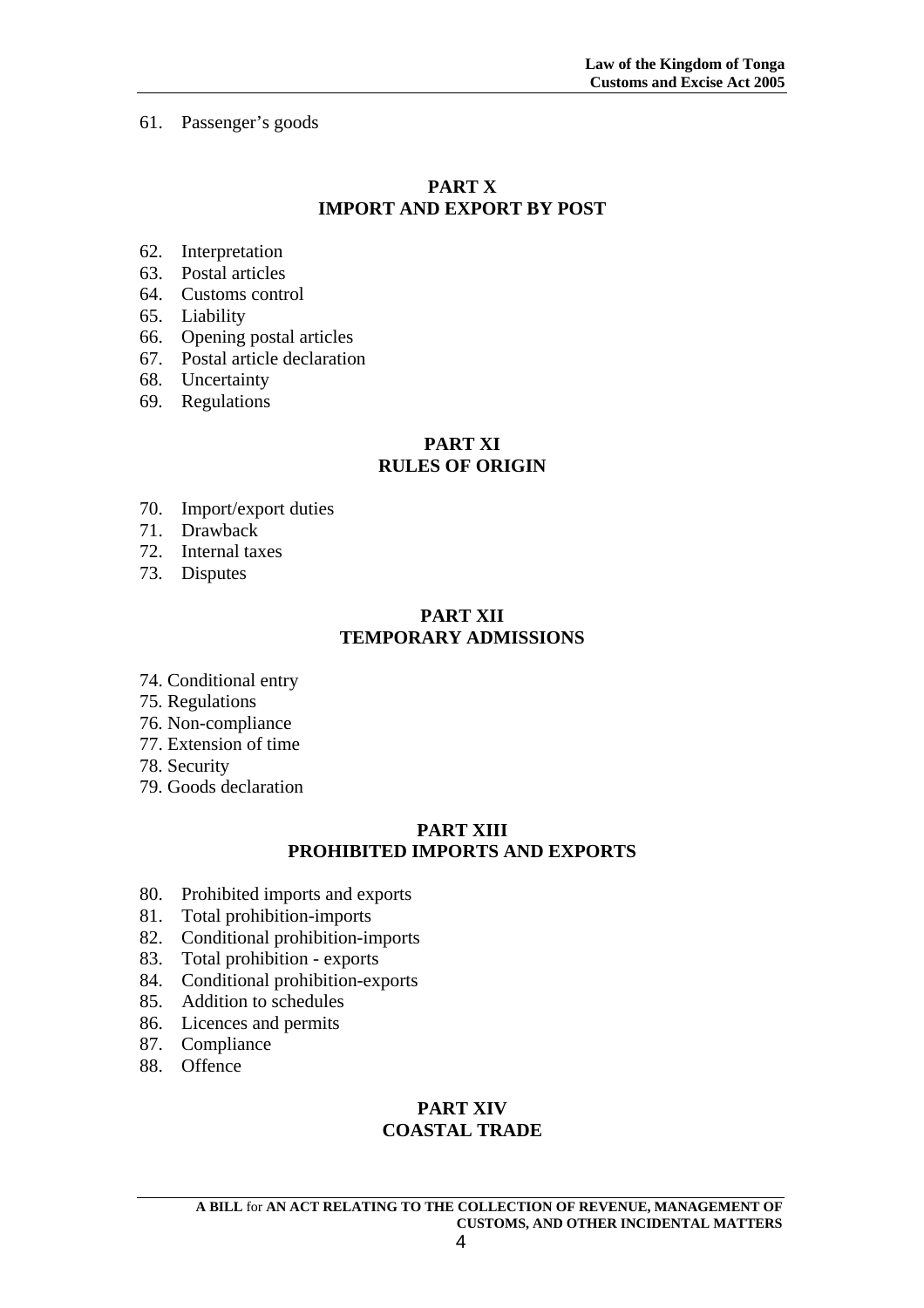- 89. Definitions
- 90. Customs control
- 91. Regulations
- 92. Master responsible
- 93. Cargo declaration
- 94. Illegal landing
- 95. Customs satisfaction
- 96. Approval to leave
- 97. Personal liability

#### **PART XV CUSTOMS SECURITIES**

- 98. Commissioner's power
- 99. Release
- 100. Form
- 101. Manner
- 102. Forfeiture

#### **PART XVI WAREHOUSES AND APPROVED PLACES**

- 103. Customs licensed warehouse
- 104. Government warehouse
- 105. Approved place
- 106. Warehousing procedures
- 107. Regulations
- 108. Government indemnity
- 109. Help to Customs
- 110. Facilities
- 111. Revocation
- 112. Hours of operation
- 113. Unauthorised entry
- 114. Records
- 115. Availability
- 116. Identification
- 117. Liability
- 118. Unauthorised movement
- 119. Customs auctions
- 120. Rate for certain goods
- 121. Shortages
- 122. Liability
- 123. Warehouse goods declaration
- 124. Licensee obligation
- 125. Damaged goods not warehoused
- 126. Officer to record details
- 127. Licensee to record details
- 128. Licensee to have copy of warehouse entry
- 129. Removal to another warehouse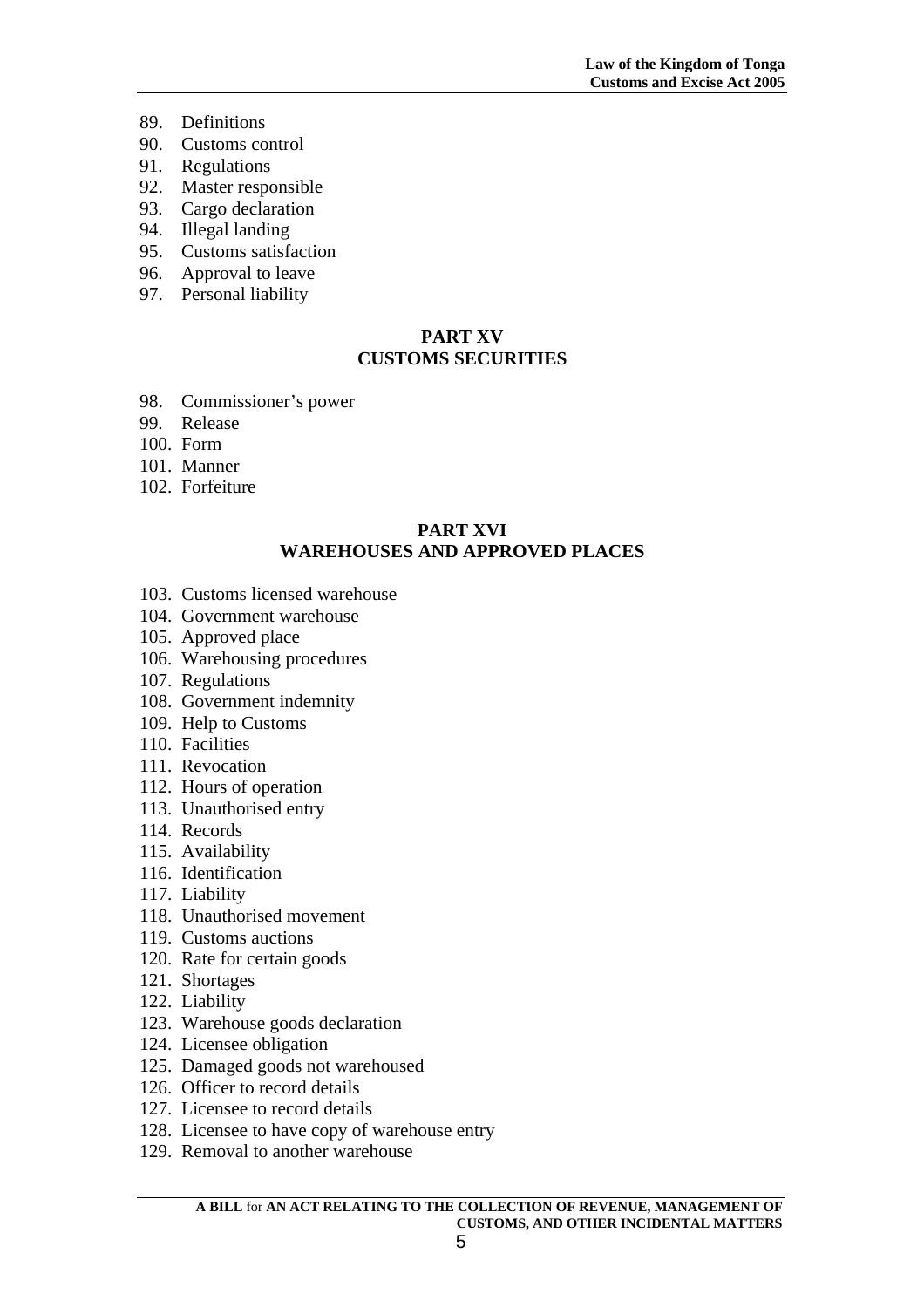130. Time limit, goods not under Customs control

#### **PART XVII REFUNDS AND DRAWBACKS**

- 131. Refunds and remissions
- 132. Calculation and application
- 133. Application fee
- 134. Drawback
- 135. Eligibility
- 136. Regulations
- 137. Commissioner's satisfaction
- 138. Inward processing

#### **PART XVIII CUSTOMS OFFENCES**

- 139. General
- 140. Agreement for offence
- 141. Hindering
- 142. Assault
- 143. Smuggling
- 144. Offers for sale
- 145. Master's liability
- 146. Evasion
- 147. Unauthorised refund
- 148. Knowing misstatement
- 149. Counterfeits
- 150. Omitting a fact
- 151. Dishonoured cheques
- 152. Misstatement
- 153. Unauthorised entry
- 154. Failure to answer
- 155. Failure to produce
- 156. Lawful commands
- 157. Firearms and weapons
- 158. Removal or damage
- 159. Concealment
- 160. Prohibited imports
- 161. Customs brokers
- 162. Tariff classification and valuation
- 163. Unauthorised money, goods, or services
- 164. Unauthorised production
- 165. False records
- 166. Failure to make declaration
- 167. Unauthorised interference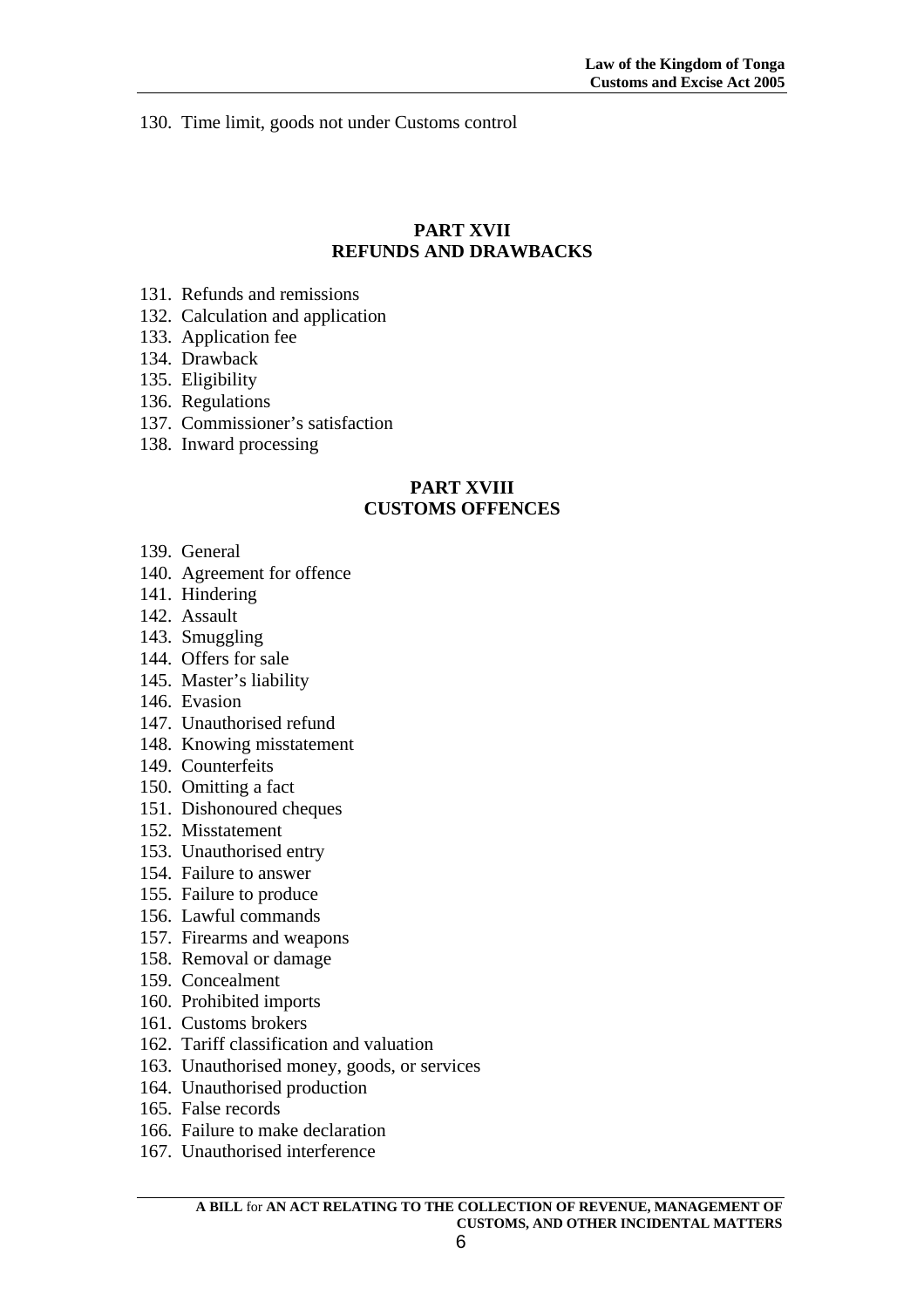- 168. Impersonation
- 169. Aid; abet; procure
- 170. Failure to account
- 171. Failure to deal
- 172. Unauthorised movement
- 173. Master's compliance
- 174. Use or possession of firearms
- 175. Enter Customs control area
- 176. Sufferance place
- 177. Proprietor transit shed
- 178. Finding and possession
- 179. Threats
- 180. Disembarkation or boarding
- 181. Unauthorised loading and unloading
- 182. Unauthorised movement of aircraft or ship
- 183. Bribery
- 184. Impeding a Customs officer
- 185. Attempts
- 186. Forfeiture
- 187. Owners of aircraft and ships
- 188. Warehouse licensees duties
- 189. Breach of confidentiality

#### **PART XIX POWERS OF OFFICERS**

- 190. Examination
- 191. Copies
- 192. Boarding
- 193. Suitable accommodation
- 194. Patrol and pass
- 195. Customs mooring
- 196. Answer questions(Customs control)
- 197. Answer questions(smuggling)
- 198. Detain
- 199. Search conveyances
- 200. Unload goods
- 201. Warrants
- 202. Regulations
- 203. Expiry
- 204. Court order
- 205. Searching persons
- 206. Arrest
- 207. Assault
- 208. Documents
- 209. Foreign language
- 210. Abandoned goods and conveyances
- 211. Detain and search
- 212. Power of arrest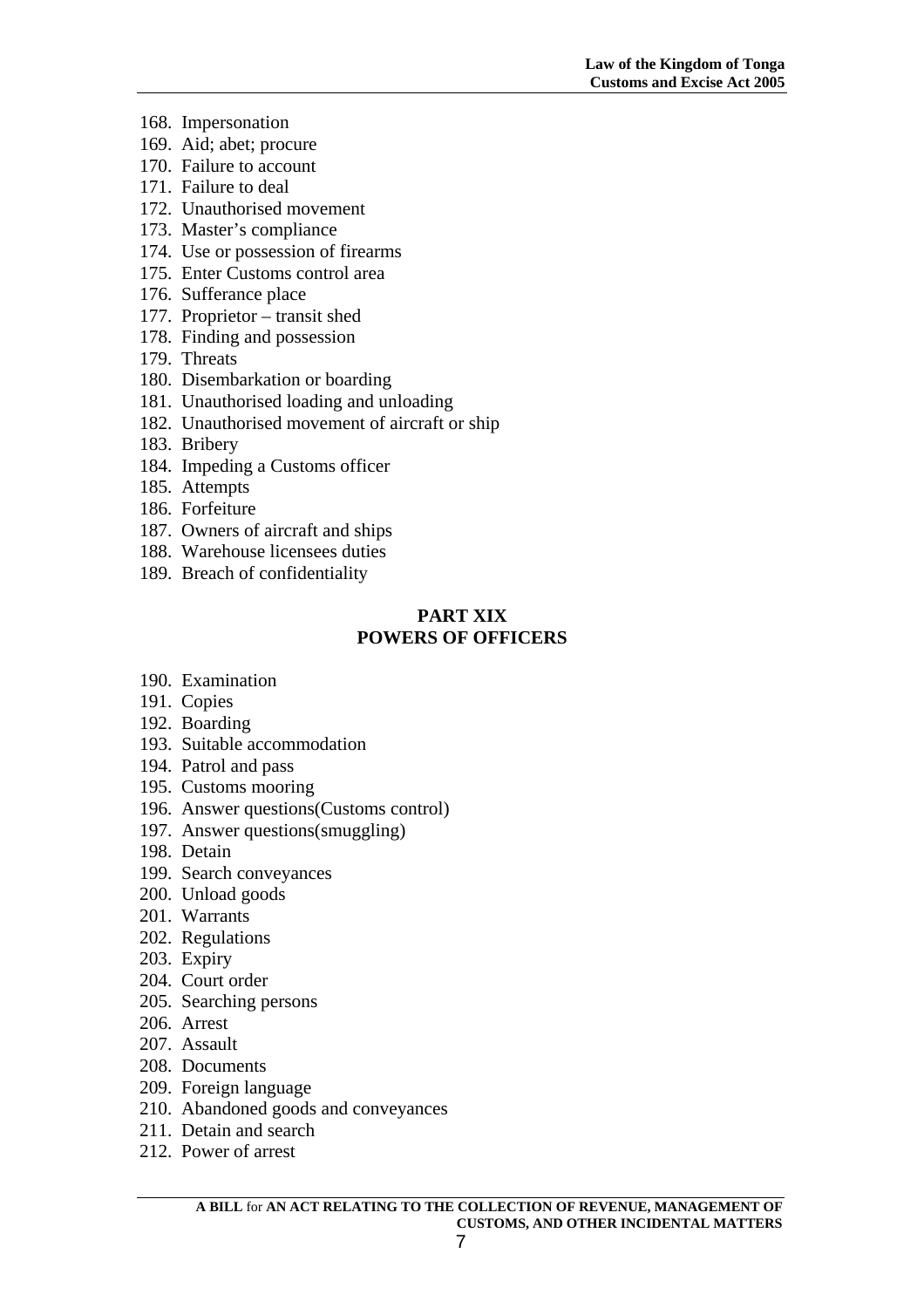- 213. Produce documents
- 214. Masters and owners to answer questions
- 215. Answer questions
- 216. Unauthorised departure
- 217. General power to search airport
- 218. Compliance powers

#### **PART XX SEIZURE AND FORFEITURE**

- 219. Conveyances forfeited
- 220. Goods forfeited
- 221. Customs or police may seize
- 222. Seizure notice
- 223. Secure place
- 224. Request for return
- 225. Condemnation
- 226. Referral to court
- 227. Title
- 228. Disposal
- 229. Release to owner
- 230. Customs indemnity

#### **PART XXI CUSTOMS PENALTIES**

- 231. Customs offences
- 232. Criminal offences
- 233. Civil offences
- 234. Administrative penalties
- 235. Unpaid administrative penalty
- 236. Amount of administrative penalty
- 237. Policy
- 238. Strict liability offences
- 239. General penalty

#### **PART XXII LEGAL PROCEEDINGS**

- 240. Repayment of underpayment
- 241. Retrospectivity
- 242. Recovery of duty
- 243. Payment under protest
- 244. Recovery action
- 245. Procedures
- 246. Repayment of overpayment
- 247. [Magistrates] Court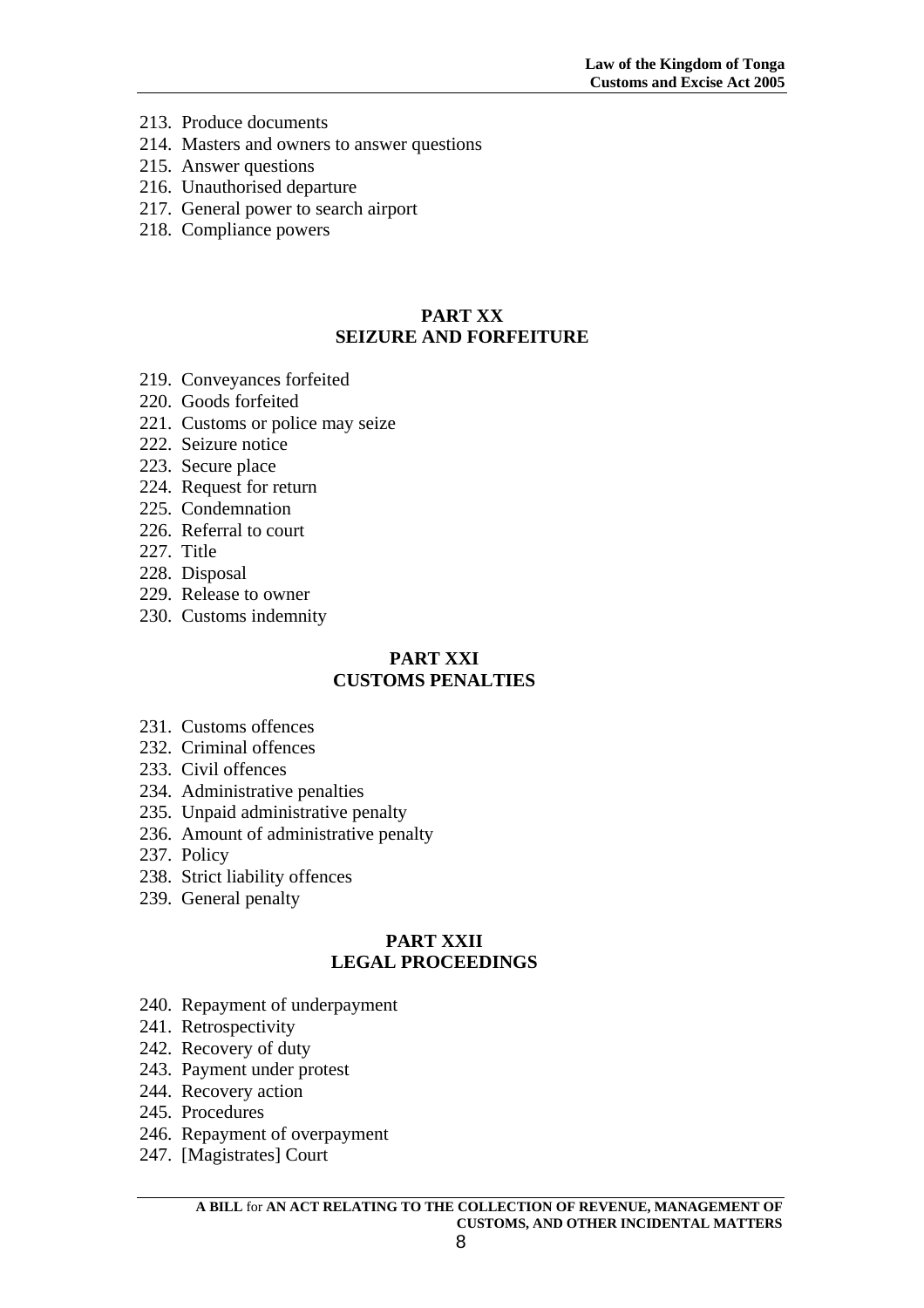- 248. Imprisonment
- 249. Limitation
- 250. Condemnation
- 251. Indemnity
- 252. Smuggling prosecutions
- 253. Averment
- 254. Commissioner may sell
- 255. Body corporate
- 256. Manufacturer for sale
- 257. Excisable goods found
- 258. Spirits found
- 259. Criminal burden of proof
- 260. Civil burden of proof
- 261. Two or more persons liable

#### **PART XXIII RETENTION OF COMMERCIAL DOCUMENTATION**

- 262. Commercial documentation
- 263. Retention time
- 264. Production
- 265. Certified copy of soft copy
- 266. Availability
- 267. Certified copies
- 268. Court proceedings

#### **PART XXIV TARIFFS CONCESSIONS**

269. Duty-free

#### **PART XXV CUSTOMS BROKERS**

- 270. Customs broker definition
- 271 Commissioner's discretion
- 272. Annual licence
- 273. Qualifications
- 274. Regulations
- 275. Owner authorisation
- 276. Misrepresentation
- 277. Written authorisation
- 278. Deeming
- 279. Penalties
- 280. Security
- 281. Revocation
- 282. Annual fee
- 283. Corporations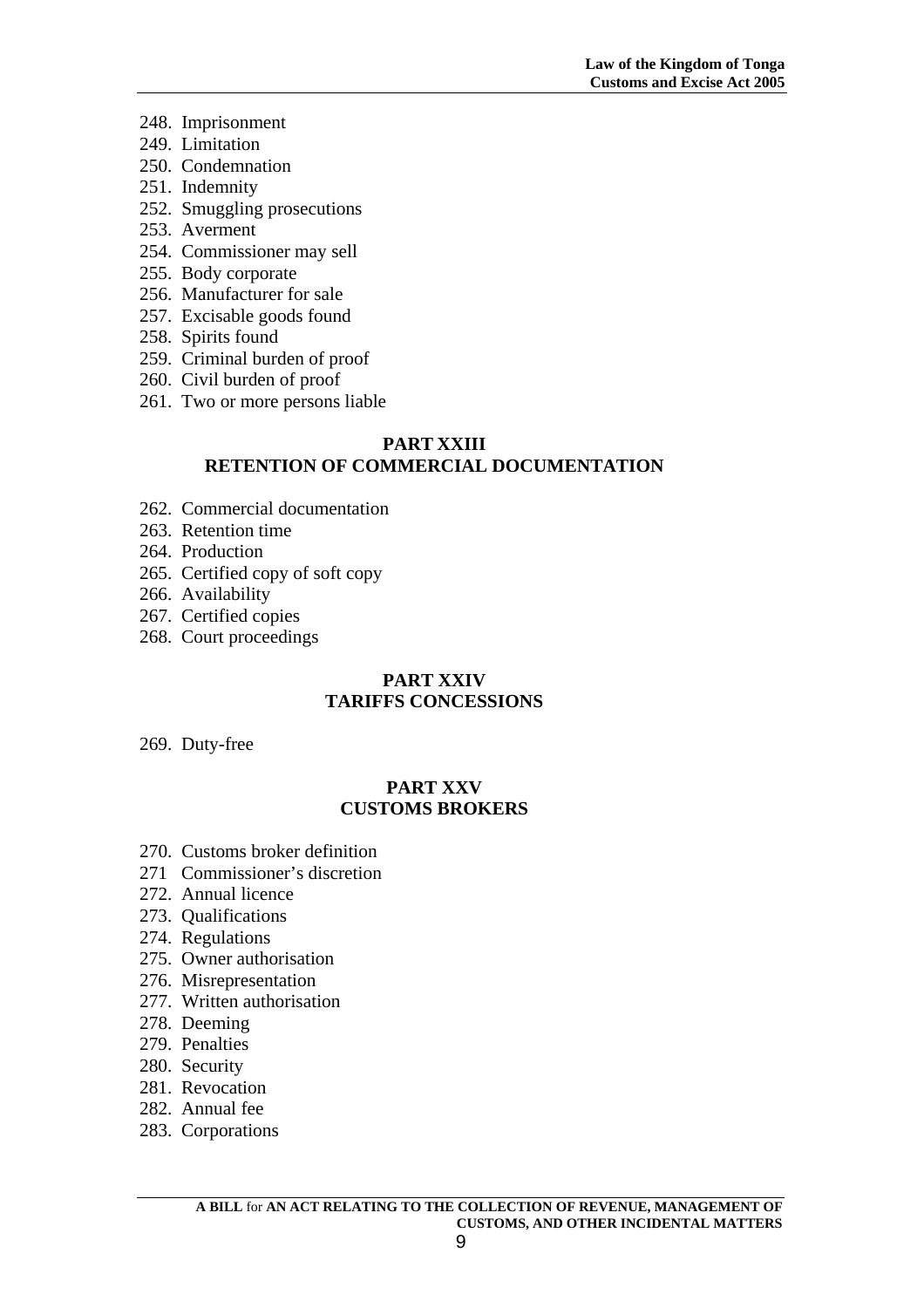#### **PART XXVI ADMINISTRATION**

- 284. General administration
- 285. Import licensing
- 286. Delegation
- 287. Commissioner
- 288. Appointment of ports etc
- 289. Indemnity
- 290. Confidentiality
- 291. Powers of the police
- 292. Police to assist
- 293. Days of operation
- 294. Hours of operation
- 295. Location of Customs offices
- 296. Payable to Crown
- 297. Licensing of coastal aircraft and ships

#### **PART XXVII MISCELLANEOUS**

- 298. Compatibility of systems
- 299. Regulations
- 300. Agreement
- 301. Commissioner authorised
- 302. Compensation
- 303. Forms
- 304. Regulations
- 305. Detention notice
- 306. Translations
- 307. Official receipts
- 308. Legal tender
- 309. Agents
- 310. Ship's stores
- 311. Repeal provisions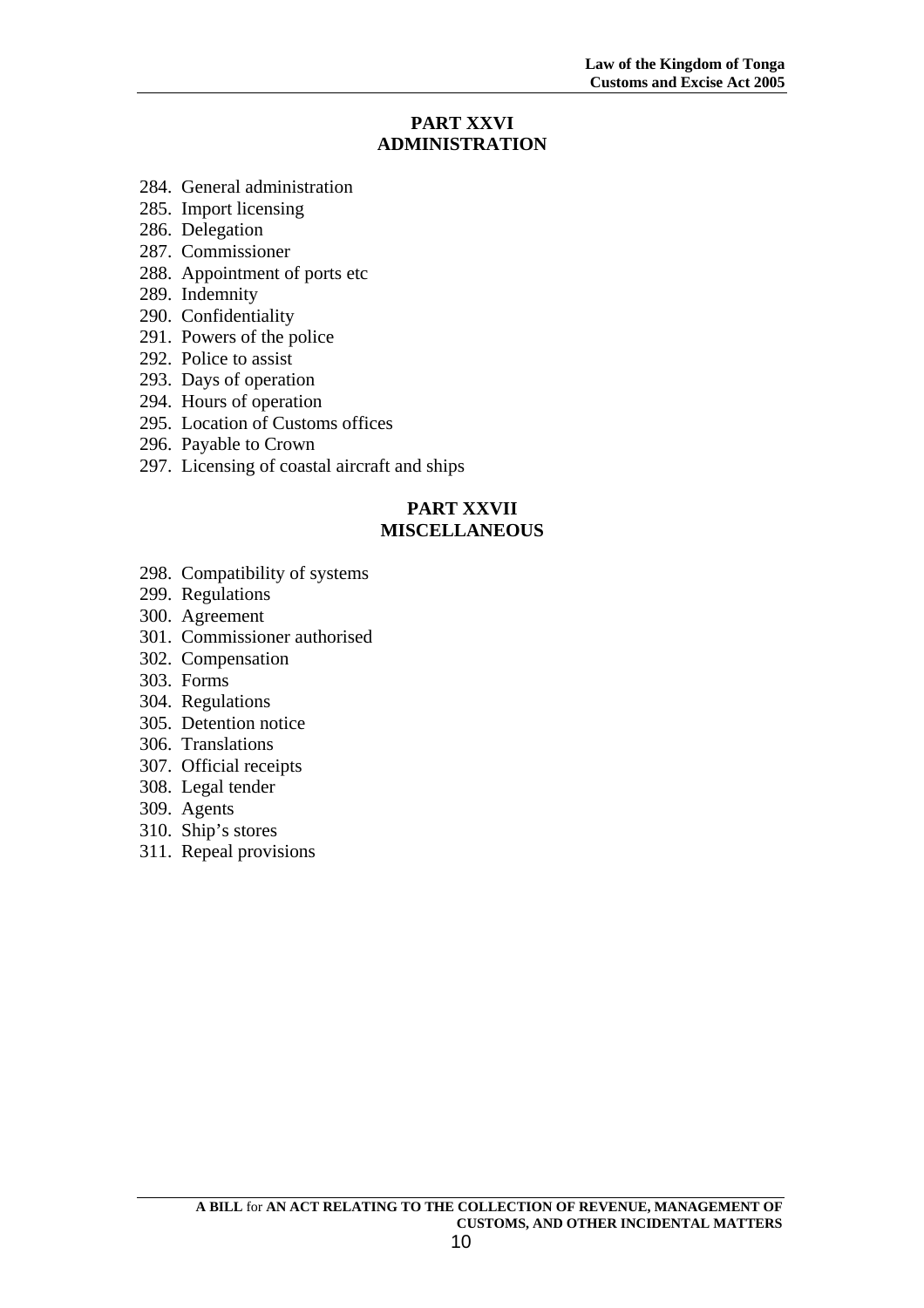## *PART I*

| <b>PRELIMINARY</b>                     |    |                                                                                                                                                                                                                                                                                                             |
|----------------------------------------|----|-------------------------------------------------------------------------------------------------------------------------------------------------------------------------------------------------------------------------------------------------------------------------------------------------------------|
| <b>Short title and</b><br>commencement | 1. | (1) This Act may be called the Customs and Excise Act<br>2005.                                                                                                                                                                                                                                              |
|                                        |    | $(2)$ This Act has effect from [1 July 2006].                                                                                                                                                                                                                                                               |
|                                        |    | (3) The purpose of this Act is to provide a framework for<br>the Government of Tonga to offer to international traders<br>modern, predictable and efficient Customs clearances,<br>transparent procedures, commercial rewards for<br>compliance and clear information concerning rights and<br>obligations. |
| Interpretation                         | 2. | In this Act, unless the context requires otherwise –                                                                                                                                                                                                                                                        |
|                                        |    | "aircraft" includes balloons, kites, gliders, airships and<br>flying machines, aeroplanes, and seaplanes;                                                                                                                                                                                                   |
|                                        |    | "airport" means a place or geographical area for the<br>landing and departure of aircraft specified in writing by<br>the Minister for the purposes of the laws of the Kingdom<br>of Tonga;                                                                                                                  |
|                                        |    | "alcohol" means ethyl alcohol;                                                                                                                                                                                                                                                                              |
|                                        |    | "authorisation document" means an approval issued by<br>Customs either on a Customs form lodged or other<br>document or electronic format allowing the goods<br>described in a declaration under Part IV, to be dealt with<br>in accordance with that declaration;                                          |
|                                        |    | ["beer" no beverage containing more than the [6%] of<br>alcohol is to be considered beer; check                                                                                                                                                                                                             |
|                                        |    | "boarding officer" means a Customs officer who has the<br>responsibility to board an aircraft or ship arriving in or<br>departing from the Kingdom of Tonga;                                                                                                                                                |
|                                        |    | "boarding station" means a place publicly nominated as<br>such by the Commissioner in Regulations for the purpose<br>of allowing boarding officers to board aircraft or ships on<br>their arrival or departure;                                                                                             |
|                                        |    | "cargo" means any goods carried on board a conveyance<br>but does not include mail, stores, or crew member's or                                                                                                                                                                                             |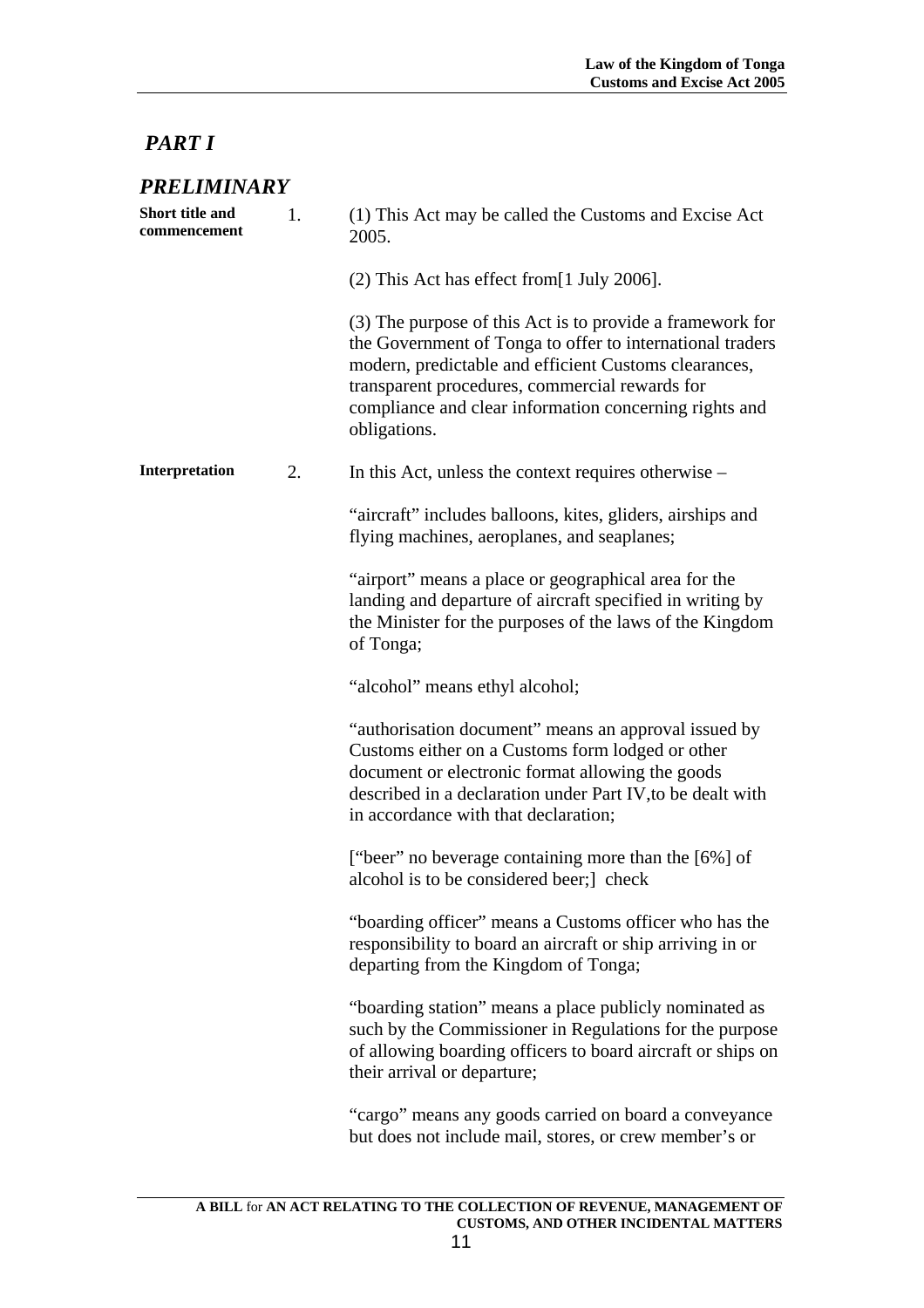passenger's effects ;

"cargo declaration" means a declaration made to a proper officer providing information concerning the arrival of the aircraft and ship including the details of the cargo on board an aircraft or ship arriving in the Kingdom of Tonga;

"claimant," in relation to proceedings for condemnation, means the person claiming that the goods are not liable to forfeiture;

"conveyance" includes an aircraft or ship or any other mode of transport for the carriage of persons, animals or goods;

"commercial documentation" means the commercial invoice, bill of lading, airway bill, packing list, certificate of origin, order, or confirmation of order and includes all correspondence in connection with the imported goods whether in electronic form or not;

"compliance powers" include the powers to: ask questions; search places, goods and conveyances; examine; measure; count; open; seal; draw samples; read and copy documents; and seize goods and documents;

"Commissioner" means the Commissioner of Revenue responsible for the collection of duties of customs and management of the Customs Service;

"confidential information" means information that directly or indirectly comes to the knowledge of, or into the possession of, a person while he or she is performing his or her duties under this Act (whether the information is related to those duties or not);

"container" includes any bundle or package and any box, cask, or other receptacle;

"Customs" means the Customs and Trade Division of the Department of Revenue Services, Government of Tonga;

"Customs area" and "Customs place" mean any place approved as such under Part XXVI;

"Customs clearance" means the completion of all Customs formalities to the satisfaction of the Commissioner;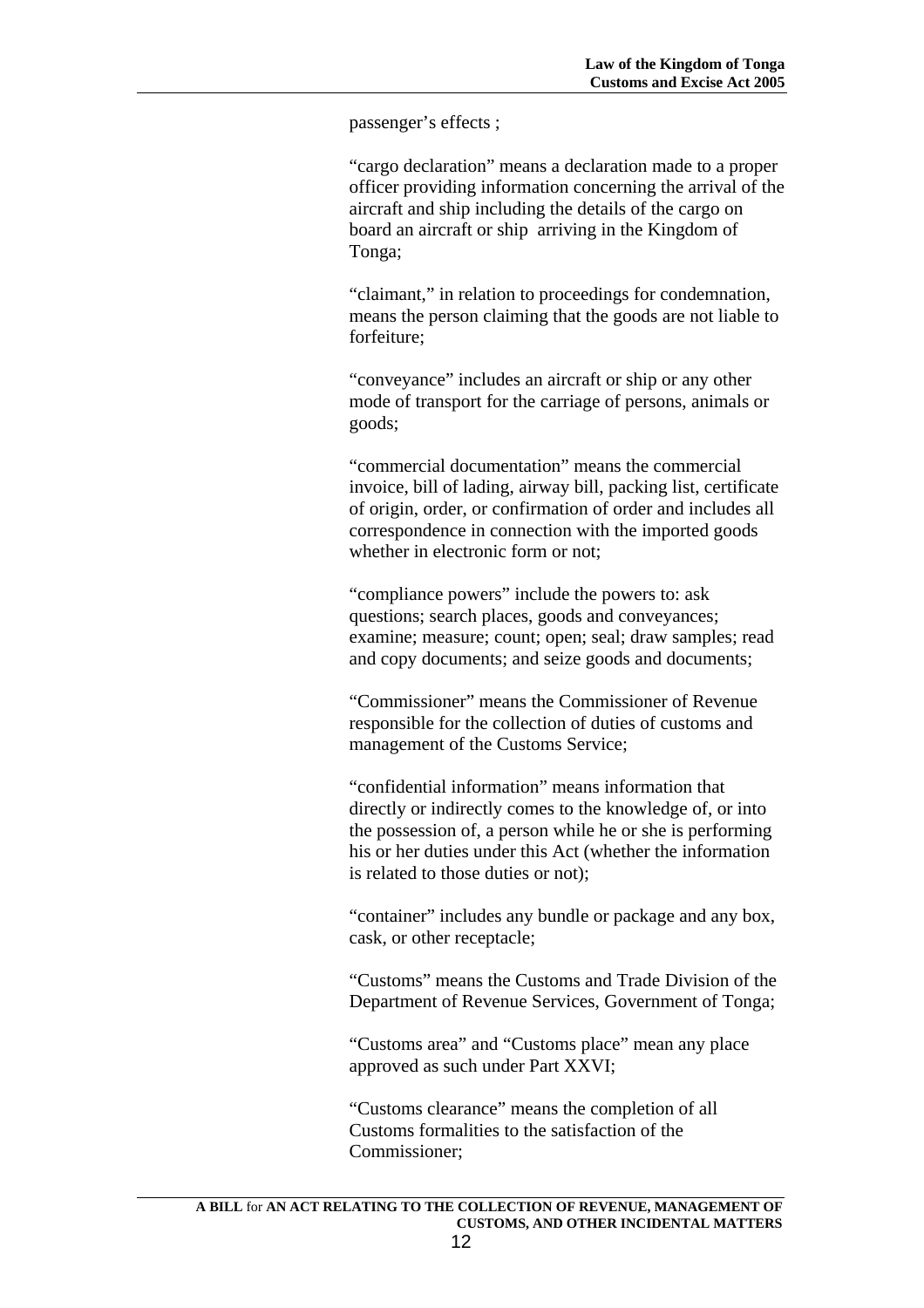"Customs control," in relation to imported goods and goods for export, means goods that are not in home consumption within the Kingdom of Tonga and on which Customs clearance formalities require completion;

"Customs duty" is an amount payable to the government of the Kingdom of Tonga in accordance with the schedules to this and includes excise tax and export duty were applicable;

"Customs enactment" includes this Act, Customs Regulations and any other legislation conferring responsibilities on the Customs Service;

"Customs tariff" means the official publication at Schedule  $\lceil \ \rceil$  outlining the rates of Customs and excise duty for particular goods imported into or locally manufactured within Tonga;

"Customs officer" includes the Commissioner, any person employed in the Tonga Customs Service and persons appointed in writing by the Commissioner to perform a function for the purposes of a Customs enactment and persons not appointed in writing but for the time being assisting any Customs officer in the performance of his duties under this Act;

"Customs valuation" means the value of imported goods calculated by reference to Part VI and the Regulations;

"Customs warehouse" means any place appointed as such under Part XVI ;

"declaration" means the provision of any information to Customs whether verbally, in a document, or in electronic form by a person (or their agent) relating to particular importations or exportations of goods;

"declared airport" means a place nominated as such by the Minister in the [Gazette];

"declared port" means a place nominated as such by the Minister in the [Gazette];

"document" includes computer hardware and software and other information in electronic form;

"drawback" means the return or remission of Customs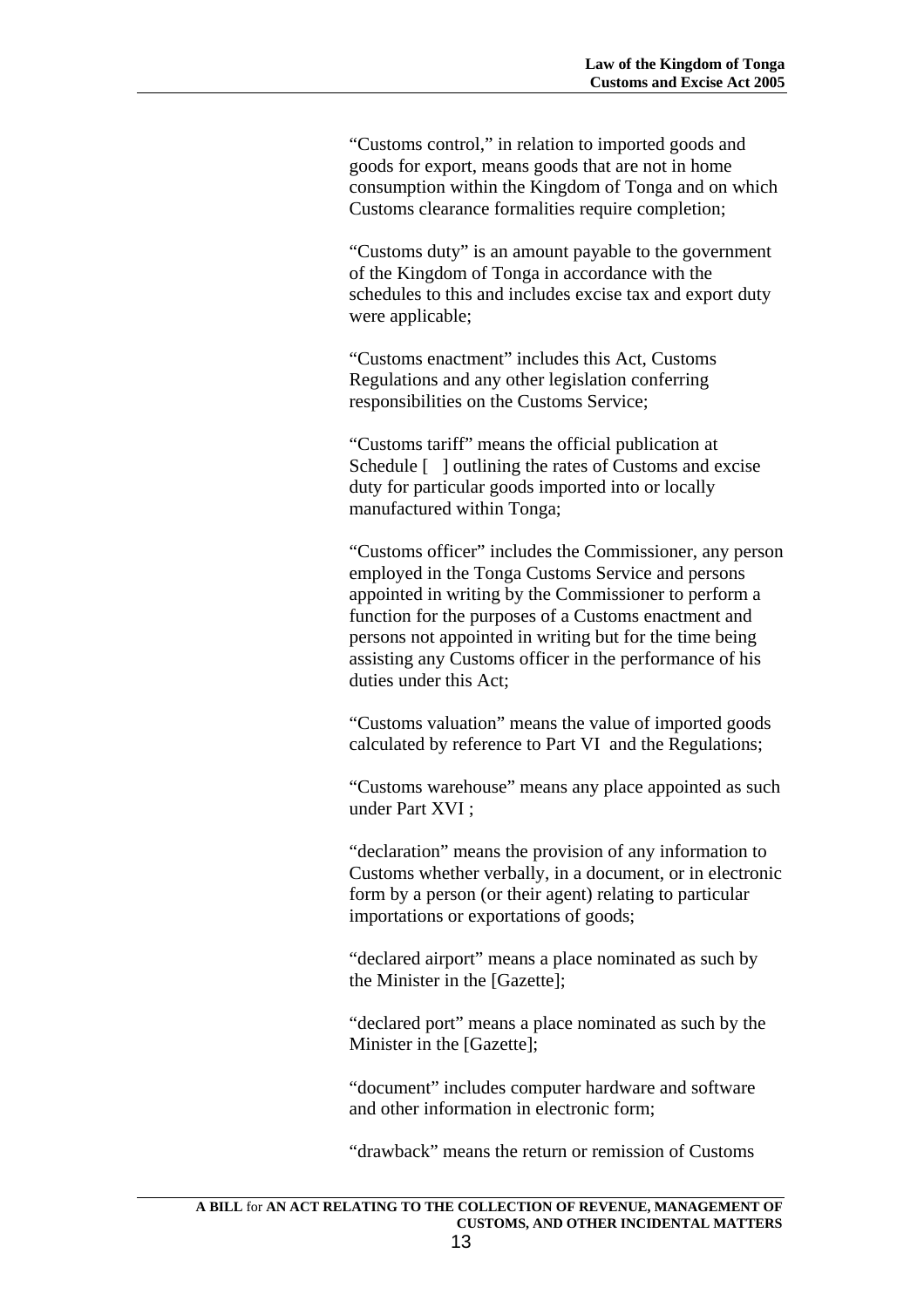duty payable on imported goods where those goods are subsequently exported from the Kingdom of Tonga;

"dutiable goods" means goods on which any duties of Customs are payable;

"duties of Customs" includes Customs duty, excise duty or any other tax or charge payable to Customs under any Customs enactment;

"electronic communications" means any information conveyed to a Customs officer by computer or other electronic form;

"entry," in relation to the importation or exportation of goods, means the provision of the relevant declaration to the proper officer in accordance with the requirements of this Act and the Regulations;

"excisable goods" means goods imported into or manufactured in the Kingdom of Tonga on which excise duty or excise tax is payable;

"excise duty" is an amount payable to the government of the Kingdom of Tonga in accordance with the schedules to this Act on goods which are produced, distilled or manufactured within the Kingdom of Tonga;

"excise tax" is an amount payable to the Government of the Kingdom of Tonga in accordance with this Act on goods specified in Schedule [ ] to this Act imported into the Kingdom of Tonga;

"export" means the transportation of goods beyond the territory of the Kingdom of Tonga;

"export duty" means an amount payable in accordance with the Schedules of this Act on specified goods exported from the Kingdom of Tonga;

"exporter" means the owner of the goods for export;

"export cargo declaration" means a declaration made to a proper officer providing details of the export cargo and other information required under Part VII;

"export goods" means goods which are to be or have been exported from the Kingdom of Tonga;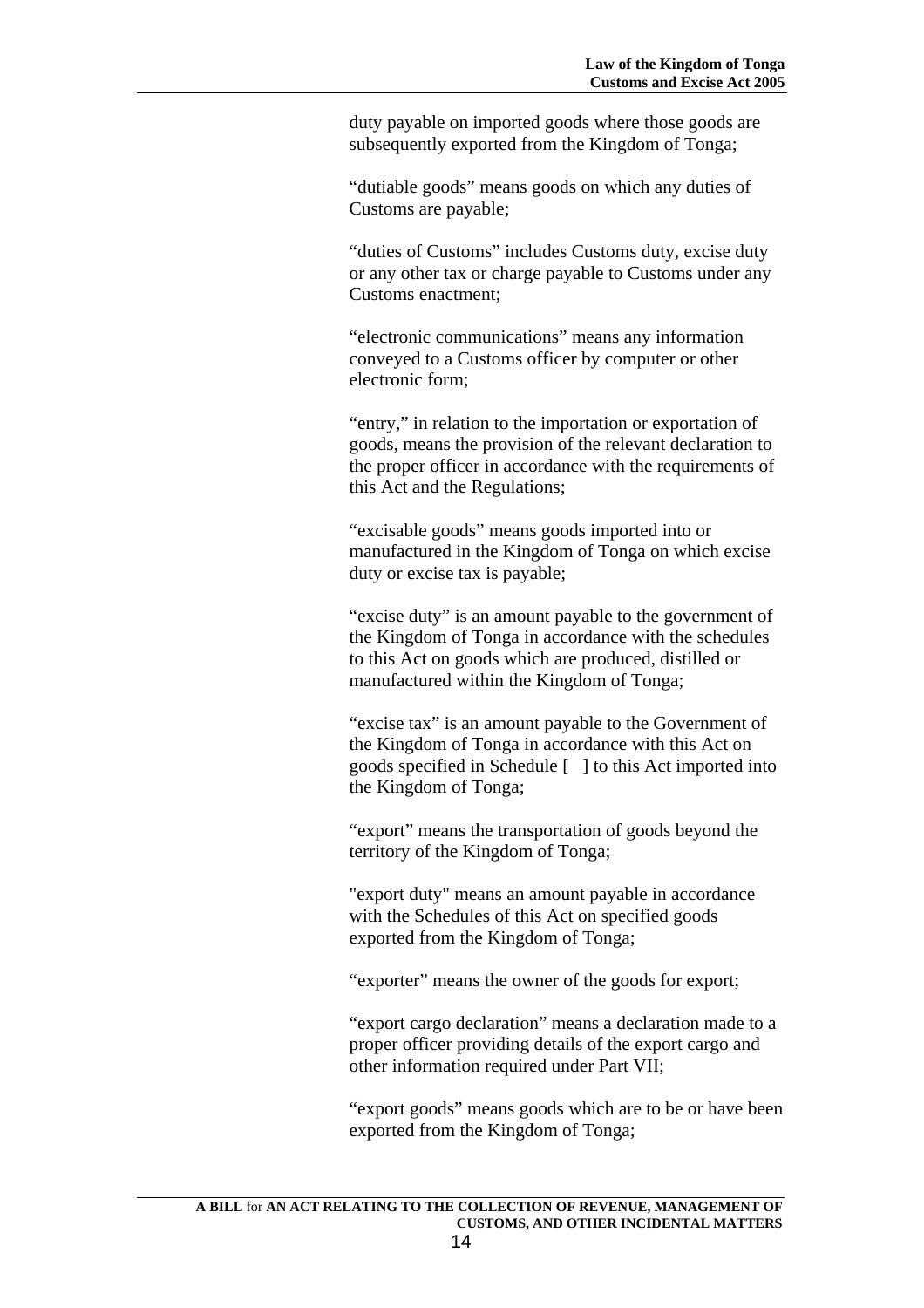"export goods declaration" means a declaration made to a proper officer by an owner of goods for export describing the value, nature, quantity, destination, and other sufficient information about those goods to satisfy Customs requirements;

"goods" includes tangible personal property, commercial cargo, currency, persons, livestock, aircraft and ship's stores, accompanied and unaccompanied baggage, and aircraft and ships;

"goods declaration" means a declaration made to a proper officer by an owner of imported goods describing the nature, value, quantity, place of manufacture, and other sufficient information about those goods to satisfy Customs requirements;

"Guide" has the same meaning as in the Regulations;

"Kingdom of Tonga" includes –

(a) the islands and waters of the Kingdom of Tonga including its dependencies;

(b) the inland waters of the Kingdom of Tonga, islands and dependencies;

"him" means a person of whatever gender;

"home consumption" means that goods have completed the required Customs clearance formalities and are available for free circulation because they are no longer under Customs control;

"importer," in relation to imported goods, means the consignee, owner, or agent for those goods when they arrive in the Kingdom of Tonga and includes any person making a declaration under any Customs enactment concerning those goods;

"import" means to cause goods to arrive within the Kingdom of Tonga;

"imported goods" means goods which have arrived within the Kingdom of Tonga;

"in-transit goods" means goods which have arrived at a port or place within the Kingdom of Tonga but are not intended for final delivery to that port or place;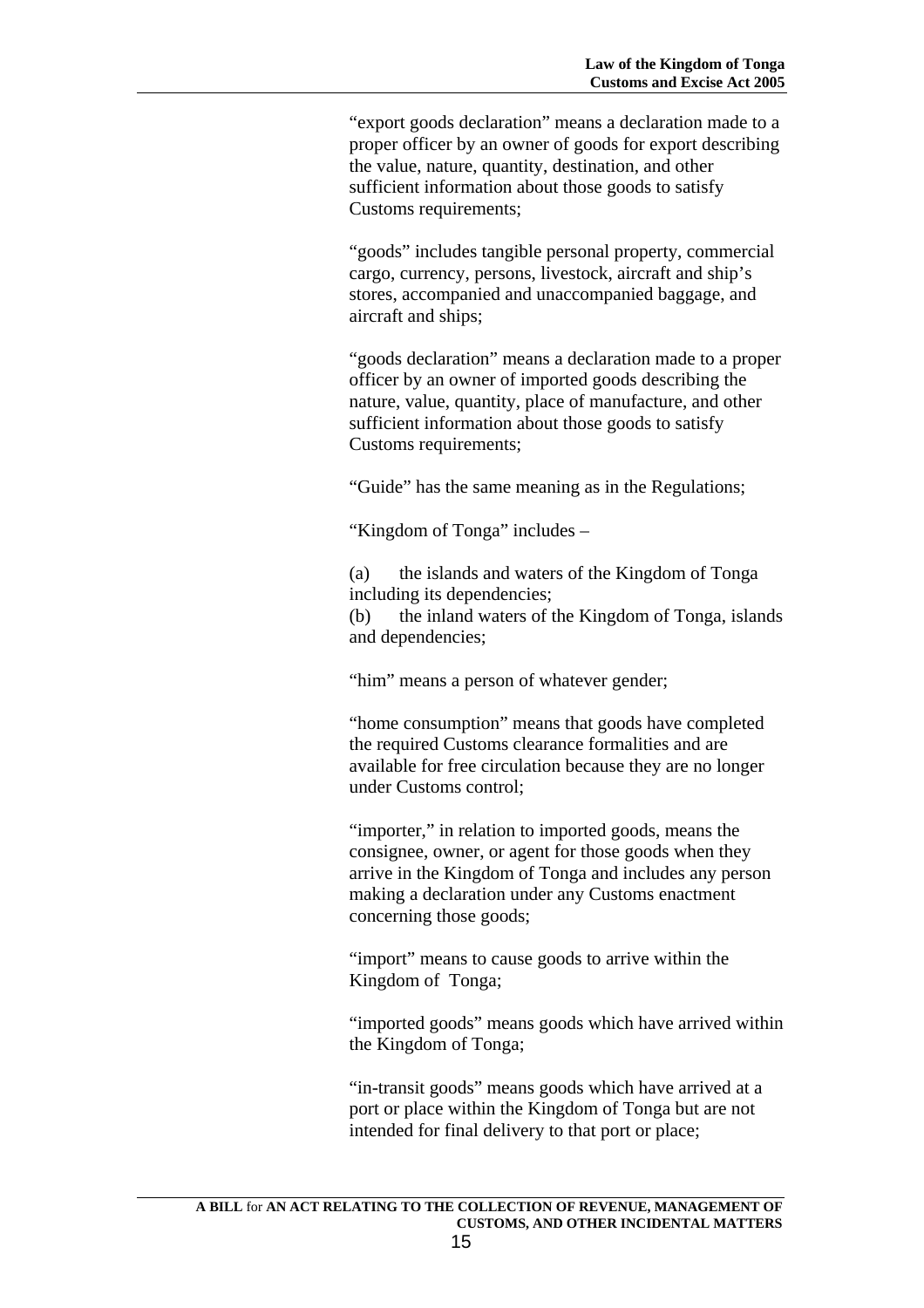"land," in relation to the landing of aircraft, includes landing on water;

"lawful release by Customs" means that a person has obtained from the proper officer an authorisation or permission in writing to deal with goods in the way authorised;

"legitimate commercial documentation" means documentation reflecting the true substance of a transaction;

"master" means the person in charge or command of an aircraft or ship including his and the ship's agent;

"Minister" means the Minister of [Finance] responsible for the Customs portfolio;

"occupier," in relation to any warehouse, means the person who has given security to the Commissioner in respect of those premises;

"owner", in relation to imported goods, excisable goods or goods for export, includes the legal owner of the goods or an agent of that person and any other person signing an official declaration to Customs under any Customs enactment concerning those goods;

"owner", in relation to an aircraft or ship, includes the legal owner, master, agent or any person acting for those persons or holding themselves out to Customs under any Customs enactment to be the owner;

"passenger" means any person other than a crew member who is or has been on any aircraft or ship involved in an international voyage;

"passenger's or crew's effects" means goods in quantities which the Commissioner is satisfied do not exceed what could reasonably be expected to be required by a passenger or member of the crew for his or her own use and which are not subsequently sold;

"passenger's accompanied baggage" means goods including currency, carried with the passenger on the same aircraft or ship;

"passenger declaration" means a declaration made to a proper officer providing details about the passengers or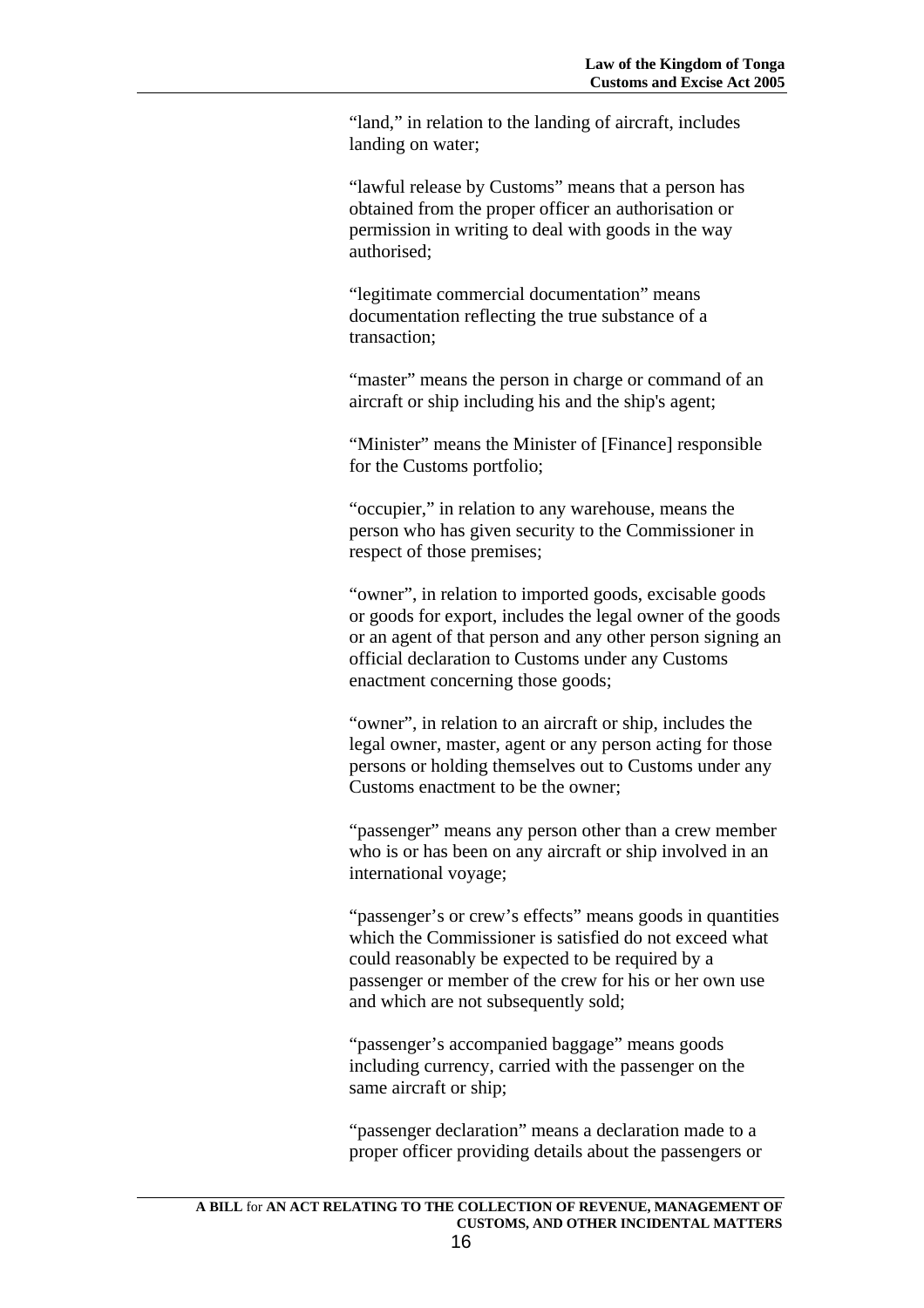crew on an aircraft or ship arriving in or leaving the Kingdom of Tonga;

"person" includes a natural person or body corporate;

"PICTA" means the Pacific Island Countries Trade Agreement;

"police officer" means a member of the Tonga Police Force;

"port" means a place or geographical area nominated by the Minister in the Gazette to be a port for the purposes of a Customs enactment;

"proper officer" means the Customs officer appointed or authorised by the Commissioner or Deputy Commissioner of Customs for the purposes of a Customs enactment;

"rate of duty" means a percentage of the customs value of the goods (for example 10%), a fixed amount (for example \$10 per kilo) or a combination rate (for example 10% + \$5 per kilo);

"reasonable quantities" of ships stores for the purpose of Part III of this Act means quantities determined by the Commissioner having regard to individual circumstances;

"Regulations" means the Regulations described in Section [304];

"sensitive goods" means those consumption goods which the Commissioner may from time to time declare in the Tongan Chronicle to be goods which present a higher risk for the proper administration of this Act and the Regulations;

"ship" means a vessel of any description and includes sailing boats, motorboats, and pleasure craft;

"ship's stores" means goods which are intended for consumption on an aircraft or ship and includes fuel, spare parts, and other articles or equipment, whether or not for immediate use;

"smuggling" means importation or exportation of goods with an intention to defraud the revenue and includes the importation or exportation of prohibited goods;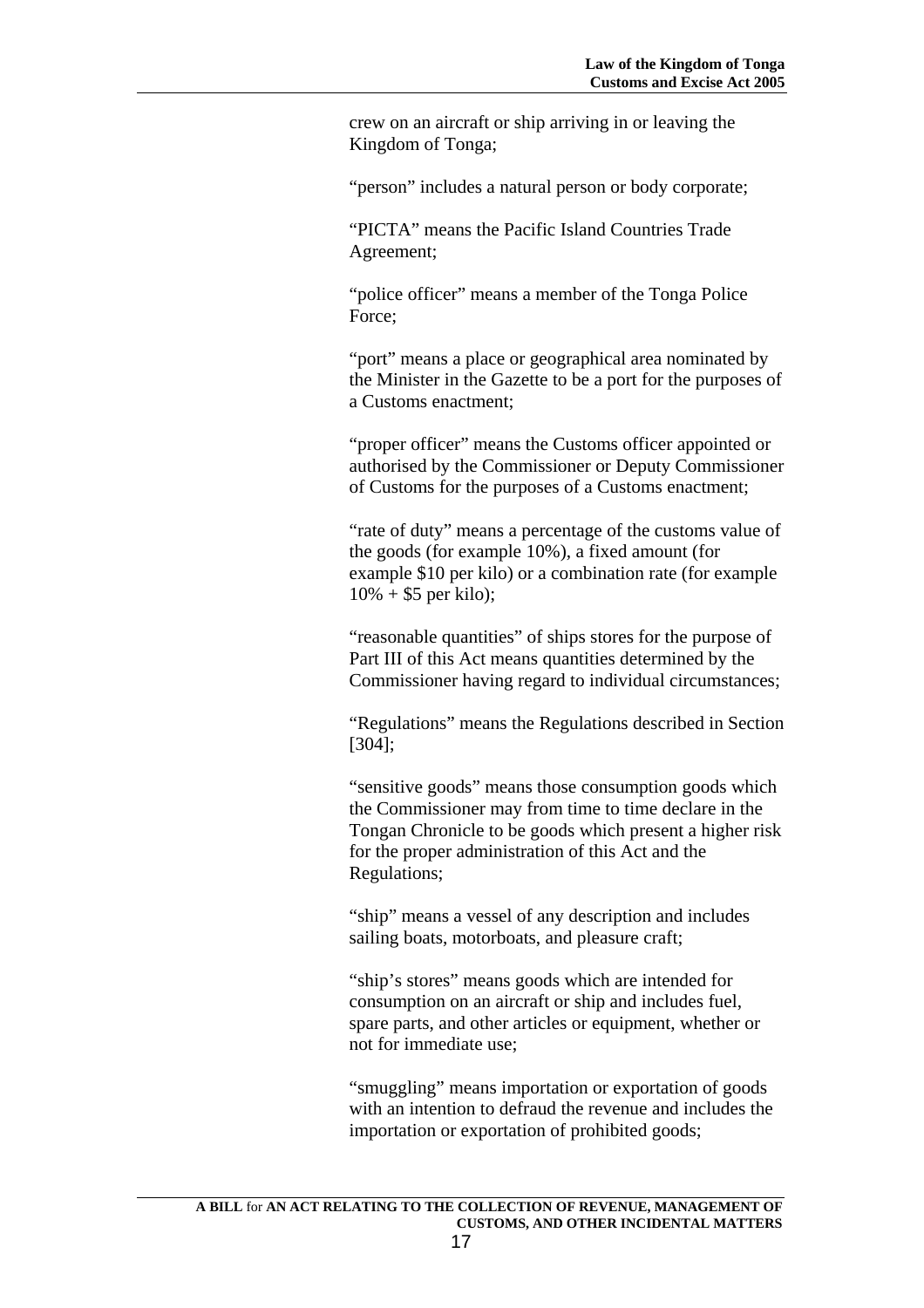"spirits" means liquid other than wine containing more than the [11.4%]of alcohol but excludes perfumed and medicated spirits]; **check this**

"sufferance wharf" means a place authorised by the Commissioner for the loading or unloading of an aircraft or ship which is not approved under Part XXVI;

"temporary admission" means the Customs procedure under which prescribed goods can be imported into the Kingdom of Tonga conditionally relieved from payment of duties so long as the goods are imported for an approved purpose or by an approved person and are intended for re-exportation within a specified period;

"this Act" includes any Regulations made to assist in its administration and interpretation;

"time of import" means the time that an aircraft or ship carrying imported goods with the intention to discharge cargo, arrives at the first airport or port within the Kingdom of Tonga;

"time of export" means the time that an aircraft or ship leaves the territory of the Kingdom of Tonga with the intention of making an international voyage;

"transhipment" in relation to the importation of goods into the Kingdom of Tonga means that the Kingdom of Tonga is not the final destination for those goods and they will be exported;

"vessel" includes any ship, boat, hovercraft, seaplane or other means of propulsion in, on, or under water;

"warehoused goods" means goods which are under Customs control which are placed in a Customs licensed or Government warehouse;

"warrant" means an authorisation by a magistrate or other authorised person allowing designated Customs officers to enter commercial or domestic premises for the purposes of a Customs enactment;

"waters of the Kingdom of Tonga" means any waters within a space contained within an imaginary line drawn parallel to the shores or outer reefs of the Kingdom of Tonga which appear above the surface at low water mark and ordinary spring tides and distant [3 miles] there from;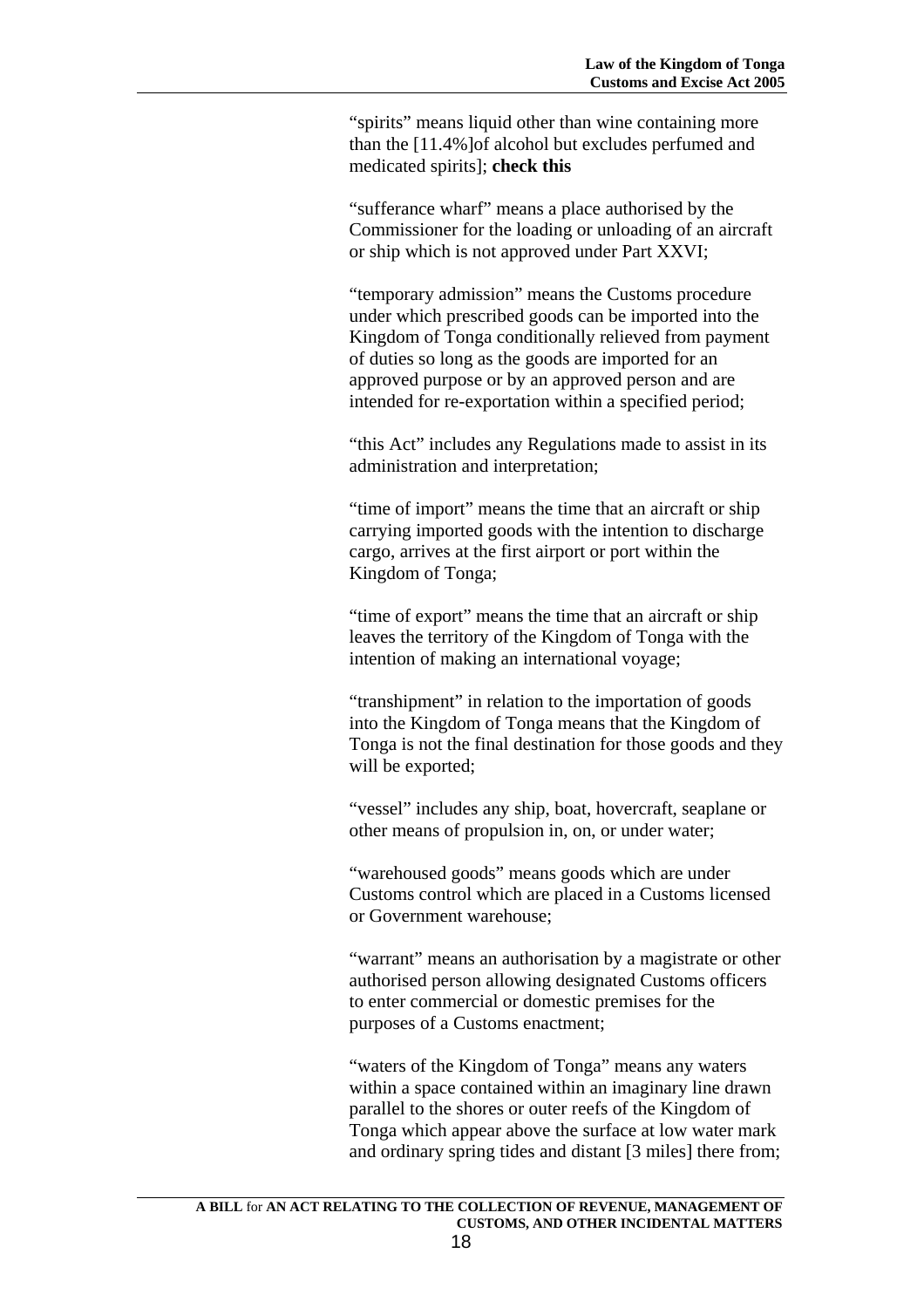"wharf" means a place appointed as such under Part XXVI by the Minister of Finance and specified in the Gazette;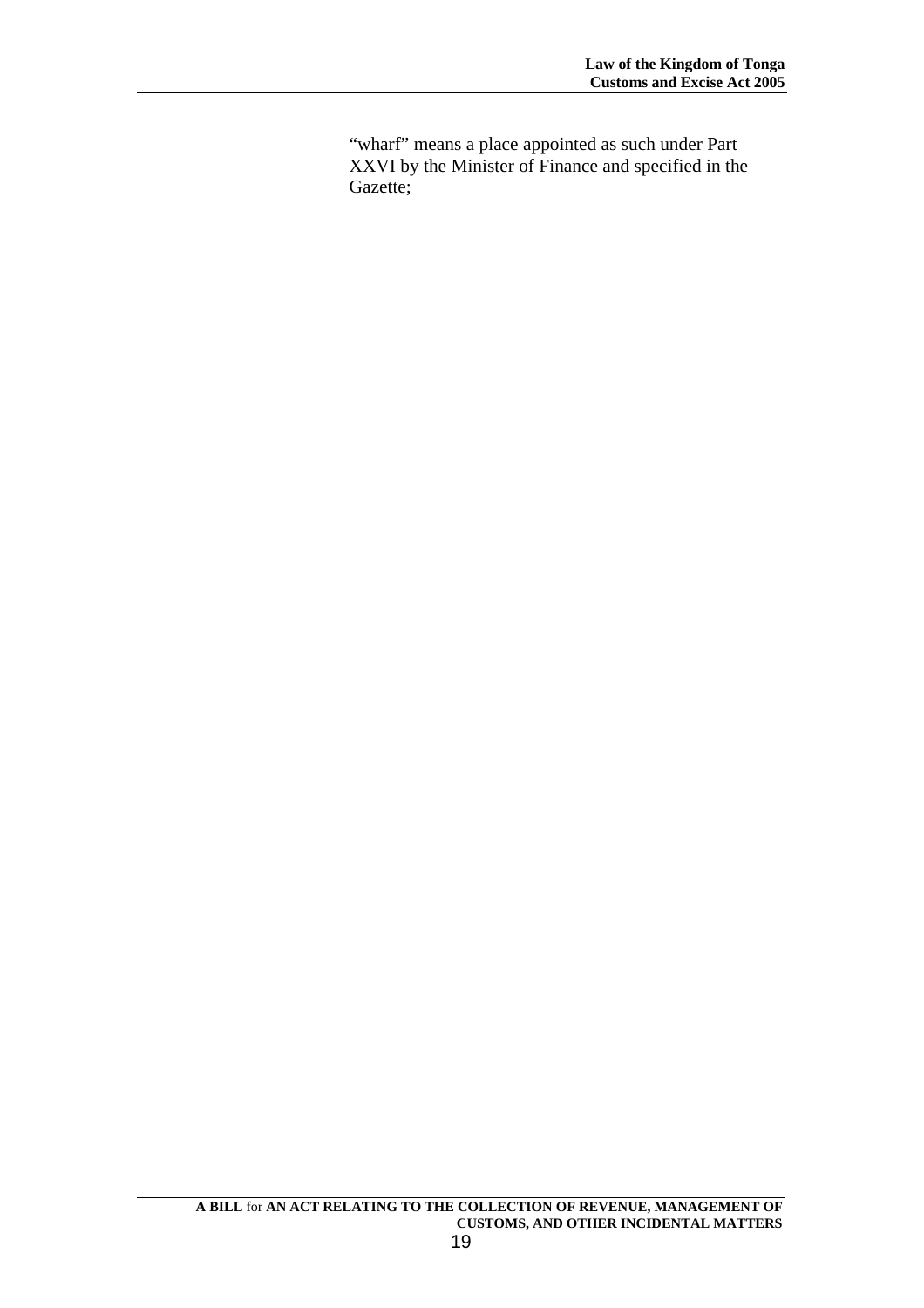## *PART II*

## *CUSTOMS CONTROL*

| Goods subject to<br><b>Customs control</b> | 3.                  |          | Goods are subject to the control of Customs as follows :                                                                                                     |
|--------------------------------------------|---------------------|----------|--------------------------------------------------------------------------------------------------------------------------------------------------------------|
|                                            | <i>Imports</i>      |          | (a) imported goods, from the time of                                                                                                                         |
|                                            |                     |          | importation until lawful release by Customs;                                                                                                                 |
|                                            | Excise              |          | (b) excisable goods, from the time of importation                                                                                                            |
|                                            |                     |          | into or manufacture in the Kingdom of Tonga, until<br>lawful release by Customs;                                                                             |
|                                            | In Transit          |          | (c) in transit goods, from the time of landing within<br>the Kingdom of Tonga until lawful release by<br>Customs or exportation;                             |
|                                            | Warehouse           |          | (d) Customs licensed warehouse goods, from the<br>time of acceptance of the goods into the Customs<br>licensed warehouse until lawful release by<br>Customs; |
|                                            | <i>Exports</i>      |          | (e) export goods, from the time the goods are<br>accepted at the place of export until exportation;                                                          |
|                                            | <b>Ships Stores</b> |          | (f) ship's stores, from the time of importation or                                                                                                           |
|                                            |                     |          | placement onto the aircraft or ship within the<br>Kingdom of Tonga until exportation;                                                                        |
|                                            | Post                |          | (g) postal articles, until lawful release by Customs                                                                                                         |
|                                            |                     |          | or export;                                                                                                                                                   |
|                                            | Goods on            |          |                                                                                                                                                              |
|                                            | board               |          | (h) goods on board an aircraft or ship involved in                                                                                                           |
|                                            |                     |          | an international voyage, while that aircraft or ship<br>remains within the airspace or waters of the<br>Kingdom of Tonga;                                    |
|                                            | Conveyances         |          | (i) aircraft and ships arriving within the<br>Kingdom of Tonga, until those conveyances leave<br>the Kingdom.                                                |
| <b>Unauthorised</b><br>Movement            | 4.                  | (1)      | No person is to unload, load, move, alter, pack,<br>repack, or interfere in any way with goods which are<br>subject to Customs control, unless:              |
|                                            |                     |          | (a) the proper goods declaration required by Part IV has<br>first been authorised in writing by Customs; or                                                  |
|                                            |                     | officer. | (b) other written authorisation is provided by the proper                                                                                                    |
|                                            |                     |          | $(2)$ (a) The proper officer may, on request on a completed<br>Customs form $C$ [ ], approve a person to move goods                                          |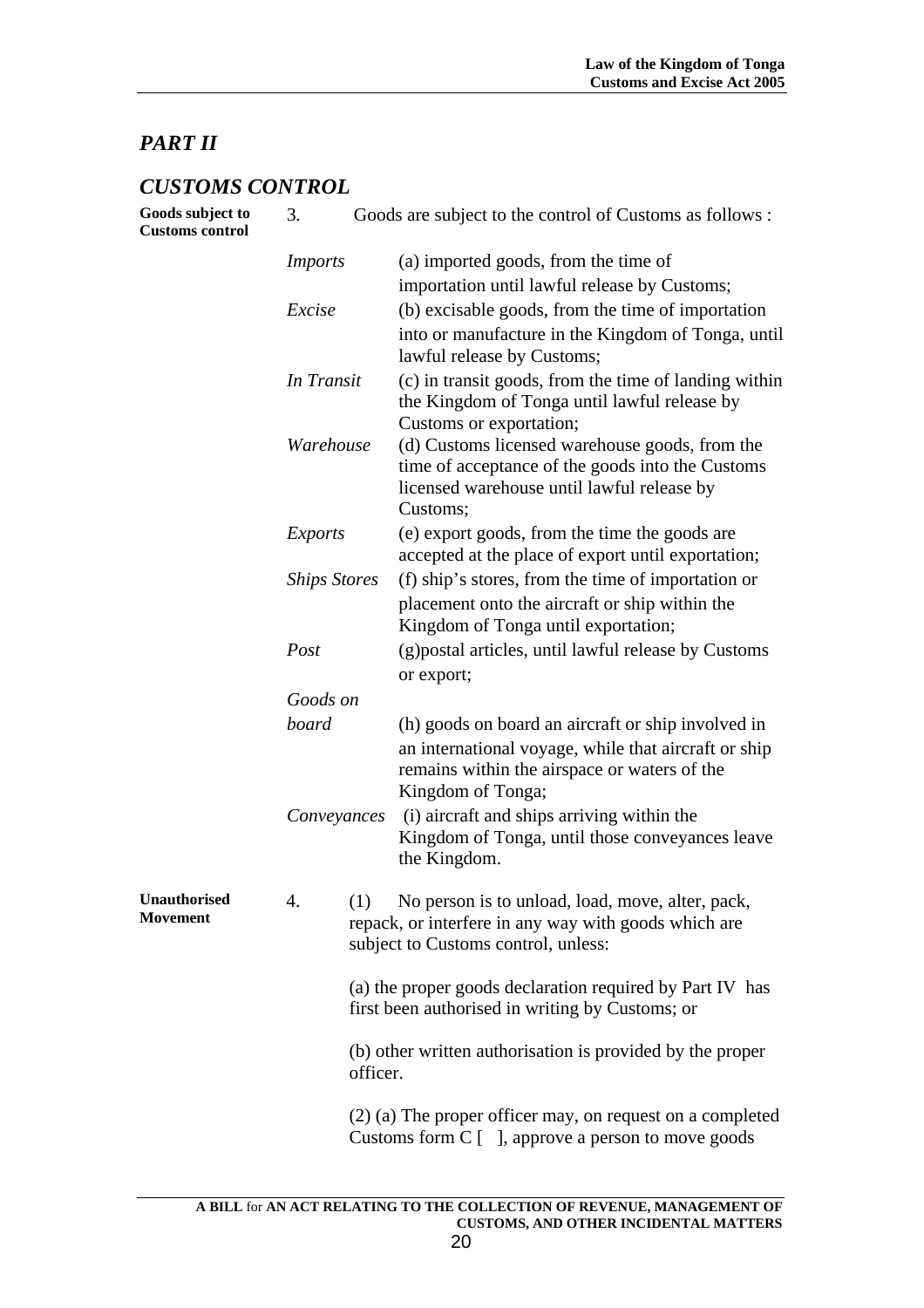under Customs control from one approved or licensed place of Customs control to another such place specified in the approval, subject to the conditions imposed in that approval;

(b) Where approval is provided under paragraph (a) the proper officer may not require the lodgement of a Goods declaration in respect of those goods.

(3) Where a person receives Customs approval under subsection (2), the proper officer, after considering the departmental risk management guidelines (described in the Guide), may seal those goods or their containers.

Liability 5. (1) Where a person is authorised to do anything at all to or with (including move, control, and the like) goods under Customs control and cannot account for those goods when requested by the proper officer, that person in addition to being liable under Part XVIII is also liable for any duty or tax payable in respect of those goods.

> (2) The person liable to pay duties of Customs where goods under Customs control cannot be accounted for under this Act is the person whose signature appears on the request to the Commissioner for written approval to move or have access to those goods under Customs control.

> (3) Where the proper officer authorises goods to be moved under Customs control, that officer may require the applicant to lodge a security with the Commissioner pursuant to Part XV .

(4) Customs is not liable for any loss or damage to goods under Customs control, unless it is Customs' fault.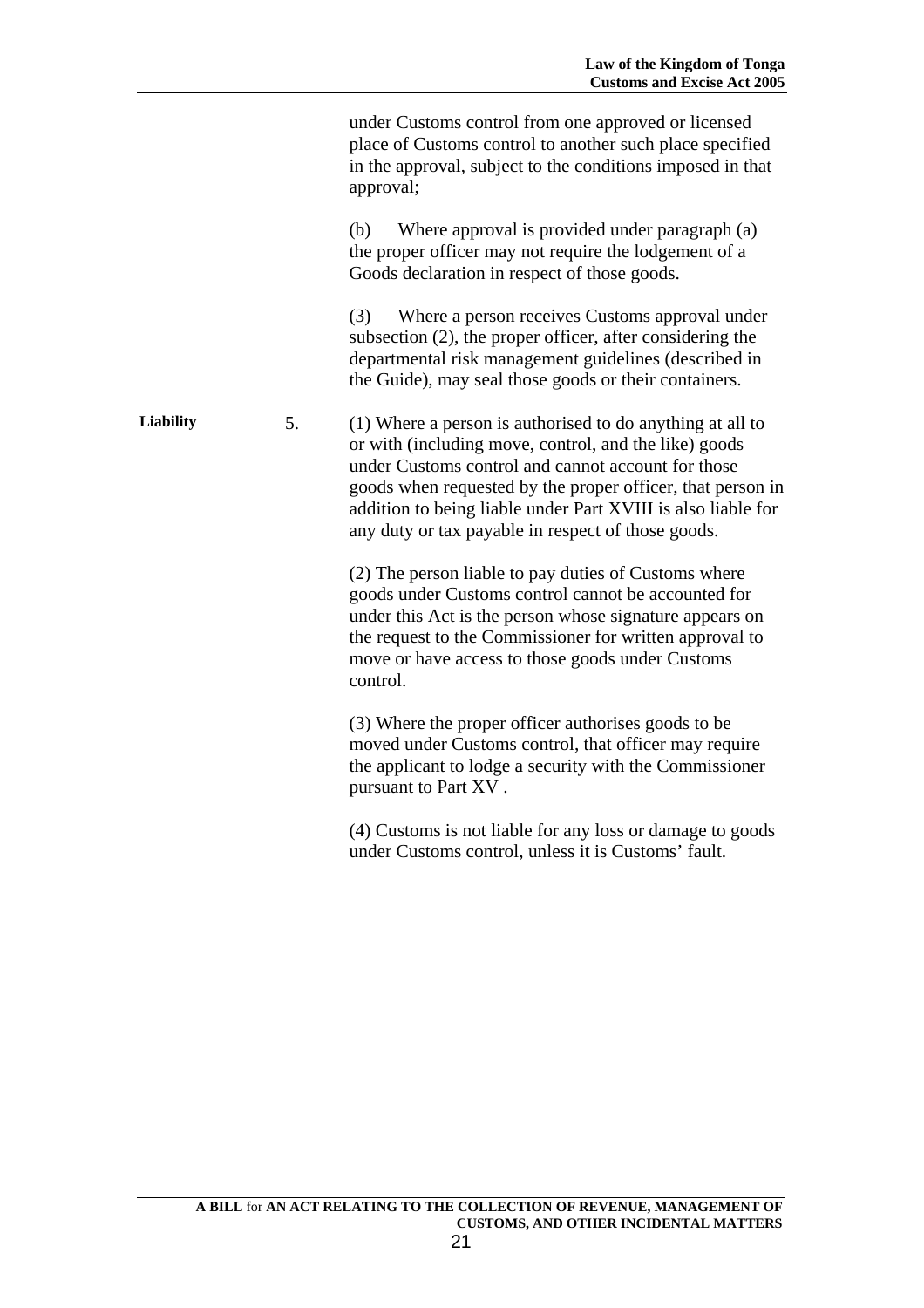### *PART III*

## *ARRIVAL AND REPORT OF AIRCRAFT AND SHIPS*

| Procedure on<br>arrival         | 6. | (1) The master of an aircraft or ship arriving in the<br>Kingdom of Tonga must bring that conveyance directly<br>and as quickly as possible to a boarding station nominated<br>by the proper officer and if there is no such direction and<br>then to a place authorised under Part XXVI.<br>(2) The master of an aircraft or ship which has arrived at<br>or departed from its place of disembarkation, unloading,<br>embarkation, or loading within the Kingdom of Tonga is<br>not to move that aircraft or ship to another place within<br>the Kingdom of Tonga without the prior written approval<br>of the proper officer. |
|---------------------------------|----|---------------------------------------------------------------------------------------------------------------------------------------------------------------------------------------------------------------------------------------------------------------------------------------------------------------------------------------------------------------------------------------------------------------------------------------------------------------------------------------------------------------------------------------------------------------------------------------------------------------------------------|
| <b>Unauthorised</b><br>movement | 7. | (1) Unless the permission of the proper officer is first<br>obtained on a completed Customs form $C$ [ ], cargo is to<br>be loaded or unloaded from an aircraft or ship only at<br>places prescribed in Regulations.                                                                                                                                                                                                                                                                                                                                                                                                            |
|                                 |    | (2) Imported cargo is to be unloaded from an aircraft or<br>ship as soon as possible after the arrival of that aircraft or<br>ship at the authorised place of unloading and, where<br>written authorisation is provided by Customs, that<br>unloading may take place, subject to the conditions of the<br>authorisation, outside normal Customs business hours.                                                                                                                                                                                                                                                                 |
|                                 |    | (3) Customs may recover costs and expenses described in<br>Regulations associated with permitting the master of an<br>aircraft or ship to load or unload cargo outside of normal<br>Customs business hours or at a place other than the<br>designated place of loading or unloading.                                                                                                                                                                                                                                                                                                                                            |
| Commissioner's<br>discretion    | 8. | Where the master moves an aircraft or ship contrary to<br>this Part, that master commits an offence (see offences in<br>Part XVIII) unless the Commissioner is satisfied with the<br>master's written explanation which should include a<br>description of the master's efforts to:                                                                                                                                                                                                                                                                                                                                             |
|                                 |    | (a) promptly notify the closest police or customs office<br>within the Kingdom of Tonga of the presence of that<br>aircraft or ship within the Kingdom of Tonga;                                                                                                                                                                                                                                                                                                                                                                                                                                                                |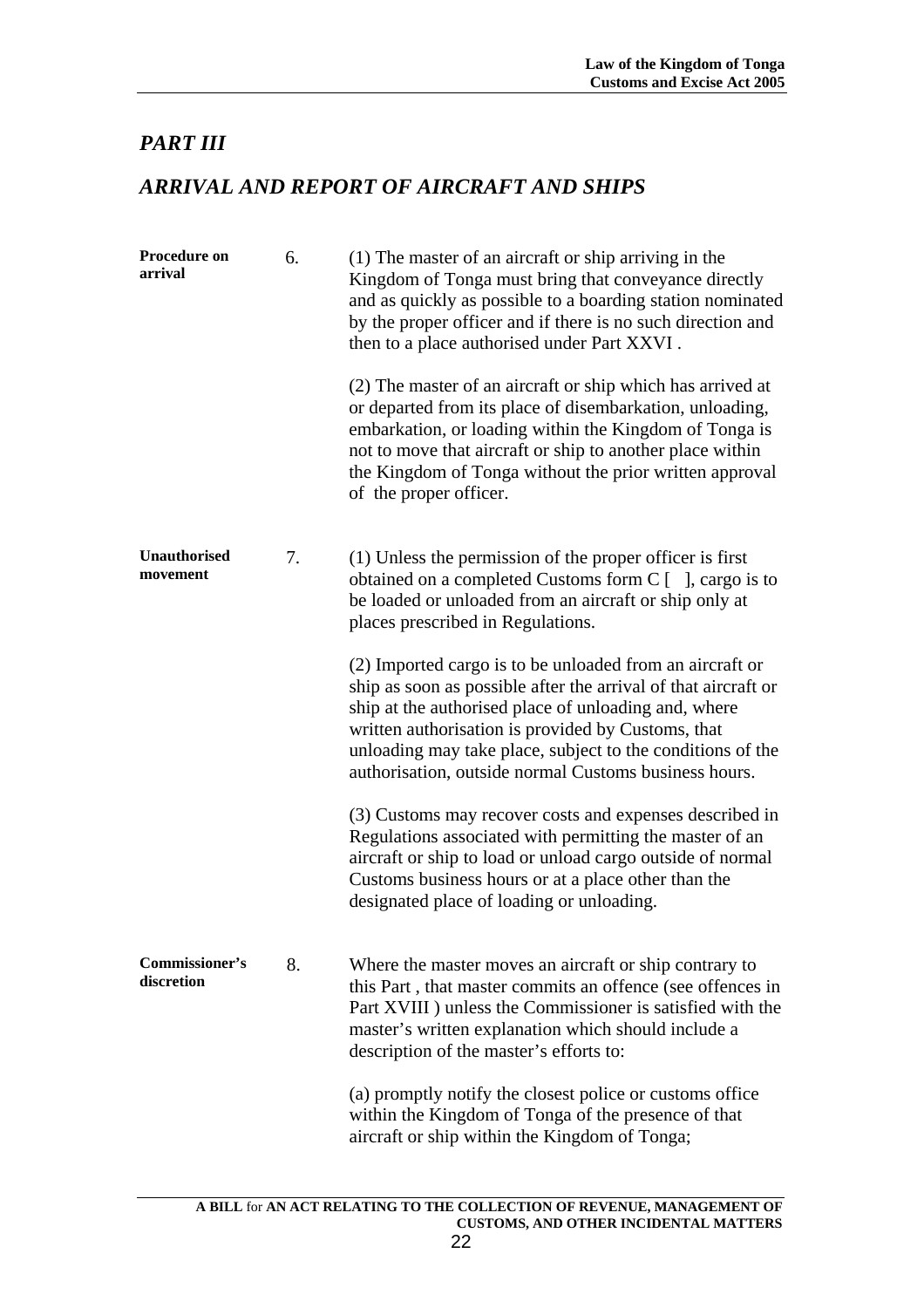|                                     |     | (b) implement risk management strategies to prevent<br>goods under Customs control from entering free<br>circulation within the Kingdom of Tonga; and                                                                                                                                                                           |
|-------------------------------------|-----|---------------------------------------------------------------------------------------------------------------------------------------------------------------------------------------------------------------------------------------------------------------------------------------------------------------------------------|
|                                     |     | (c) prevent persons on board that aircraft or ship from<br>unnecessarily disembarking from or from leaving the<br>vicinity of that aircraft or ship.                                                                                                                                                                            |
| <b>Advance notice</b><br>(aircraft) | 9.  | The master of an aircraft arriving in the Kingdom of<br>Tonga must notify the proper officer in writing or (where<br>the Regulations allow) electronically, [one (1) hour] in<br>advance about the time and place of that arrival.                                                                                              |
| <b>Advance notice</b><br>(ships)    | 10. | The Master of a ship arriving in the Kingdom of Tonga<br>must notify the proper officer in writing or (where the<br>Regulations allow) electronically, [[twenty four (24)]<br>hours in advance about the time and place of that arrival.                                                                                        |
| <b>Cargo Declaration</b>            | 11. | (1) Before imported goods may be discharged, landed, or<br>released from Customs control, the master of the<br>importing aircraft or ship must ensure that the proper<br>officer is given a cargo declaration including information<br>described in the Regulations.                                                            |
|                                     |     | (2) Cargo declarations may be provided to the proper<br>officer in hard copy or, where practicable and permitted<br>by Regulations, electronically, at any time prior to the<br>arrival of the conveyance but must be provided at least [4]<br>hours prior to that arrival.                                                     |
| <b>Discrepancies</b>                | 12. | Discrepancies between the cargo declaration and the<br>actual goods landed, such as shortages, incorrect marks<br>and numbers, and breakages, must be immediately<br>communicated in writing to the proper officer on Customs<br>form $C$ $\left[ \begin{array}{c} \end{array} \right]$ by the master of that aircraft or ship. |
| <b>Master and owner</b><br>liable   | 13. | Where cargo reported to Customs in the cargo declaration<br>is not unloaded for any reason, the master [or owner] of<br>the aircraft or ship is liable to pay the duty on those goods<br>unless Customs is satisfied with the explanation provided.                                                                             |
| Passenger<br>declaration            | 14. | (1) The master or owner of an aircraft or ship arriving in<br>the Kingdom of Tonga is to provide to the proper officer<br>in writing or (where the Regulations allow) electronically,<br>a passenger declaration identifying the passengers and<br>crew on board the aircraft or ship at the time of its arrival.               |
|                                     |     | (2) A passenger declaration may be provided to Customs                                                                                                                                                                                                                                                                          |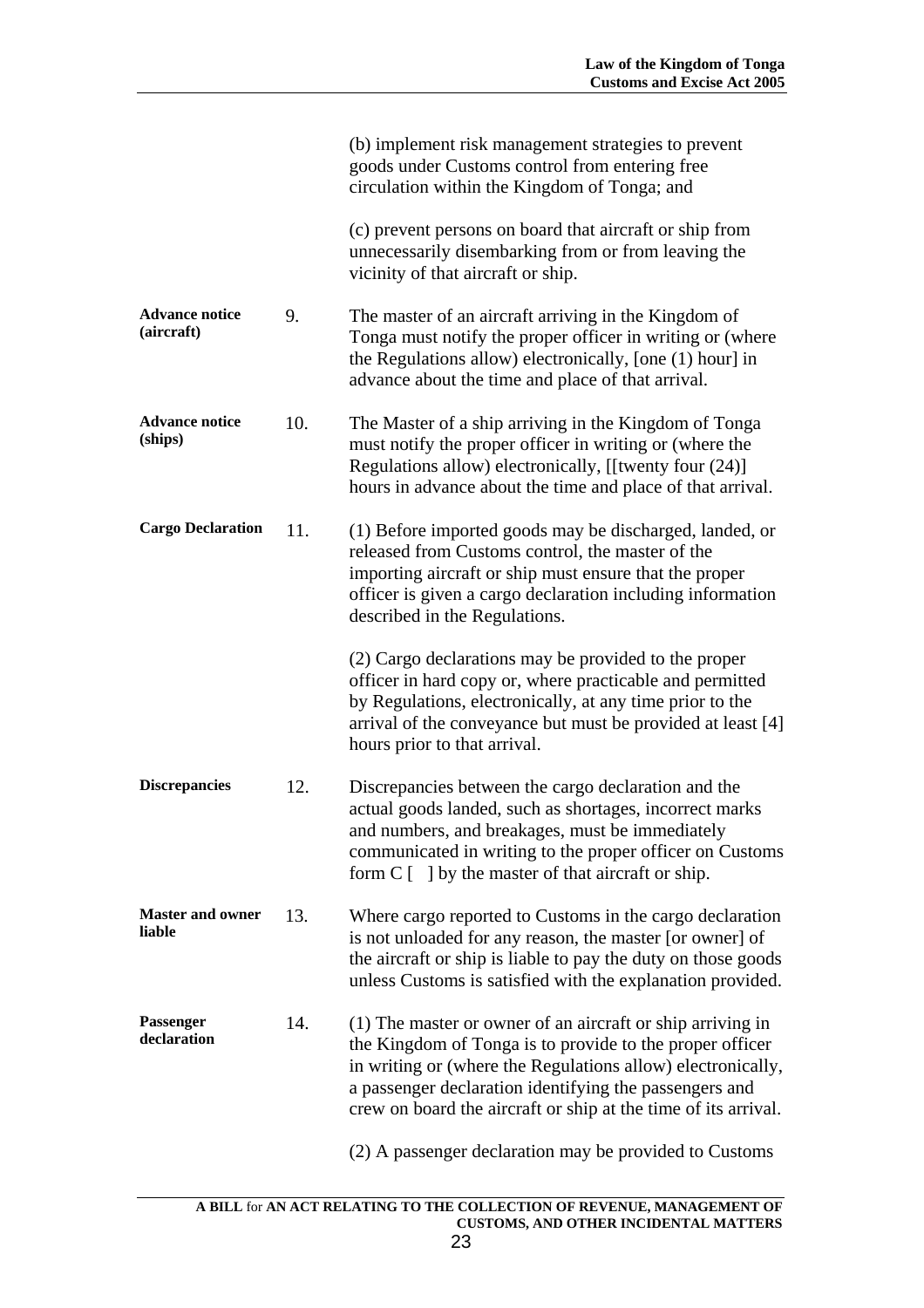at any time prior to the arrival of the conveyance but must be provided for aircraft at least [one (1)] hour prior to that arrival and for ships, [twenty four (24) ]hours.

- **Regulations for passengers and crew**  15. No person is to leave from or embark onto any aircraft or ship in the Kingdom of Tonga unless prior written authorisation is obtained from the proper officer. The procedures for obtaining such authorisation are contained within the Regulations.
- **Unloading of goods** 16. *(*1) Cargo unloaded from an aircraft or ship is to be placed into transit sheds pending delivery of those goods.

(2)" Transit sheds" means enclosed or unenclosed premises which are approved in writing by the Commissioner where goods under Customs control may be temporarily stored until a goods declaration has been approved by the proper officer or they have been moved elsewhere in accordance with this Act.

(3) The Regulations describe the requirements concerning the construction, layout, and management for transit sheds and the arrangements for the storage and accounting for goods within transit sheds under Customs control.

(4) On application by the owner, the proper officer may permit access to cargo under Customs control in transit sheds for normal operations necessary for their preservation, removal or other purposes.

(5) *Removal –* Goods under Customs control may be removed from a transit shed only if:

> (a) an authorised goods declaration in accordance with Part IV is provided to the person responsible for the Customs control of those goods at the transit shed; or

(b) some other Customs written authorisation is provided to move those goods from that place.

(6) *Warehousing* – Imported goods unloaded from any aircraft or ship which remain undelivered in a transit shed two days from the completion of unloading (or other time as the proper officer permits) are to be taken to a Customs warehouse nominated by the owner of the goods or agent of the aircraft or ship and if there is no such nomination, the proper officer may nominate a suitable Customs licensed warehouse or a government warehouse.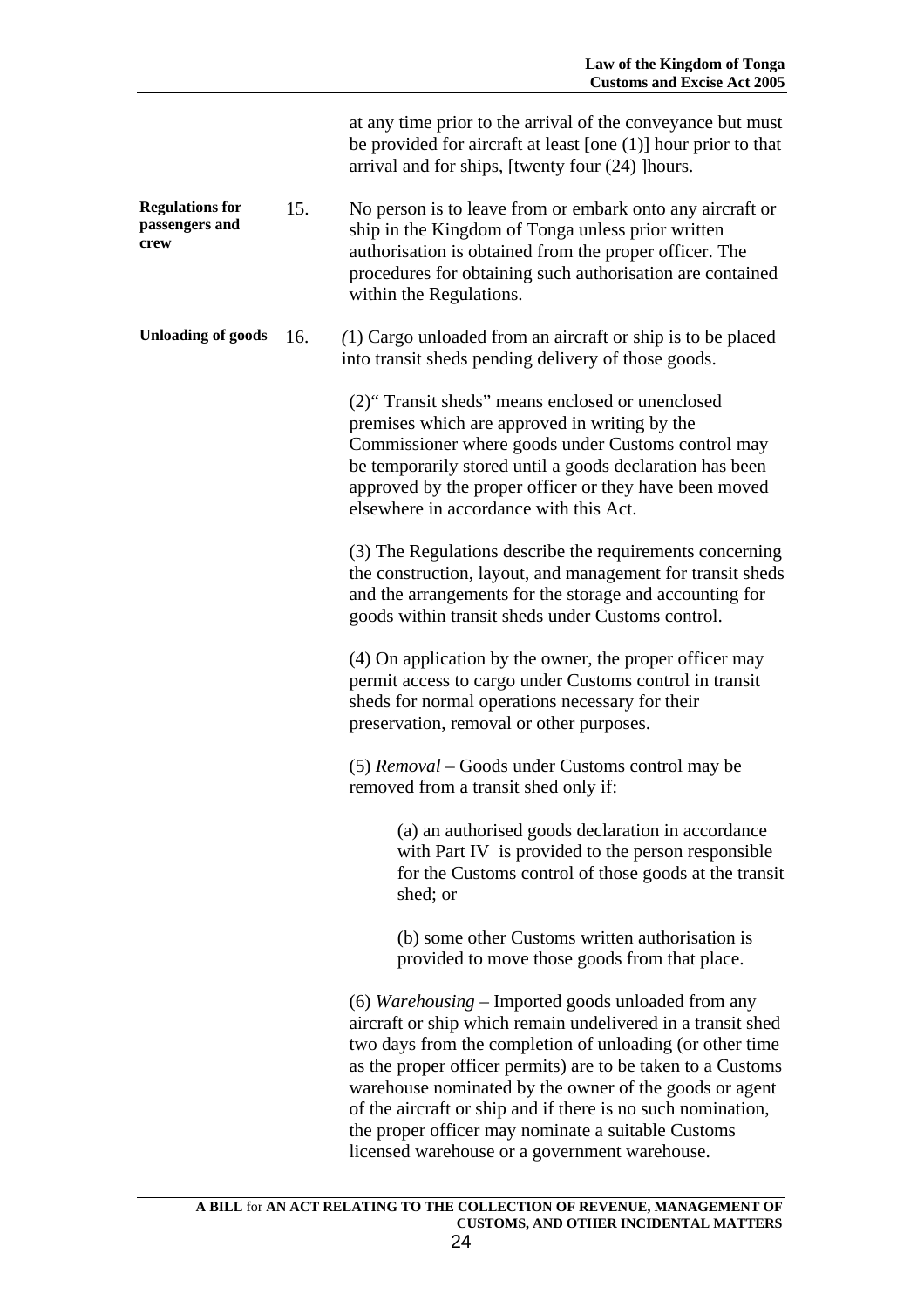|                           |     | (7) The owner is liable for all costs, charges, and<br>expenses involved in moving imported goods from the<br>place of unloading from the conveyance to the Customs<br>licensed warehouse including the rent and other charges<br>in connection with the storage of those goods within the<br>transit shed (if any) and Customs warehouse.<br>(8) The owner is not permitted to take delivery of goods<br>for home consumption until all outstanding Customs<br>liabilities imposed by this Act are acquitted unless the |
|---------------------------|-----|--------------------------------------------------------------------------------------------------------------------------------------------------------------------------------------------------------------------------------------------------------------------------------------------------------------------------------------------------------------------------------------------------------------------------------------------------------------------------------------------------------------------------|
|                           |     | Commissioner authorises in writing the movement of<br>those goods to an approved place in accordance with Part<br>II.                                                                                                                                                                                                                                                                                                                                                                                                    |
| <b>Regulations</b>        | 17. | Goods under Customs control must not be unloaded from<br>or loaded onto an aircraft or ship at a sufferance wharf<br>unless the conditions described in Regulations are met.                                                                                                                                                                                                                                                                                                                                             |
| <b>Master responsible</b> | 18. | The master of an aircraft or ship who has completed the<br>cargo declaration obligations to the satisfaction of the<br>proper officer is required to duly unload all goods<br>intended for delivery to that port into a transit shed<br>nominated by the proper officer.                                                                                                                                                                                                                                                 |
| <b>Breaking of bulk</b>   | 19. | The master of a ship is not to break bulk unless a cargo<br>declaration has been provided in accordance with this Part<br>or the written permission of the Commissioner is first<br>obtained.                                                                                                                                                                                                                                                                                                                            |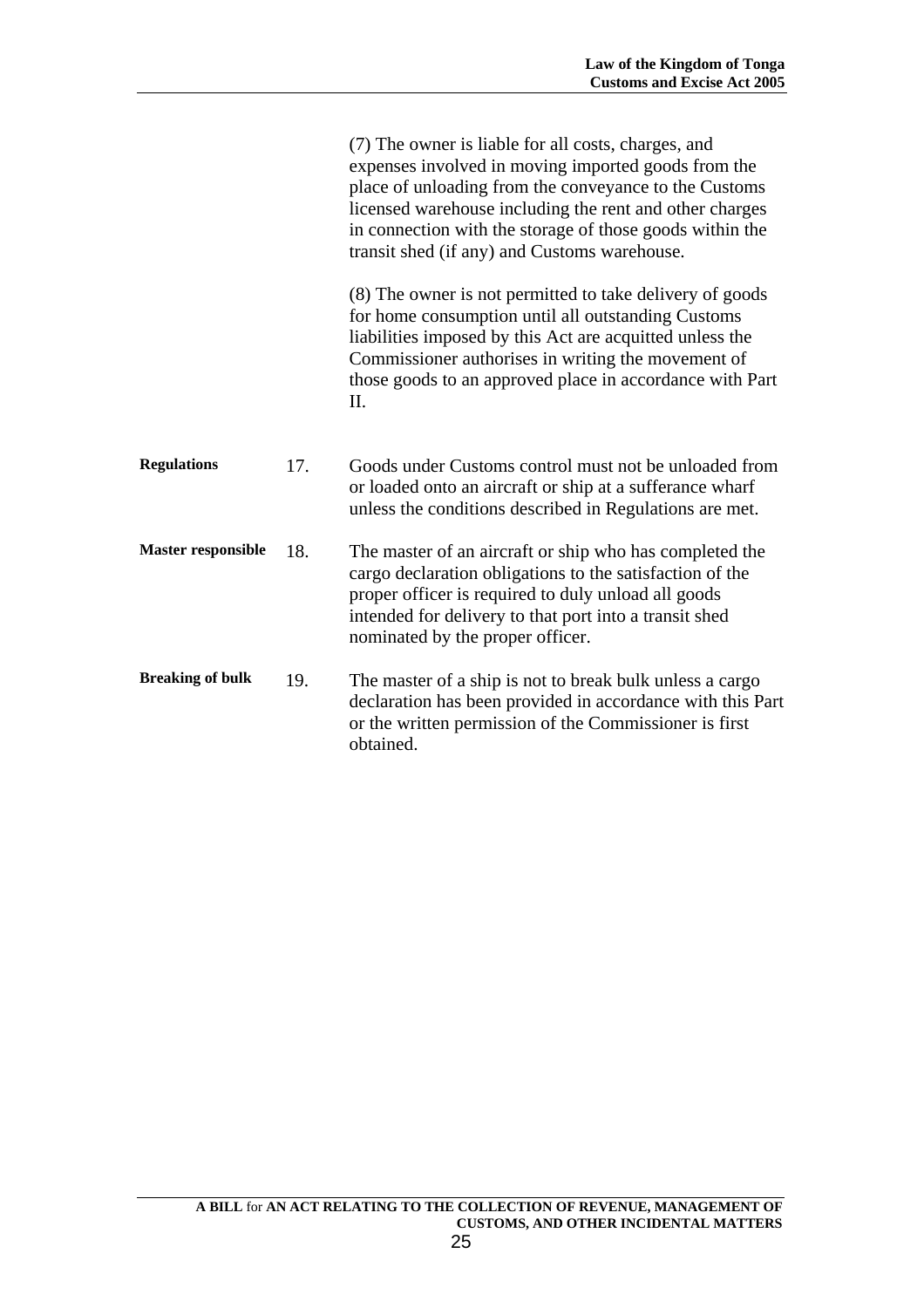### *PART IV*

## *CLEARANCE OF IMPORTED GOODS*

| <b>Goods declaration-</b><br>first port | 20. | (1) (a) Goods declarations for goods imported into the<br>Kingdom of Tonga must be completed by the owner at<br>the first port of unloading unless the proper officer, on<br>application, authorises in writing those formalities to be<br>completed at another port or place within the Kingdom of<br>Tonga in which case those goods may be moved under<br>Customs control without payment of duty and subject to<br>the conditions imposed in the authorisation. |
|-----------------------------------------|-----|---------------------------------------------------------------------------------------------------------------------------------------------------------------------------------------------------------------------------------------------------------------------------------------------------------------------------------------------------------------------------------------------------------------------------------------------------------------------|
|                                         |     | (b) The goods declaration and application form for<br>requests under this section are described in Regulations.                                                                                                                                                                                                                                                                                                                                                     |
|                                         |     | (c) The proper officer at the first port may decide not to<br>examine imported goods where approval has been<br>provided to move goods under Customs control in<br>accordance with this Part.                                                                                                                                                                                                                                                                       |
|                                         |     | (2) Where goods are moved under Customs control<br>pursuant to subsection $(1)$ on an aircraft or ship to another<br>approved port or place within the Kingdom of Tonga, the<br>person signing the application form to Customs for that<br>movement is responsible for:                                                                                                                                                                                             |
|                                         |     | (a) any Customs liability arising, except if that liability is<br>shared or otherwise reduced by other provisions in this<br>Act; and                                                                                                                                                                                                                                                                                                                               |
|                                         |     | (b) complying with the Customs requirements imposed by<br>this Act and Regulations at the next actual port or place of<br>discharge of those goods within the Kingdom of Tonga.                                                                                                                                                                                                                                                                                     |
| <b>Goods declaration-</b><br>general    | 21. | (1) An importer is to lodge with the proper officer for<br>review, a goods declaration which is a self assessment of<br>the applicable Customs duty payable before those<br>imported goods may be delivered for home consumption<br>within the Kingdom of Tonga.                                                                                                                                                                                                    |
|                                         |     | (2) An importer is to lodge together with the goods<br>declaration, the commercial documentation described in<br>the Regulations.                                                                                                                                                                                                                                                                                                                                   |
|                                         |     | (3) Goods declarations may be lodged and processed by<br>Customs prior to the importation of the goods into the<br>Kingdom of Tonga.                                                                                                                                                                                                                                                                                                                                |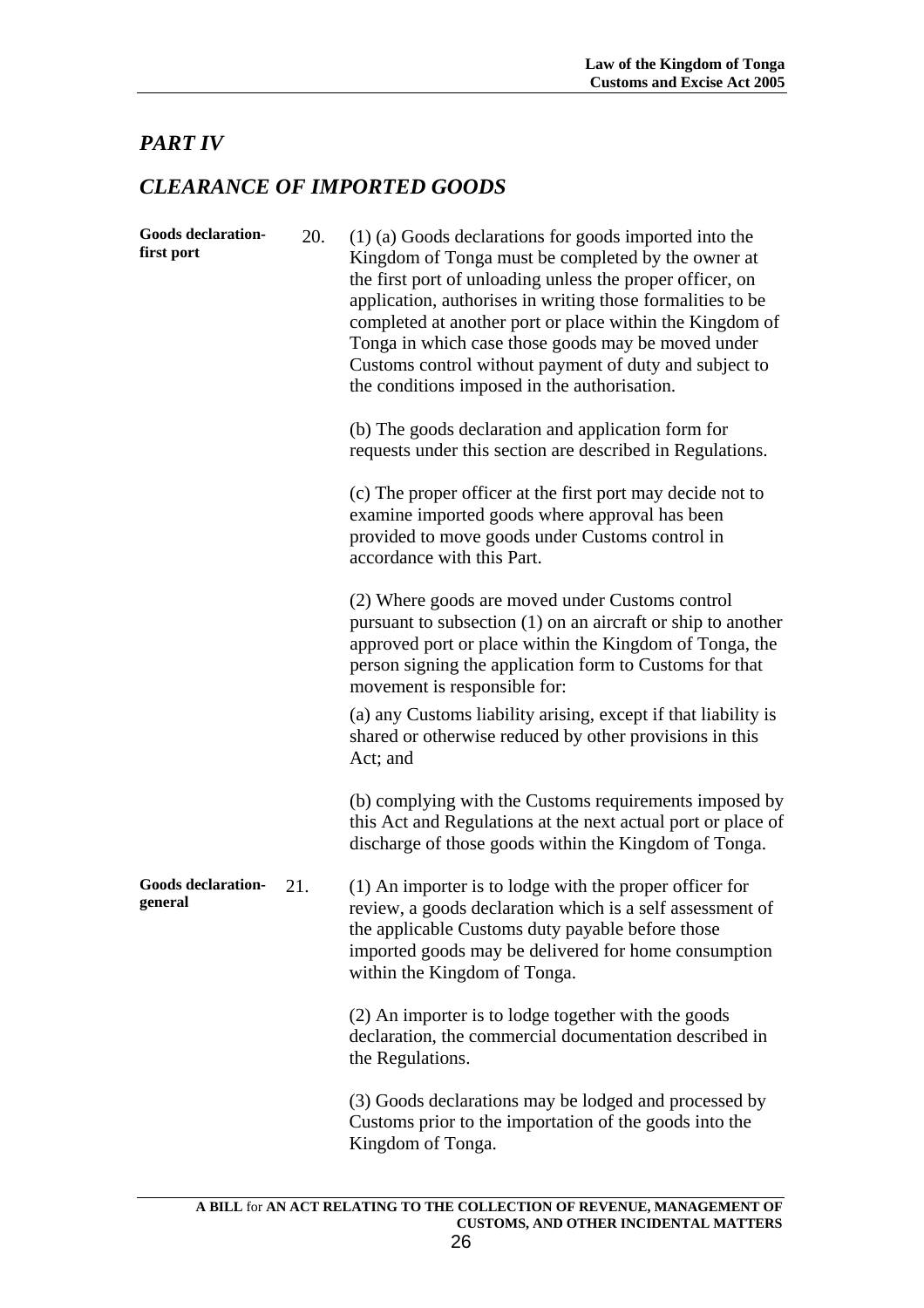| Electronic<br>lodgement             | 22. | A goods declaration form may be communicated to<br>Customs electronically (where the person is authorised by<br>Regulations) or manually.                                                                                                                                                                                                                                                                                                                                                                                                              |
|-------------------------------------|-----|--------------------------------------------------------------------------------------------------------------------------------------------------------------------------------------------------------------------------------------------------------------------------------------------------------------------------------------------------------------------------------------------------------------------------------------------------------------------------------------------------------------------------------------------------------|
| <b>Other import</b><br>requirements | 23. | (1) A goods declaration in the form described in<br>Regulations is required to be lodged with the proper<br>officer for:                                                                                                                                                                                                                                                                                                                                                                                                                               |
|                                     |     | (a) transhipment goods;                                                                                                                                                                                                                                                                                                                                                                                                                                                                                                                                |
|                                     |     | (b) Customs warehousing of goods;                                                                                                                                                                                                                                                                                                                                                                                                                                                                                                                      |
|                                     |     | (c) duty-free shop goods;                                                                                                                                                                                                                                                                                                                                                                                                                                                                                                                              |
|                                     |     | (d) temporary importations;                                                                                                                                                                                                                                                                                                                                                                                                                                                                                                                            |
|                                     |     | (e) inward and outward passenger processing;                                                                                                                                                                                                                                                                                                                                                                                                                                                                                                           |
|                                     |     | (f) reimportation or re-exportation;                                                                                                                                                                                                                                                                                                                                                                                                                                                                                                                   |
|                                     |     | (g) exportation; and                                                                                                                                                                                                                                                                                                                                                                                                                                                                                                                                   |
|                                     |     | (h) excisable goods.                                                                                                                                                                                                                                                                                                                                                                                                                                                                                                                                   |
|                                     |     | $(2)$ Goods referred to in paragraphs $(a)$ to $(h)$ of<br>subsection (1) are not to be moved from Customs control<br>until the respective goods declaration form required to be<br>lodged for those goods in accordance with Part IV has<br>been authorised in writing by the proper officer. The<br>exception to this requirement is where the proper officer<br>authorises in writing the movement of the goods (for<br>example, where goods are authorised to be moved from a<br>transit shed to another approved place under Customs<br>control). |
| Importer's<br>obligations           | 24. | The importer must provide to Customs a factually correct<br>goods declaration form and, as required by the<br>Regulations, legitimate commercial documentation.                                                                                                                                                                                                                                                                                                                                                                                        |
| Importer's doubt                    | 25. | (1) Where the importer has any doubt about any aspect of<br>the information to be included on the goods declaration or<br>about the commercial documentation, this doubt is<br>required to be pre-notified to Customs in a form described<br>in Regulations setting out those reasons for concern.                                                                                                                                                                                                                                                     |
|                                     |     | (2) The Commissioner may permit the entry and delivery<br>into home consumption of imported goods in cases of                                                                                                                                                                                                                                                                                                                                                                                                                                          |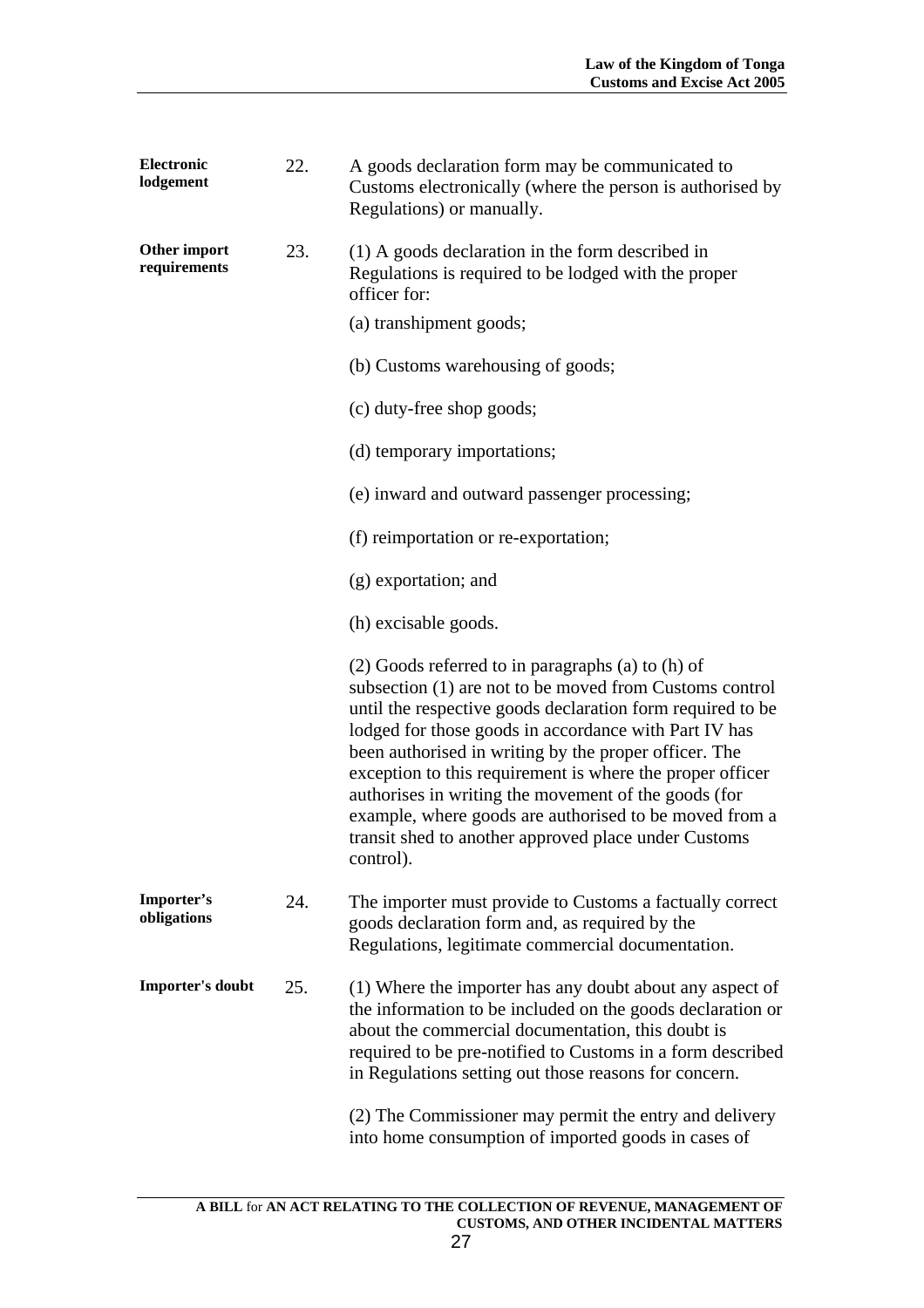doubt about some aspect of the information in connection with those imported goods where:

(a) the description of the goods is correct for tariff and statistical purposes; and

(b) the Commissioner is satisfied that the value or weight or measurement as required for those goods is approximately correct.

Post entry audits 26. (1) Customs is obliged under this Act to conduct post entry audits on selected importers' self assessments in addition to the initial review and authorisation.

> (2) Post entry audits must be conducted by a proper officer in accordance with the departmental guidelines described in the Guide.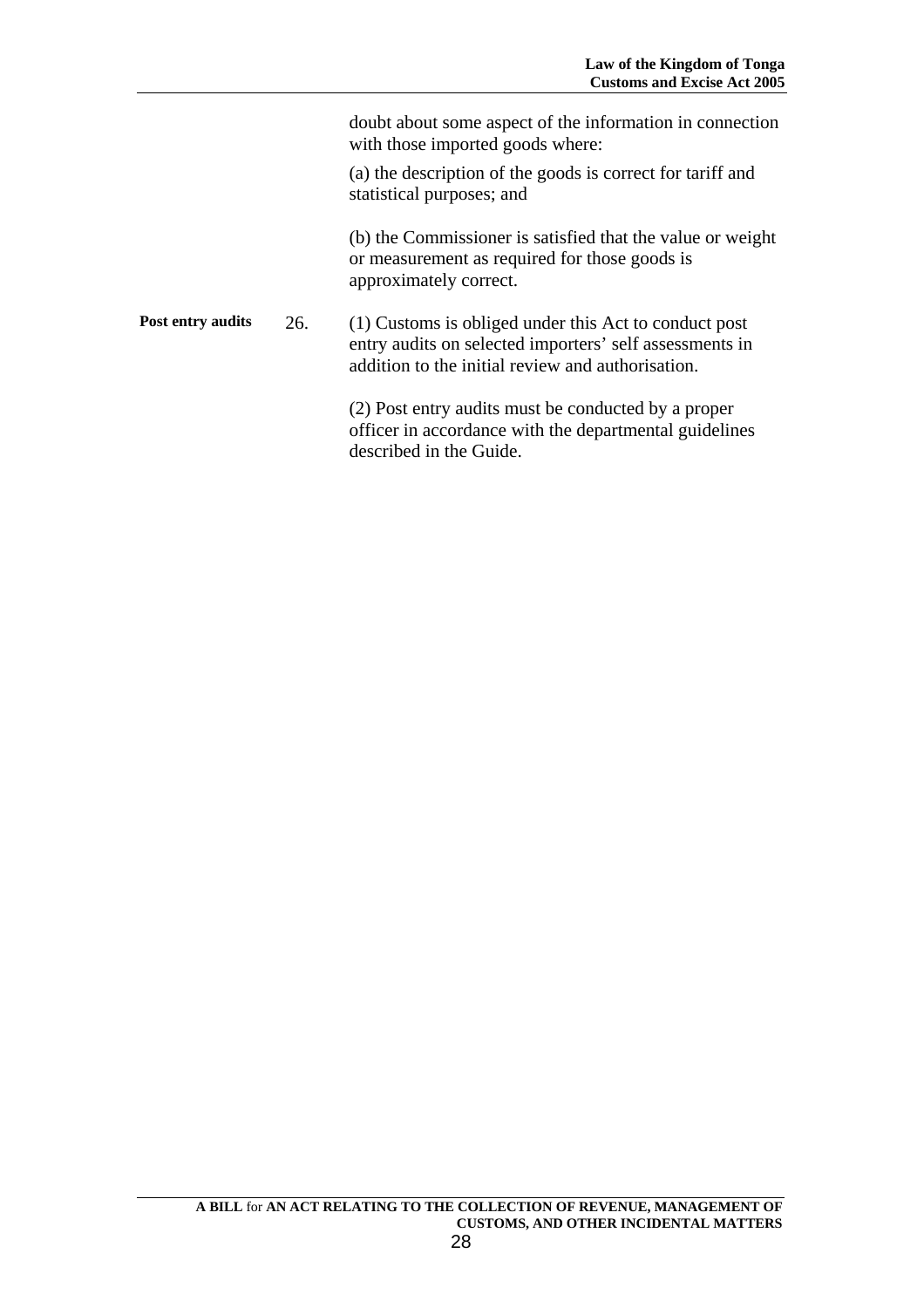### *PART V*

## *IMPOSITION OF DUTIES*

| <b>Imposition of</b><br>duties of Customs  | 27. | (1) Duties of Customs are imposed by this Act on<br>imported goods listed in Schedule [1] and excisable<br>goods listed in Schedule [ ];                                                                                               |
|--------------------------------------------|-----|----------------------------------------------------------------------------------------------------------------------------------------------------------------------------------------------------------------------------------------|
|                                            |     | (2) Owners are obliged to pay Customs and excise duty<br>(where applicable) prior to the release of those goods into<br>home consumption within the Kingdom of Tonga.                                                                  |
|                                            |     | (3) Exporters are obliged to pay export duty where<br>applicable prior to export.                                                                                                                                                      |
| Debt to<br>government                      | 28. | Duties of Customs where imposed by this Part are:                                                                                                                                                                                      |
|                                            |     | (a) a debt payable to the Government of Tonga which is<br>recoverable by the Commissioner at any time in a court of<br>competent jurisdiction;                                                                                         |
|                                            |     | (b) payable to the proper officer at the place where the<br>goods declaration is reviewed by Customs unless<br>otherwise authorised in writing by the Commissioner.                                                                    |
|                                            |     | (c) payable in the legal tender of the Kingdom of Tonga;                                                                                                                                                                               |
|                                            |     | (d) where unpaid by the owner, able to be offset by the<br>Commissioner against any Consumption Tax credits due<br>at any time to that owner.                                                                                          |
| <b>Recovery from</b><br>importer/exporter  | 29. | Where Customs duty remains payable in respect of a<br>particular importation, the Commissioner may recover the<br>equivalent of that amount from that person prior to the<br>Customs release of that person's subsequent importations. |
| <b>National Assembly</b><br>- customs duty | 30  | The Legislative Assembly may impose, vary, revoke, or<br>ratify Customs or excise duties on imported, locally<br>manufactured, or exported goods as it considers<br>necessary.                                                         |
| <b>Minister</b> – customs<br>duty          | 31. | (1) The Minister may by Order, revoke, reduce, or<br>increase any Customs or excise duties and that change has<br>effect from the date specified in the Order subject to<br>ratification by the Legislative Assembly.                  |
|                                            |     | (2) An Order made under this section expires if a copy is                                                                                                                                                                              |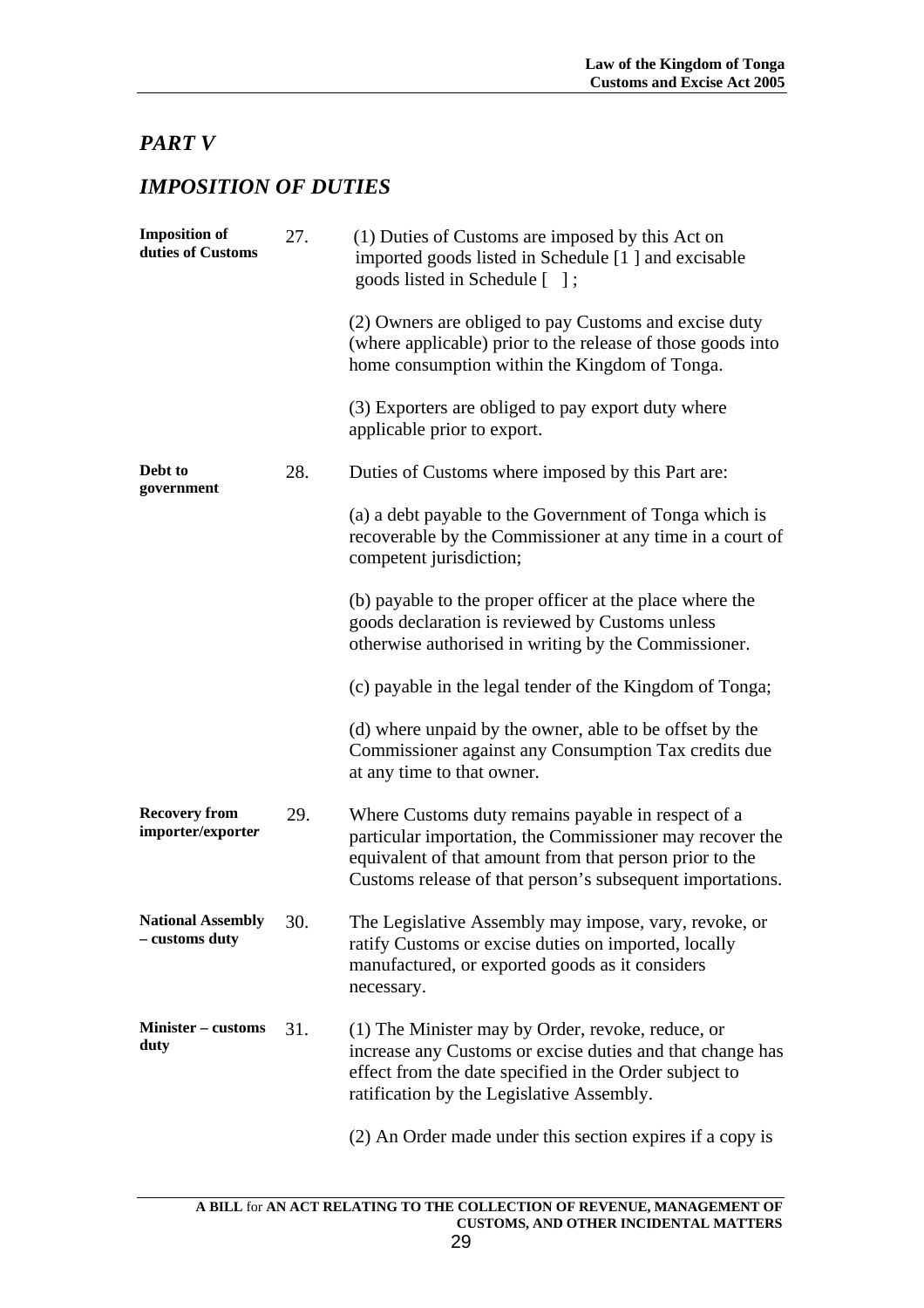|                                                   |     | not lodged with the [Clerk of the Legislative Assembly]<br>within [10] days of its publication in the Gazette.                                                                                                                                                                                                                                                                          |
|---------------------------------------------------|-----|-----------------------------------------------------------------------------------------------------------------------------------------------------------------------------------------------------------------------------------------------------------------------------------------------------------------------------------------------------------------------------------------|
| <b>Timing of liability</b><br>- duties of customs | 32. | The liability for customs and excise duty arises:<br>(a) in respect of imported goods – when they are<br>imported;                                                                                                                                                                                                                                                                      |
|                                                   |     | (b) in respect of exported goods – when they are accepted<br>at the place of export for loading onto an aircraft or ship<br>for export from the Kingdom of Tonga;                                                                                                                                                                                                                       |
|                                                   |     | (c) in respect of goods made in Tonga – when the<br>production, distillation, or manufacturing process is<br>complete;                                                                                                                                                                                                                                                                  |
|                                                   |     | (d) in respect of goods not accounted for to the<br>satisfaction of the Commissioner while still under<br>Customs control – in accordance with this Act.                                                                                                                                                                                                                                |
| Customs control –<br>excise                       | 33. | Excisable goods are subject to Customs control from the<br>time of completion of the production, distillation, or<br>manufacturing process until the correct amount of excise<br>duty has been paid and, to ensure the proper<br>administration of this Act, the provisions of Part II<br>relating to Customs control apply equally to excisable<br>goods.                              |
| Payment - excise                                  | 34. | Excise duty is payable to the Commissioner before<br>delivery of those goods from the place of production,<br>distillation or manufacturing unless a prior written<br>agreement has been authorised in writing by the<br>Commissioner.                                                                                                                                                  |
| <b>Excise declaration</b>                         | 35. | An excise declaration on a Customs form $C[\ ]$ must be<br>lodged with the proper officer for authorisation prior to<br>any excisable goods being delivered into home<br>consumption within Tonga.                                                                                                                                                                                      |
| Communicate<br>doubt – excise                     | 36. | Where a person responsible for paying excise duty has<br>any doubt about any aspect of the information to be<br>included on the excise declaration or about the amount of<br>excise duty payable, that person must communicate that<br>doubt to the proper officer on a Customs form $C[\ ]$ prior<br>to the lodgement of the excise declaration, setting out the<br>reasons for doubt. |
| Person liable -<br>excise                         | 37. | The owner, producer, or manufacturer of excisable goods<br>is liable for excise duty and must pay that duty.                                                                                                                                                                                                                                                                            |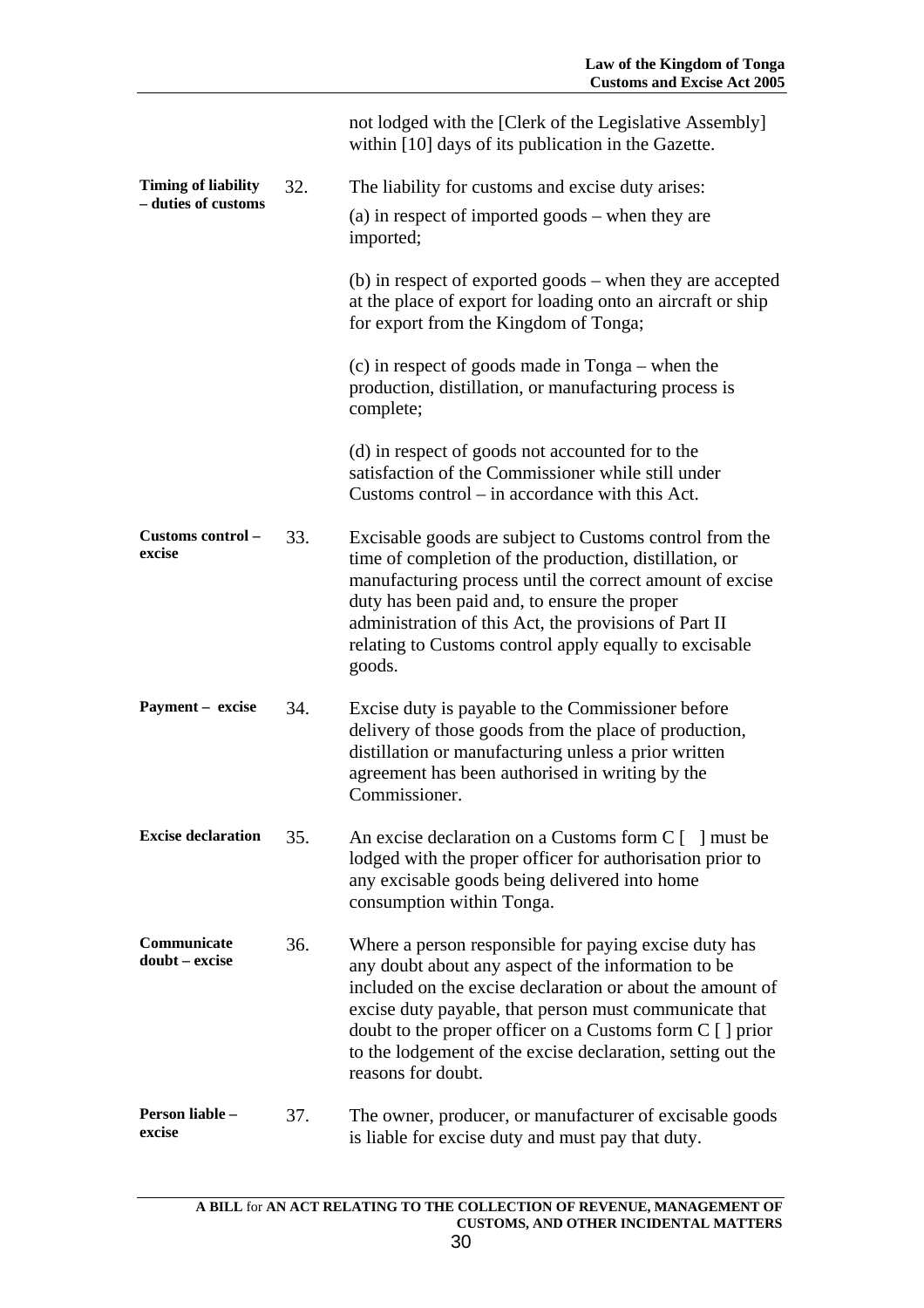| Post entry audits-<br>excise                      | 38. | The Commissioner is obliged to arrange post entry audits<br>on selected persons paying excise duty to ensure<br>compliance with this Act and the Regulations.                                                                                                                                                                                                                                                                                                        |
|---------------------------------------------------|-----|----------------------------------------------------------------------------------------------------------------------------------------------------------------------------------------------------------------------------------------------------------------------------------------------------------------------------------------------------------------------------------------------------------------------------------------------------------------------|
| <b>Contractual</b><br>adjustment-<br>customs duty | 39. | Where a rate of Customs duty changes after importation<br>of goods but before Customs clearance of those goods and<br>the agreed price in the Kingdom of Tonga is affected, the<br>domestic buyer and/or seller may adjust the agreed<br>domestic price to offset the increase or decrease in<br>Customs duty.                                                                                                                                                       |
| <b>Full duty payable</b>                          | 40. | Where a person pays reduced customs duty or is not<br>required to pay Customs duty based on a concession<br>arising under this Act and the goods are not dealt with in<br>accordance with the conditions of that concession, that<br>person is required to account for those goods to the<br>satisfaction of the Commissioner and immediately pay on<br>demand the full amount of Customs duty which would<br>have been payable had the concession not been granted. |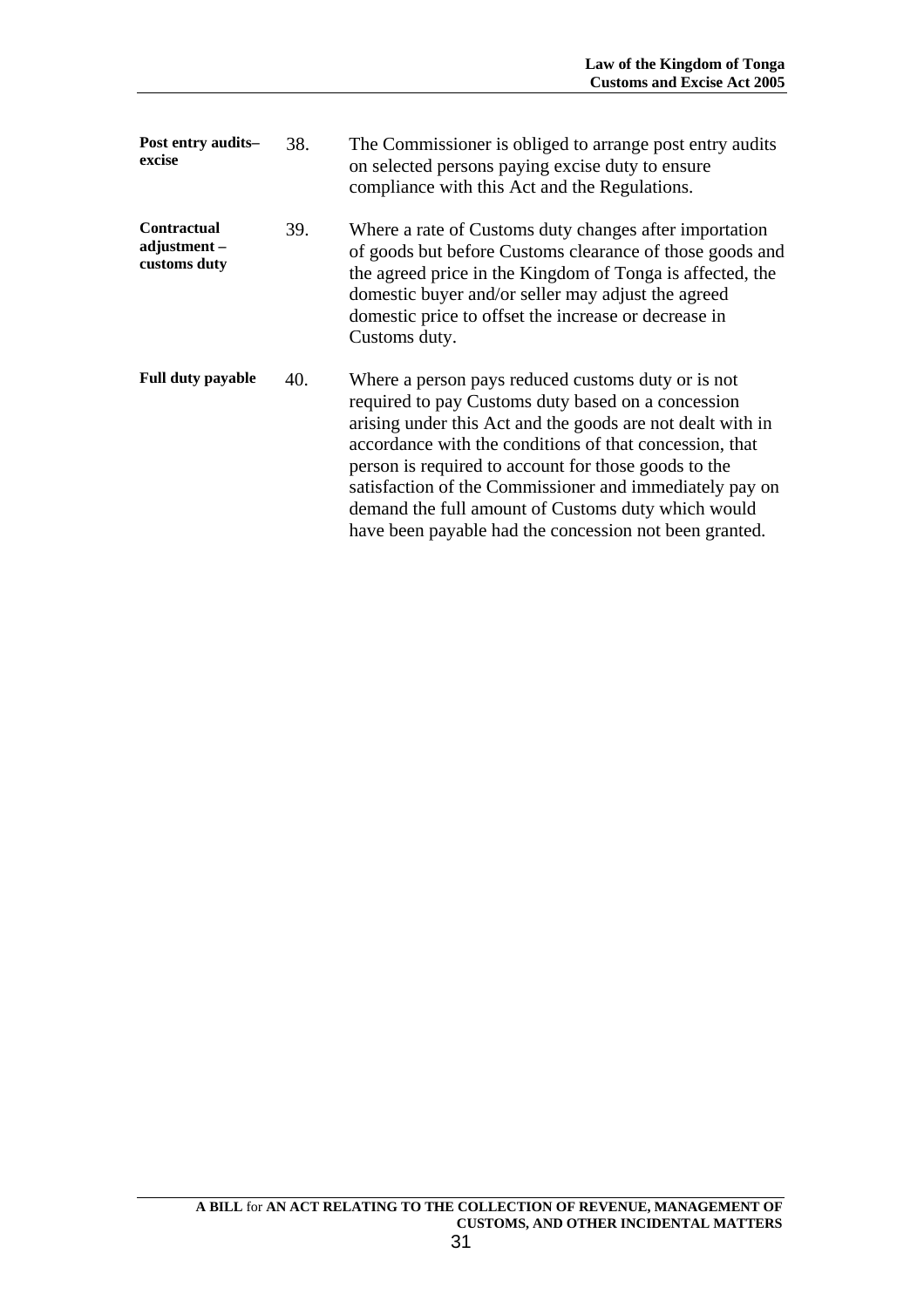### *PART VI*

#### *Customs Valuation*

#### 41. **CUSTOMS VALUATION**

#### **Definitions (1) Interpretation**

(1) In this Part, unless the context requires otherwise–

 "customs value of imported goods" means the value of goods for the purposes of levying ad valorem duties of customs on imported goods;

"family" means, in relation to an individual, the husband or wife of the individual, a relative of the individual, and a relative of the individual's husband or wife, and "relative" means mother, father, brother, sister, ancestor or lineal descendant and includes any person who is adopted legally or customarily by or as a sibling to the individual;

"foreign inland insurance" means the cost of any insurance relating to foreign inland freight;

"foreign inland freight" means the cost of transportation (including loading, unloading, handling and other expenses associated with transportation) of the goods to the place in the country of export from which the goods were shipped to Tonga;

"goods of the same class or kind" means goods which fall within a group or range of goods produced by a particular industry or industry sector and includes identical or similar goods.

"identical goods", in relation to imported goods, means goods that the Commissioner is satisfied –

- (a) are the same in all material respects, including physical characteristics, quality and reputation, as the imported goods;
- (b) were produced in the same country as the imported goods; and
- (c) were produced by or on behalf of the producer of the imported goods,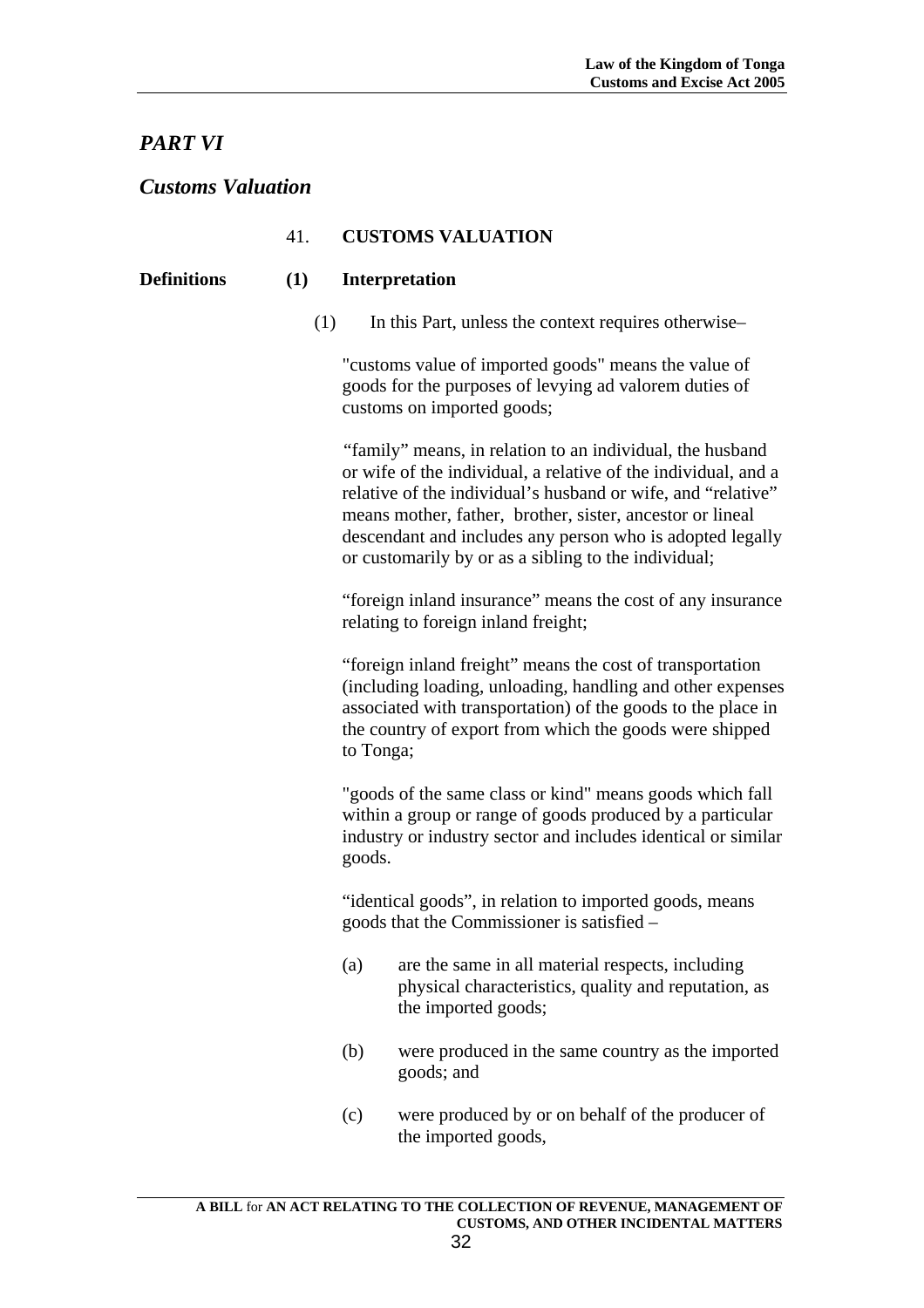but does not include goods in relation to which -

- (i) art, design, development, or engineering work undertaken or substantially undertaken in Tonga; or
- (ii) models, plans, or sketches prepared or substantially prepared in Tonga,

was or were supplied, directly or indirectly, by or on behalf of the purchaser free of charge or at a reduced cost for use in relation to their production;

"overseas freight", in relation to imported goods, means amounts (but not an amount of overseas insurance) paid or payable in respect of the transportation of the goods from their place of export to Tonga;

"overseas insurance", in relation to imported goods, means amounts paid or payable in respect of insurance of the goods from their place of export to Tonga;

"place of export", in relation to imported goods, means -

- (a) the place where the goods were posted for export to Tonga;
- (b) the place in the country of export to Tonga that the goods were packed into a transport container;
- (c) if goods, not being goods referred to in (a) or (b), were exported from a country by air or sea – the place where the goods were placed on board a ship or aircraft for export to Tonga; or
- (d) in any other case, a place determined by the Commissioner;

"price", in respect of imported goods, means the sum of all amounts paid or payable, directly or indirectly, for the goods by or on behalf of the purchaser to or for the benefit of the vendor;

"royalty" in relation to imported goods includes a reference to an amount paid or credited (however described or computed and whether the payment or credit is periodical or not) being consideration for: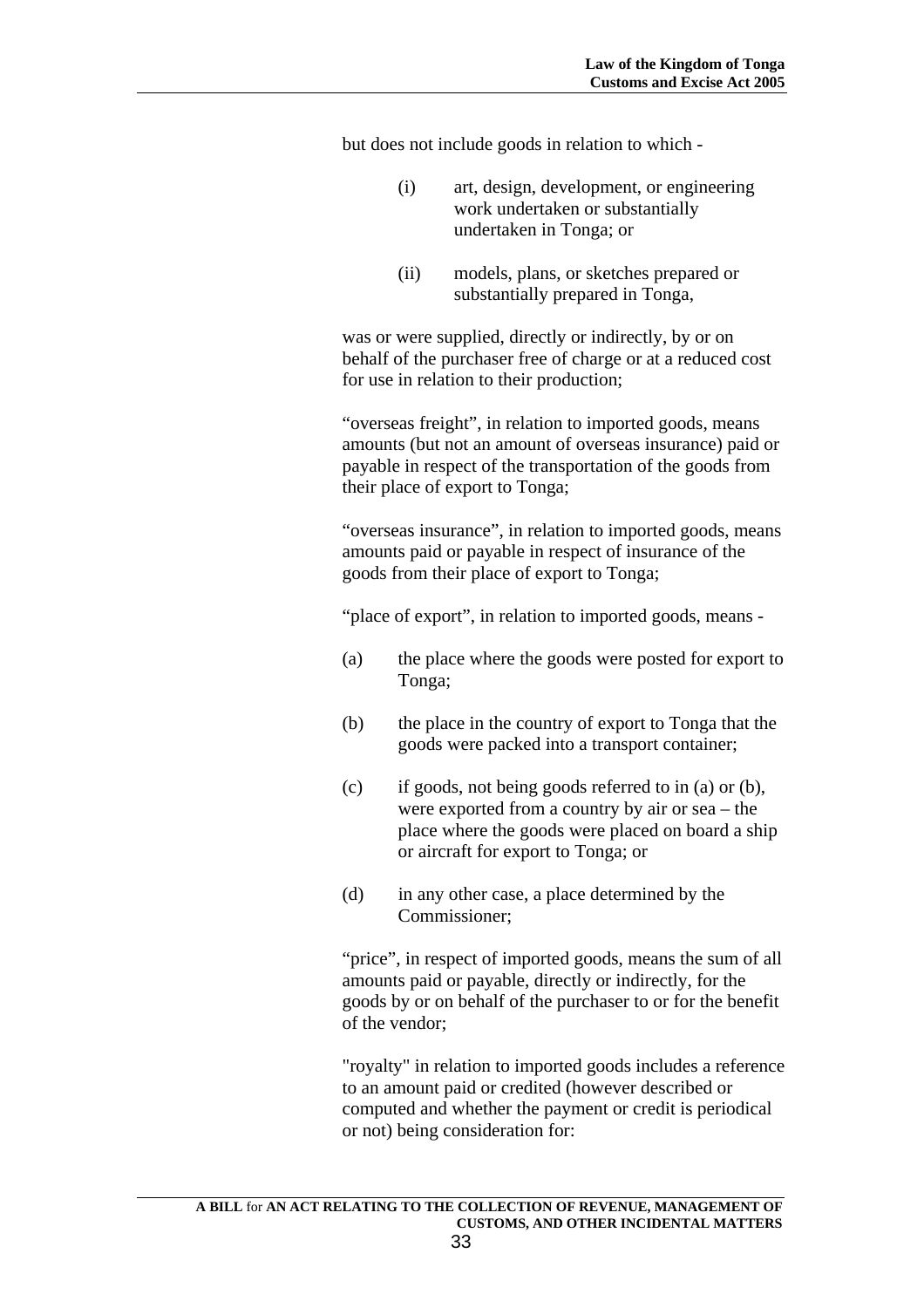- (a) any rights associated with making, using, licensing or selling an invention;
- (b) the use of or the right to use a design; trademark; confidential information; or, any machinery, implements, apparatus or other equipment;
- (c) the supply of scientific, technical, industrial, commercial or other knowledge or information;
- (d) any forbearance in respect of any matter described in the above paragraphs.

"similar goods", in relation to imported goods, means goods that the Commissioner is satisfied –

- (a) closely resemble the imported goods in respect of their component materials and characteristics;
- (b) are functionally and commercially interchangeable with the imported goods;
- (c) were produced in the same country as the imported goods; and
- (d) were produced by or on behalf of the same producer as the imported goods,

but does not include goods in relation to which –

- (i) art, design, development, or engineering work undertaken or substantially undertaken in Tonga; or
- (ii) models, plans, or sketches prepared or substantially prepared in Tonga,

was or were supplied, directly or indirectly, by or on behalf of the purchaser free of charge or at a reduced cost for use in relation to their production; and

"time of importation", in respect of goods means the date on which the Commissioner prescribes those particular goods are deemed to be imported.

- (2) For the purposes of this Part, two persons are related persons if –
	- (a) both being natural persons –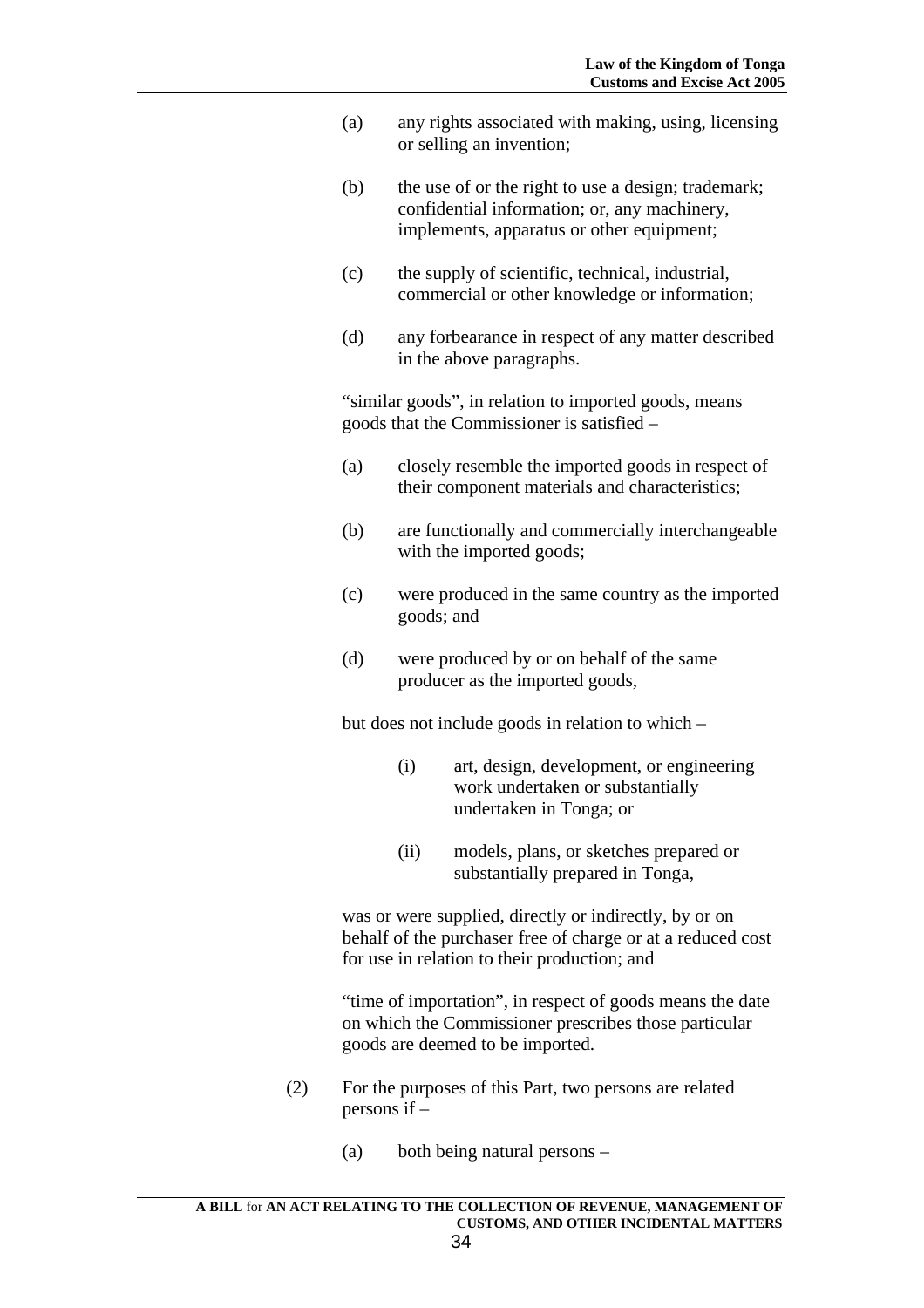- (i) they are connected by family; or
- (ii) one of them is an officer or director of a company controlled, directly or indirectly, by the other;
- (b) both being companies
	- (i) both are controlled, directly or indirectly, by a third person (whether or not a company);
	- (ii) both together control, directly or indirectly, a third company; or
	- (iii) the same person (whether or not a company) is in a position to cast, or control the casting of 5% or more of the maximum number of votes that might be cast at a general meeting of each company;
- (c) one person being a company is, directly or indirectly, controlled by the other person (whether or not a company);
- (d) one person being a natural person, is an employee, officer, or director of the other person; or
- (e) they are members of the same partnership.

#### **Customs value (2) Customs value**

- (1) For the purposes of any Act under which any import duty is imposed on imported goods by reference to their value, the value of the goods for customs purposes is the customs value determined in accordance with this Part.
- (2) Subject to this section, the customs value of imported goods is the transaction value of the goods as determined under section [15].
- (3) If the Commissioner cannot determine the transaction value of imported goods or the transaction value cannot be used as a result of section [14], the customs value of the goods is determined in accordance with the following methods, applied in the order set out below, that can be applied in respect of the goods –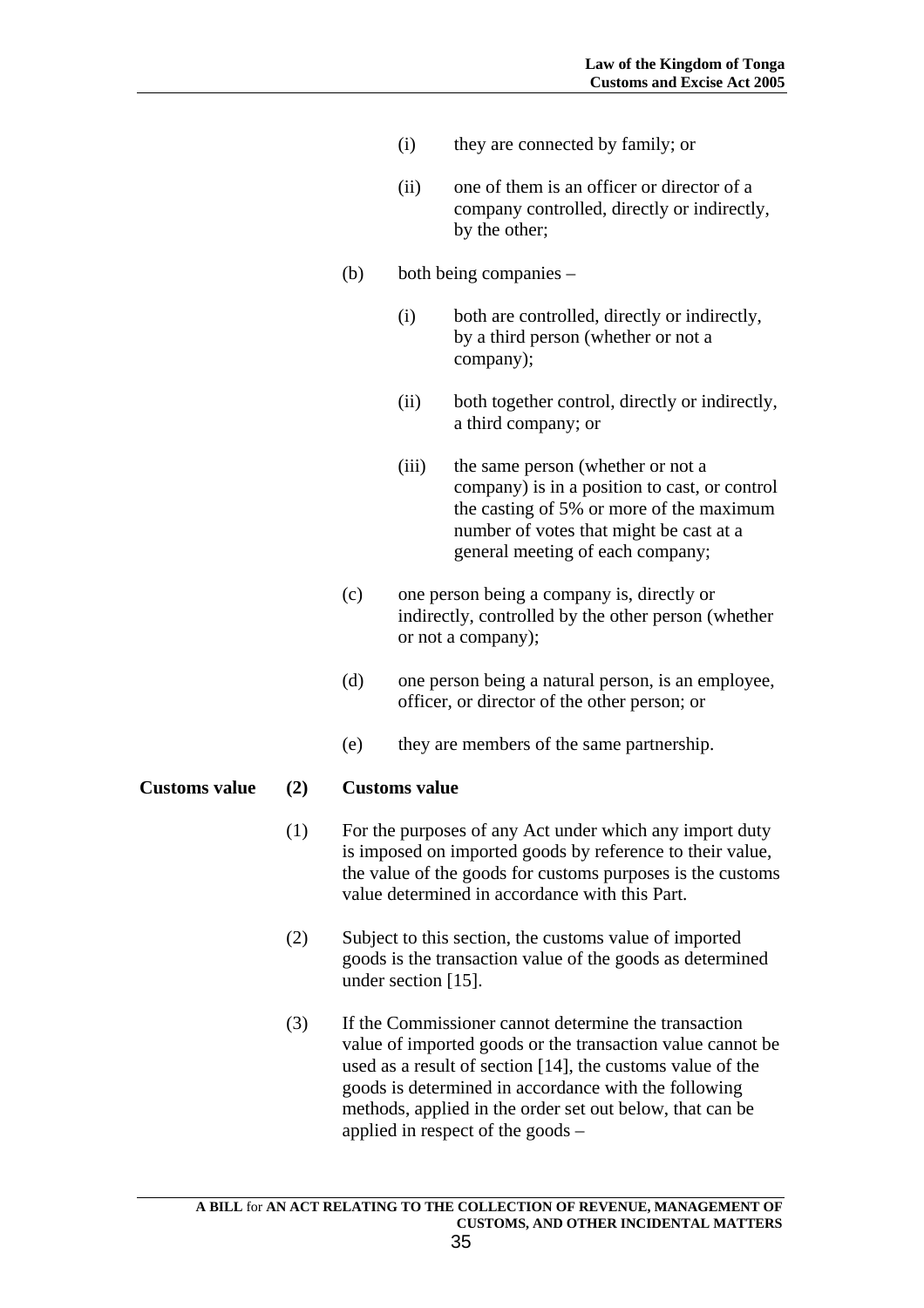- (a) the transaction value of identical goods as determined under section [16];
- (b) the transaction value of similar goods as determined under section [17];
- (c) the deductive value of the goods determined under section [18]; or
- (d) the computed value of the goods determined under section [19].
- (4) An importer may apply, in writing, to the Commissioner for the order of consideration of the methods in subsection (3)(c) and (d) to be reversed.
- (5) An application under subsection (4) must be made before the Commissioner commences to determine the customs value of the goods.
- (6) If the customs value of imported goods cannot be determined under subsection (3), the customs value must be determined under section [20].

**(3) Transaction value of imported goods not to apply** 

- (1) The transaction value of imported goods is not to be the customs value of the goods if–
	- (a) there is a restriction on the disposition or use of the goods by the purchaser, other than a restriction –
		- (i) imposed by Tongan law;
		- (ii) limiting the geographical area in which the goods may be resold; or
		- (iii) that does not substantially affect the value of the goods;
	- (b) the sale or price of the goods is subject to a condition or consideration for which a value cannot be determined;
	- (c) part of the proceeds of any disposal, use or resale of the goods by the purchaser accrues, directly or indirectly, to the vendor, unless an appropriate adjustment can be made in terms of section  $[15(2)(g)];$  or

**Transaction value not to apply**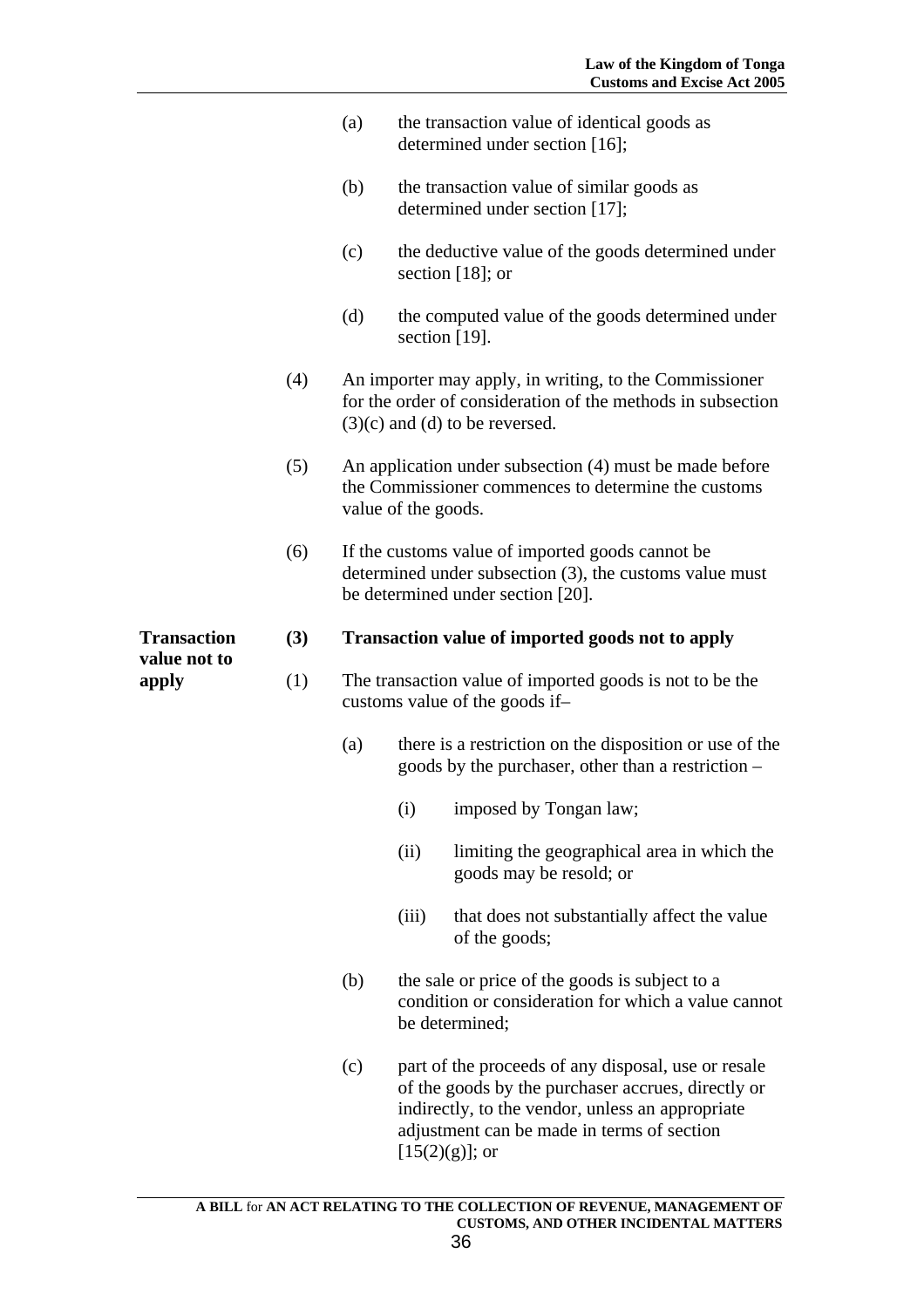- (d) the vendor and purchaser are related persons at the time the goods were sold for export unless –
	- (i) the Commissioner is satisfied that the relationship did not influence the price paid or payable for the goods; or
	- (ii) the importer satisfies the Commissioner that the transaction value of the goods closely approximates the transaction value, deductive value, or computed value of identical or similar goods sold at comparable trade and quantity levels to unrelated buyers in Tonga at or about the same time as the goods to be valued.

#### **(4) Transaction value of imported goods**

**Transaction value of** 

- **imported goods** 
	- (1) The transaction value of imported goods is the price of the goods at the time they are sold for export to Tonga increased by the amounts specified in subsection (2) and decreased by the amounts specified in subsection (3).
		- (2) For the purposes of determining the transaction value of imported goods, the price of the goods actually paid or payable is increased by the sum of the following amounts paid or payable, directly or indirectly, by or on behalf of the purchaser in respect of the goods to the extent that the amount is not included in the price -
			- (a) commission and brokerage, other than buying commission;
			- (b) packing costs, including any labour and material costs;
			- (c) the cost of containers that are treated as being one with the goods;
			- (d) royalties or licence fees payable as a condition of sale, other than for the right to reproduce the goods in Tonga;
			- (e) the cost of foreign inland freight and foreign inland insurance;
			- (f) the cost of overseas freight and overseas insurance;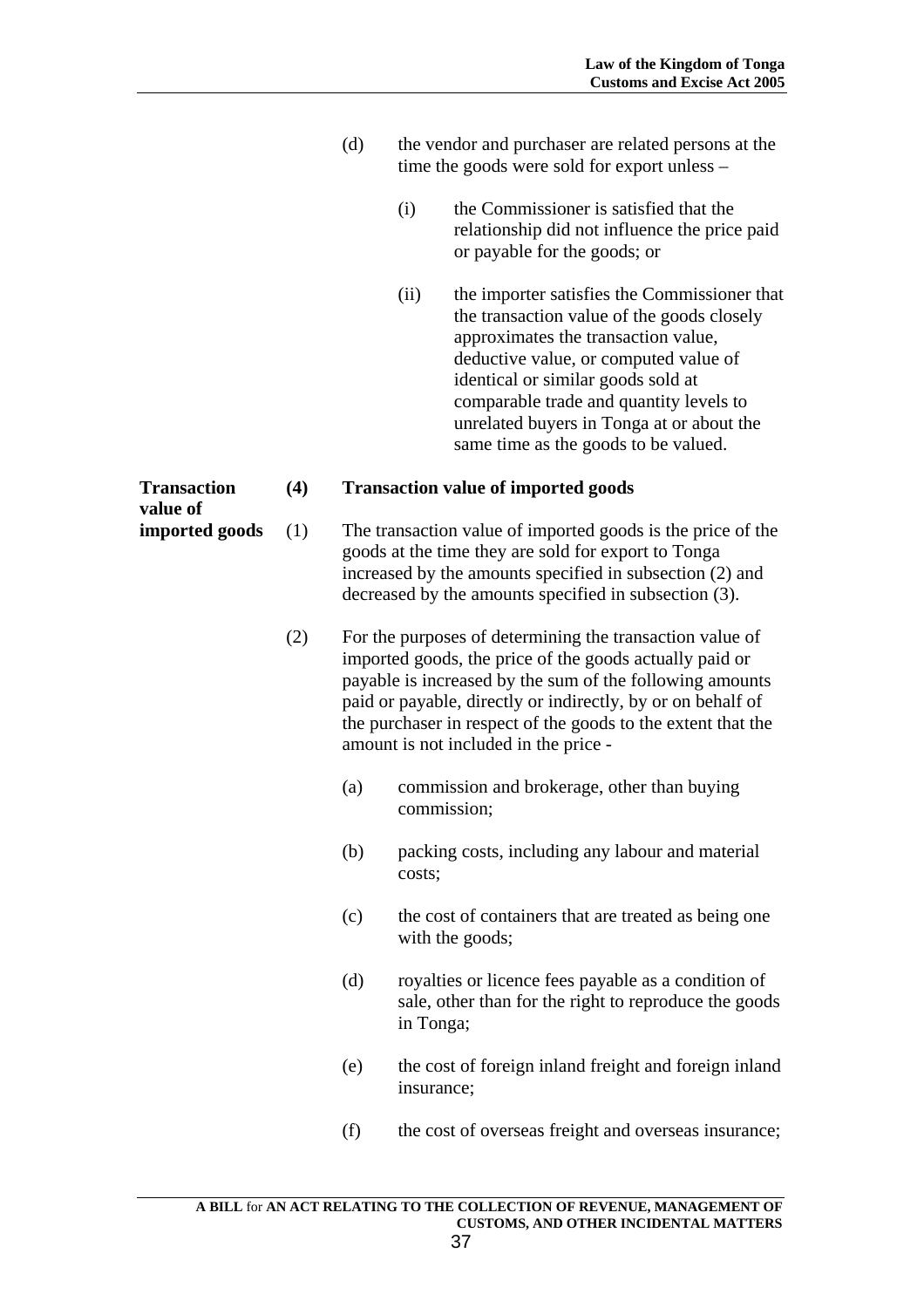- (g) the whole or any part of the proceeds of a subsequent use, resale or disposal of the goods by or on behalf of the purchaser that accrues to the vendor; and
- (h) the value of any of the following goods and services supplied, directly or indirectly, by the purchaser free of charge or for reduced consideration for use in connection with the production and sale for export of the imported goods, apportioned to the goods in a reasonable manner and in accordance with generally accepted accounting principles –
	- (i) any materials, components, parts, and other goods incorporated in the imported goods;
	- (ii) any tools, dies, moulds, and other goods utilised in the production of the imported goods;
	- (iii) any materials consumed in the production of the imported goods; and
	- (iv) any engineering, development, art, or design work, plans or sketches undertaken outside Tonga and necessary for the production of the goods.
- (3) For the purposes of determining the transaction value of imported goods, the price of the goods actually paid or payable is decreased by the sum of the following amounts to the extent that these amounts are separately identified in the price paid or payable for the goods–
	- (a) any expenditure incurred for the construction, erection, assembling or maintenance of, or technical assistance provided in respect of the goods after importation;
	- (b) the cost of transportation (including loading, unloading, handling and other expenses associated with transportation) of the goods after importation, and the cost of any insurance relating to such transportation;
	- (c) any duties or taxes paid or payable by reason of the importation or sale of the goods in Tonga;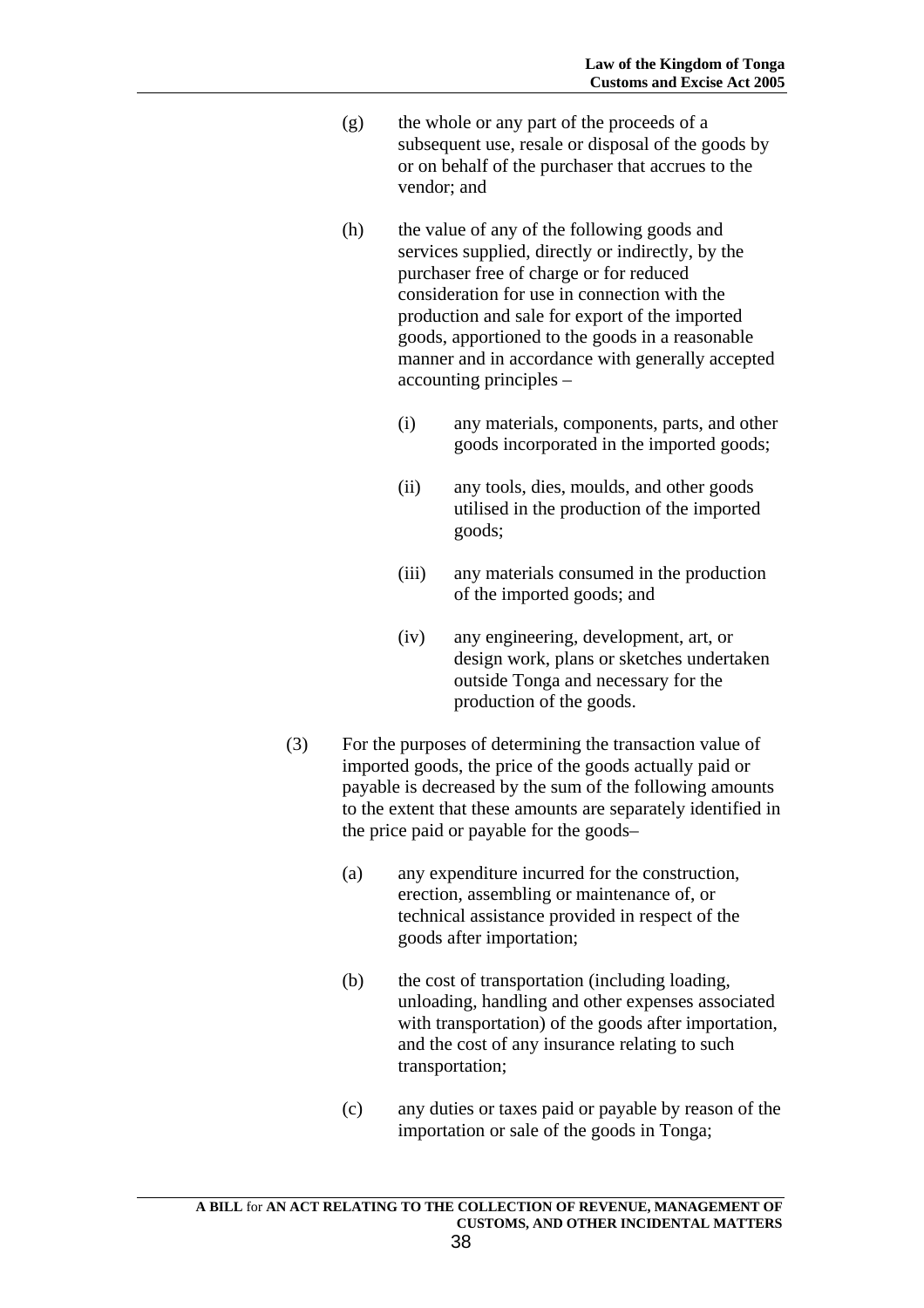(d) financing costs paid or payable to the supplier in connection with the purchase of the imported goods.

#### **(5) Transaction value of identical goods**

**Transaction value of** 

- **identical goods**  (1) If the customs value of imported goods cannot be determined under section [15], the customs value is the transaction value of identical goods in a sale of those goods for export to Tonga if –
	- (a) the transaction value of the identical goods is the customs value of those goods; and
	- (b) the identical goods were exported to Tonga at the same or substantially the same time as the imported goods and were sold to a purchaser –
		- (i) at the same or substantially the same trade level as the imported goods; and
		- (ii) in the same quantities as the imported goods.
	- (2) If subsection (1) does not apply solely because identical goods were not sold under the conditions specified in subsection  $(1)(b)$ , the customs value of the imported goods may be determined by reference to the transaction value of identical goods in a sale of those goods for export to Tonga if the identical goods were sold under any of the following conditions –
		- (a) to a purchaser at the same or substantially the same trade level, but in different quantities from the imported goods;
		- (b) to a purchaser at a trade level different from the purchaser of the imported goods, but in the same or substantially the same quantities as the imported goods; or
		- (c) to a purchaser at a trade level different from the purchaser of the imported goods and in different quantities from the imported goods.
	- (3) The customs value of imported goods under this section is the transaction value of identical goods referred to in subsection (1) or (2) adjusted to take account of  $-$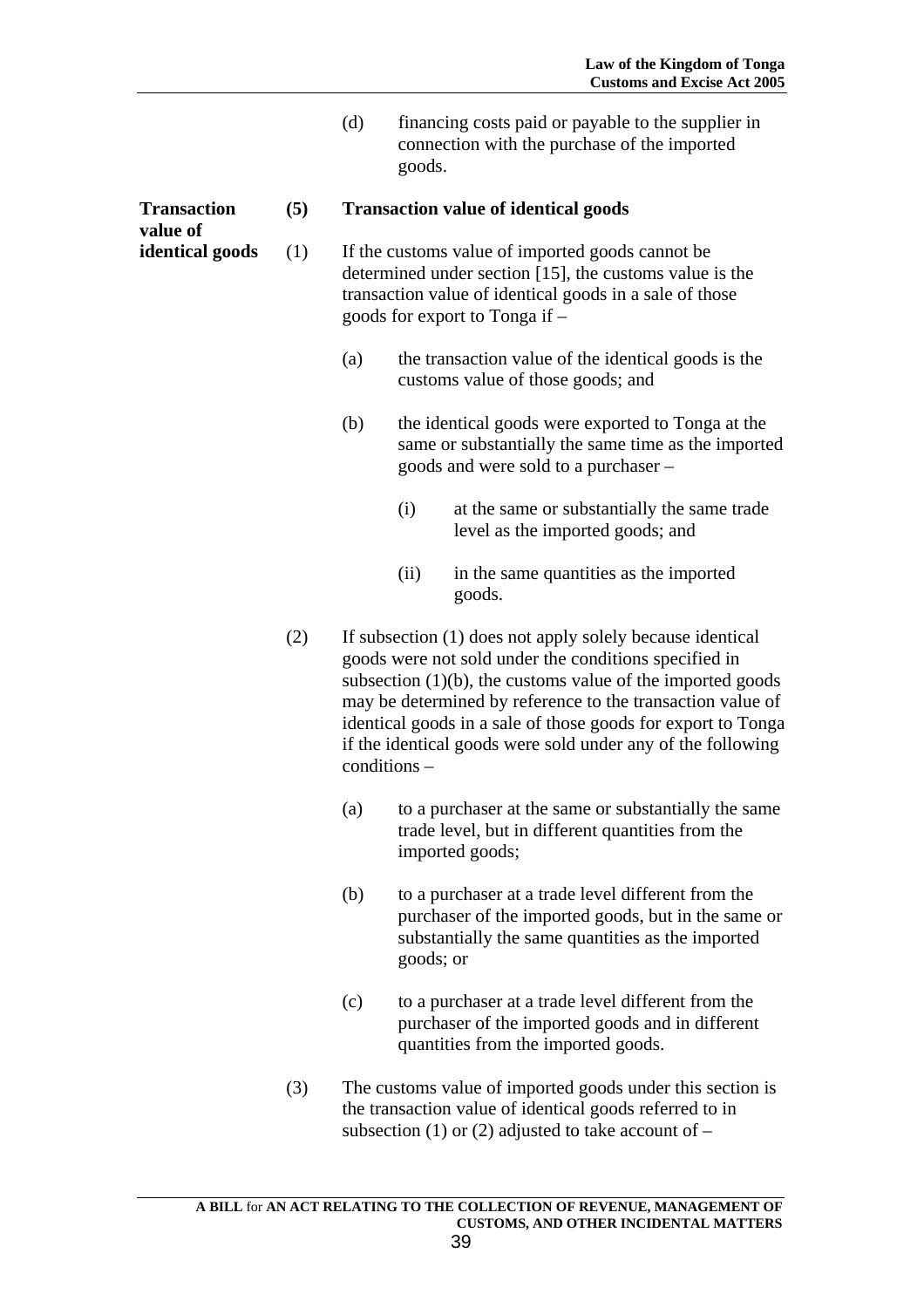- (a) commercially significant differences in the foreign inland freight and foreign inland insurance costs of the identical goods and those costs for the imported goods attributable to differences in distance and modes of transport; and
- (b) if subsection (2) applies, differences in the trade levels, quantities, or both, as the case may be.
- (4) If, in relation to imported goods, there are two or more transaction values for identical goods that meet the requirements of subsection (1) or (2), as the case may be, the customs value of the imported goods is determined on the basis of the lowest of such transaction value.
- (5) This section does not apply if there is insufficient information to determine the customs value of imported goods under subsection (3).

#### **(6) Transaction value of similar goods**

- (1) If the customs value of imported goods cannot be determined under section [15 or 16], the customs value is the transaction value of similar goods in a sale of those goods for export to Tonga if –
	- (a) the transaction value of the similar goods is the customs value of those goods; and
	- (b) the similar goods were exported to Tonga at the same or substantially the same time as the imported goods and were sold to a purchaser –
		- (i) at the same or substantially the same trade level as the imported goods; and
		- (ii) in the same quantities as the imported goods.
- (2) Section  $[16(2)$  to  $(5)]$  apply for the purposes of this subsection on the basis that the reference to "identical goods" is a reference to "similar goods".
- (3) Goods produced by a different person must be taken into account only where there are no identical goods or similar goods, as the case may be, produced by the same person as the goods being valued.

#### **Deductive value (7) Deductive value**

**Transaction value of similar goods**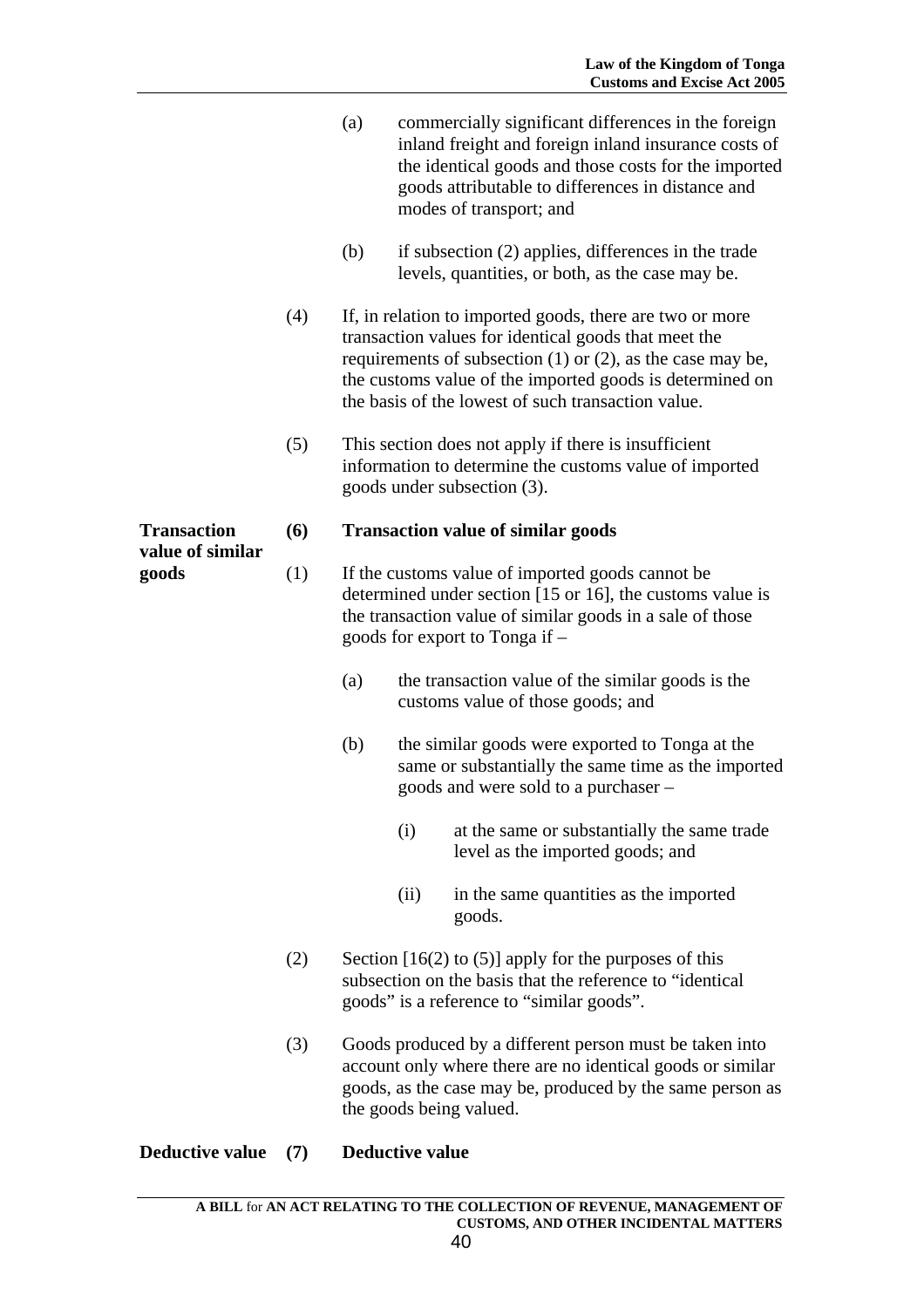- (1) Subject to section [13(4)], if the customs value of imported goods cannot be determined under section [15, 16, or 17], the customs value is the deductive value of the goods.
- $(2)$  If
	- (a) the imported goods, or identical or similar goods are sold in Tonga at the same or substantially the same time as the time of importation of the imported goods;
	- (b) the goods were sold in Tonga in the same condition in which they were imported;
	- (c) the sale was made at the first trade level after importation; and
	- (d) the Commissioner is satisfied that the purchaser in the sale was not related to the importer and did not incur any costs referred to in section 15(2)(h) in relation to the goods sold,

the deductive value of the imported goods is the unit price of the imported goods, or identical or similar goods, as the case may be, at which the greatest number of the goods are sold, at the earlier state of importation, reduced by the following amounts determined on a per unit basis –

- (i) the amount of any commission;
- (ii) an amount for profit and general expenses, including all costs of marketing the goods based on sales in Tonga of goods of the same class or kind as the goods sold;
- (iii) the cost of transportation of the goods in Tonga (including loading, unloading, handling and other expenses associated with transportation) and insurance in relation to such transportation to the extent not deducted under paragraph (ii); and
- (iv) any amount referred to in section  $[15(3)(c)]$ .
- $(3)$  If
	- (a) the imported goods, or identical or similar goods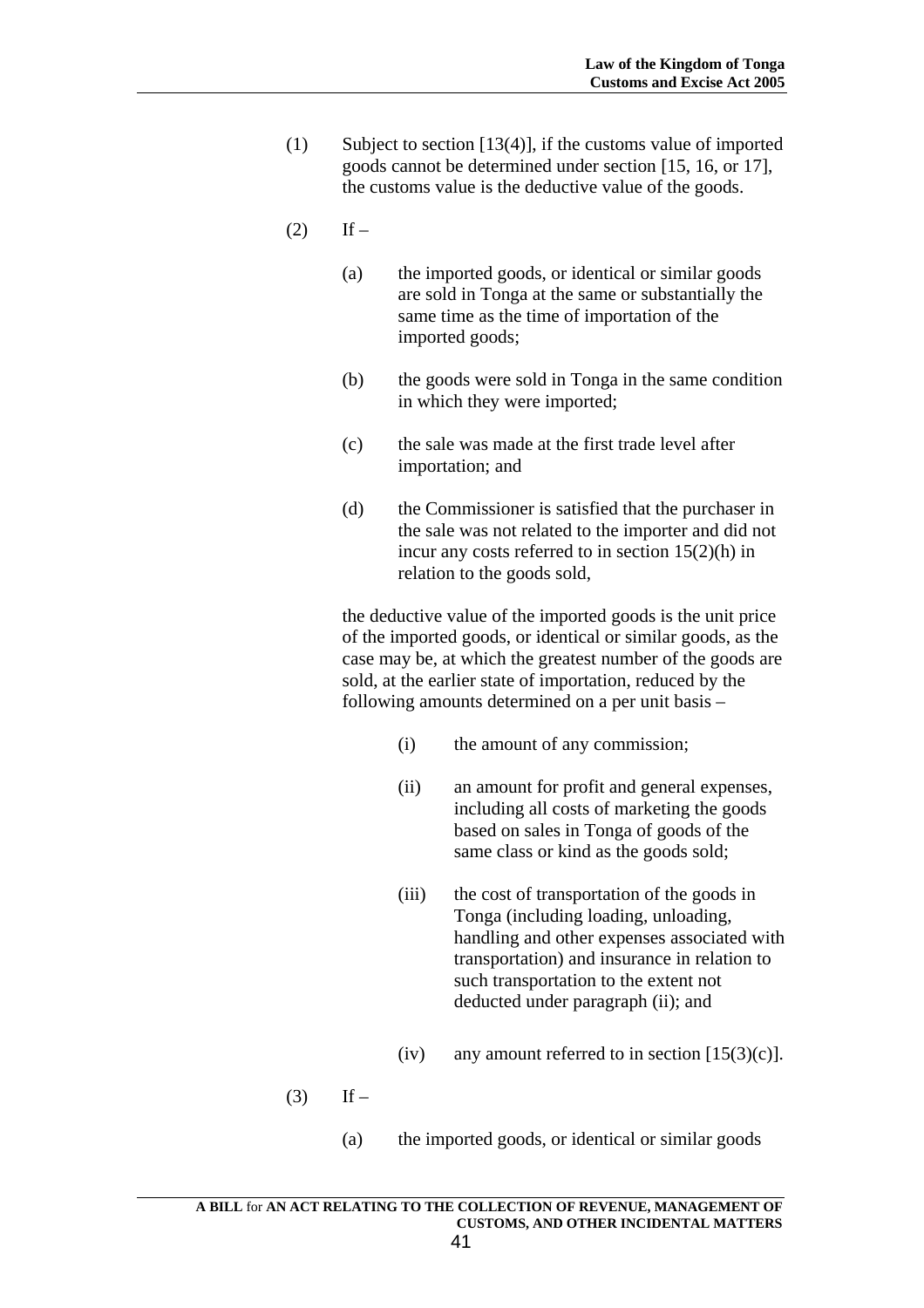are not sold at the same or substantially the same time as the time of importation but are sold within 90 days after the time of importation; and

(b) subsections  $(2)(b)$  to (d) are satisfied,

the deductive value of the imported goods is determined in accordance with subsection (2) by reference to such later sale.

- $(4)$  If
	- (a) the imported goods, or identical or similar goods are not sold in Tonga at the time of importation or within ninety days after that time;
	- (b) the goods are sold in Tonga, after being assembled, packaged, or further processed, within 90 days after the time of importation; and
	- (c) subsections  $(2)(b)$  to (d) are satisfied,

the deductive value of the imported goods is determined, at the request of the importer, in accordance with subsection (2) by reference to such sale and making a reduction on a per unit basis for the value added attributable to the assembly, packaging or further processing in Tonga.

(5) Subsection (4) will not apply if the Commissioner has insufficient information to determine the amount of the reduction for the value added attributable to the assembly, packaging or further processing in Tonga.

#### **(8) Computed value**

- (1) If the customs value of imported goods cannot be determined under section [15, 16, 17, or 18], the customs value is the computed value of the goods.
- (2) The computed value of imported goods is the sum of the following amounts –
	- (a) the cost or value of materials used in producing the goods;
	- (b) the cost of manufacture or processing to produce the goods;

**Computed value**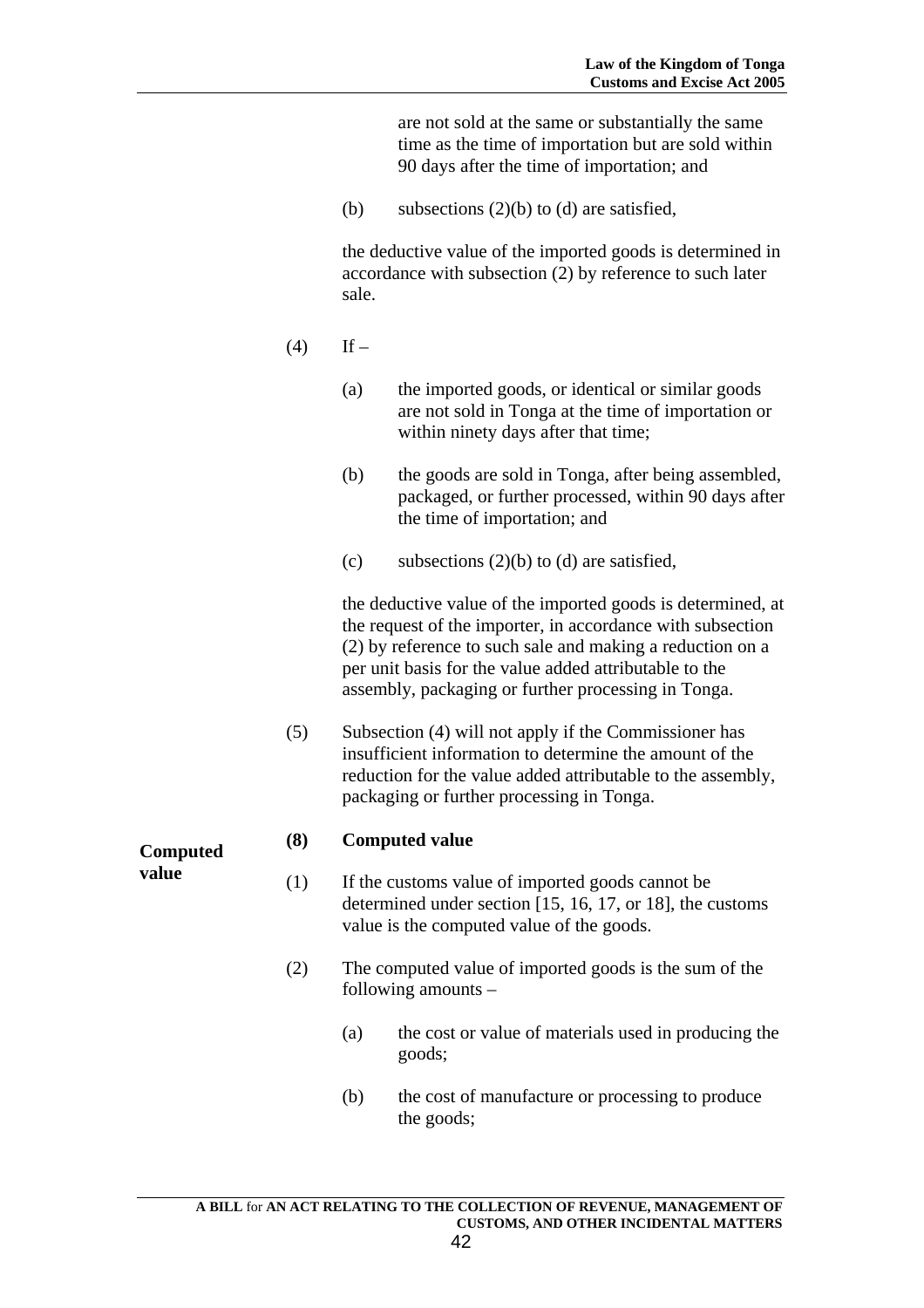- (c) any costs referred to in subsections  $[15](2)(c)$ , (f) and  $(g)$ ;
- (d) the value of any goods or services referred to in section  $[15(2)(h)]$ ; and
- (e) an amount for profit and general expenses equal to that generally applicable in sales of goods of the same class or kind as the imported goods, which are made by producers in the country of exportation.

#### **(9) Fall back method of valuation**

(1) If the customs value of imported goods cannot be determined under the preceding sections, the value must be determined by the Commissioner having regard to the methods for valuation specified in this Part and to any other information available to the Commissioner but not including any of the following matters -

- (a) the selling price in Tonga of goods produced in Tonga;
- (b) any system that provides for the acceptance for valuation purposes of the higher of two alternative values;
- (c) the selling price of goods on the domestic market of the country of exportation of the imported goods;
- (d) the cost of production, other than computed values which have been determined for identical or similar goods in accordance with section [19];
- (e) the price of the goods for export to a country other than Tonga;
- (f) a system of minimum customs values; or
- (g) arbitrary or fictitious values.

**Advice to importer** 

**Fall back method** 

#### **(10) Importer advised of method of computation**

(1) The Commissioner, upon written request, will advise the importer, by notice in writing, of the method used to determine the customs value of imported goods.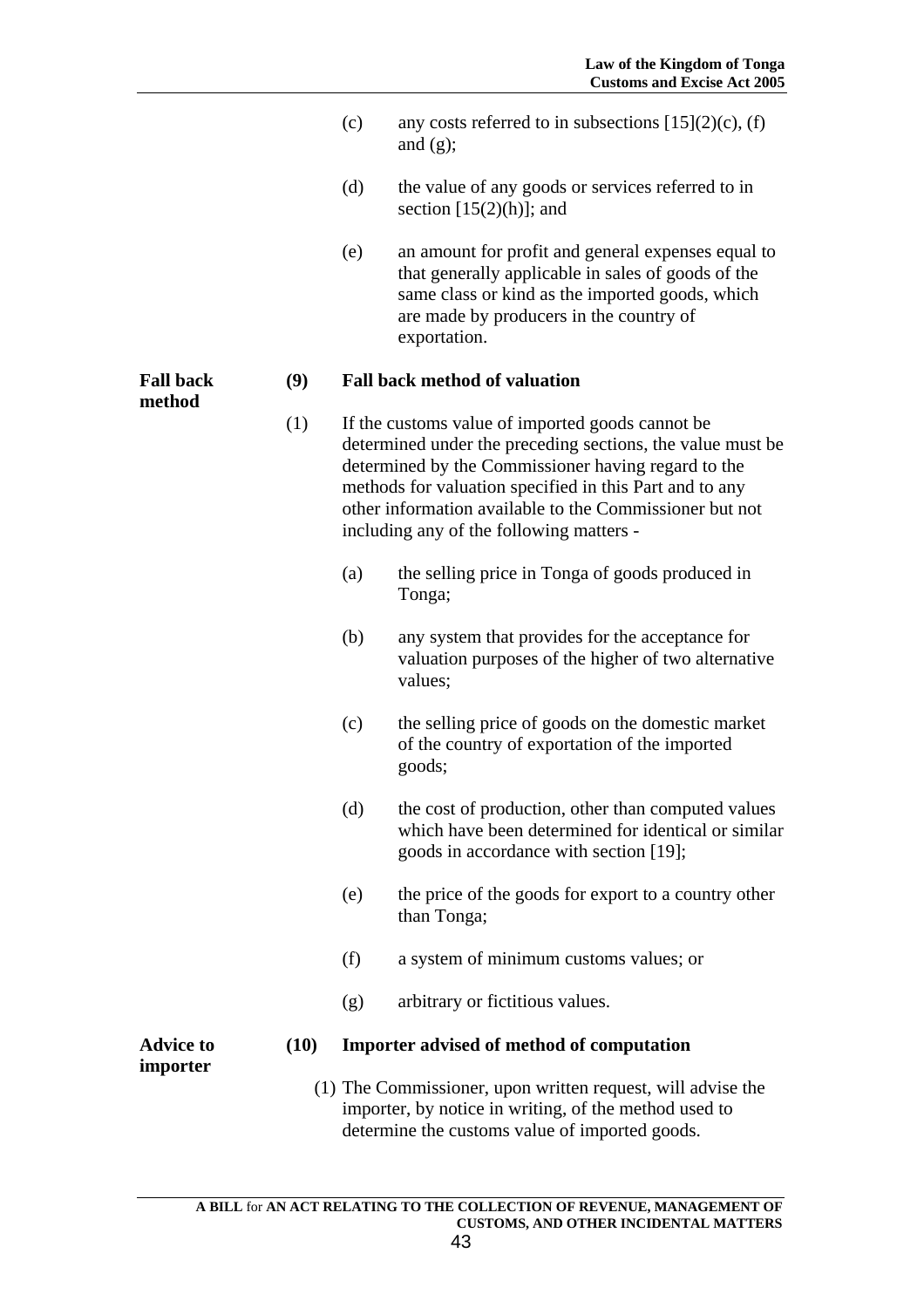#### **(11) Conversion of currency**

**Currency conversion** 

**Interpretative** 

**notes** 

- (1) The customs value must be expressed in a customs declaration in the currency of Tonga.
- (2) Where the conversion of currency is necessary for the determination of the customs value the rate of exchange to be used is the rate published for the country of export by the National Reserve Bank of Tonga on the day of importation of those goods into Tonga.

#### **(12) Interpretative notes**

 (1) The Interpretative Notes contained within Annex 1 of the Agreement on Implementation of Article VII of the General Agreement on Tariffs and Trade 1994 may be used to assist with the interpretation of the provisions under this Part and where there is any assistance required in understanding this Part, the interpretation provided by those Notes are to prevail.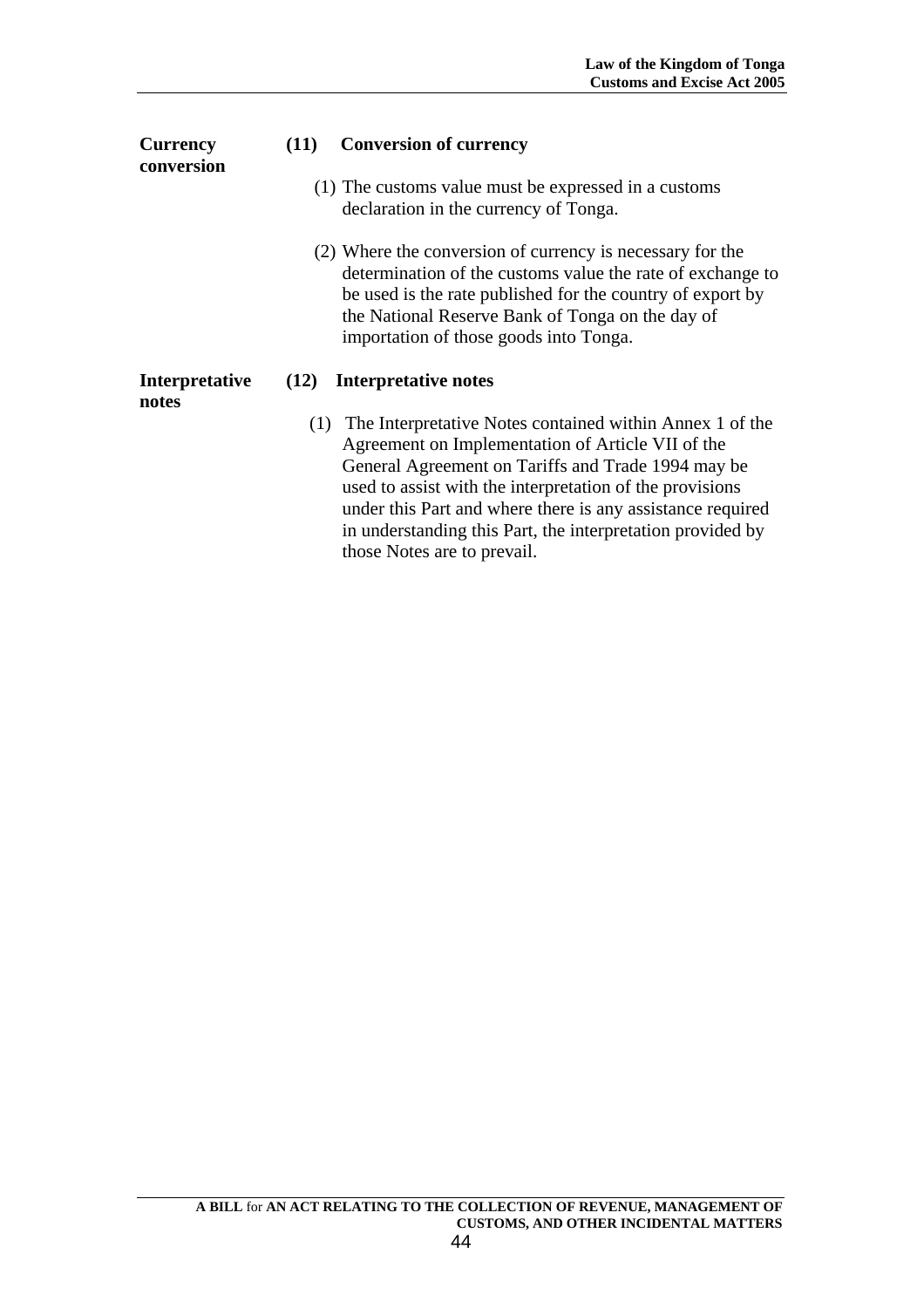#### *PART VII*

## *DEPARTURE OF AIRCRAFT AND SHIPS*

| <b>Authorisation</b>            | 42. | (1) The master of an aircraft or ship must apply to the<br>proper officer on a Customs form $C \begin{bmatrix} 1 \\ 1 \end{bmatrix}$ for Customs<br>clearance prior to leaving any port or place within the<br>Kingdom of Tonga.                                                                                                                              |
|---------------------------------|-----|---------------------------------------------------------------------------------------------------------------------------------------------------------------------------------------------------------------------------------------------------------------------------------------------------------------------------------------------------------------|
|                                 |     | (2) The master of an aircraft or ship involved in an<br>international voyage must not leave any port or place<br>within the Kingdom of Tonga until Customs clearance is<br>authorised by the proper officer.                                                                                                                                                  |
| <b>Requirements</b>             | 43. | The proper officer must authorise applications under this<br>section for Customs clearance only where the master of<br>that aircraft or ship has produced all books and documents<br>in his custody or control relating to the aircraft or ship, its<br>cargo, stores, baggage, crew, passengers, and flight or<br>voyage as requested by the proper officer. |
| <b>Refusal/revocation</b>       | 44. | The proper officer may:                                                                                                                                                                                                                                                                                                                                       |
|                                 |     | (a) refuse to provide Customs clearance; or                                                                                                                                                                                                                                                                                                                   |
|                                 |     | (b) revoke any Customs clearance already provided for an<br>aircraft or ship to leave the Kingdom of Tonga, in which<br>case the master is to return that initial Customs clearance<br>to the proper officer on request.                                                                                                                                      |
| Request-verbal or<br>in writing | 45. | (1) A request for the return of a Customs clearance made<br>by a proper officer may be made verbally or in writing.                                                                                                                                                                                                                                           |
|                                 |     | (2) A written request made by a proper officer is served<br>by delivering it to the master or the person in charge of<br>that aircraft or ship at the time of delivery.                                                                                                                                                                                       |
|                                 |     | (3) A revocation of a Customs clearance takes effect at<br>the time that the proper officer makes a verbal request for<br>the return of the Customs clearance or at the time the<br>written request is delivered.                                                                                                                                             |
| <b>Prevention</b>               | 46. | Where a Customs officer believes that an aircraft or ship<br>may leave the Kingdom of Tonga without proper<br>Customs clearance, that proper officer is required to use<br>his best endeavours to prevent that departure.                                                                                                                                     |
| <b>Responsibility</b>           | 47. | The master of a departing aircraft or ship in the Kingdom                                                                                                                                                                                                                                                                                                     |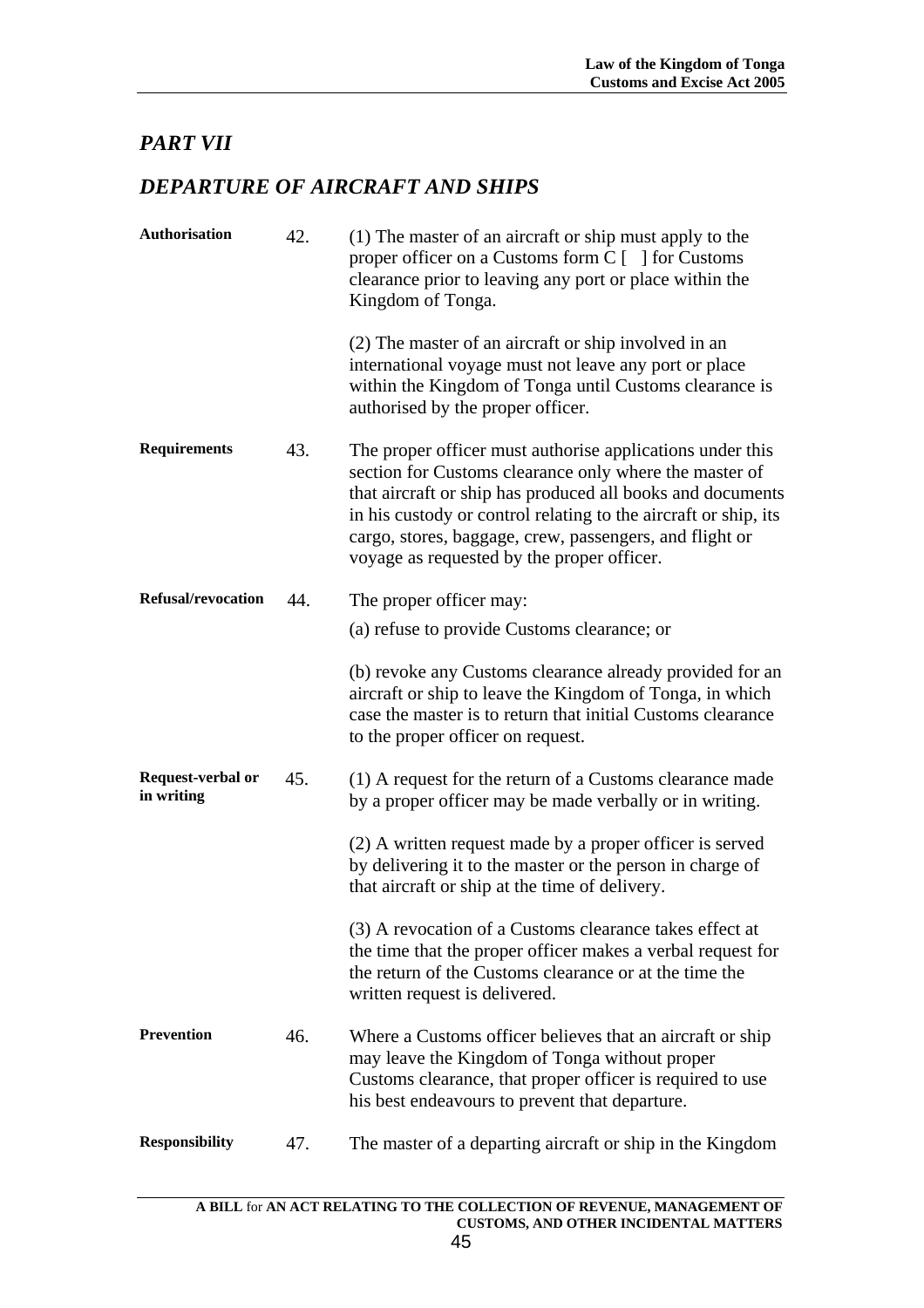|                                                     |     | of Tonga is responsible for complying with this Part.                                                                                                                                                                                                                                                                                                                                                                     |
|-----------------------------------------------------|-----|---------------------------------------------------------------------------------------------------------------------------------------------------------------------------------------------------------------------------------------------------------------------------------------------------------------------------------------------------------------------------------------------------------------------------|
| <b>Authorised loading</b><br><b>Procedures</b>      | 48. | (1) Authorised loading procedures for passengers and<br>cargo are described in Regulations.                                                                                                                                                                                                                                                                                                                               |
| Unauthorised<br>loading                             |     | (2) The master of any aircraft or ship departing from the<br>Kingdom of Tonga must not allow any loading of goods<br>inconsistent with this Act or the Regulations except when<br>the proper officer may authorise the loading of goods for<br>exportation or for coastal carriage before all the imported<br>goods in that aircraft or ship are discharged, subject to the<br>conditions imposed by that proper officer. |
| <b>Export cargo</b><br>declaration                  | 49. | (1) The master of a departing aircraft or ship is to provide<br>to the proper officer at the port or place of loading<br>(including a sufferance wharf) and prior to departure from<br>the Kingdom of Tonga, an export cargo declaration in<br>Customs form $C$ [ ] showing the particulars described in<br>the Regulations.                                                                                              |
|                                                     |     | (2) No aircraft or ship is to depart from the Kingdom of<br>Tonga unless the proper officer has approved in writing<br>the export cargo declaration or unless the Commissioner<br>directs in writing that such a written approval is not in the<br>circumstances necessary.                                                                                                                                               |
|                                                     |     | (3) The Commissioner may impose an export cargo<br>declaration fee in accordance with the Regulations which<br>is payable by the master of the conveyance.                                                                                                                                                                                                                                                                |
| <b>Approved stores</b>                              | 50. | Regulations describe the procedures for the loading and<br>unloading of ship's stores onto and from aircraft and<br>ships.                                                                                                                                                                                                                                                                                                |
| <b>Boarding of</b><br>departing aircraft<br>or ship | 51. | (1). A Customs officer may board any aircraft or ship<br>departing from the Kingdom of Tonga to verify proper<br>compliance with this Act (including the verification of<br>any Customs clearance) and the master of the aircraft or<br>ship is to immediately assist this verification.                                                                                                                                  |
|                                                     |     | (2) The master of a departing aircraft or ship must allow<br>and assist a Customs officer to embark and disembark as<br>requested by that officer.                                                                                                                                                                                                                                                                        |
| <b>Detention of ship</b>                            | 52. | The proper officer may detain a departing aircraft or ship<br>by not issuing Customs clearance until all expenses, costs,                                                                                                                                                                                                                                                                                                 |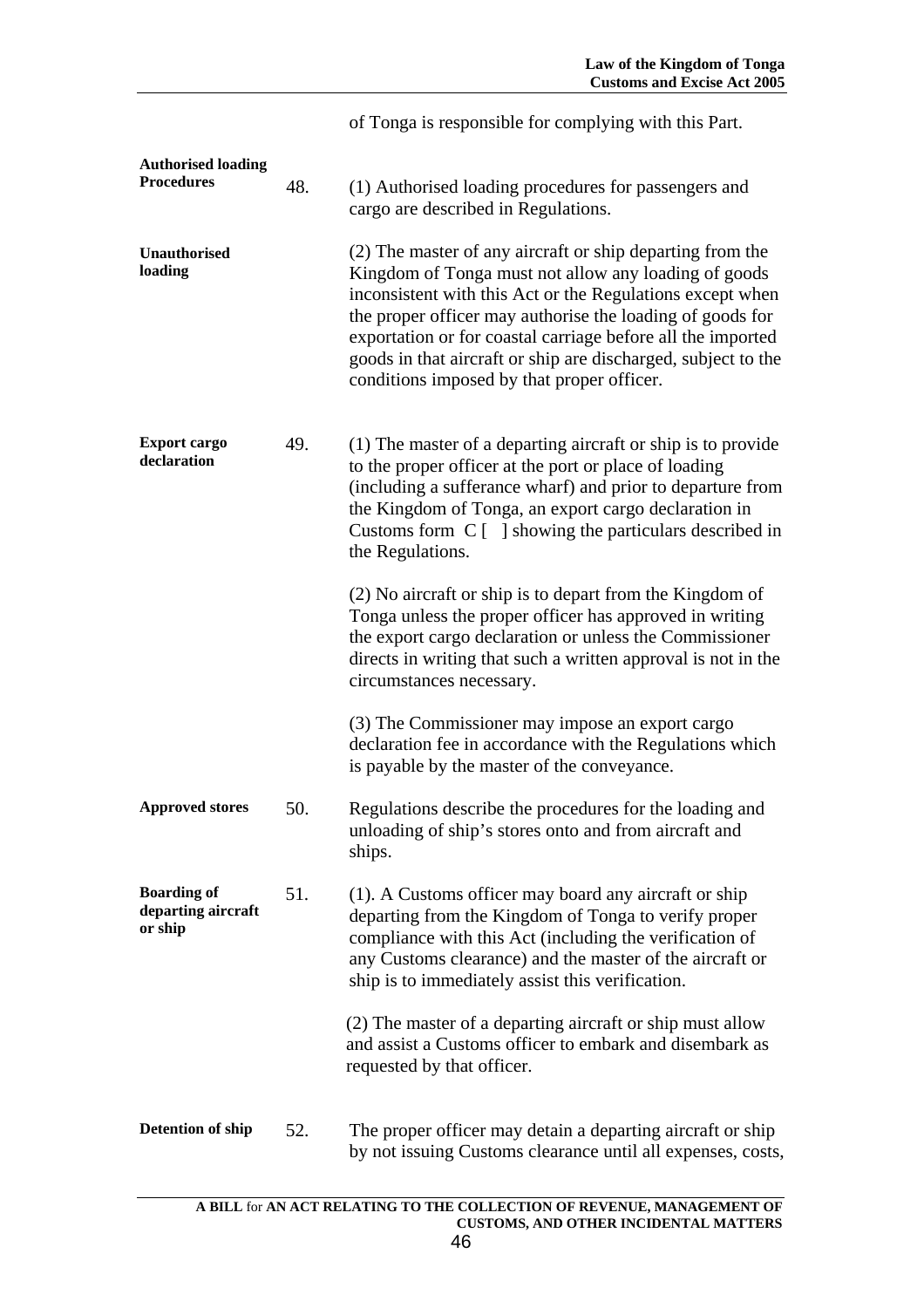or charges due in respect of imported or exported goods by that aircraft or ship are acquitted.

#### *PART VIII*

#### *EXPORTATION OF GOODS BY AIR AND SEA*

| <b>Export</b> goods<br>declaration  | 53. | (1) The owner of goods for export from the Kingdom of<br>Tonga is to provide to the proper officer at the port or<br>place of loading (including a sufferance wharf) prior to<br>the loading of any goods for export –                |
|-------------------------------------|-----|---------------------------------------------------------------------------------------------------------------------------------------------------------------------------------------------------------------------------------------|
|                                     |     | (a) an export goods declaration; and                                                                                                                                                                                                  |
|                                     |     | (b) where required, relevant commercial documentation<br>relating to the export.                                                                                                                                                      |
|                                     |     | (2) Goods for export are not to be presented for loading or<br>accepted onto an aircraft or ship until Customs has<br>authorised the export goods declaration.                                                                        |
|                                     |     | (3) The Regulations describe the classes of goods exempt<br>from the requirement for an export goods declaration.                                                                                                                     |
|                                     |     | (4) Information on the export goods declaration must be<br>factually correct and, if an exporter is unsure about any of<br>the facts presented, this is required to be pre-notified to<br>Customs in writing on Customs form $C$ [ ]. |
|                                     |     | (5) The form of an export goods declaration is described<br>in the Regulations.                                                                                                                                                       |
| <b>Payment of export</b><br>duty    | 54. | (1) The owner of goods for export from the Kingdom of<br>Tonga must pay export duty, if any, as required by this<br>Act.                                                                                                              |
|                                     |     | (2) The owner of goods for export from the Kingdom of<br>Tonga must self assess export duty payable, if any, and<br>specify that amount of duty to the proper officer on the<br>export goods declaration.                             |
| <b>Dealing with</b><br>export goods | 55. | An export goods declaration once approved by the proper<br>officer is authority to deal with those goods in the way                                                                                                                   |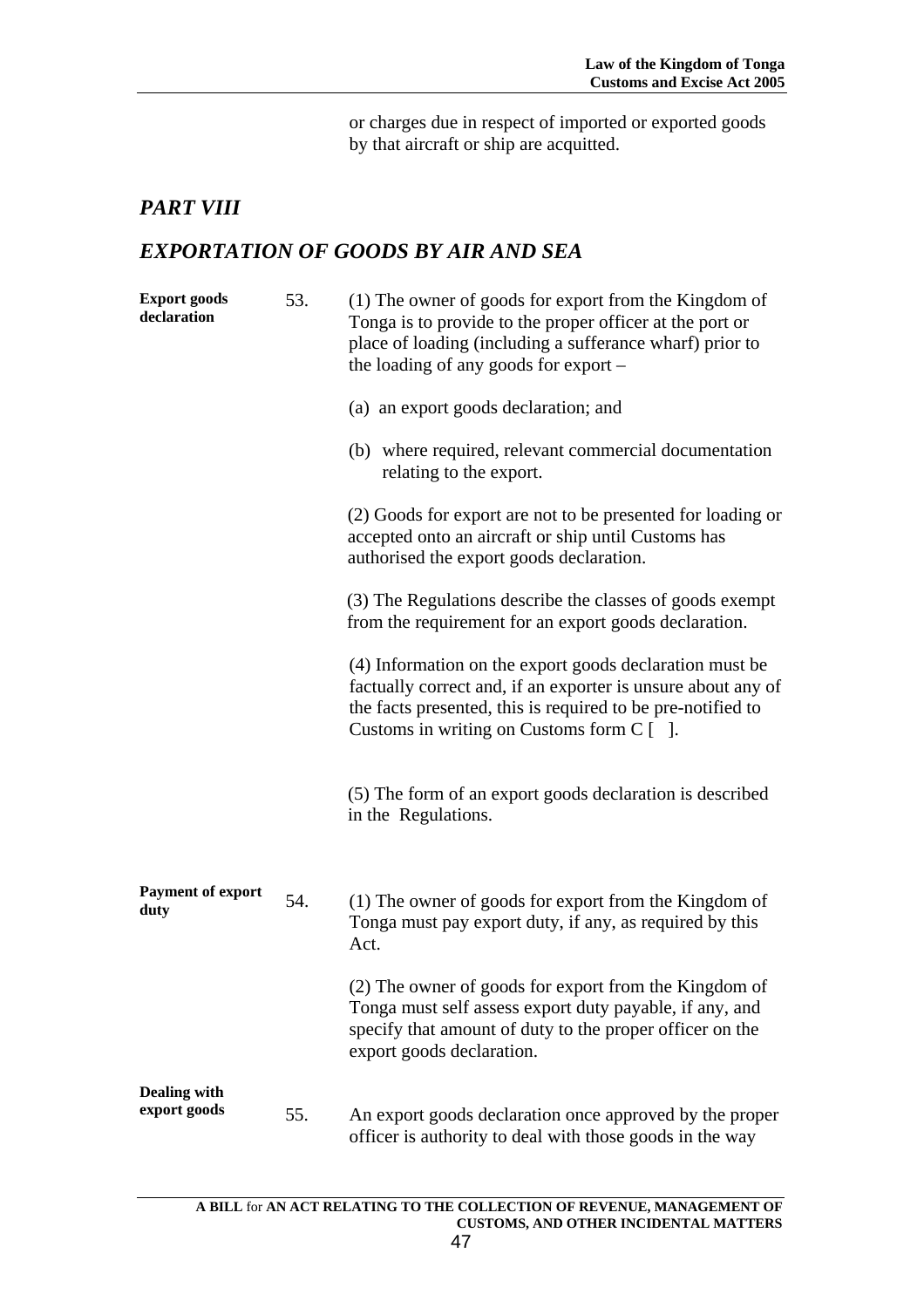described in the declaration.

| <b>Short loading</b>   | 56. | Where goods are not loaded on the aircraft or ship<br>specified in the export goods declaration, the exporter is<br>to notify the proper officer within [twenty four $(24)$ ]<br>hours after the departure of the aircraft or ship or within<br>such further time as the proper officer authorises in<br>writing.    |
|------------------------|-----|----------------------------------------------------------------------------------------------------------------------------------------------------------------------------------------------------------------------------------------------------------------------------------------------------------------------|
| Time of<br>exportation | 57. | The time of exportation of any goods is:<br>(a) where goods are exported by post, the day of posting;                                                                                                                                                                                                                |
|                        |     | (b) where goods are exported by aircraft or ship, the day<br>$A = 1$ , $A = 1$ , $A = 1$ , $A = 1$ , $A = 1$ , $A = 1$ , $A = 1$ , $A = 1$ , $A = 1$ , $A = 1$ , $A = 1$ , $A = 1$ , $A = 1$ , $A = 1$ , $A = 1$ , $A = 1$ , $A = 1$ , $A = 1$ , $A = 1$ , $A = 1$ , $A = 1$ , $A = 1$ , $A = 1$ , $A = 1$ , $A = 1$ |

that the aircraft or ship leaves that port or place within the Kingdom of Tonga to commence or continue its international voyage.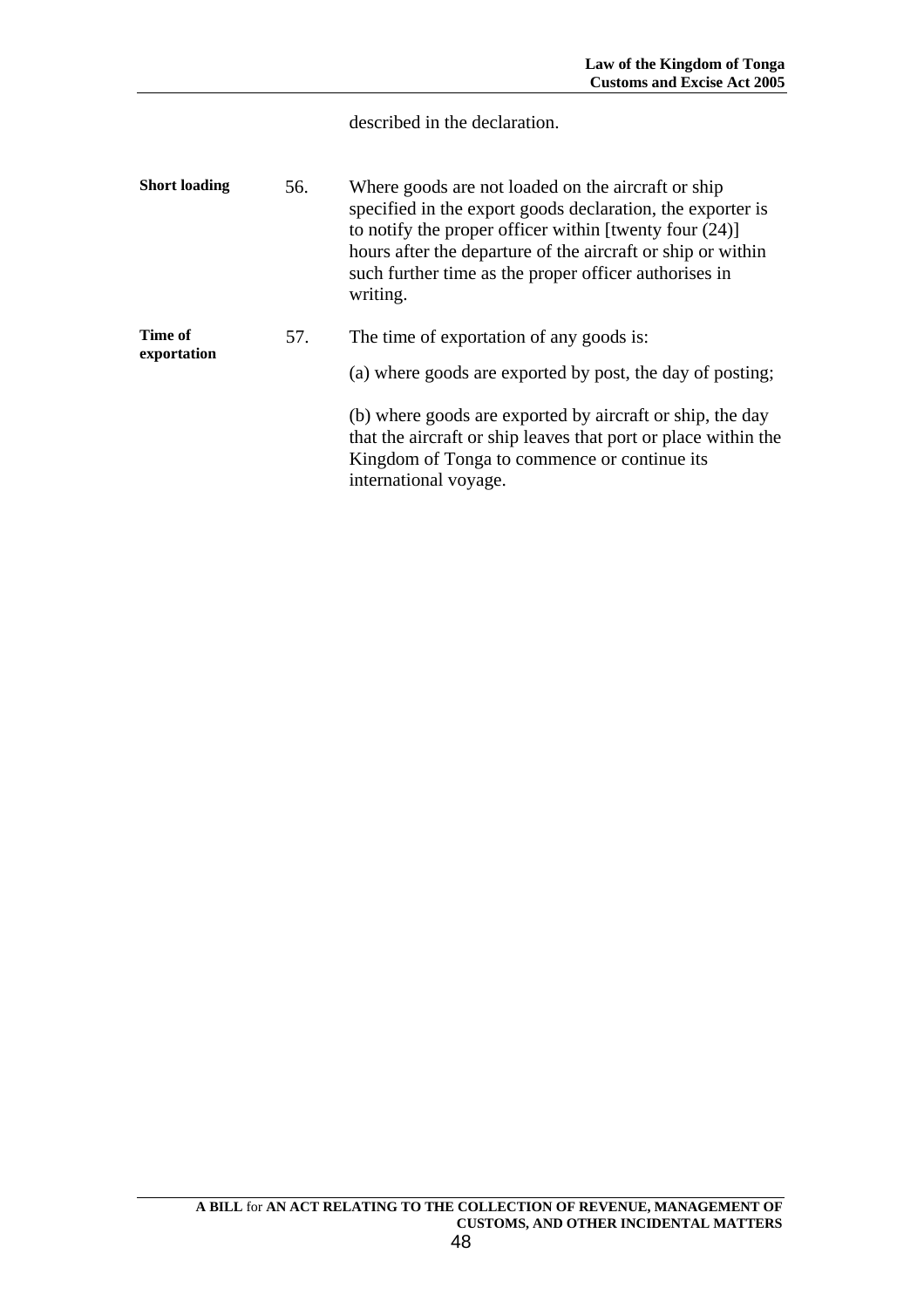#### *PASSENGERPART IX*

## *ARRIVAL AND DEPARTURE OF PASSENGERS*

| Interpretation                                 | 58. | In this Part, unless the context requires otherwise –                                                                                                                                                                                                                                                                |
|------------------------------------------------|-----|----------------------------------------------------------------------------------------------------------------------------------------------------------------------------------------------------------------------------------------------------------------------------------------------------------------------|
|                                                |     | "personal effects" means all articles, whether used or<br>new, which a passenger may reasonably require for<br>personal use on the journey, but not goods for commercial<br>purposes, in commercial quantities, or for sale;                                                                                         |
|                                                |     | "passenger " means any person (but not a crew member)<br>$who -$                                                                                                                                                                                                                                                     |
|                                                |     | (a) temporarily enters or leaves the Kingdom of Tonga<br>and does not permanently reside there; or                                                                                                                                                                                                                   |
|                                                |     | (b) leaves ("departing resident") or returns ("returning")<br>resident") to the Kingdom of Tonga where the passenger<br>normally resides;                                                                                                                                                                            |
|                                                |     | "passenger's unaccompanied baggage" means baggage<br>arriving before or after the passenger;                                                                                                                                                                                                                         |
|                                                |     | "dual-channel system" is that Customs procedure where<br>arriving and departing passengers are given the<br>opportunity to either declare goods or not for Customs<br>purposes.                                                                                                                                      |
| <b>Customs</b><br>procedures for<br>passengers | 59. | (1) The Regulations describe the Customs offices and<br>hours of operation for the Customs processing of<br>passengers.                                                                                                                                                                                              |
|                                                |     | (2) The master of an aircraft or ship arriving in or<br>departing from the Kingdom of Tonga must not allow any<br>person, whether passenger or not, to disembark from or<br>embark onto that aircraft or ship in a way which is<br>inconsistent with any law of the Kingdom of Tonga,<br>including the Customs laws. |
|                                                |     | (3) The Customs must use a dual-channel system<br>described in Regulations for the Customs control of<br>passengers and the clearance of goods carried by them.                                                                                                                                                      |
|                                                |     | (4) Unaccompanied baggage is to be cleared by the proper<br>officer in accordance with the Regulations.                                                                                                                                                                                                              |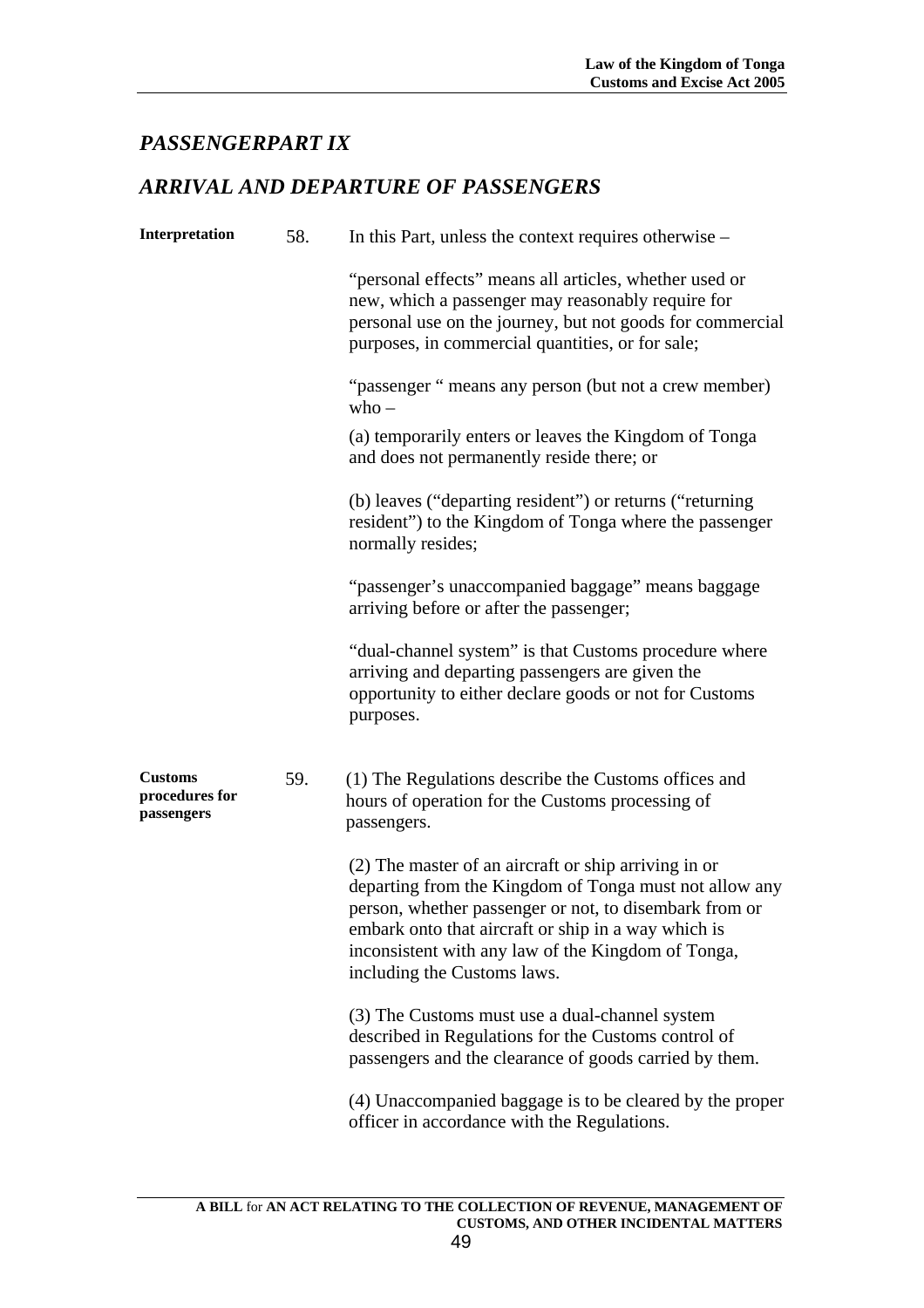| Passenger's<br>declaration | 60. | (1) A master of an aircraft or ship arriving in the<br>Kingdom of Tonga is to provide to passengers a<br>passenger's declaration described in Regulations for the<br>passenger to complete.                                                                                                                                                                                         |
|----------------------------|-----|-------------------------------------------------------------------------------------------------------------------------------------------------------------------------------------------------------------------------------------------------------------------------------------------------------------------------------------------------------------------------------------|
|                            |     | (2) A passengers is to complete a passenger's declaration<br>and give it to the proper officer before leaving the place<br>of arrival or departure.                                                                                                                                                                                                                                 |
|                            |     | (3) If for any reason a Customs officer is not at the<br>passenger's place of arrival in or departure from the<br>Kingdom of Tonga, that passenger is to arrange for the<br>passenger's declaration to be delivered to Customs or the<br>nearest police station prior to that arrival or departure.                                                                                 |
|                            |     | (4) A passenger arriving in the Kingdom of Tonga by the<br>passenger's own means of transport must, within[24]<br>hours after arrival within the Kingdom directly bring that<br>conveyance to a Customs place as described in<br>Regulations and provide to the proper officer a completed<br>Customs form $C \left[ \begin{array}{c} \end{array} \right]$ described in Regulations |
| Passenger's goods          | 61. | A passenger must provide to the proper officer a<br>completed goods declaration in Customs form $C$ [ ] for<br>goods contained in accompanied or unaccompanied                                                                                                                                                                                                                      |

baggage which are not personal effects.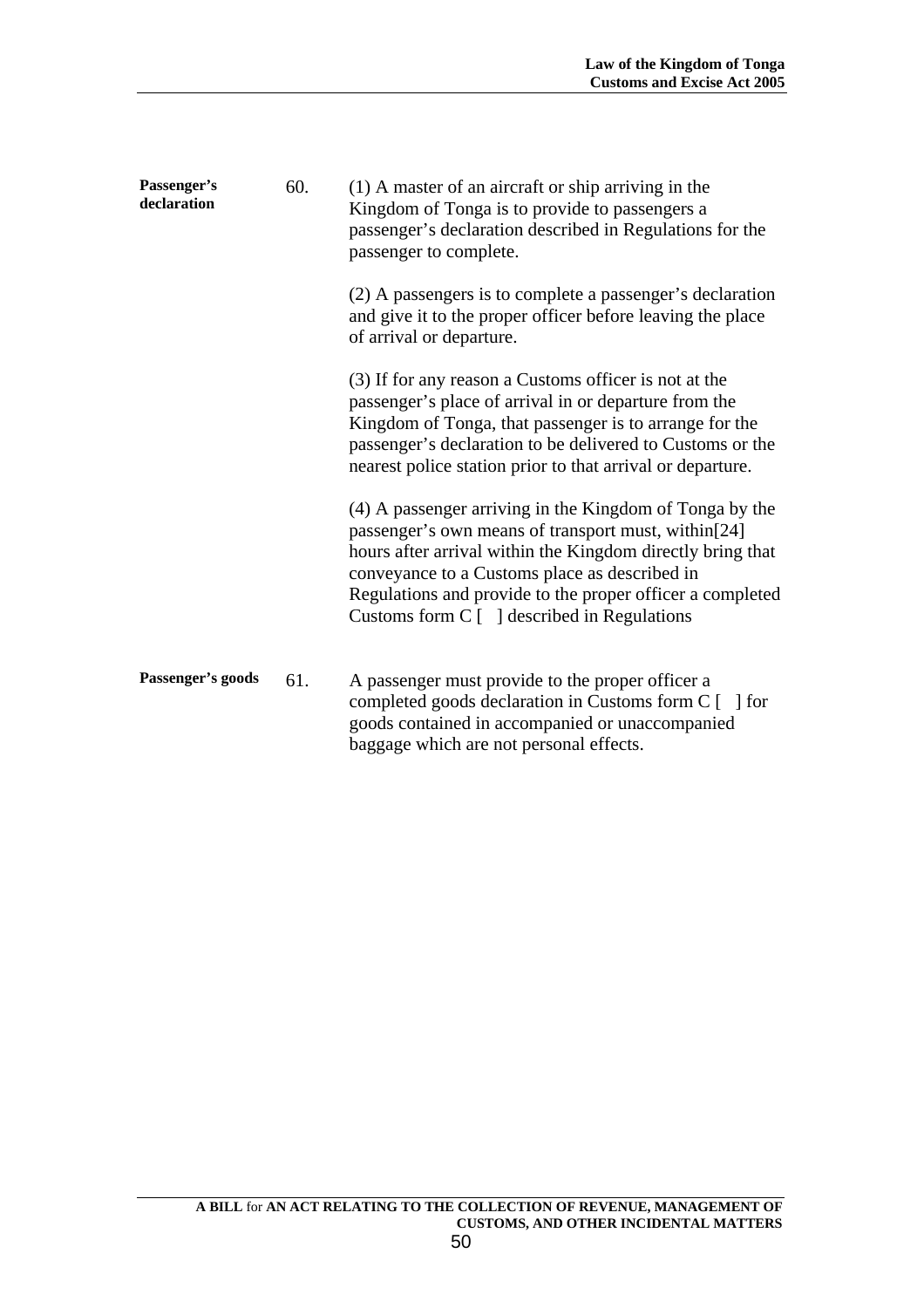# *PART X*

## *IMPORT AND EXPORT BY POST*

| Interpretation                              | 62. | In this Part $-$                                                                                                                                                                                                                                                                         |
|---------------------------------------------|-----|------------------------------------------------------------------------------------------------------------------------------------------------------------------------------------------------------------------------------------------------------------------------------------------|
|                                             |     | "postal article" means letter-post and parcels, as described<br>in the Acts of the Universal Postal Union currently in<br>force, when carried by or for the Tonga Post Office;                                                                                                           |
|                                             |     | "postal service" means a public or private body authorised<br>by the Government to provide the international services<br>governed by the Acts of the Universal Postal Union<br>currently in force; and                                                                                   |
|                                             |     | "Universal Postal Union" means the specialised agency of<br>the United Nations bearing that name.                                                                                                                                                                                        |
| <b>Postal articles</b>                      | 63. | (1) For the purposes of this Act, postal articles are to be<br>treated as goods.                                                                                                                                                                                                         |
|                                             |     | (2) Subject to the exceptions and modifications described<br>in the Regulations, the Customs laws apply to postal<br>articles in the same way as they apply to other goods.                                                                                                              |
| <b>Customs control</b>                      | 64. | Postal articles arriving within or leaving the territory of<br>the Kingdom of Tonga are subject to Customs control.                                                                                                                                                                      |
| <b>Liability</b>                            | 65. | The owner of a postal article is to pay any duty or tax<br>payable before that postal article is released to the owner<br>or exported.                                                                                                                                                   |
| <b>Opening postal</b><br>articles           | 66. | (1) Postal articles and letters arriving in the Kingdom of<br>Tonga from overseas or to be exported may be opened by<br>the proper officer or, at the discretion of the proper<br>officer, may be required to be opened by the owner in the<br>presence of an officer.                   |
|                                             |     | (2) Where postal articles or letters do not comply with the<br>declaration of contents, those articles may be forfeited.                                                                                                                                                                 |
| <b>Postal article</b><br><b>Declaration</b> | 67. | Where the consignee or exporter of a commercial postal<br>article is required to pay Customs duty, that person must<br>make a self assessed declaration of the duty payable and<br>specify that to Customs in a postal goods declaration<br>Customs form C [ ] described in Regulations. |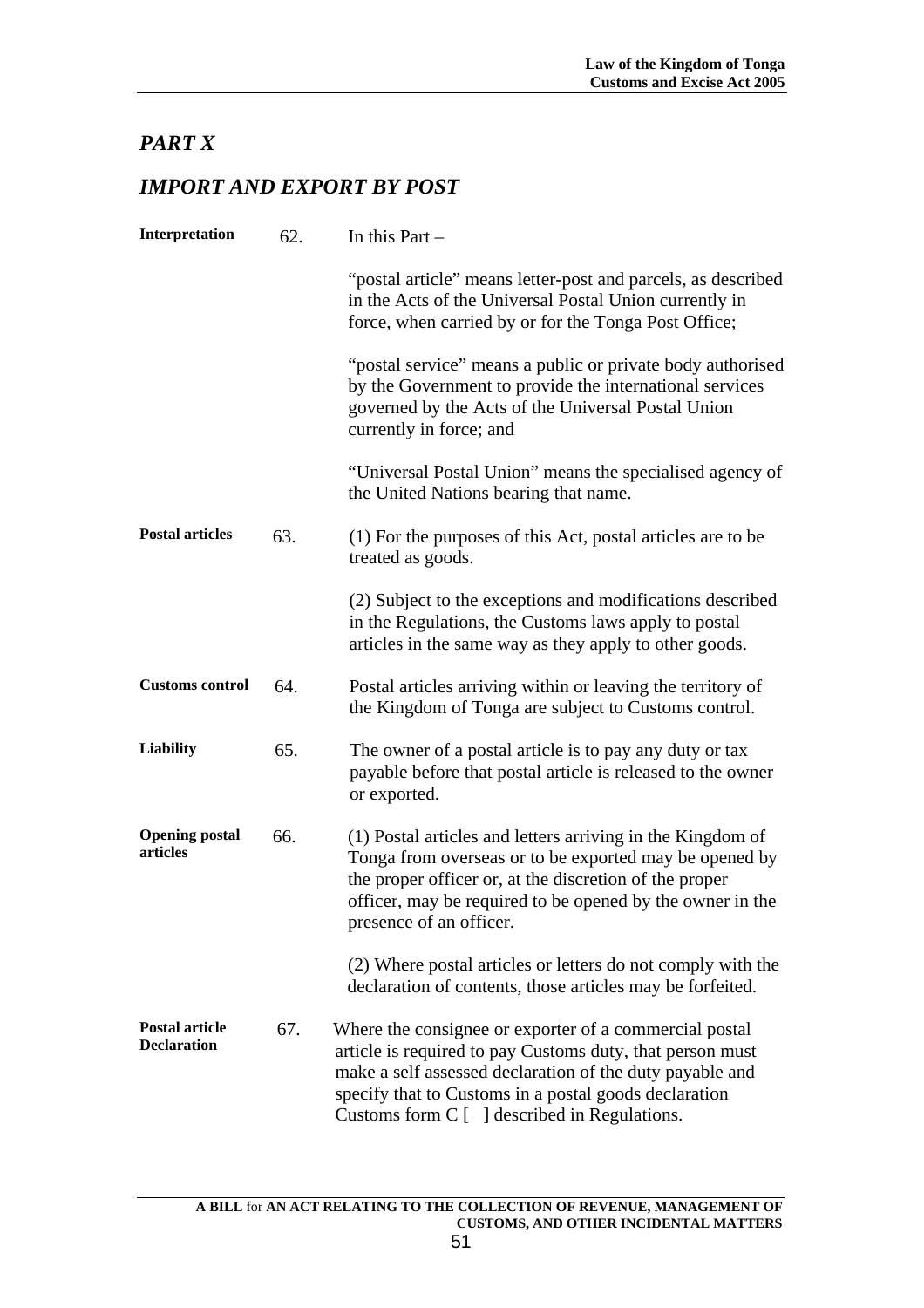| Uncertainty        | 68. | If an owner is obliged to lodge with Customs a postal<br>article declaration and is unsure of any aspect, that fact<br>must be notified on the postal article declaration in the<br>area provided. |
|--------------------|-----|----------------------------------------------------------------------------------------------------------------------------------------------------------------------------------------------------|
| <b>Regulations</b> | 69. | The Minister may make Regulations for the purpose of-                                                                                                                                              |
|                    |     | (a) modifying or exempting the application of any<br>Customs enactment to postal articles;                                                                                                         |
|                    |     | (b) ensuring the application of any Customs enactment to<br>postal articles;                                                                                                                       |
|                    |     | (c) empowering officers of the Post Office to perform<br>duties for the purposes of any Customs enactment;                                                                                         |
|                    |     | (d) ensuring compliance with bilateral or multilateral<br>agreements concerning postal articles with the<br>government or postal administrations of other countries;                               |
|                    |     | (e) imposing penalties in addition to those within this Act,<br>for importers of postal articles who contravene any<br>Customs enactment; or                                                       |
|                    |     | (f) for any other purposes associated with the<br>government's regulation of the importation, exportation,<br>and Customs clearance of postal articles.                                            |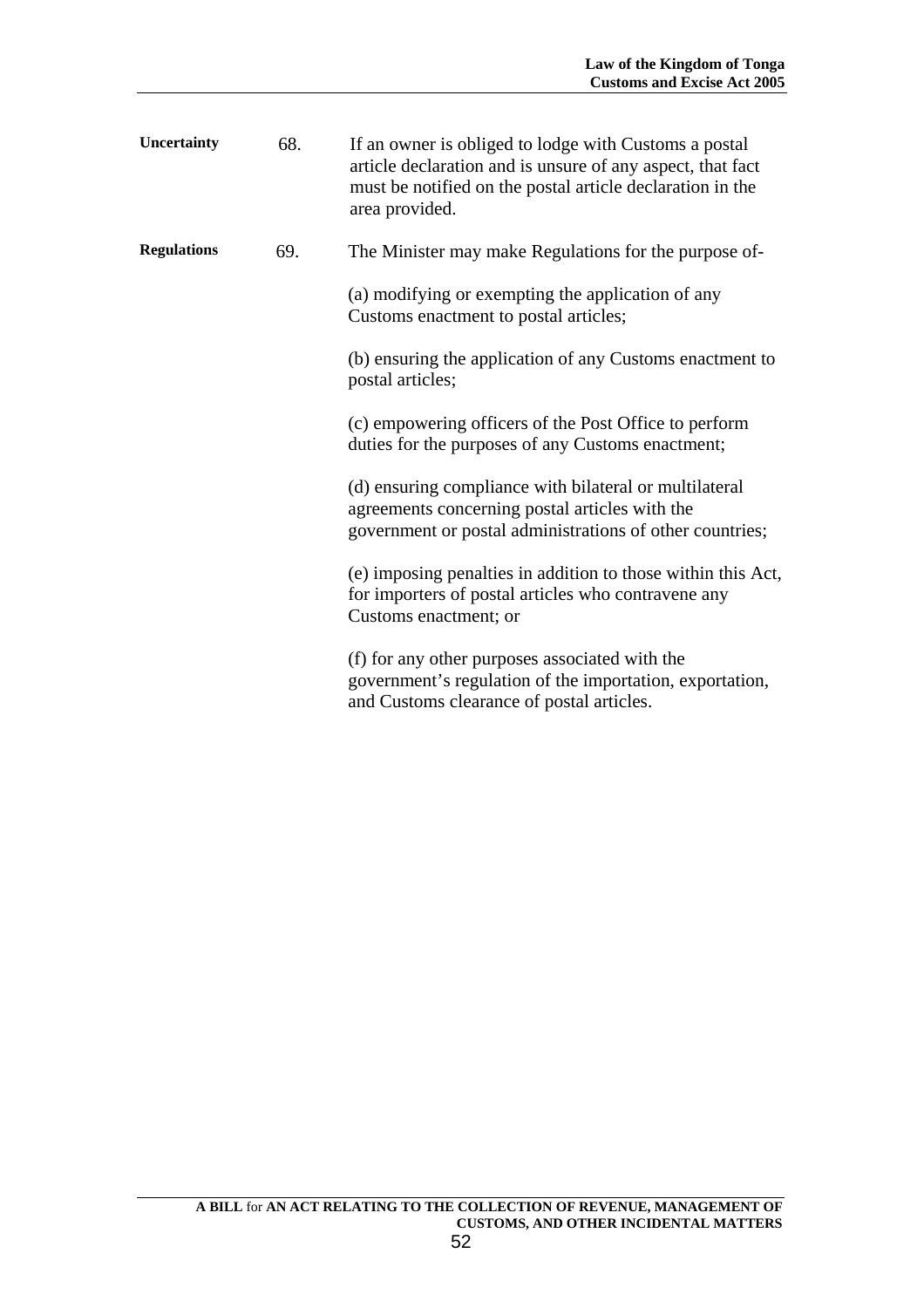#### *PART XI*

#### *PICTA ISSUES & RULES OF ORIGIN*

| Import/export<br>duties | 70. | (1) Goods imported into Tonga and goods for export from<br>Tonga which comply with the PICTA rules of origin are<br>subject to customs duty rates in accordance with the rates<br>specified in the Schedules to this Act.              |
|-------------------------|-----|----------------------------------------------------------------------------------------------------------------------------------------------------------------------------------------------------------------------------------------|
|                         |     | (2). The Minister may from time to time by Order impose<br>Customs duties on PICTA Origin Goods so long as that<br>imposition is not inconsistent with Tonga's obligations<br>under the PICTA or the WTO.                              |
|                         |     | (3) PICTA Origin Goods are those goods which comply<br>with the Rules of Origin set out in Article 5 and Annex 1<br>of the PICTA which are incorporated into Schedule [2] of<br>the Regulations.                                       |
| <b>Drawback</b>         | 71. | (1) The Commissioner may refuse to treat goods as<br>PICTA Origin Goods for the purposes of this Part where<br>he is satisfied that those goods benefit in some way from<br>drawbacks allowed by another Member State of the<br>PICTA. |
|                         |     | (2) Any refusal under this section must be non-<br>discriminatory towards member States.                                                                                                                                               |
| <b>Internal taxes</b>   | 72. | The Minister is not to impose any fiscal charges on<br>imported goods of PICTA origin inconsistent with<br>Tonga's obligations under the PICTA or the WTO.                                                                             |
| <b>Disputes</b>         | 73. | Any disputes arising concerning the interpretation,<br>implementation or operation of the PICTA must be settled<br>in a way consistent with Articles 21 and 22 of the PICTA.                                                           |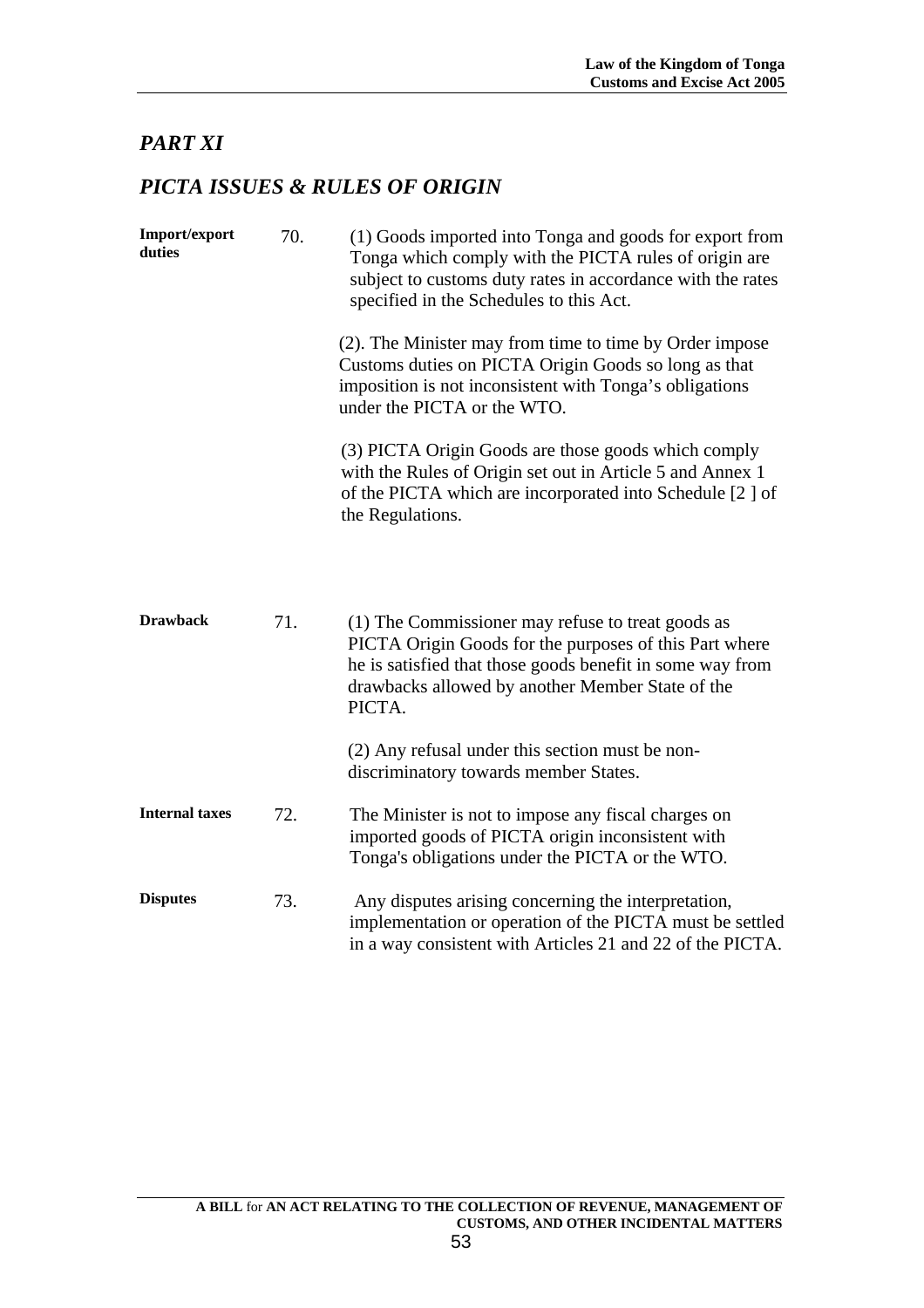## *PART XII*

## *TEMPORARY ADMISSIONS*

| <b>Conditional entry</b> | 74. | Goods imported into the Kingdom of Tonga may qualify<br>for duty-free admission where the proper officer is<br>satisfied that they are goods of a prescribed class or are<br>goods belonging to a prescribed person and that they will<br>be exported from the Kingdom of Tonga within [12]<br>months.    |
|--------------------------|-----|-----------------------------------------------------------------------------------------------------------------------------------------------------------------------------------------------------------------------------------------------------------------------------------------------------------|
| <b>Regulations</b>       | 75. | Temporary admission requirements are described in<br>Regulations.                                                                                                                                                                                                                                         |
| Non compliance           | 76. | Where imported goods initially qualify for temporary<br>admission, but later, do not comply (because for example,<br>the importer may have sold them), those goods are then<br>liable for their normal Customs duty which must be paid<br>immediately by the importer or current person in<br>possession. |
| <b>Extension of time</b> | 77. | The Commissioner has the discretion to approve a written<br>application for extension of the [12] months time limit for<br>temporary admissions where he is satisfied with the<br>reasons provided.                                                                                                       |
| <b>Security</b>          | 78. | The Commissioner may at any time require a security to<br>be lodged by the importer for temporary admission goods.                                                                                                                                                                                        |
| Goods<br>declaration     | 79. | The Regulations describe which temporary admission<br>goods require the importer to lodge a Temporary<br>Admission goods declaration.                                                                                                                                                                     |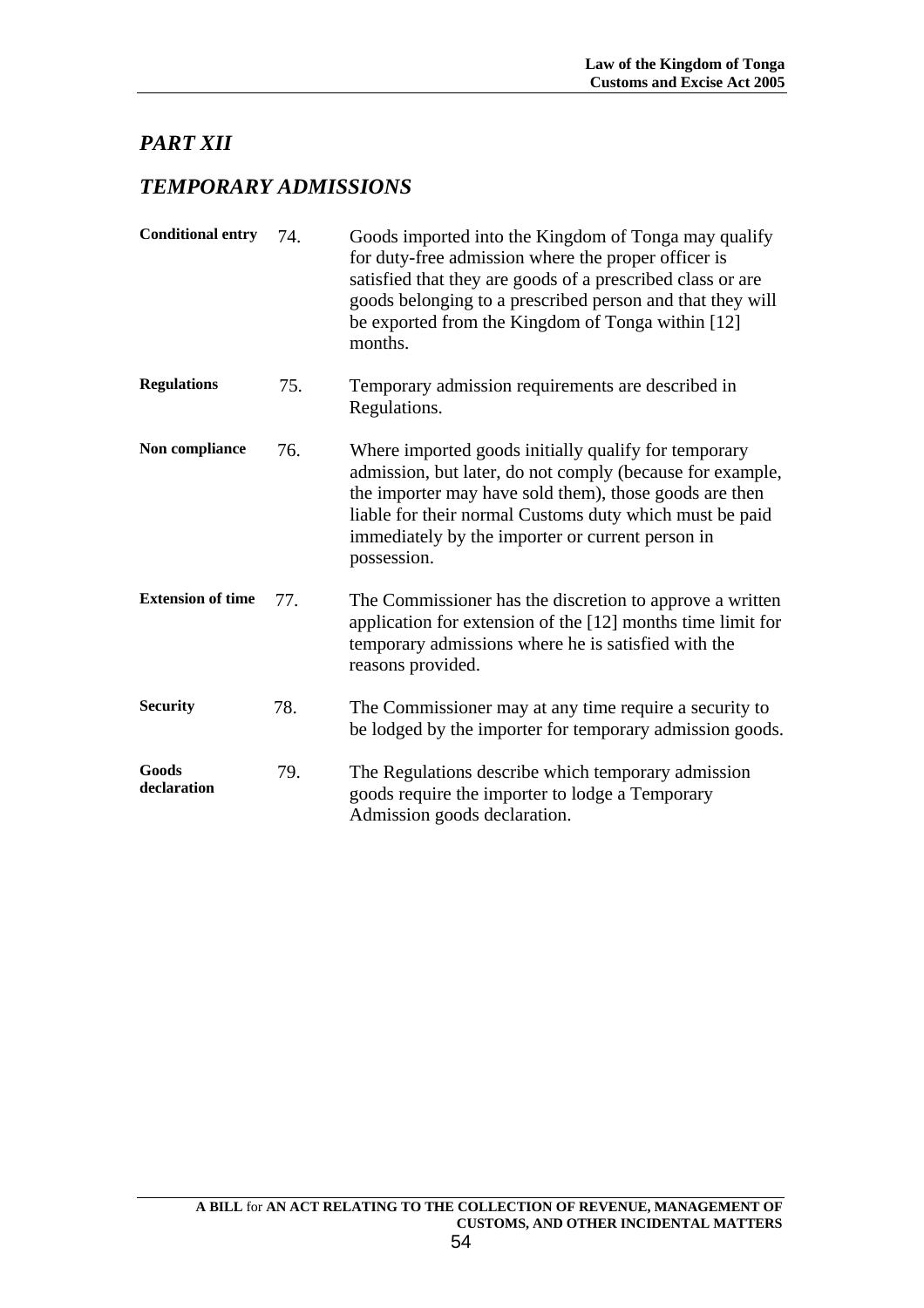#### *PART XIII*

#### *PROHIBITED IMPORTS AND EXPORTS*

| <b>Prohibited</b><br>imports and<br>exports   | 80. | The Minister may prohibit the importation of goods into<br>the Kingdom of Tonga or the exportation of goods from<br>the Kingdom of Tonga.                                                                                                                                                                                          |
|-----------------------------------------------|-----|------------------------------------------------------------------------------------------------------------------------------------------------------------------------------------------------------------------------------------------------------------------------------------------------------------------------------------|
| <b>Total prohibition</b><br>- imports         | 81. | Part [ I ] of Schedule [X] describes goods which are totally<br>prohibited from importation into the Kingdom of Tonga.                                                                                                                                                                                                             |
| Conditional<br>prohibition-<br>imports        | 82. | Part[2] of Schedule [X] describes goods which may be<br>conditionally imported into the Kingdom of Tonga and<br>the conditions which apply to those imports.                                                                                                                                                                       |
| <b>Total prohibition</b><br>- exports         | 83. | Part [3] of Schedule [X] describes goods which are<br>totally prohibited from exportation from the Kingdom of<br>Tonga.                                                                                                                                                                                                            |
| <b>Conditional</b><br>prohibition-<br>exports | 84. | Part [4] of Schedule [X] describes goods which may be<br>conditionally exported from the Kingdom of Tonga and<br>the conditions which apply to those exports.                                                                                                                                                                      |
| <b>Addition to</b><br>schedules               | 85. | The Minister may by Order delete from, add to, or<br>otherwise vary the goods in the Schedules.                                                                                                                                                                                                                                    |
| <b>Licences</b> and<br>permits                | 86. | The relevant government department within the Kingdom<br>of Tonga may issue an import or export licence or permit<br>to an applicant where the Regulations require this as a<br>condition of importation or exportation.                                                                                                           |
| Compliance                                    | 87. | Where an applicant receives a licence, permit, or other<br>government approval for importation or exportation of<br>prohibited goods, the applicant is to comply with the<br>conditions imposed.                                                                                                                                   |
| <b>Offence</b>                                | 88. | Where an applicant does not comply with all of the<br>conditions imposed by a licence, permit, or other approval<br>for the importation or exportation of prohibited goods, the<br>applicant is guilty of an offence and the goods remain<br>prohibited goods and subject to the seizure and forfeiture<br>provisions of this Act. |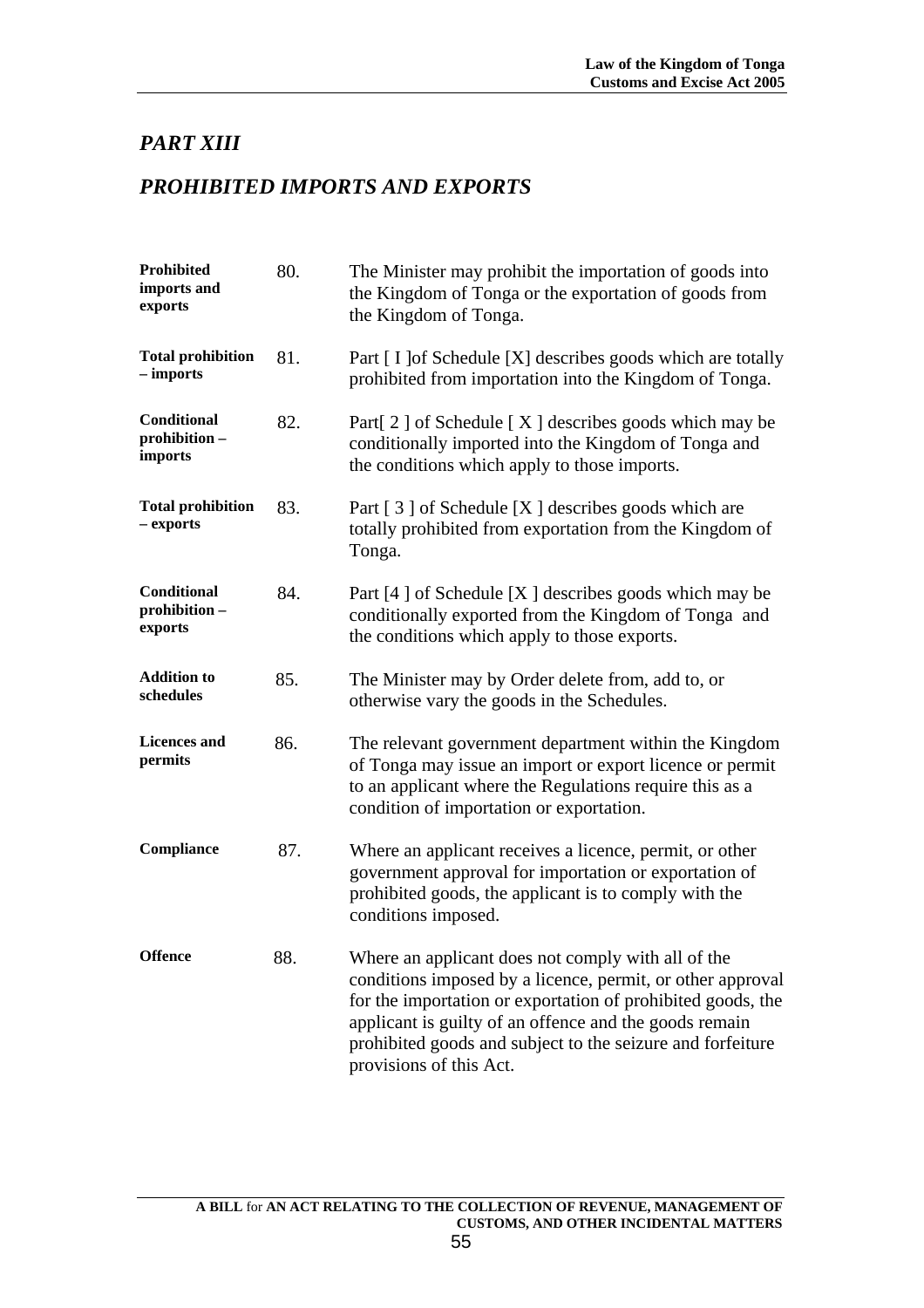#### *PART XIV*

## *COASTAL TRADE*

| <b>Definitions</b>     | 89. | "Coastal aircraft" or "Coastal ship" means an aircraft or<br>ship registered as such by the Commissioner, that is not<br>currently engaged in making an international or<br>prescribed flight or voyage;                                             |
|------------------------|-----|------------------------------------------------------------------------------------------------------------------------------------------------------------------------------------------------------------------------------------------------------|
|                        |     | "international flight" means a flight, whether direct or<br>indirect, between -                                                                                                                                                                      |
|                        |     | (i) a place in the Kingdom of Tonga from which the<br>aircraft takes off and a place outside the Kingdom of<br>Tonga at which the aircraft lands or is intended to land;<br><b>or</b>                                                                |
|                        |     | (ii) a place outside the Kingdom of Tonga from which<br>the aircraft takes off and a place in the Kingdom of Tonga<br>at which the aircraft lands;                                                                                                   |
|                        |     | "international voyage" in relation to a ship, means a<br>voyage, whether direct or indirect, between a place in the<br>Kingdom of Tonga and a place outside the Kingdom of<br>Tonga;                                                                 |
|                        |     | "prescribed flight" means a flight where the aircraft takes<br>off from a place outside the Kingdom of Tonga and lands<br>at a place outside the Kingdom of Tonga and does not<br>land at a place in the Kingdom of Tonga;                           |
|                        |     | "prescribed voyage" means a voyage where a ship travels<br>between places outside the Kingdom of Tonga or travels<br>from a place outside the Kingdom of Tonga and returns<br>to that place and does not call at a place in the Kingdom<br>of Tonga. |
| <b>Customs control</b> | 90. | The master of a coastal aircraft or coastal ship is not to<br>accept on board that conveyance any goods subject to<br>Customs control, unless the proper officer has:                                                                                |
|                        |     | (1) given a written authorisation on Customs form $C[\ ]$<br>for those goods to be loaded; and,                                                                                                                                                      |
|                        |     | (2) provided a written clearance on Customs form $C[\ ]$<br>for that aircraft or ship to leave that place or port.                                                                                                                                   |
| <b>Regulations</b>     | 91. | Regulations describe the Customs requirements for:                                                                                                                                                                                                   |
|                        |     |                                                                                                                                                                                                                                                      |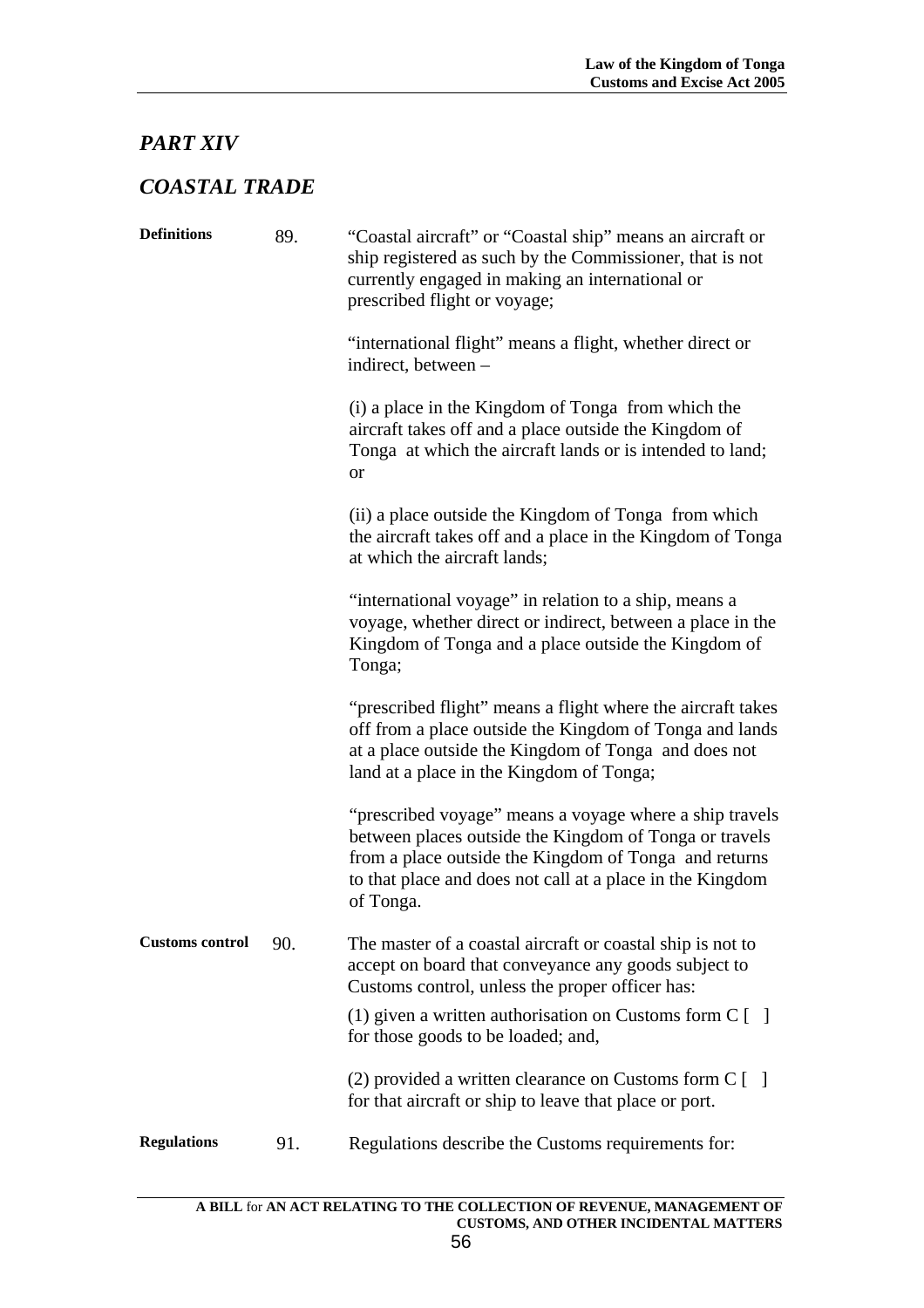|                              |     | (1) loading and unloading coastal aircraft and coastal<br>ships;                                                                                                                                                                                                                                                                                                                                                                                                                                                                |
|------------------------------|-----|---------------------------------------------------------------------------------------------------------------------------------------------------------------------------------------------------------------------------------------------------------------------------------------------------------------------------------------------------------------------------------------------------------------------------------------------------------------------------------------------------------------------------------|
|                              |     | (2) authorised loading and unloading places or coastal<br>aircraft and ships;                                                                                                                                                                                                                                                                                                                                                                                                                                                   |
|                              |     | (3) their carriage of passengers, officers and crew; and                                                                                                                                                                                                                                                                                                                                                                                                                                                                        |
|                              |     | (4) the form of account to be given to the proper officer at<br>the port or place of discharge.                                                                                                                                                                                                                                                                                                                                                                                                                                 |
| <b>Master</b><br>responsible | 92. | (1) Where goods under Customs control are accepted for<br>carriage on a coastal aircraft or coastal ship, the master of<br>that aircraft or ship is responsible to Customs for those<br>goods remaining under Customs control.                                                                                                                                                                                                                                                                                                  |
|                              |     | (2) The goods referred to in this section are to remain<br>under Customs control until the master obtains written<br>acknowledgement that those goods have been delivered<br>by him to the consignee specified in the application<br>approved by Customs for the removal of those goods<br>from the port or place where they were loaded.                                                                                                                                                                                       |
| <b>Cargo declaration</b>     | 93. | (a) The master of any coastal aircraft or coastal ship<br>carrying goods under Customs control is to give to the<br>proper officer at the port or place of discharge of those<br>goods, and, prior to their unloading, a cargo declaration in<br>a Customs form $C$ [ ] identifying the particulars of those<br>goods under Customs control;                                                                                                                                                                                    |
|                              |     | (b) The obligation imposed on a master by paragraph (a)<br>may be excused only in special circumstances where, for<br>example, there is no proper officer stationed at the place<br>of discharge or there is some unexpected accident or the<br>like, in which case, the master is to provide in writing on<br>the same day to a police officer at that place a full<br>account of the whereabouts and particulars of those goods<br>physically discharged yet remaining under Customs<br>control for the purposes of this Act. |
|                              |     | (c) Where a police officer is provided with an account in<br>accordance with this section, that person is considered to<br>be an officer of Customs for those goods and must<br>perform whatever duties are necessary for the proper<br>administration of the Act and the Regulations.                                                                                                                                                                                                                                          |
| <b>Illegal landing</b>       | 94. | The master of a coastal aircraft or coastal ship<br>transporting goods under Customs control must not allow                                                                                                                                                                                                                                                                                                                                                                                                                     |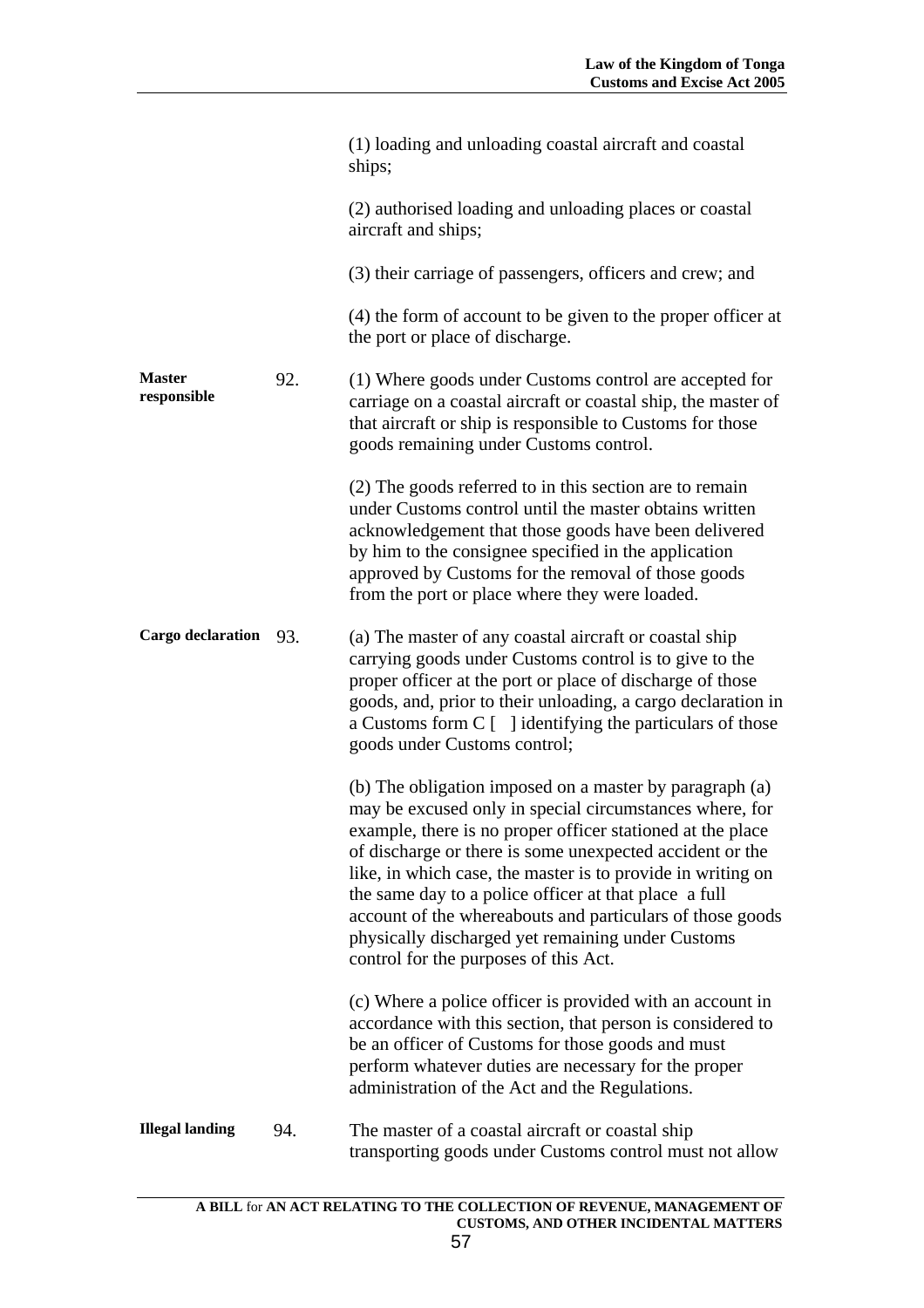|                                |     | those goods to be landed at a foreign port or at any place<br>or port within the Kingdom of Tonga without prior<br>written approval by the proper officer.                                                                                                                                                                               |
|--------------------------------|-----|------------------------------------------------------------------------------------------------------------------------------------------------------------------------------------------------------------------------------------------------------------------------------------------------------------------------------------------|
| <b>Customs</b><br>satisfaction | 95. | Unless authorised by this Act, goods under Customs<br>control involved in carriage by a coastal aircraft or coastal<br>ship are not to be released into home consumption at any<br>place within the Kingdom of Tonga until the proper<br>officer is satisfied that all customs requirements are<br>completed.                            |
| <b>Approval to leave</b>       | 96. | Where goods under Customs control are discharged from<br>a coastal aircraft or coastal ship, that aircraft or ship is not<br>to leave that port or place until the proper officer has<br>provided a Customs clearance on Customs form C [ ] for<br>that aircraft or ship.                                                                |
| <b>Personal liability</b>      | 97. | Owners and masters of coastal aircraft and coastal ships<br>are personally liable for Customs liabilities arising, where<br>those persons are unable to account to the satisfaction of<br>Customs for goods under Customs control accepted by<br>those persons or their delegates for carriage coastwise<br>within the Kingdom of Tonga. |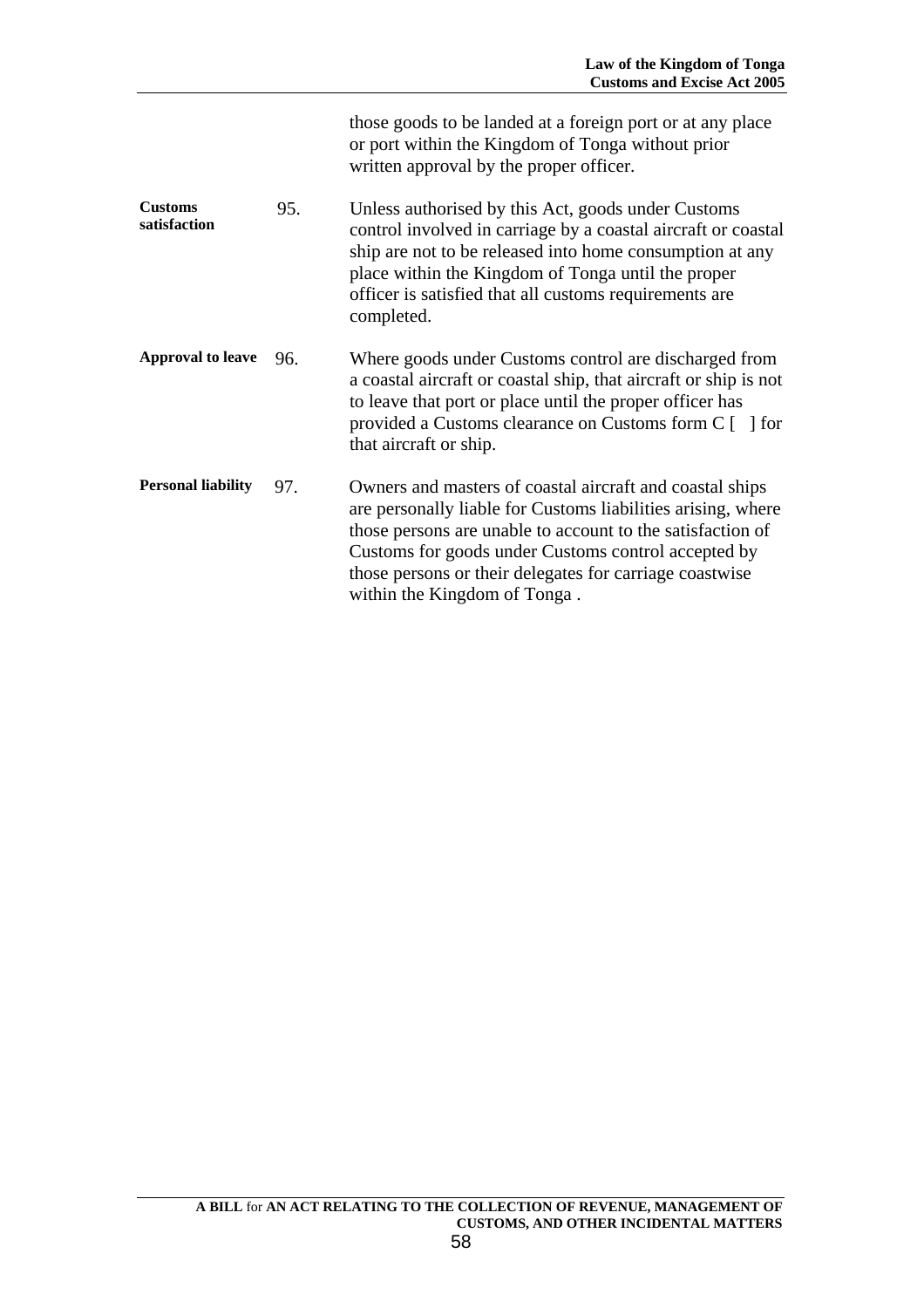#### *PART XV*

## *CUSTOMS SECURITIES*

| <b>Commissioner's</b><br>power | 98.  | (1) The Commissioner has the power to require and take<br>securities for:                                                                                                                                                   |
|--------------------------------|------|-----------------------------------------------------------------------------------------------------------------------------------------------------------------------------------------------------------------------------|
|                                |      | (a) compliance with this Act;                                                                                                                                                                                               |
|                                |      | (b) compliance with any condition or restriction imposed<br>under this Act; and                                                                                                                                             |
|                                |      | (c) the protection of the revenue through the correct<br>collection of duties of customs.                                                                                                                                   |
|                                |      | (2) Securities collected under this Part are to be cancelled<br>or returned by Customs promptly after the Commissioner<br>is satisfied that the security is no longer required or<br>desirable for the purpose of this Act. |
| <b>Release</b>                 | 99.  | The proper officer is not to release goods subject to a<br>security from Customs control until the required securities<br>are paid or put in place.                                                                         |
| Form                           | 100. | Customs security applications are to be lodged with the<br>Commissioner on Customs form $C[\ ]$ .                                                                                                                           |
| <b>Manner</b>                  | 101. | The Commissioner may allow a Customs security to be<br>provided by a bond, guarantee, or cash or by a<br>combination of these.                                                                                              |
| Forfeiture                     | 102. | Where the conditions of a security are not complied with,<br>then that security may be forfeited to the Crown at any<br>time.                                                                                               |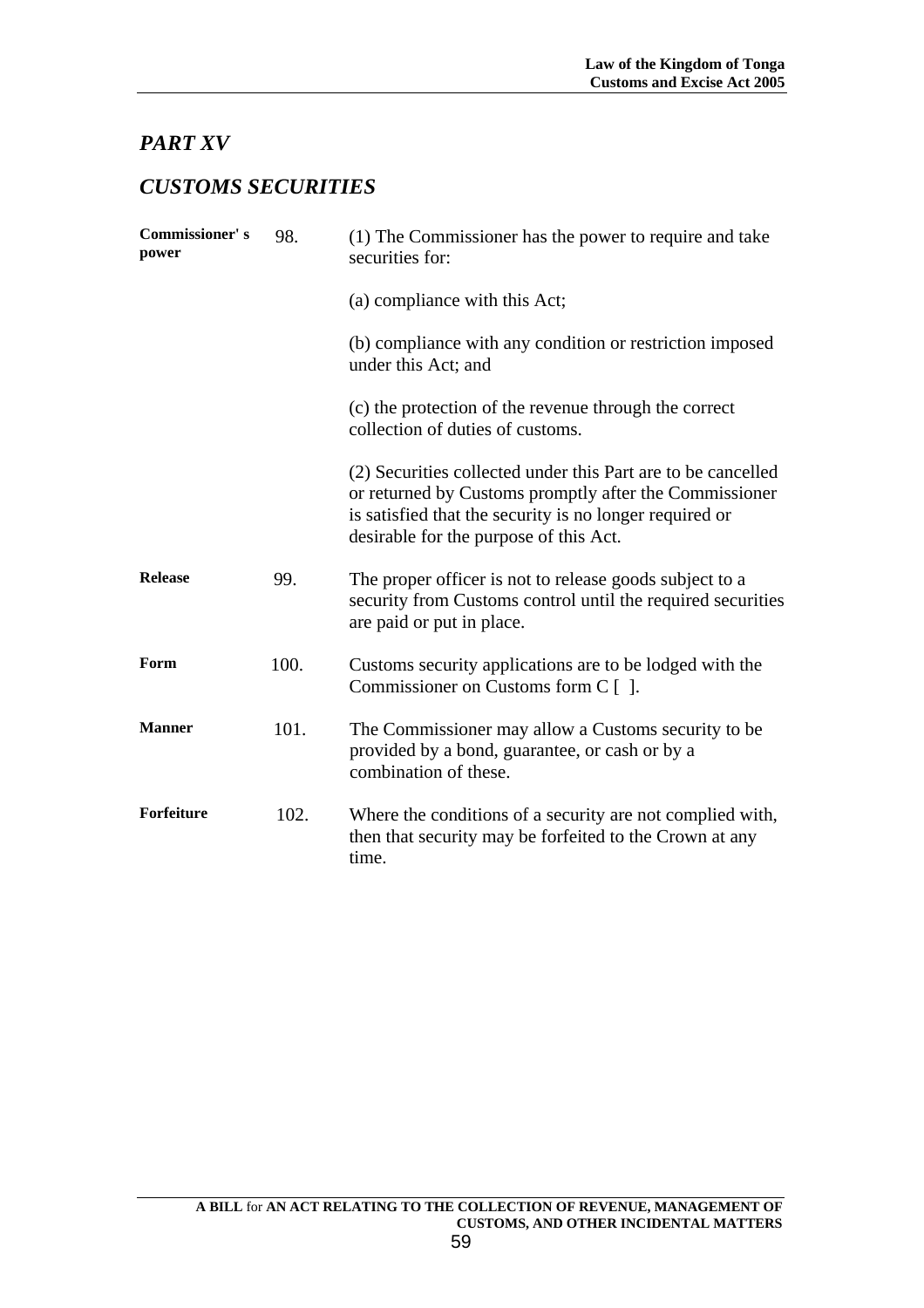#### *PART XVI*

#### *WAREHOUSES AND APPROVED PLACES*

| <b>Customs licensed</b><br>warehouse | 103. | $(1)$ (a) A "Customs licensed warehouse" is a place for the<br>storage either by the general public or by nominated<br>persons of dutiable goods while they are under Customs<br>control which is operated on a commercial basis by a<br>private person licensed by Customs. |
|--------------------------------------|------|------------------------------------------------------------------------------------------------------------------------------------------------------------------------------------------------------------------------------------------------------------------------------|
|                                      |      | (b) A Customs licensed warehouses may be either a<br>public warehouse (where the general public may store<br>goods under Customs control) or a private warehouse<br>(where goods belonging to only nominated persons may<br>be placed under customs control).                |
|                                      |      | (2) The Commissioner may issue an annual licence to an<br>applicant for a Customs licensed warehouse if he is<br>satisfied that the applicant is a fit and proper person and<br>that the warehouse is sufficiently secure for the storage of<br>goods under Customs control. |
|                                      |      | (3) The licensee of a Customs licensed warehouse is<br>obliged to pay an annual licence fee of TOP\$ XXX per<br>year in addition to a Customs security in the amount<br>determined by the Commissioner under Part XV.                                                        |
|                                      |      | (4) The Commissioner may licence a person to operate a<br>private Customs licensed warehouse subject to the<br>procedures and conditions imposed in the licence.                                                                                                             |
| Government<br>warehouse              | 104. | A "government warehouse" is a place specified in writing<br>as such by the Commissioner, where goods under<br>Customs control and goods otherwise detained by<br>Customs may be temporarily stored at the discretion of<br>the proper officer.                               |
| <b>Approved place</b>                | 105. | An "approved place" is a place which is neither a<br>Customs licensed warehouse nor a government<br>warehouse but is a place where dutiable goods under<br>Customs control may be stored subject to prior written<br>approval by Customs.                                    |
| Warehousing<br>procedures            | 106. | "Warehousing procedures" means the Customs<br>procedures under which dutiable or excisable goods may<br>be stored under Customs control without the prior<br>payment of Customs or excise duty.                                                                              |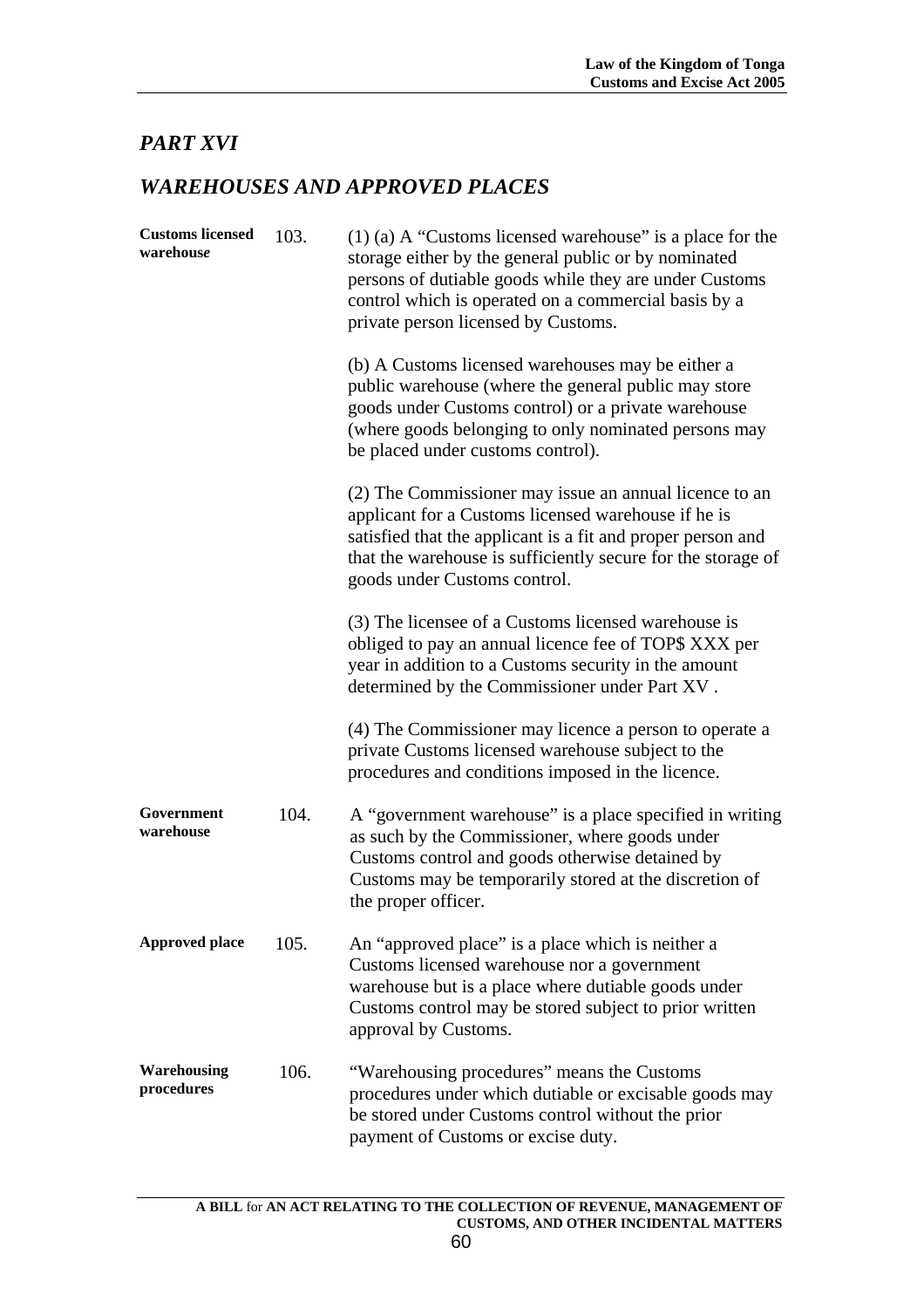| <b>Regulations</b>                     | 107. | The Regulations describe the warehousing procedures<br>relating to goods under Customs control.                                                                                                                                                                                          |
|----------------------------------------|------|------------------------------------------------------------------------------------------------------------------------------------------------------------------------------------------------------------------------------------------------------------------------------------------|
| Government<br>indemnity                | 108. | The government of the Kingdom of Tonga is not<br>responsible for any loss or damage to goods stored in a<br>government or Customs licensed warehouse unless the<br>damage is due to wilful negligence by Customs.                                                                        |
| <b>Assistance to</b><br><b>Customs</b> | 109. | The licensee of a Customs licensed warehouse or<br>approved place is to provide all necessary assistance to<br>Customs in performing any search, examination or other<br>activity required by this Act.                                                                                  |
| <b>Facilities</b>                      | 110. | The licensee of a Customs licensed warehouse or<br>approved place is to provide whatever facilities the<br>Commissioner requires at that place (for example, office<br>accommodation, maintenance of proper records,<br>immediate access to records, and proper storage of<br>packages). |
| <b>Revocation</b>                      | 111. | The Commissioner may revoke a Customs warehouse<br>licence where the licensee does not comply with the<br>conditions of the licence.                                                                                                                                                     |
| <b>Hours</b> of<br>operation           | 112. | The licensee of any Customs licensed warehouse must<br>obtain prior authorisation from Customs about the hours<br>of operation of that place and is to pre-notify Customs in<br>writing of any variation.                                                                                |
| <b>Unauthorised</b><br>entry           | 113. | No person is to enter any Customs licensed warehouse or<br>approved place outside of the Customs approved hours of<br>operation without Customs written authorisation.                                                                                                                   |
| <b>Records</b>                         | 114. | The licensee or proprietor of any government or Customs<br>licensed warehouse or approved place is to maintain<br>sufficient records and procedures so as to properly<br>account to the satisfaction of the proper officer for goods<br>stored at that place under Customs control.      |
| <b>Availability of</b><br>records      | 115. | The licensee or proprietor of any government or Customs<br>licensed warehouse or approved place is to make<br>available to the proper officer immediately on request, the<br>records of any goods under Customs control stored or<br>delivered at that place.                            |
| Identification                         | 116. | All goods in any government or Customs licensed<br>warehouse or approved place are to be stored by the<br>licensee so that they may be easily identifiable at any time                                                                                                                   |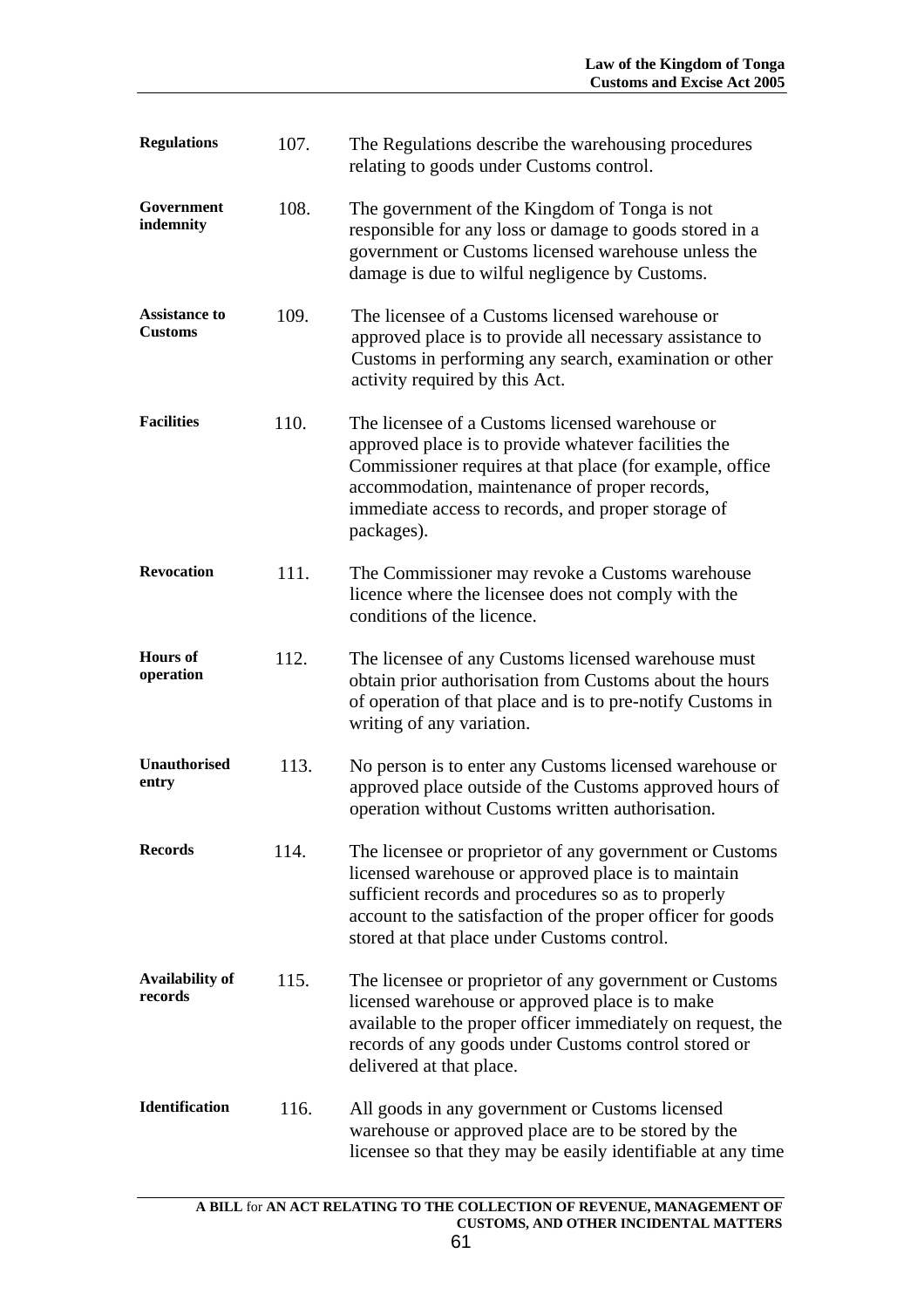|                                       |      | by the proper officer.                                                                                                                                                                                                                                                                                                                                           |
|---------------------------------------|------|------------------------------------------------------------------------------------------------------------------------------------------------------------------------------------------------------------------------------------------------------------------------------------------------------------------------------------------------------------------|
| <b>Liability</b>                      | 117. | Where the licensee of a government or Customs licensed<br>warehouse or approved place is unable to account to the<br>satisfaction of the proper officer for the whereabouts of<br>any dutiable or excisable goods under Customs control<br>recorded into that place, then the licensee is liable for and<br>must pay to Customs the Customs duty on those goods. |
| <b>Unauthorised</b><br>movement       | 118. | Dutiable goods under Customs control stored in a<br>government or Customs licensed warehouse or approved<br>place must not be moved from that place until the written<br>permission of Customs is provided as described in<br>Regulations and all costs and fees are paid.                                                                                       |
| <b>Customs auctions</b>               | 119. | Goods remaining in any Customs licensed warehouse for<br>a period exceeding [2] years which have not been re-<br>warehoused in accordance with this Part, may be sold at<br>public auction by Customs following procedures<br>described in Regulations.                                                                                                          |
| Rate for certain<br>goods             | 120. | The Customs and excise duty to be paid when goods are<br>subject to fixed rates of duty or tax are to be determined<br>by reference to the measurement of those goods at the<br>time they were placed in the warehouse, unless the<br>Commissioner is satisfied about any variation.                                                                             |
| <b>Shortages</b>                      | 121. | Where there is a difference between the quantity or value<br>of goods initially entered for warehousing and the goods<br>entered for home consumption within the territory,<br>Customs or excise duty on that difference are payable by<br>the warehouse licensee unless a suitable explanation has<br>been provided to Customs.                                 |
| Liability                             | 122. | The owner of goods is liable to self assess and pay any<br>Customs or excise duty when goods are entered for home<br>consumption from any warehouse.                                                                                                                                                                                                             |
| <b>Warehouse goods</b><br>declaration | 123. | The owner of goods is to lodge with the proper officer a<br>goods declaration described in Regulations together with<br>commercial documentation where required, before<br>warehoused goods may be released into home<br>consumption.                                                                                                                            |
| <b>Licensee</b><br>obligation         | 124. | The licensee of any warehouse or approved place is not to<br>release goods into home consumption unless a Customs<br>clearance described in Regulations is first obtained from<br>the owner by that licensee.                                                                                                                                                    |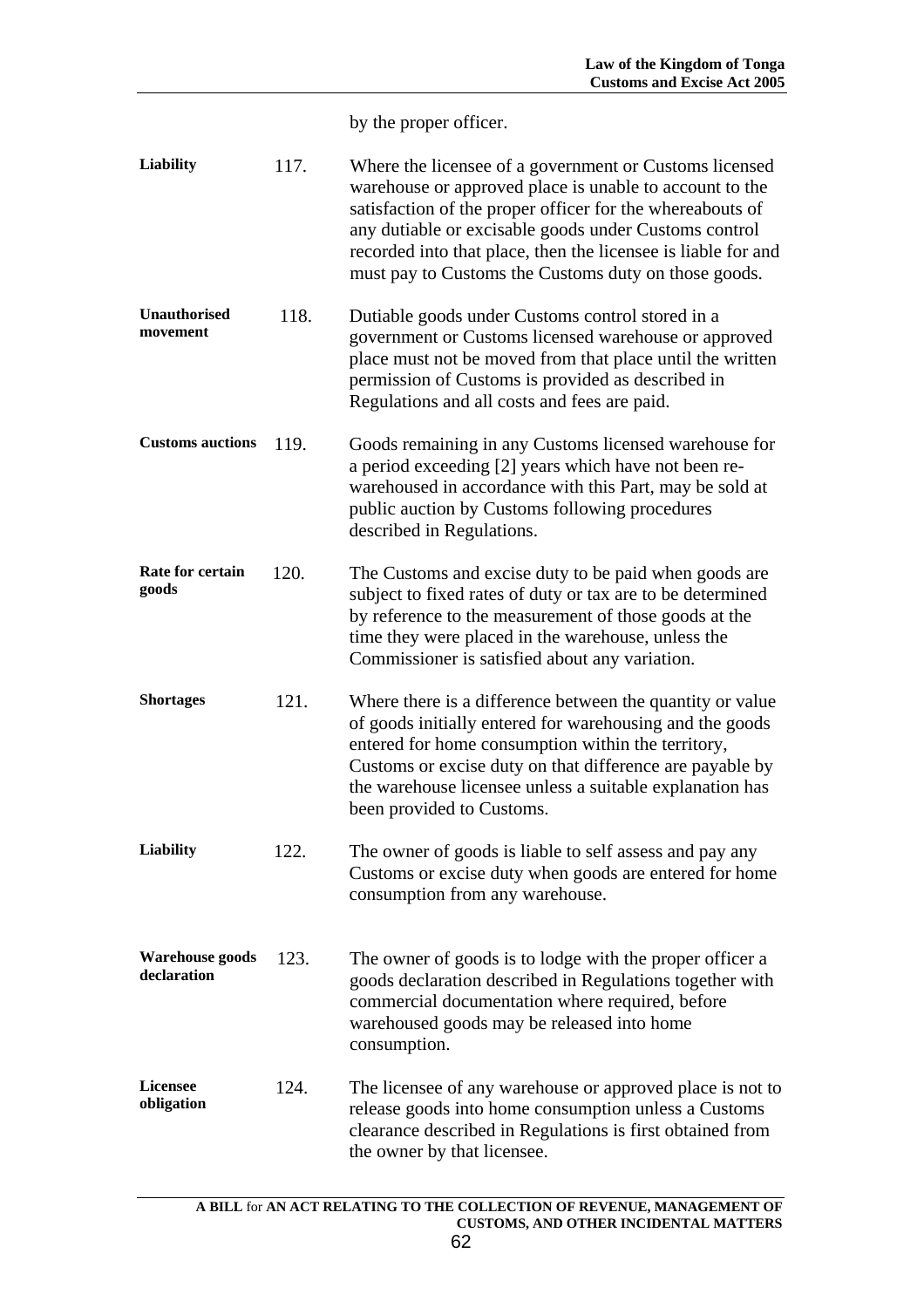| <b>Damaged goods</b><br>not warehoused                   | 125. | Damaged and pillaged goods or goods in inadequate<br>packages may not be warehoused except as allowed by<br>Regulations.                                                                                                                                                                                                                                                                                                                              |
|----------------------------------------------------------|------|-------------------------------------------------------------------------------------------------------------------------------------------------------------------------------------------------------------------------------------------------------------------------------------------------------------------------------------------------------------------------------------------------------------------------------------------------------|
| <b>Officer to record</b><br>details                      | 126. | Where a declaration for goods to be warehoused is lodged<br>with the proper officer, that officer is to maintain<br>electronically or manually the details of those goods in an<br>official record which will be used by Customs for the<br>purposes of this Act.                                                                                                                                                                                     |
| <b>Licensee to</b><br>record details                     | 127. | As soon as goods are presented to the licensee of a<br>warehouse for storage within that warehouse, the licensee<br>is to record electronically or manually the full details of<br>those goods and that record is to be maintained<br>accurately and safely within that warehouse. The proper<br>officer is to verify as soon as practicable that those details<br>are consistent with the details in the Customs official<br>record for those goods. |
| <b>Licensee to have</b><br>copy of<br>warehouse entry    | 128. | Goods are not to be accepted into a Customs licensed<br>warehouse unless the licensee is provided at that time<br>with a copy of the goods declaration for warehousing as<br>described in Regulations.                                                                                                                                                                                                                                                |
| <b>Removal to</b><br>another<br>warehouse                | 129. | Goods deposited in a warehouse or approved place may,<br>with the permission of the proper officer and subject to<br>the conditions in that permission, be removed to another<br>warehouse or approved place and the owner, where<br>possible, is to be promptly notified unless he is already<br>aware of that movement.                                                                                                                             |
| Time limit, goods<br>not under<br><b>Customs control</b> | 130. | Goods which are no longer under Customs control are not<br>to remain in any Customs licensed warehouse or<br>approved place more than 14 days after those goods<br>receive Customs clearance.                                                                                                                                                                                                                                                         |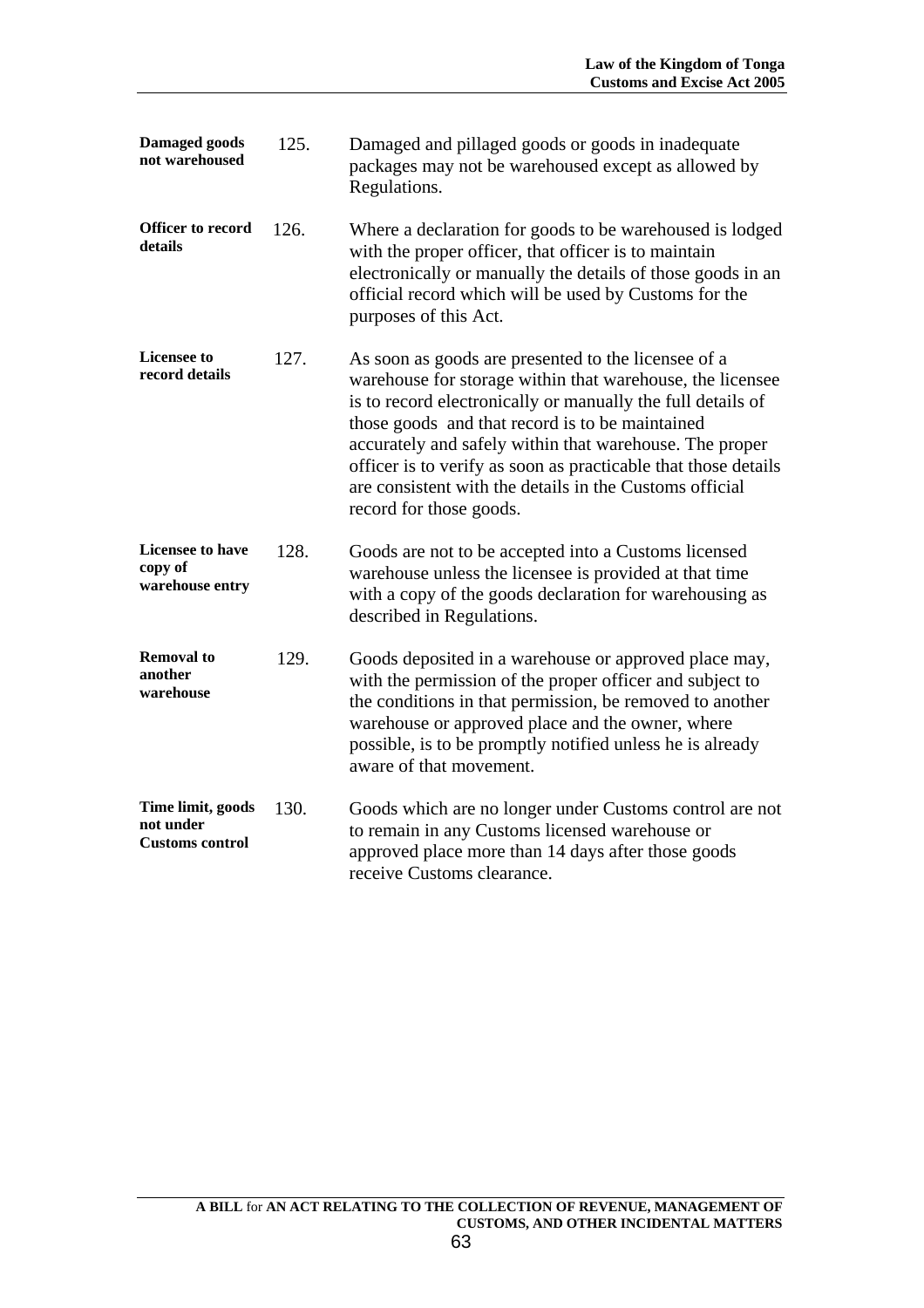#### *PART XVII*

## *REFUNDS AND DRAWBACKS*

| <b>Refunds and</b><br>remissions      | 131. | (1) The Commissioner may allow refunds and remissions<br>of any duty or excise tax paid or payable on any goods in<br>the circumstances described in Regulations.     |
|---------------------------------------|------|-----------------------------------------------------------------------------------------------------------------------------------------------------------------------|
|                                       |      | (2) Claims for refunds and remissions of duty or tax under<br>this Part are not permitted where the amount claimed is<br>less than $[TOP $100]$                       |
| <b>Calculation and</b><br>application | 132. | (1) Applications for refund are to be made on Customs<br>form $C$ [ ] within twelve (12) months of the payment of<br>the duty, tax, or other charges.                 |
|                                       |      | (2) Where the proper officer is satisfied that a claim for<br>refund arises because of an error by Customs, that<br>application is to receive facilitated processing. |
| <b>Application fee</b>                | 133. | Application fees are payable for refunds in the<br>circumstances described in Regulations.                                                                            |
| <b>Drawback</b>                       | 134. | (1) The Commissioner may approve the payment of a<br>drawback of Customs duty paid or payable on imported<br>goods in circumstances described in Regulations;         |
|                                       |      | (2) No drawback is payable in respect of:                                                                                                                             |
|                                       |      | (a) goods of a value less than $TOP \lbrack \rbrack$ .                                                                                                                |
|                                       |      | (b) goods whose value at the time of the claim for<br>drawback is less than the value of those goods when<br>imported;                                                |
|                                       |      | (c) goods which have been used within the Kingdom of<br>Tonga.                                                                                                        |
| Eligibility                           | 135. | The Minister may describe in Regulations other goods<br>which are not eligible for drawback.                                                                          |
| <b>Regulations</b>                    | 136. | The Regulations describe the way to apply for a drawback<br>and the amount of any drawback payable.                                                                   |
| Commissioner's<br>satisfaction        | 137. | (1) No drawback is payable until the Commissioner is<br>satisfied that the goods are exported from the Kingdom of<br>Tonga;                                           |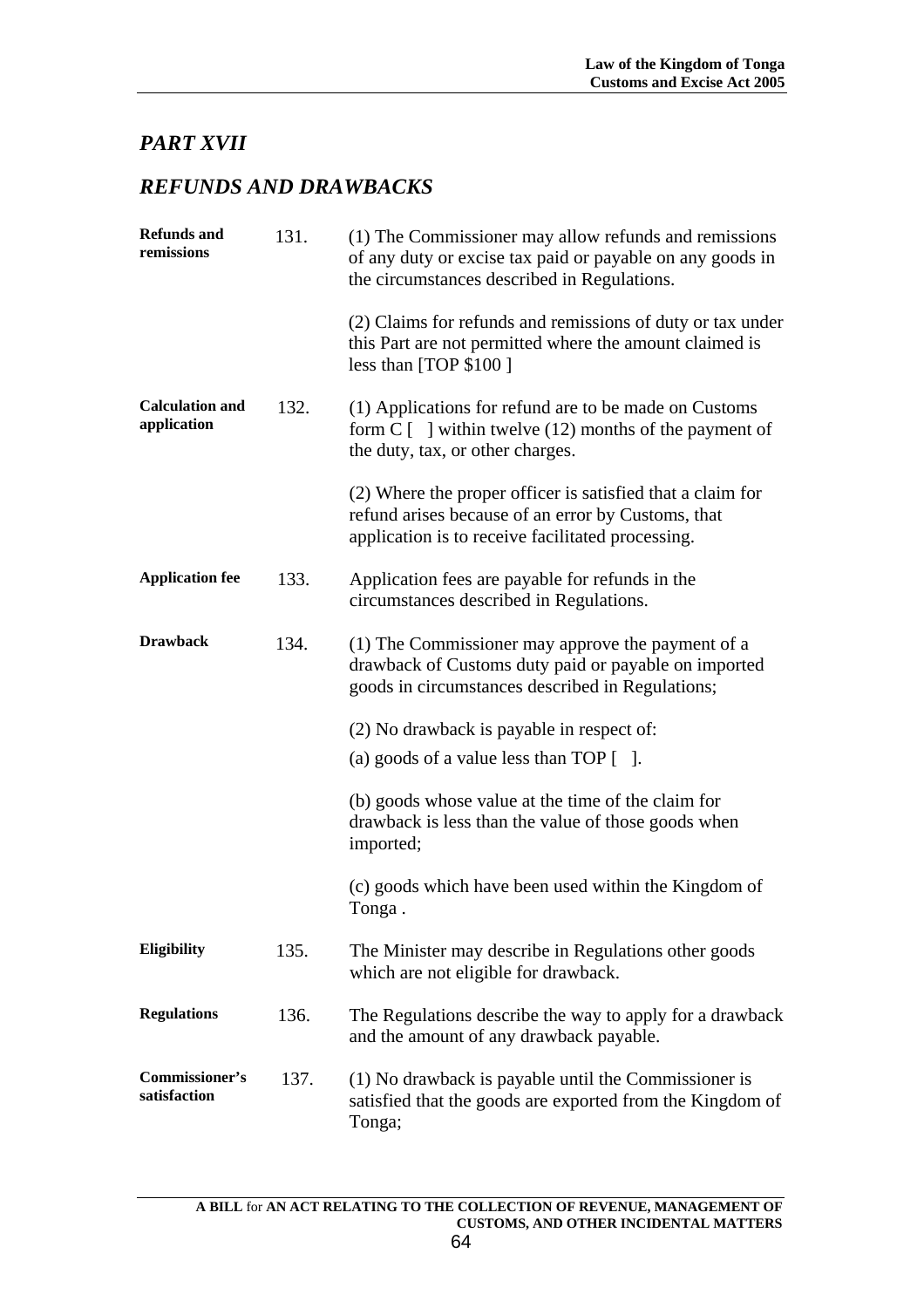|                             |      | (2) Drawback remains payable if goods are exported from<br>the Kingdom of Tonga but the Commissioner is satisfied<br>that those goods are subsequently destroyed or<br>permanently lost on board that exporting conveyance.                                                                                                                                                   |
|-----------------------------|------|-------------------------------------------------------------------------------------------------------------------------------------------------------------------------------------------------------------------------------------------------------------------------------------------------------------------------------------------------------------------------------|
| <b>Inward</b><br>processing | 138. | (1) Regulations describe the Customs requirements for<br>inward processing eligibility, the operations permitted and<br>the time in which the process must be completed within<br>the Kingdom of Tonga.                                                                                                                                                                       |
|                             |      | (2) Where the Commissioner is satisfied that particular<br>goods imported conditionally free of Customs duty have<br>not satisfied the conditions imposed in the approval, the<br>full duty applicable to that class of goods is immediately<br>payable and those particular goods are, from that time,<br>considered to be under Customs control until that duty is<br>paid. |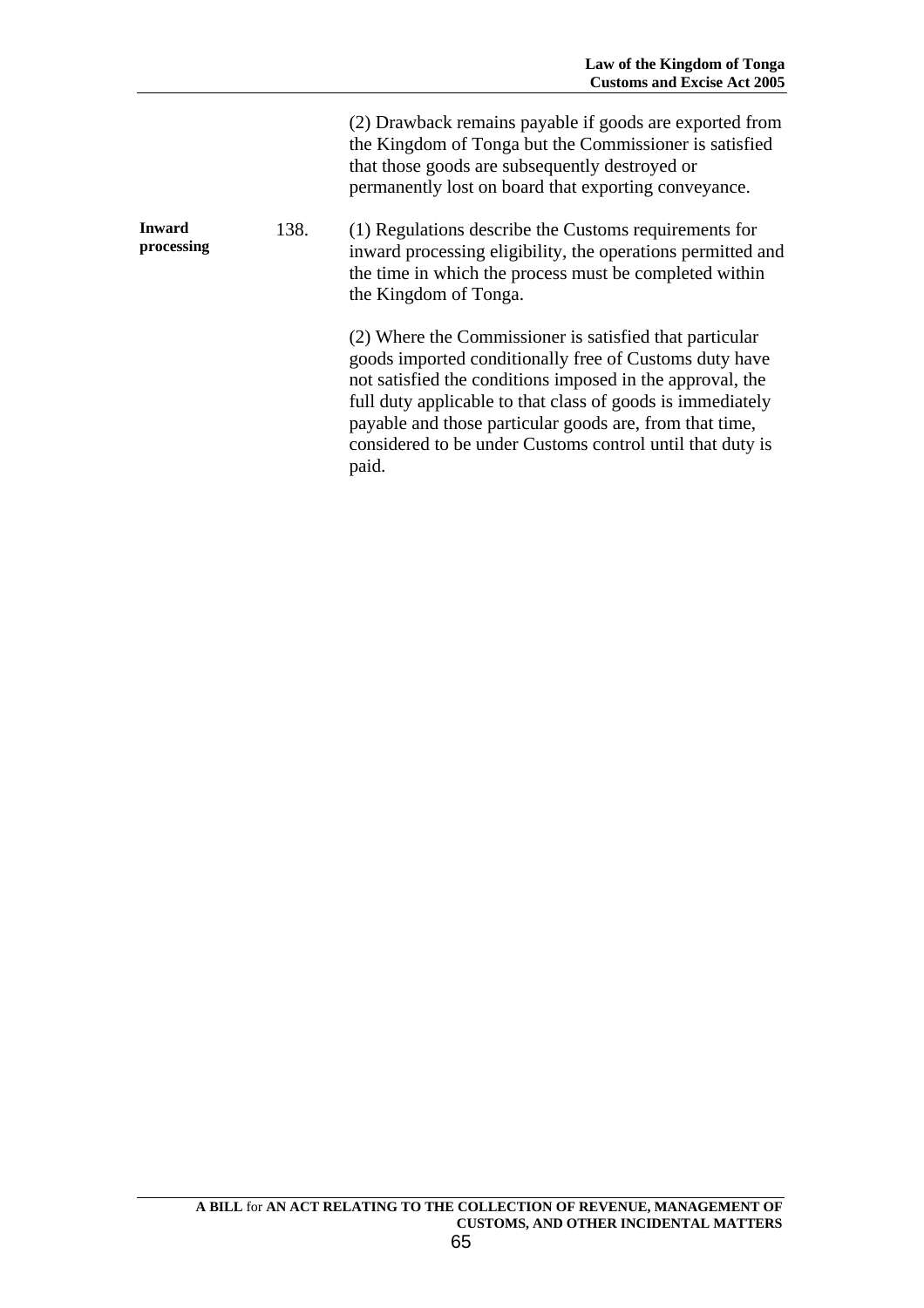## *PART XVIII*

## *CUSTOMS OFFENCES*

| <b>General</b>                           | 139. | A person conducting himself in one or more ways<br>described in this Part is guilty of the offence described<br>and is liable to penalties set out in Part XXI and, where<br>applicable, the Regulations. |
|------------------------------------------|------|-----------------------------------------------------------------------------------------------------------------------------------------------------------------------------------------------------------|
| <b>Agreement</b> to<br>permit an offence | 140. | Where two or more persons communicate with the<br>intention of engaging in any act which itself is an offence<br>under this Part.                                                                         |
| <b>Hindering</b>                         | 141. | Where a person rescues any goods before a seizure or<br>goods which have been seized or before a seizure, breaks<br>or destroys any goods or documents relating to the<br>seizure.                        |
| <b>Assault</b>                           | 142. | Where a person assaults, resists, obstructs, hinders, or<br>intimidates a proper officer exercising powers under this<br>Act.                                                                             |
| <b>Smuggling</b>                         | 143. | A person who smuggles, unlawfully conveys, or has in his<br>possession any smuggled goods.                                                                                                                |
| <b>Offers</b> for sale                   | 144. | A person who knowingly offers for sale smuggled or<br>unlawfully imported goods whether or not duty was<br>payable on those goods.                                                                        |
| Master's liability                       | 145. | The master of an aircraft or ship where:                                                                                                                                                                  |
|                                          |      | (1) that aircraft or ship is intentionally used or allowed to<br>be used in smuggling;                                                                                                                    |
|                                          |      | (2) the obligations imposed on that master in Parts III,<br>VII, and XIV are not complied with.                                                                                                           |
| <b>Evasion</b>                           | 146. | A person who evades payment of any duty or tax which is<br>payable.                                                                                                                                       |
| <b>Unauthorised</b><br>refund            | 147. | A person who wilfully obtains any drawback, refund, or<br>remission which is not payable.                                                                                                                 |
| <b>Knowing</b><br>misstatement           | 148. | A person who knowingly or recklessly makes an incorrect<br>statement to a proper officer exercising powers under this                                                                                     |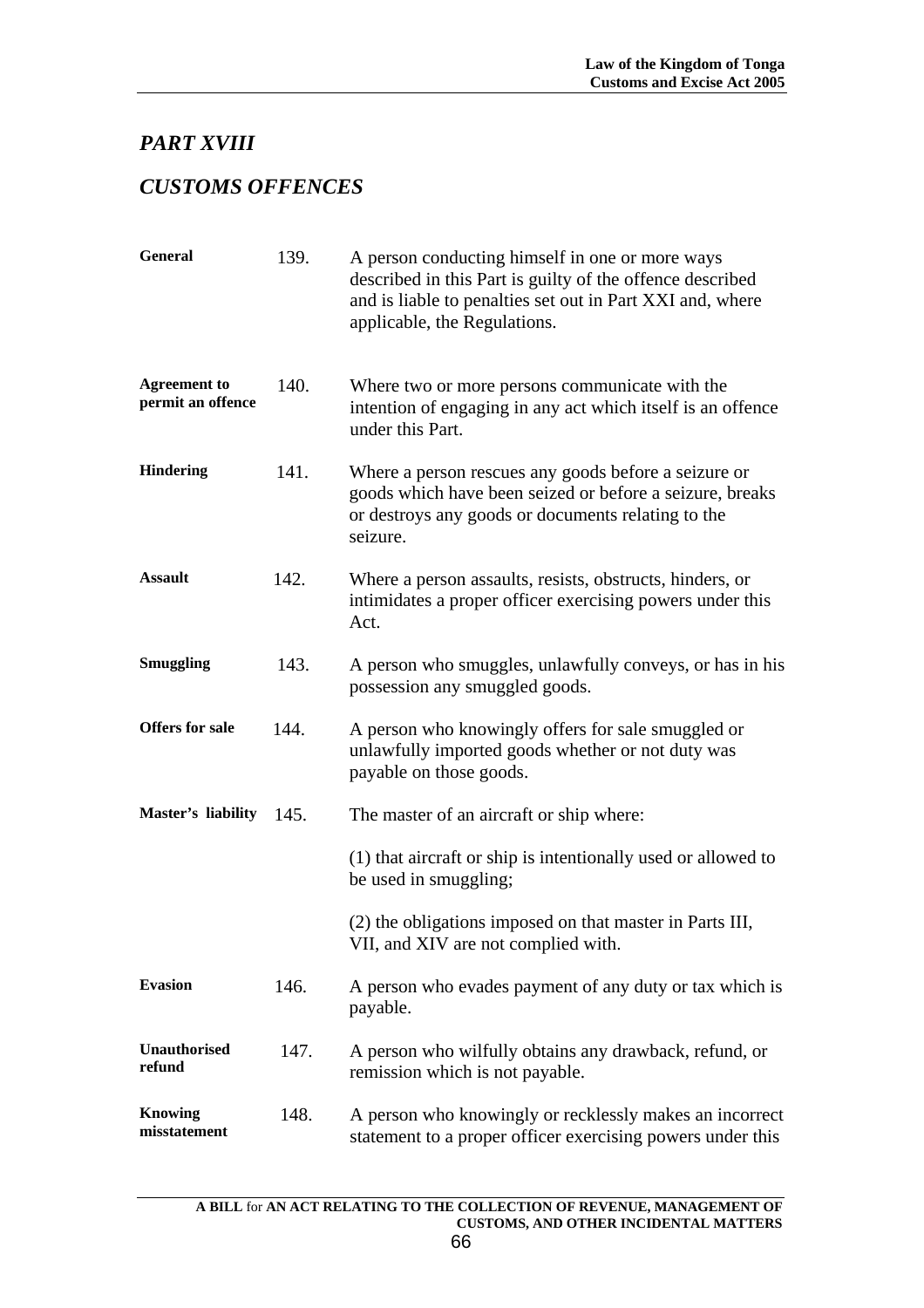|                                      |      | Act.                                                                                                                                                                                                                                                                 |
|--------------------------------------|------|----------------------------------------------------------------------------------------------------------------------------------------------------------------------------------------------------------------------------------------------------------------------|
| Counterfeits                         | 149. | A person who counterfeits goods, documents, seals,<br>marks and the like for a purpose of avoiding or evading<br>any law of Tonga.                                                                                                                                   |
| <b>Omitting a fact</b>               | 150. | A person who knowingly or recklessly or otherwise,<br>omits from a statement made to a proper officer<br>exercising powers under this Act, a relevant fact, if that<br>officer is misled.                                                                            |
| <b>Dishonoured</b><br>cheques        | 151. | A person who presents a cheque to a proper officer in<br>payment of a Customs liability, which is not honoured by<br>the bank, unless the failure to honour the cheque is due to<br>error on the part of the bank.                                                   |
| <b>Misstatement</b>                  | 152. | A person who makes any written declaration to a proper<br>officer which is factually incorrect (regardless of<br>intention) unless that person satisfies the Commissioner<br>that the inaccuracy was inadvertent and the duty involved<br>is less than TOP $[$25]$ . |
| Unauthorised<br>entry                | 153. | An unauthorised person who enters into a place where<br>passengers from an aircraft or ship are disembarking.                                                                                                                                                        |
| <b>Failure to answer</b>             | 154. | A person who fails to answer a reasonable question from<br>a proper officer exercising powers under this act.                                                                                                                                                        |
| <b>Failure to</b><br>produce         | 155. | A person who fails to promptly produce a document or<br>record required for the purposes of this Act.                                                                                                                                                                |
| Lawful<br>commands                   | 156. | A person having control of an aircraft or ship which is<br>liable to seizure or examination by a proper officer who<br>does not obey an instruction from a proper officer.                                                                                           |
| <b>Firearms</b> and<br>weapons       | 157. | A person who commits any Customs offence and is at the<br>time of such involvement in possession of firearms,<br>ammunition, or other weapons.                                                                                                                       |
| <b>Removal or</b><br>damage          | 158. | A person who removes, hinders, alters or damages<br>anything used by a proper officer exercising powers under<br>this Act.                                                                                                                                           |
| <b>Concealment</b>                   | 159. | A person concealing dutiable or excisable goods or<br>prohibited imports or exports.                                                                                                                                                                                 |
| <b>Prohibited</b><br>imports/exports | 160. | A person who imports or exports or causes to be<br>imported or exported any prohibited imports or exports.                                                                                                                                                           |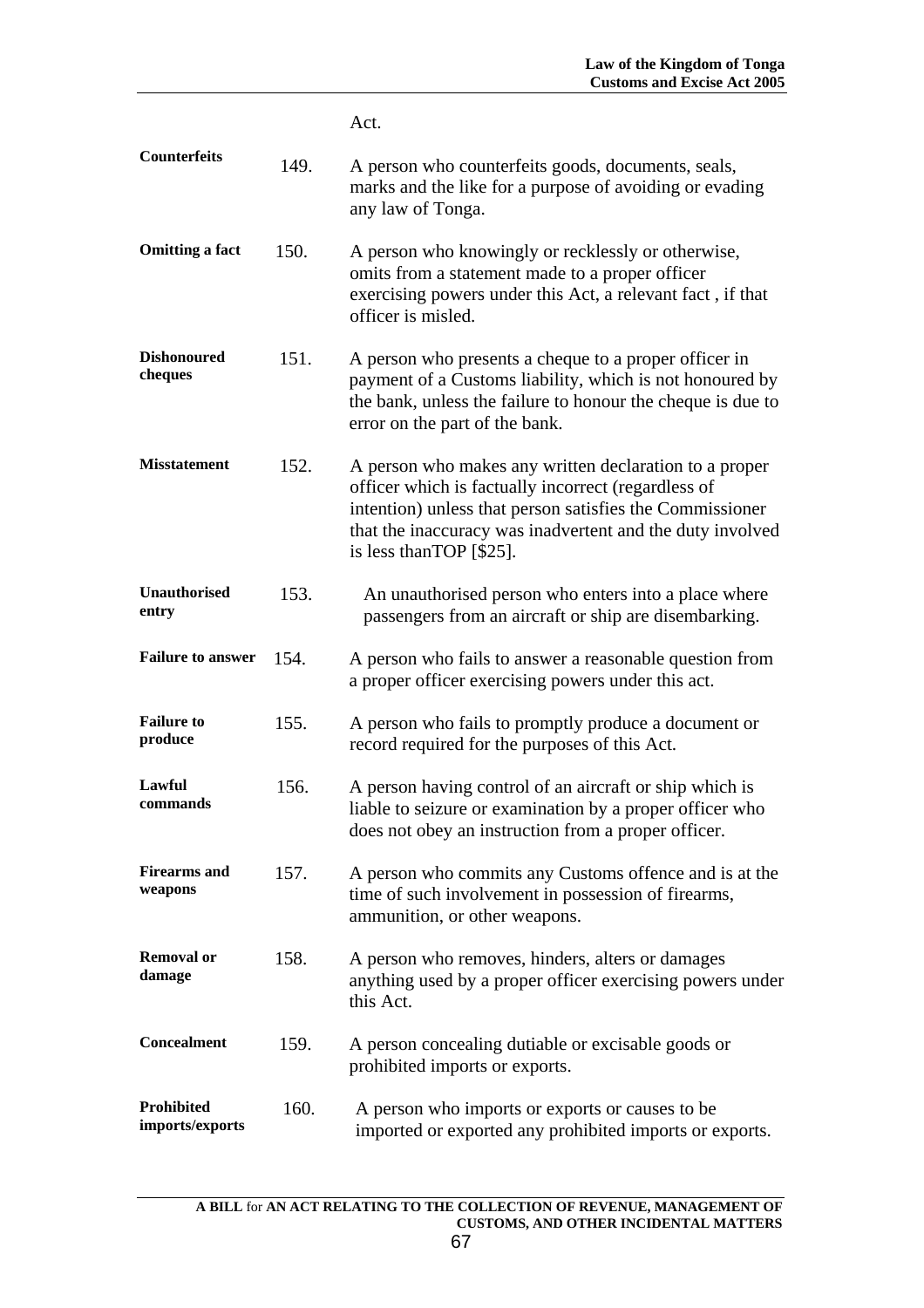| <b>Customs brokers</b>                              | 161. | (1) A person holding himself out as a Customs broker<br>where he is unlicensed to do so.                                                                                                |
|-----------------------------------------------------|------|-----------------------------------------------------------------------------------------------------------------------------------------------------------------------------------------|
|                                                     |      | (2) A Customs broker who does not immediately pay<br>Customs duty to the Commissioner where there is a<br>contractual or legal obligation on him to do.                                 |
|                                                     |      | (3) A Customs broker who aids, abets, advises or assists<br>in any way an importer or exporter to commit an offence<br>under this Act or the Regulations.                               |
| <b>Tariff</b><br>classification and<br>valuation    | 162. | A person who misrepresents the tariff classification or<br>value of goods to a proper officer.                                                                                          |
| <b>Unauthorised</b><br>money, goods, or<br>services | 163. | A Customs officer who requests or accepts directly or<br>indirectly any unauthorised money, goods, or services (or<br>attempts or agrees to do so):                                     |
|                                                     |      | (a) in exchange for that officer performing any Customs<br>services;                                                                                                                    |
|                                                     |      | (b) in exchange for the non-performance of that officer's<br>official duties; or                                                                                                        |
|                                                     |      | (c) otherwise in connection with the officer's official<br>duties.                                                                                                                      |
| Unauthorised<br>production                          | 164. | A manufacturer or producer of excisable goods who is not<br>licensed by the Commissioner to manufacture or produce<br>those goods.                                                      |
| <b>False records</b>                                | 165. | A manufacturer or producer of excisable goods who has<br>quantities of those goods in excess of the quantities<br>recorded in the books of account without a reasonable<br>explanation. |
| <b>Failure to make</b><br>declaration               | 166. | A person who fails to make a declaration required by the<br>Customs laws.                                                                                                               |
| <b>Unauthorised</b><br>interference                 | 167. | A person who interferes with goods or conveyances<br>which are being or have been examined, searched,<br>secured, held, marked, sealed and the like by a proper<br>officer.             |
| Impersonation                                       | 168. | A person impersonating the Commissioner or any<br>Customs officer for the purpose of obtaining directly or<br>indirectly some benefit.                                                  |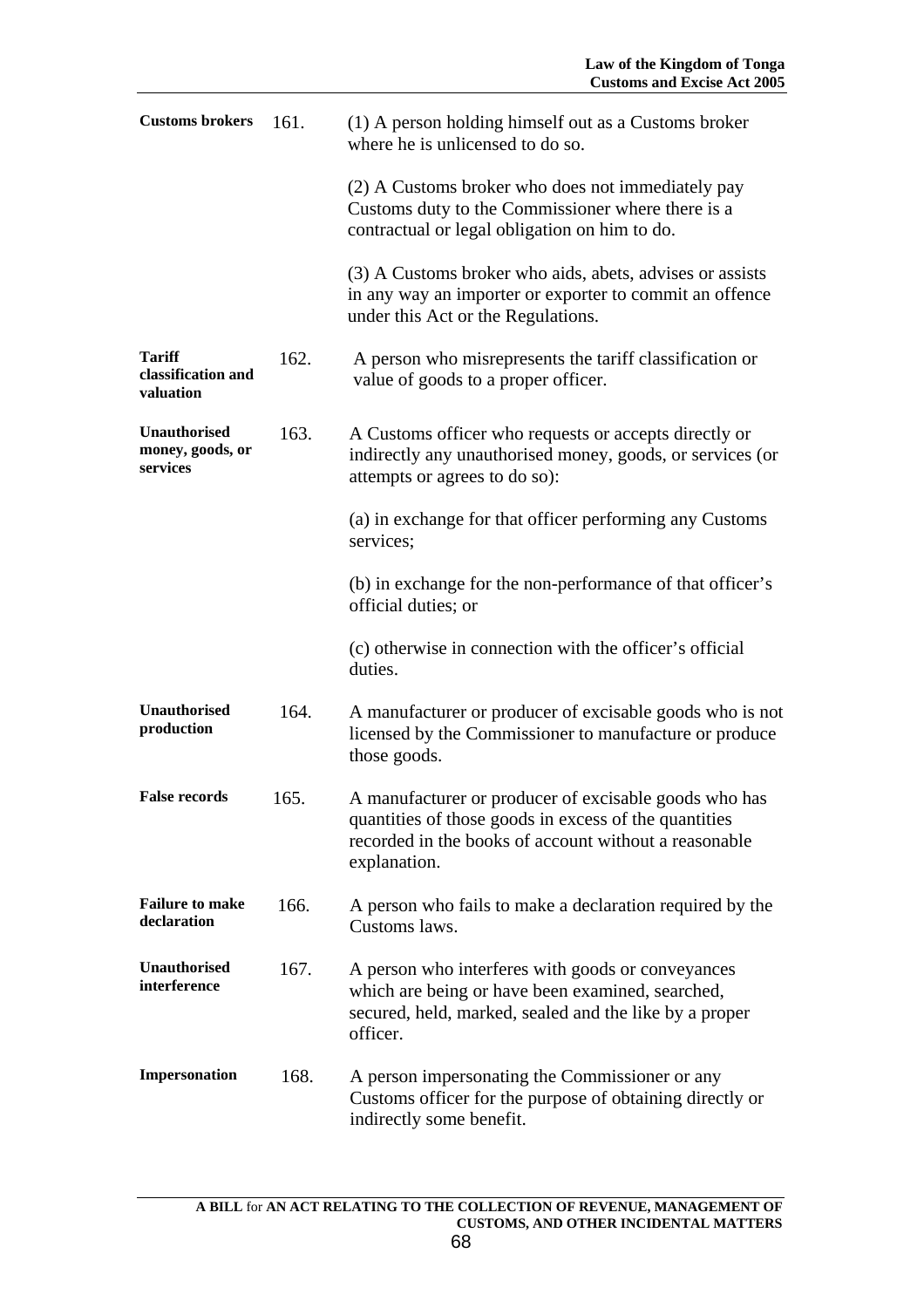| Aid; abet;<br>procure                | 169. | A person who aids, abets, or procures directly or<br>indirectly in any way a Customs offence.                                                                                                                                                |
|--------------------------------------|------|----------------------------------------------------------------------------------------------------------------------------------------------------------------------------------------------------------------------------------------------|
| <b>Failure to</b><br>account         | 170. | A person who fails to account, when obliged to do so, for<br>goods under Customs control (including ship stores and<br>conveyances).                                                                                                         |
| <b>Failure to deal</b>               | 171. | A person who fails to deal with goods in accordance with<br>a Customs declaration or approved Customs form or<br>authorisation.                                                                                                              |
| <b>Unauthorised</b><br>movement      | 172. | (1) A person involved with any unauthorised movement,<br>alteration or interference with goods or conveyances<br>which are subject to Customs control.                                                                                       |
| Master's<br>compliance               | 173. | (a) A master of an aircraft or ship in the territory of the<br>Kingdom of Tonga, who fails to comply with an<br>instruction made by a proper officer under this Act.                                                                         |
|                                      |      | (b) Persons guilty of this offence are in addition,<br>personally liable for the costs incurred by the government<br>of the Kingdom of Tonga (if any) in rectifying the<br>consequences of that Act.                                         |
| Use or possession<br>of firearms     | 174. | A person who uses or attempts to use firearms, offensive<br>weapons, ammunition or other weapons in any way to<br>prevent, deter or hinder a proper officer in the exercise of<br>that officer's duties.                                     |
| <b>Enter Customs</b><br>control area | 175. | An unauthorised person entering a place where there are<br>goods under Customs control.                                                                                                                                                      |
| <b>Sufferance place</b>              | 176. | A person loading or unloading or responsible for loading<br>or unloading goods at a sufferance place in a way not<br>authorised by this Act or Regulations.                                                                                  |
| Proprietor-<br>transit shed          | 177. | (1) A proprietor of a transit shed who cannot account for<br>goods under Customs control to the satisfaction of the<br>proper officer.                                                                                                       |
|                                      |      | (2) A person who is employed for security purposes at<br>any place where goods are stored under Customs control<br>who permits goods under Customs control to be delivered<br>into home consumption without proper written<br>authorisation. |
| <b>Finding and</b><br>possession     | 178. | (1) A person who has in his possession prohibited or<br>smuggled goods or goods under Customs control which                                                                                                                                  |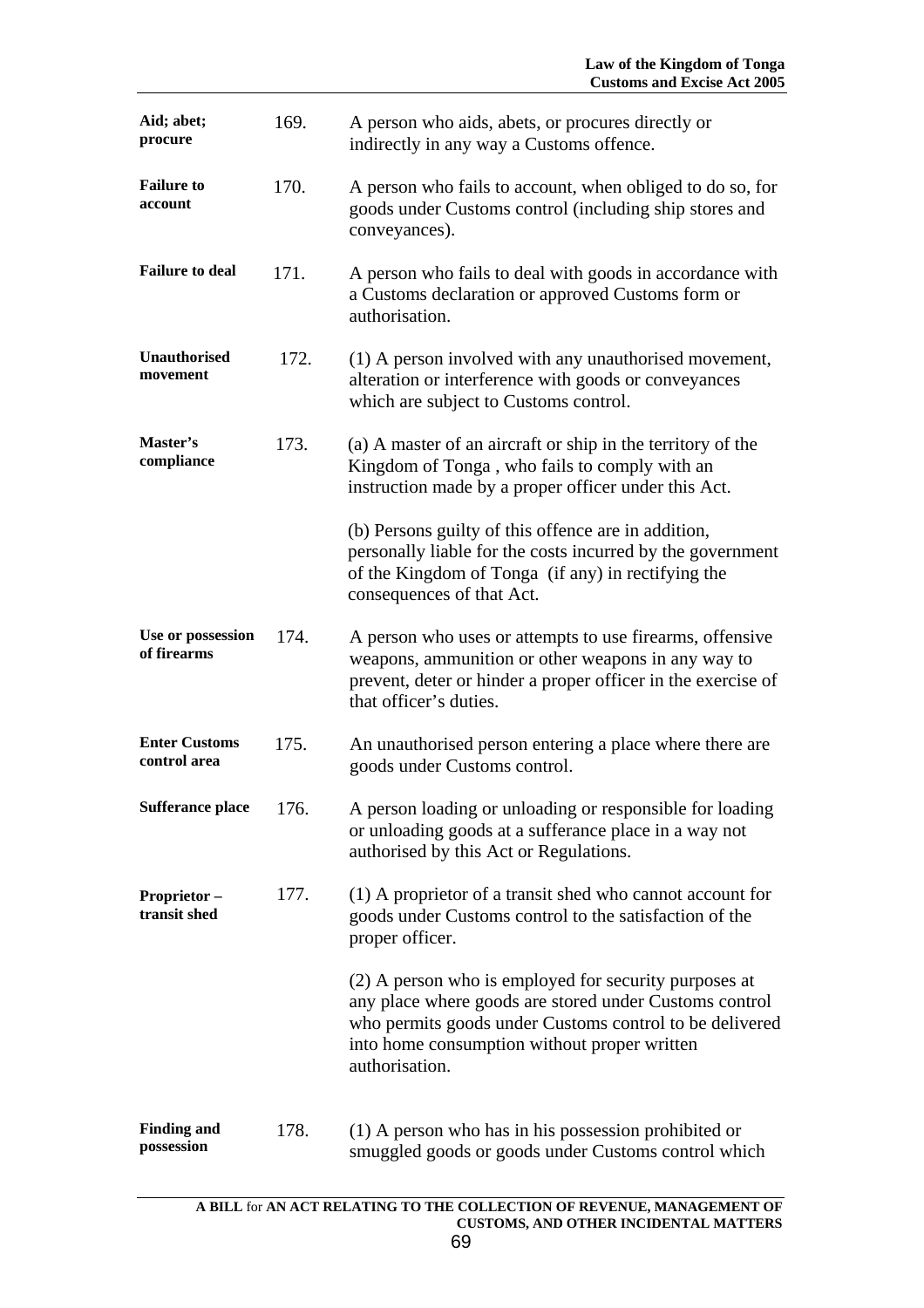|      | have been found at sea or on land, unless the finding is<br>reported to Customs or the police within 24 hours.                                                                                                                         |
|------|----------------------------------------------------------------------------------------------------------------------------------------------------------------------------------------------------------------------------------------|
| 179. | A person threatening or abusing a proper officer so as to<br>intimidate or deter that officer carrying out duties under<br>this Act.                                                                                                   |
| 180. | An unauthorised person disembarking from or who<br>boards an aircraft or ship in the Kingdom of Tonga where<br>the procedures described in Regulations are not followed.                                                               |
| 181. | The master of an aircraft or ship who allows any<br>unauthorised loading or unloading of goods onto or from<br>that aircraft or ship.                                                                                                  |
| 182. | The master of an aircraft or ship who moves that aircraft<br>or ship without the authority of the proper officer.                                                                                                                      |
| 183. | A person who offers or attempts to offer any inducement<br>directly or indirectly to a person so that the Commissioner<br>or any other Customs officer may be influenced in the<br>exercise of his duties.                             |
| 184. | A person who impedes or attempts to impede a Customs<br>officer in the exercise of his duty or rescues or attempts to<br>rescue a person, thereby impeding a Customs officer in<br>the exercise of his duty.                           |
| 185. | A person who attempts any of the offences under this<br>Part.                                                                                                                                                                          |
| 186. | A person who performs any act whereby goods (including<br>conveyances) are forfeited.                                                                                                                                                  |
| 187. | An owner of an aircraft or ship who does not appoint an<br>agent to represent that owner in accordance with the<br>requirements of Part XXVII.                                                                                         |
| 188. | A Customs warehouse licensee who does not comply with<br>his obligations imposed by Part XVI.                                                                                                                                          |
| 189  | A Customs officer who:<br>(a) provides confidential information to another person;<br><b>or</b><br>(b) allows confidential information to be provided to<br>another person;<br>unless the transfer of that confidential information is |
|      |                                                                                                                                                                                                                                        |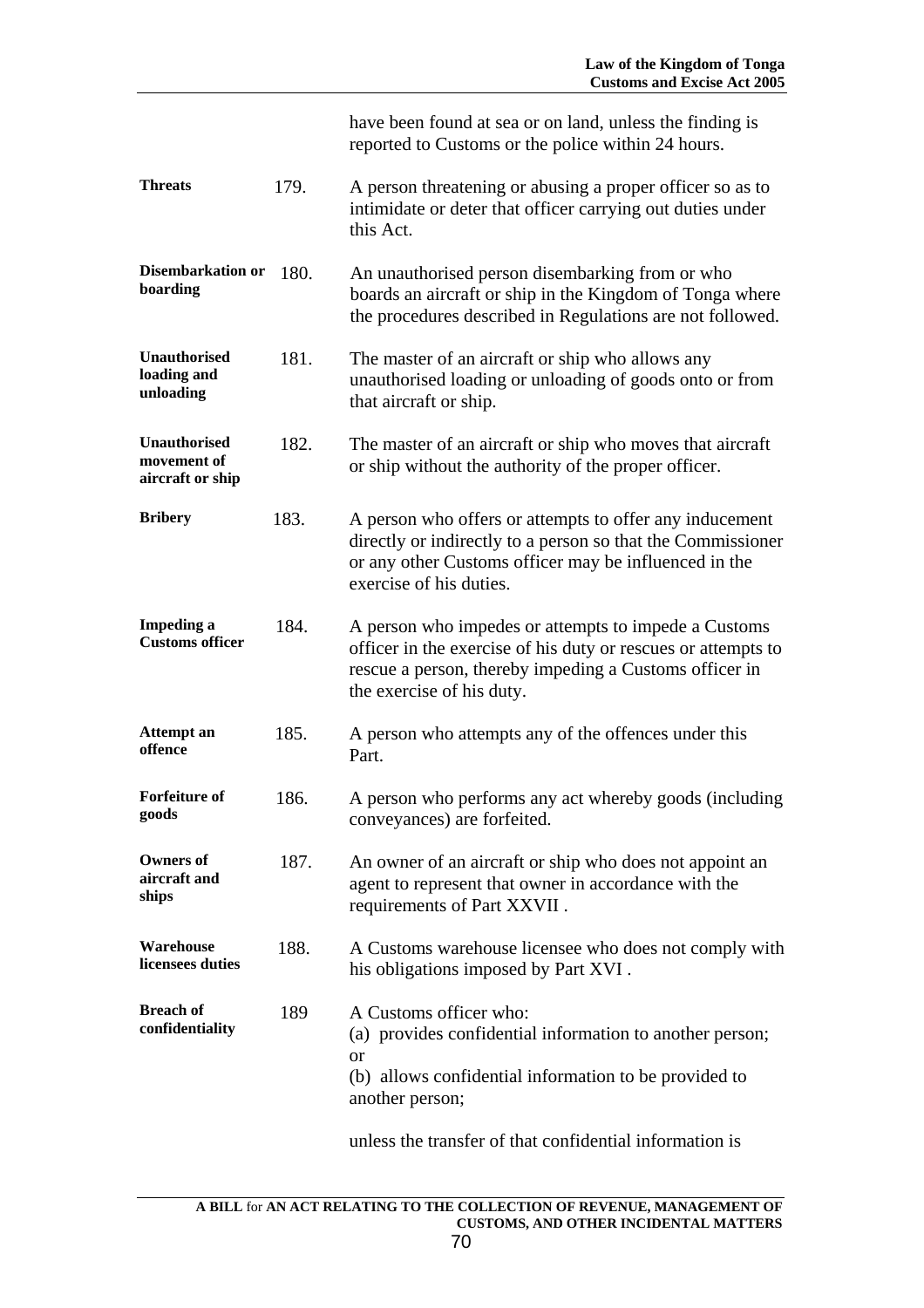authorised by this Act or some other law of the Kingdom of Tonga.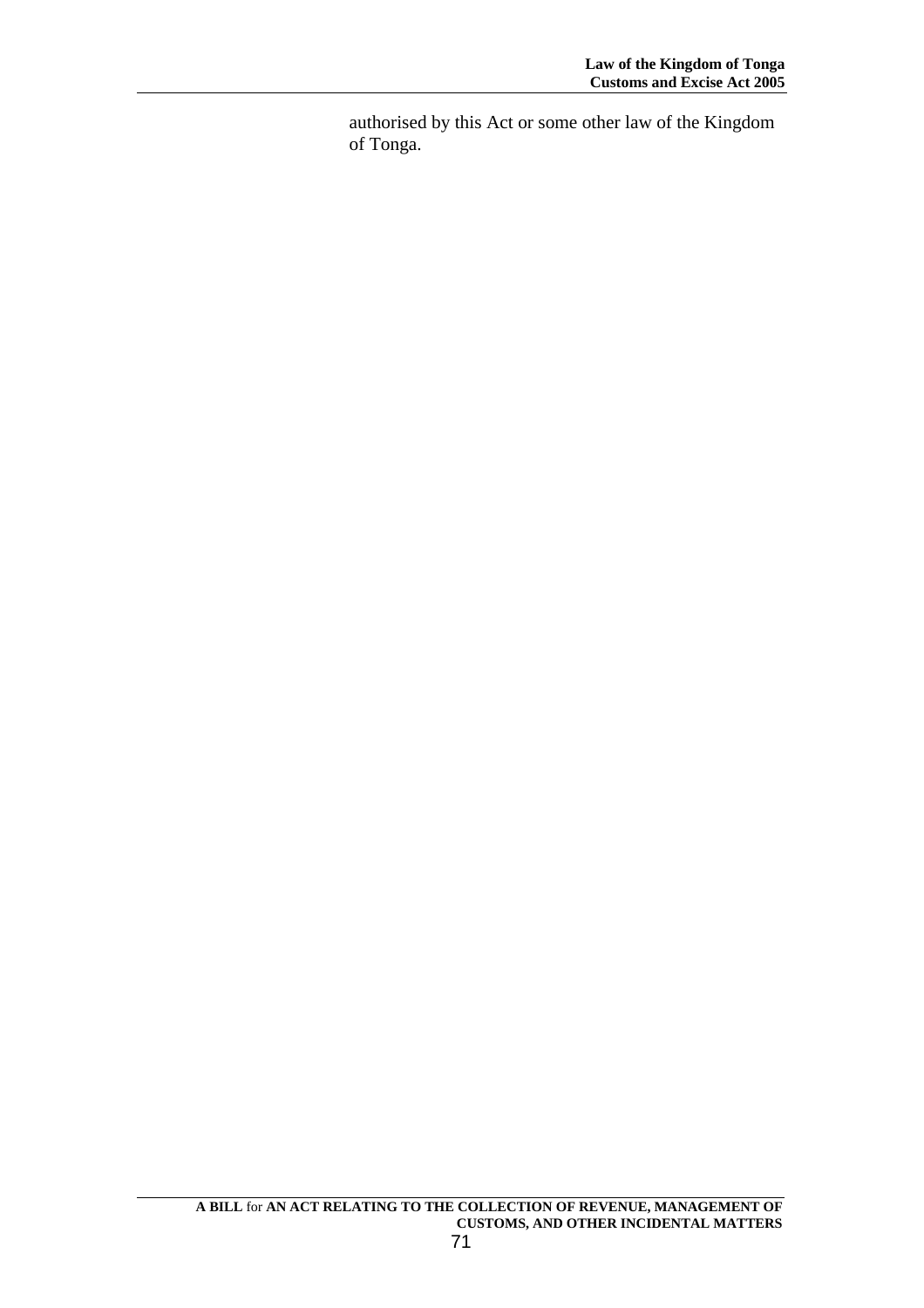#### *PART XIX*

## *POWERS OF OFFICERS*

| <b>Examination</b>               | 190. | (1) Any Customs officer may examine at any time any<br>goods subject to Customs control and the expenses for<br>that examination must be paid for by the importer.                                                                        |
|----------------------------------|------|-------------------------------------------------------------------------------------------------------------------------------------------------------------------------------------------------------------------------------------------|
|                                  |      | (2) The proper, officer may require the owner of goods to<br>be present at the time of a Customs examination and that<br>owner is then required to attend.                                                                                |
|                                  |      | (3) The proper officer, where requested, may authorise the<br>owner of goods to attend a Customs examination of goods<br>together with the proper officer.                                                                                |
|                                  |      | (4) Examples of what a Customs officer may do in an<br>examination include:                                                                                                                                                               |
|                                  |      | a) open any package in which goods are contained;                                                                                                                                                                                         |
|                                  |      | b) use a device like an x-ray machine or scanning<br>equipment on the goods;                                                                                                                                                              |
|                                  |      | c) test or analyse the goods;                                                                                                                                                                                                             |
|                                  |      | d) measure or count the goods;                                                                                                                                                                                                            |
|                                  |      | e) read documents either directly or with the use of<br>an electronic device;                                                                                                                                                             |
|                                  |      | f) use dogs or other aids in examining goods; and                                                                                                                                                                                         |
|                                  |      | g) secure, lock, seal, or mark goods or conveyances.                                                                                                                                                                                      |
| <b>Copies of</b><br>documents    | 191. | Where a Customs officer considers that a document is<br>relevant for the proper administration of this Act, a copy<br>of that document may be taken and retained by Customs.                                                              |
| <b>Boarding</b>                  | 192. | Customs and police officers may stop, board, search, or<br>examine any aircraft or ship in the territory of the<br>Kingdom of Tonga where it is believed that there are<br>goods (or persons) on board that are under Customs<br>control. |
| <b>Suitable</b><br>accommodation | 193. | Where a Customs or police officer boards and remains on<br>an aircraft or ship, the master is to provide suitable                                                                                                                         |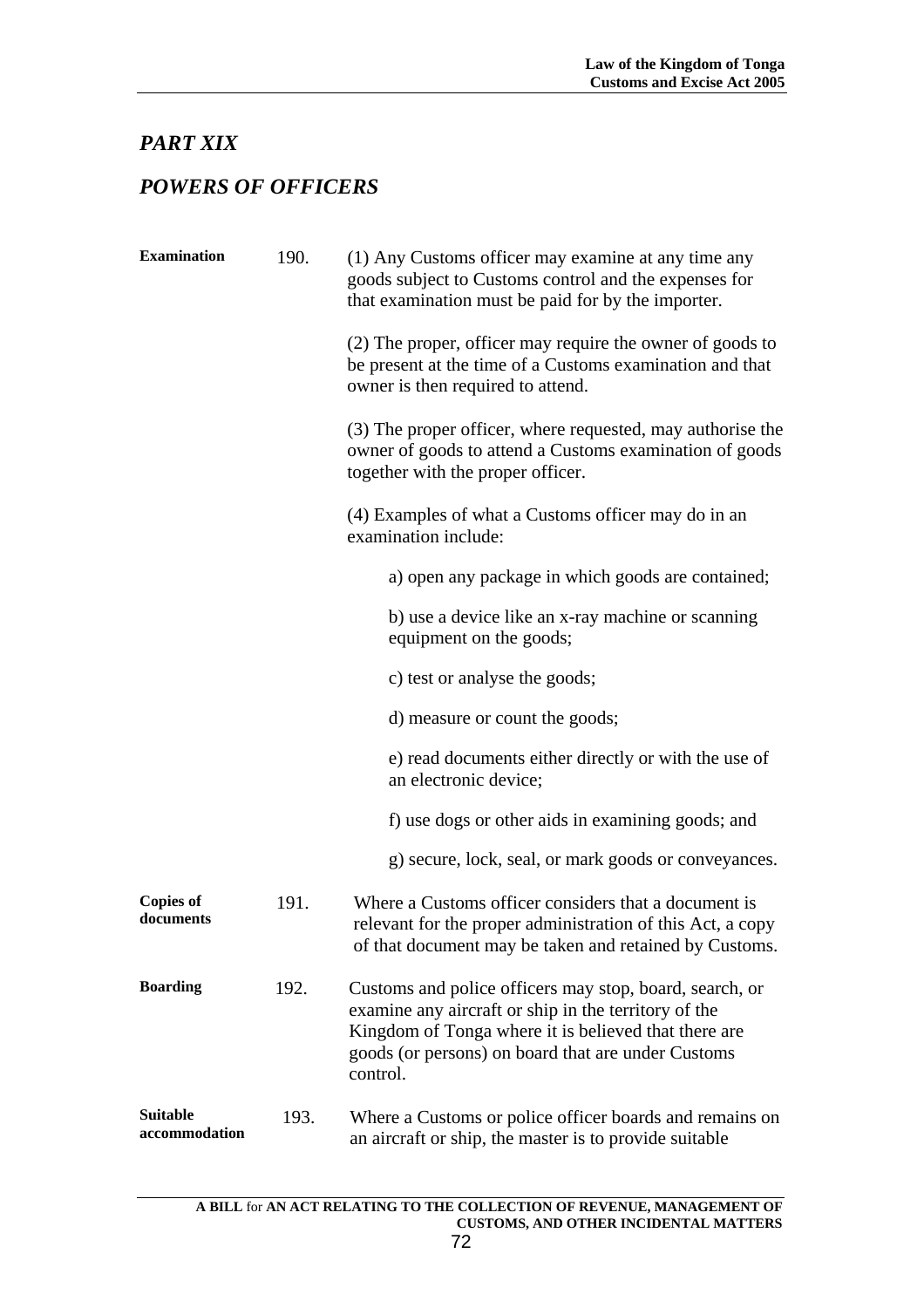|                                                 |      | accommodation and food.                                                                                                                                                                                                                                                                                                                   |
|-------------------------------------------------|------|-------------------------------------------------------------------------------------------------------------------------------------------------------------------------------------------------------------------------------------------------------------------------------------------------------------------------------------------|
| Patrol and pass                                 | 194. | Any Customs officer when exercising powers under this<br>Act may patrol and pass freely over any part of the<br>territory of the Kingdom of Tonga including the coast and<br>the airport.                                                                                                                                                 |
| <b>Customs mooring</b>                          | 195. | Any Customs officer in charge of a Customs vessel may<br>take that vessel to or moor that vessel at any place in the<br>Kingdom of Tonga for the purposes of this Act.                                                                                                                                                                    |
| <b>Answer questions</b><br>(Customs<br>control) | 196. | A Customs officer may question any person connected<br>directly or indirectly with goods under Customs control<br>and that person must answer those questions.                                                                                                                                                                            |
| <b>Answer questions</b><br>(smuggling)          | 197. | A Customs officer may question any person connected<br>directly or indirectly with goods suspected of being<br>smuggled and that person must answer those questions.                                                                                                                                                                      |
| <b>Detain</b>                                   | 198. | Where a person refuses to answer questions about goods<br>under Customs control or reasonably suspected of being<br>smuggled, the officer may detain that person for the<br>purposes of establishing identity and if necessary convey<br>that person to the nearest police station.                                                       |
| <b>Search</b><br>conveyances                    | 199. | A Customs officer may, without a warrant, stop and<br>search any conveyance or goods within it to establish that<br>there has been proper compliance with the Customs laws.                                                                                                                                                               |
| <b>Unload goods</b>                             | 200. | A Customs officer may order the master of any aircraft or<br>ship which has been detained, to unload goods suspected<br>of being smuggled or under Customs control at a place for<br>further examination.                                                                                                                                 |
| <b>Warrants</b>                                 | 201. | A magistrate [the Commissioner] may issue the proper<br>officer a warrant to enter domestic or commercial<br>premises where the Commissioner has grounds to believe<br>that there has been a Customs offence or that the<br>particular premises are likely to contain information<br>which will assist Customs in administering this Act. |
| <b>Regulations</b>                              | 202. | The Regulations describe the matters to be included in a<br>warrant.                                                                                                                                                                                                                                                                      |
| <b>Expiry</b>                                   | 203. | A warrant expires seven days after it is issued.                                                                                                                                                                                                                                                                                          |
| <b>Court order</b>                              | 204. | Where necessary, Customs may apply for a court order to<br>compel a person to assist Customs to understand<br>information stored in electronic format.                                                                                                                                                                                    |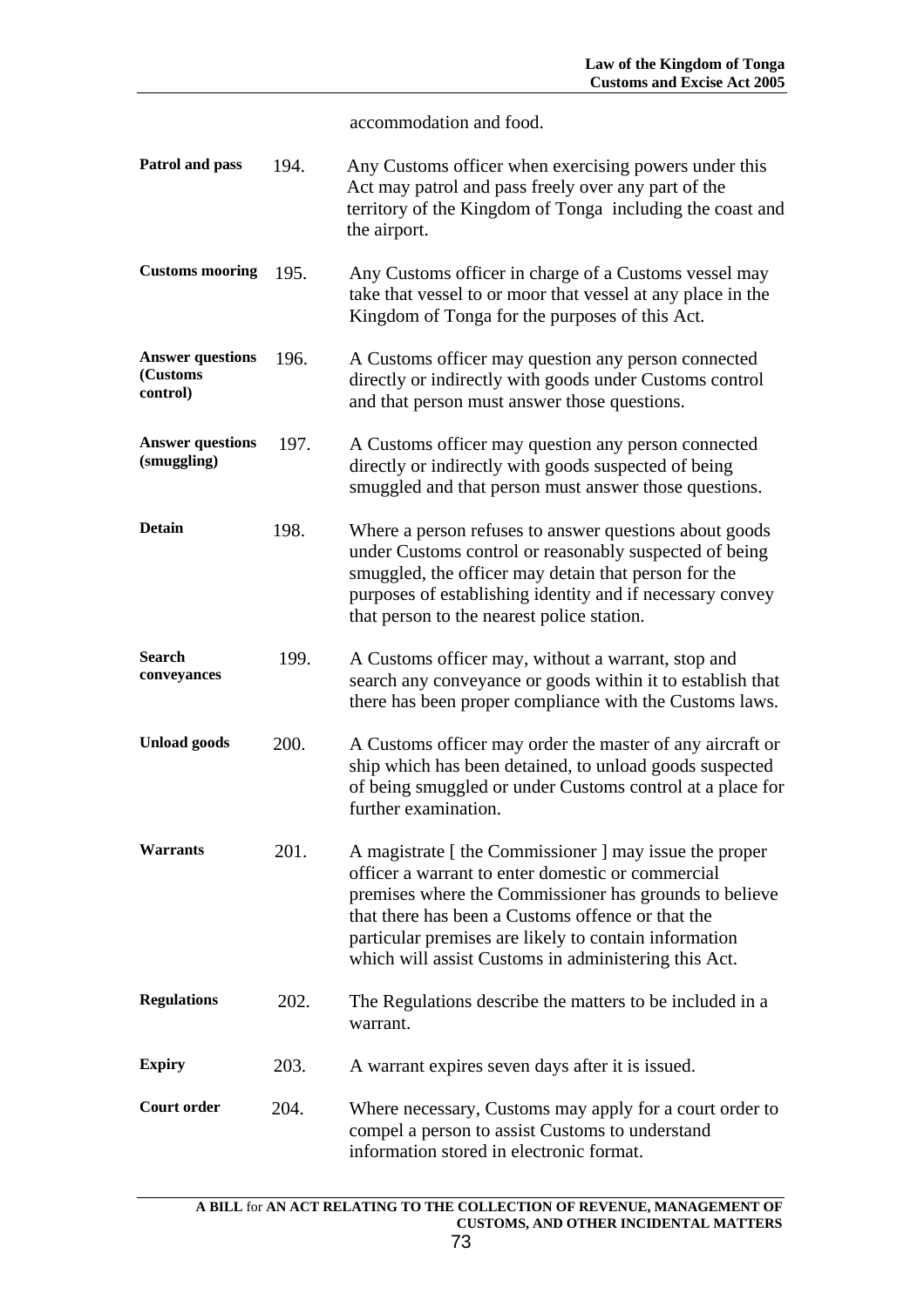| <b>Searching</b><br>persons               | 205. | (1) A proper officer may search persons where the proper<br>officer considers it necessary for the purposes of this Act<br>and where those searches are conducted, a Customs or<br>police officer of the same gender is to conduct that search.                    |
|-------------------------------------------|------|--------------------------------------------------------------------------------------------------------------------------------------------------------------------------------------------------------------------------------------------------------------------|
|                                           |      | (2) Where a proper officer has grounds to believe that a<br>full body search and/or cavity search of a person is<br>necessary for the purposes of this Act that search is to be<br>conducted by a [registered medical officer.]                                    |
| <b>Arrest</b>                             | 206. | An officer of Customs or police may, without warrant,<br>arrest any person where there are grounds to believe that<br>person is involved in smuggling and that person is to be<br>taken to the nearest police station.                                             |
| <b>Assault</b>                            | 207. | An officer of Customs or police may, without warrant,<br>arrest any person where that person is involved in assault<br>against a Customs officer exercising duties under this Act.                                                                                 |
| <b>Documents</b>                          | 208. | A proper officer may impound or retain any document<br>presented in connection with a declaration produced<br>under this Act.                                                                                                                                      |
| <b>Foreign language</b>                   | 209. | If a document is presented to a proper officer in a foreign<br>language, Customs may require a translation of that<br>document at the owner's expense.                                                                                                             |
| <b>Abandoned goods</b><br>and conveyances | 210. | (1) Where goods or conveyances under Customs control<br>are abandoned by the owner or master, the Commissioner<br>may seize those conveyances or goods and, where he is<br>satisfied with the particular circumstances of<br>abandonment, dispose of them.         |
|                                           |      | (2) Where the Commissioner disposes of conveyances or<br>goods in accordance with this section, then the proceeds if<br>any are to be paid to consolidated revenue.                                                                                                |
| Detain and<br>search                      | 211. | Where a Customs officer suspects that a person is<br>carrying smuggled goods, Customs may detain and search<br>that person and that person must answer any questions<br>asked by the proper officer concerning that inquiry.                                       |
| <b>Power of arrest</b>                    | 212. | A Customs officer may arrest any person without a<br>warrant where the Customs officer suspects that the<br>person has committed or is about to commit an offence<br>against this Act and that person is to be taken<br>immediately to the nearest police station. |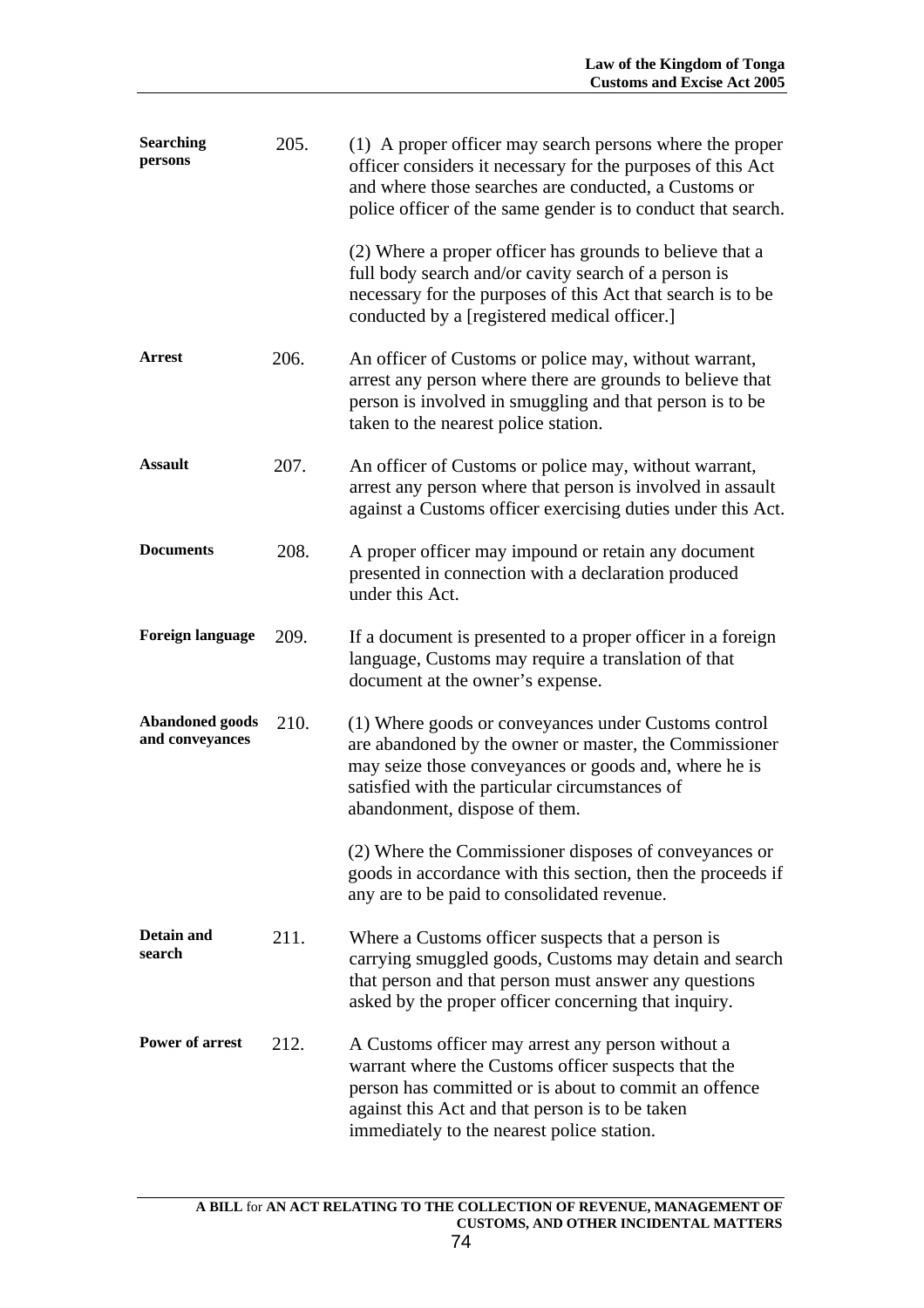| <b>Produce</b><br>documents                                   | 213. | A Customs officer may request a person to produce<br>documents in connection with imported goods or<br>excisable goods within five years of the importation or<br>manufacture of those goods and that person must<br>immediately produce those documents.                                                                                                  |
|---------------------------------------------------------------|------|------------------------------------------------------------------------------------------------------------------------------------------------------------------------------------------------------------------------------------------------------------------------------------------------------------------------------------------------------------|
| <b>Masters and</b>                                            | 214. | A Customs officer may:                                                                                                                                                                                                                                                                                                                                     |
| owners to answer<br>questions                                 |      | (1) question any master or owner of an aircraft or ship<br>within the Kingdom of Tonga about the conveyance or<br>goods carried on that conveyance;                                                                                                                                                                                                        |
|                                                               |      | (2) request a master or owner of an aircraft or ship within<br>the Kingdom of Tonga to produce any documents<br>(including the Customs clearance) in connection with a<br>conveyance or goods carried on that conveyance; and that<br>master or his senior officer, if requested, is to attend<br>before the proper officer and answer those questions; or |
|                                                               |      | (3) detain and arrest the master if the proper officer is<br>satisfied that the conveyance is carrying goods contrary to<br>this Act or the Regulations.                                                                                                                                                                                                   |
| <b>Answer questions</b>                                       | 215. | A Customs officer may question any person about<br>dutiable goods where that officer believes that incorrect<br>duty has been or will be collected and that person is to<br>answer those questions.                                                                                                                                                        |
| Unauthorised<br>departure                                     | 216. | Where a Customs officer believes that an aircraft or ship<br>intends or is likely to depart for a destination outside the<br>Kingdom of Tonga without Customs authorisation and<br>without a proper explanation (for example, bad weather)<br>the officer may take such steps as he considers necessary<br>to prevent that departure.                      |
| <b>General power to</b><br>search airport<br>and other places | 217. | A Customs officer has the general power of access to and<br>searching any part of a port, approved wharf, airport, or<br>any other customs area and any vehicle or goods found at<br>that place, including the power to break into or open any<br>building, vehicle, place, or container which is locked and<br>where the keys are not provided.           |
| <b>Compliance</b><br><b>Powers</b>                            | 218. | (1) A Customs officer may enter premises with the<br>consent of the occupier and exercise compliance powers<br>to verify whether a person is complying with this Act.                                                                                                                                                                                      |
|                                                               |      | (2) A Customs officer is to provide prior notice to an<br>occupier of the premises before entering premises with<br>consent.                                                                                                                                                                                                                               |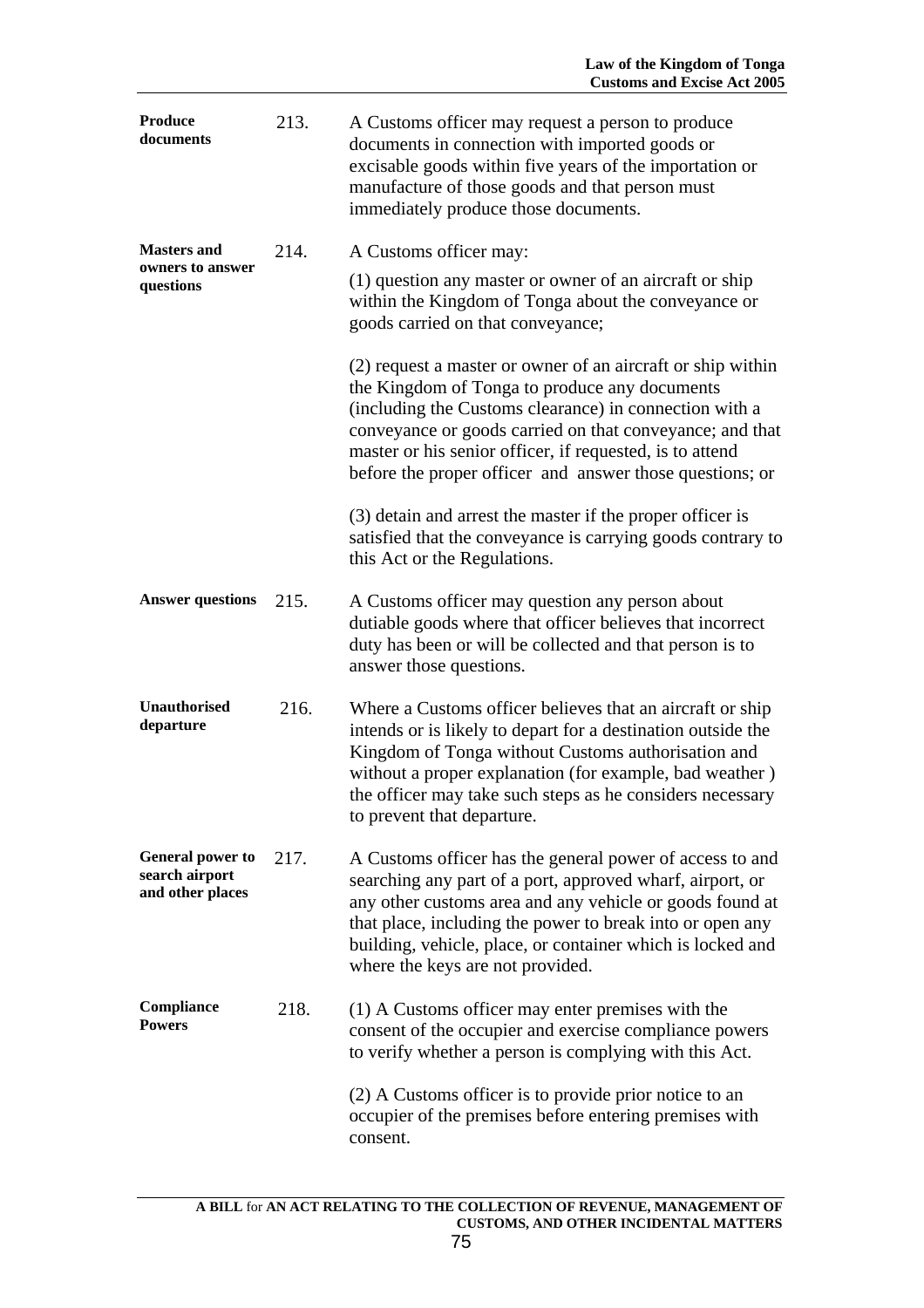(3) A Customs officer entering premises or exercising any compliance powers must produce an identity card to the occupier.

(4) A Customs officer performing compliance audits is to follow procedures described in the Guide.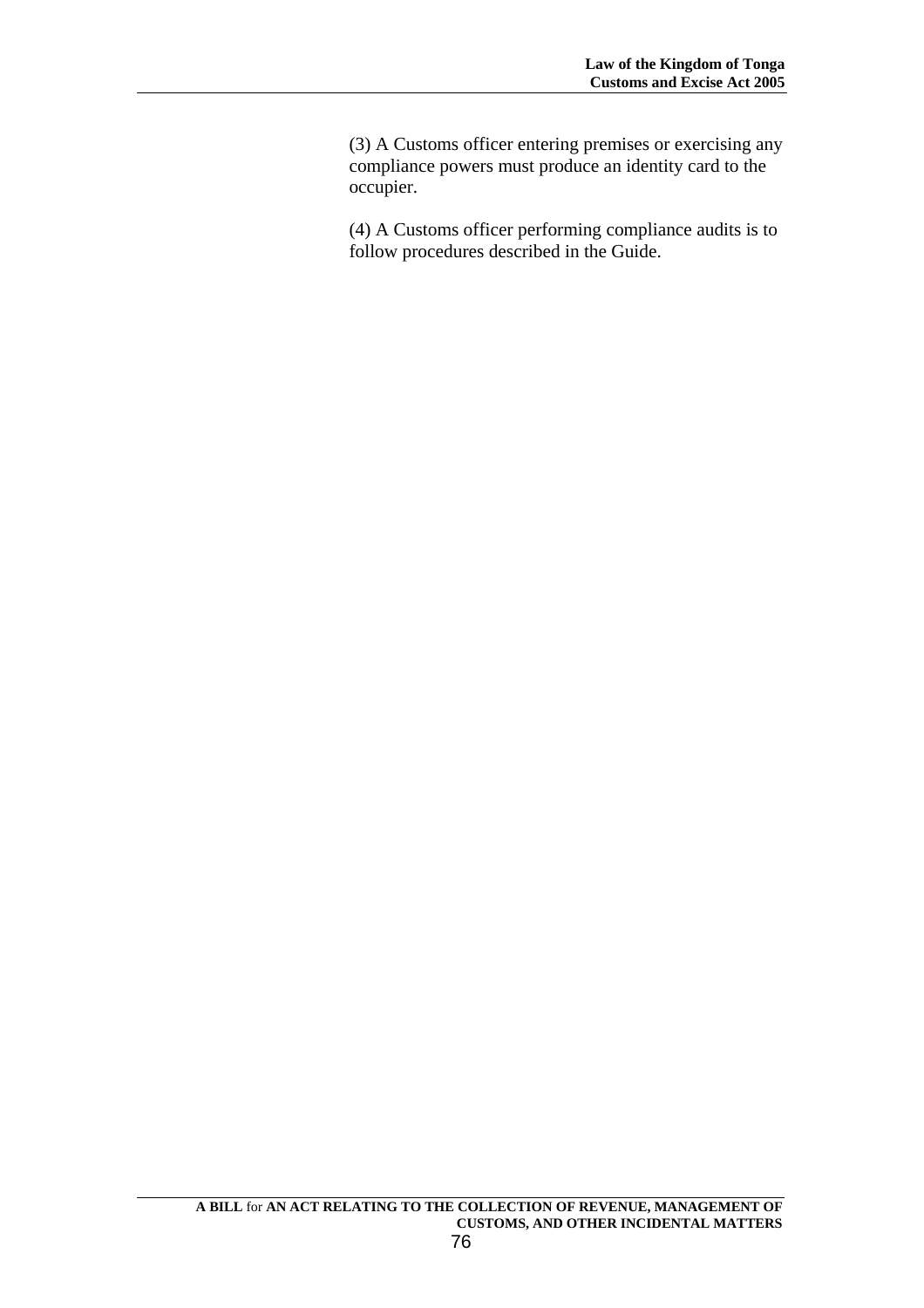### *PART XX*

# *SEIZURE AND FORFEITURE*

| <b>Conveyances</b><br>forfeited | 219. | The following ships and aircraft are liable to forfeiture to<br>the Government:                                                                                        |
|---------------------------------|------|------------------------------------------------------------------------------------------------------------------------------------------------------------------------|
|                                 |      | (1) an aircraft or ship used in smuggling or knowingly<br>used in unlawful importation, exportation, or conveyance<br>of any prohibited imports or prohibited exports; |
|                                 |      | (2) an aircraft or ship where the master has refused to<br>allow that aircraft or ship to be boarded by Customs;                                                       |
|                                 |      | (3) an aircraft or ship from which goods are thrown<br>overboard or destroyed to prevent seizure by Customs;                                                           |
|                                 |      | (4) an aircraft or ship which is found to be concealing or<br>fitted in any way for the purpose of concealing goods<br>from Customs;                                   |
|                                 |      | (5) an aircraft or ship where the Commissioner is satisfied<br>that the master cannot account for goods imported on that<br>aircraft or ship;                          |
|                                 |      | (6) an abandoned aircraft or ship.                                                                                                                                     |
| <b>Goods forfeited</b>          | 220. | The following goods are liable to forfeiture to the<br>Government:                                                                                                     |
|                                 |      | (1) goods which a Customs officer suspects are smuggled<br>or unlawfully imported, exported, or conveyed;                                                              |
|                                 |      | (2) prohibited imports or exports;                                                                                                                                     |
|                                 |      | (3) imported goods which have not obtained an approved<br>licence or permission;                                                                                       |
|                                 |      | (4) goods imported or exported in an aircraft or ship in<br>which goods are prohibited to be imported or exported.                                                     |
|                                 |      | (5) bulk goods where the bulk is broken without<br>authorisation;                                                                                                      |
|                                 |      | (6) goods under the control of Customs that have been<br>moved, altered, or interfered with, without authorisation;                                                    |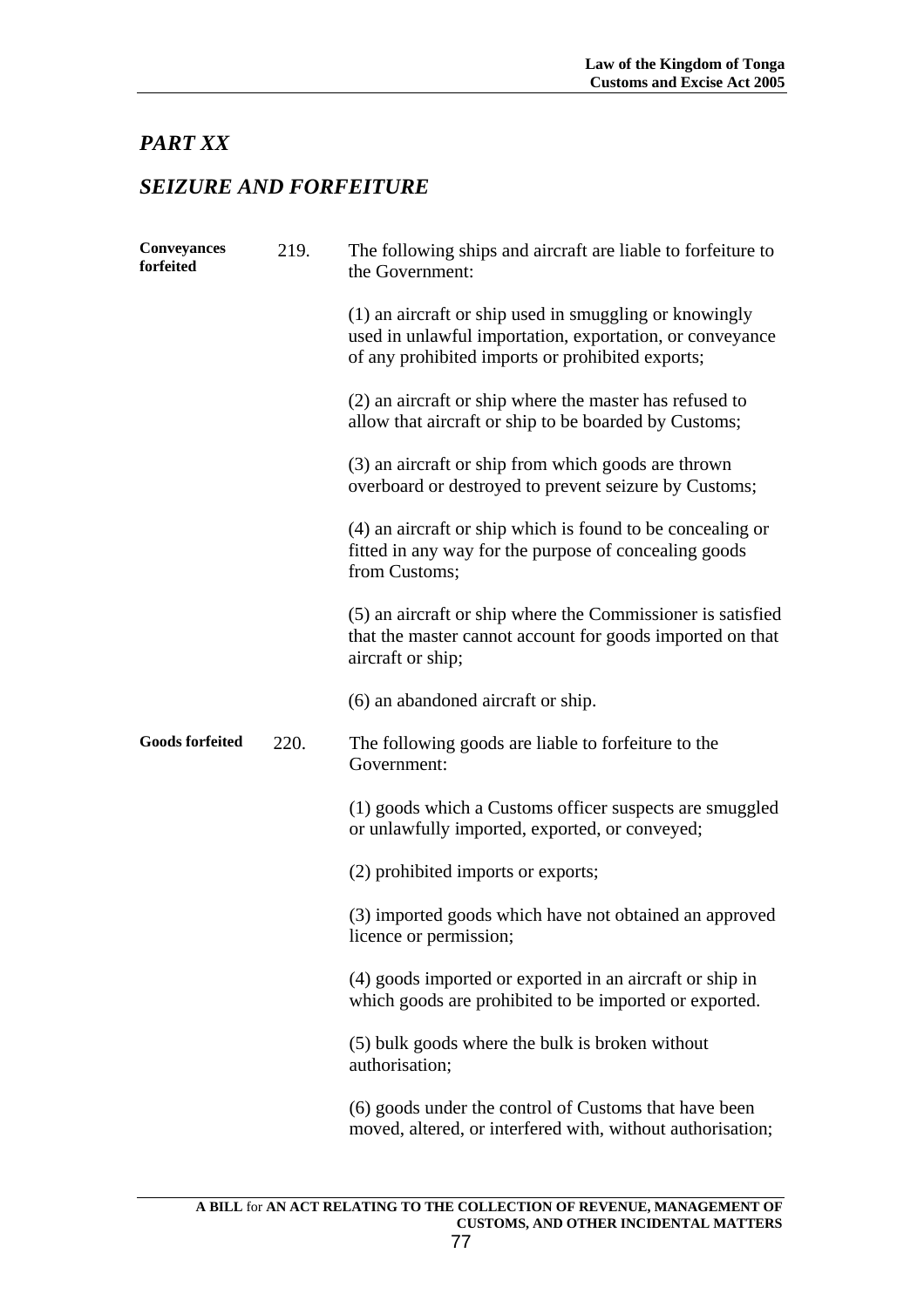(7) goods which are required by this Act to be dealt with in a particular way and are not dealt with in that way;

(8) any other conveyance, goods, or animal used in smuggling or in the unlawful importation, exportation, or conveyance of any goods;

(9) goods (but not passengers' baggage) found on any aircraft or ship after clearance which are not included on the cargo declaration and are not accounted for to the satisfaction of Customs;

(10) prohibited exports put on any aircraft or ship for export or brought to any airport, wharf, or place for the purpose of export;

(11) dutiable goods concealed, misdescribed, or misrepresented to Customs in any manner;

(12) packages which have goods concealed which are not declared or are packed so as to deceive Customs;

(13) dutiable goods found in the possession of or in the baggage of a person who has landed from or gone onboard an aircraft or ship where that person has denied that there are any dutiable goods in his possession, or who when questioned by an officer has not fully disclosed that such goods are in his possession or baggage;

(14) dutiable unaccompanied goods imported by a person where the person has denied that there are any dutiable goods or after having been questioned by an officer has not fully disclosed that there are such goods;

(15) goods offered for sale in the Kingdom of Tonga where the seller directly or indirectly states that the goods are prohibited or smuggled;

(16) ship's stores which do not comply with the requirements described in the Act or Regulations;

(17) goods or ship's stores which are loaded on board an aircraft or ship without an export goods declaration lodged with Customs in accordance with this Act;

(18) goods and conveyances, in connection with the coasting trade, which do not comply with the requirements of this Act ;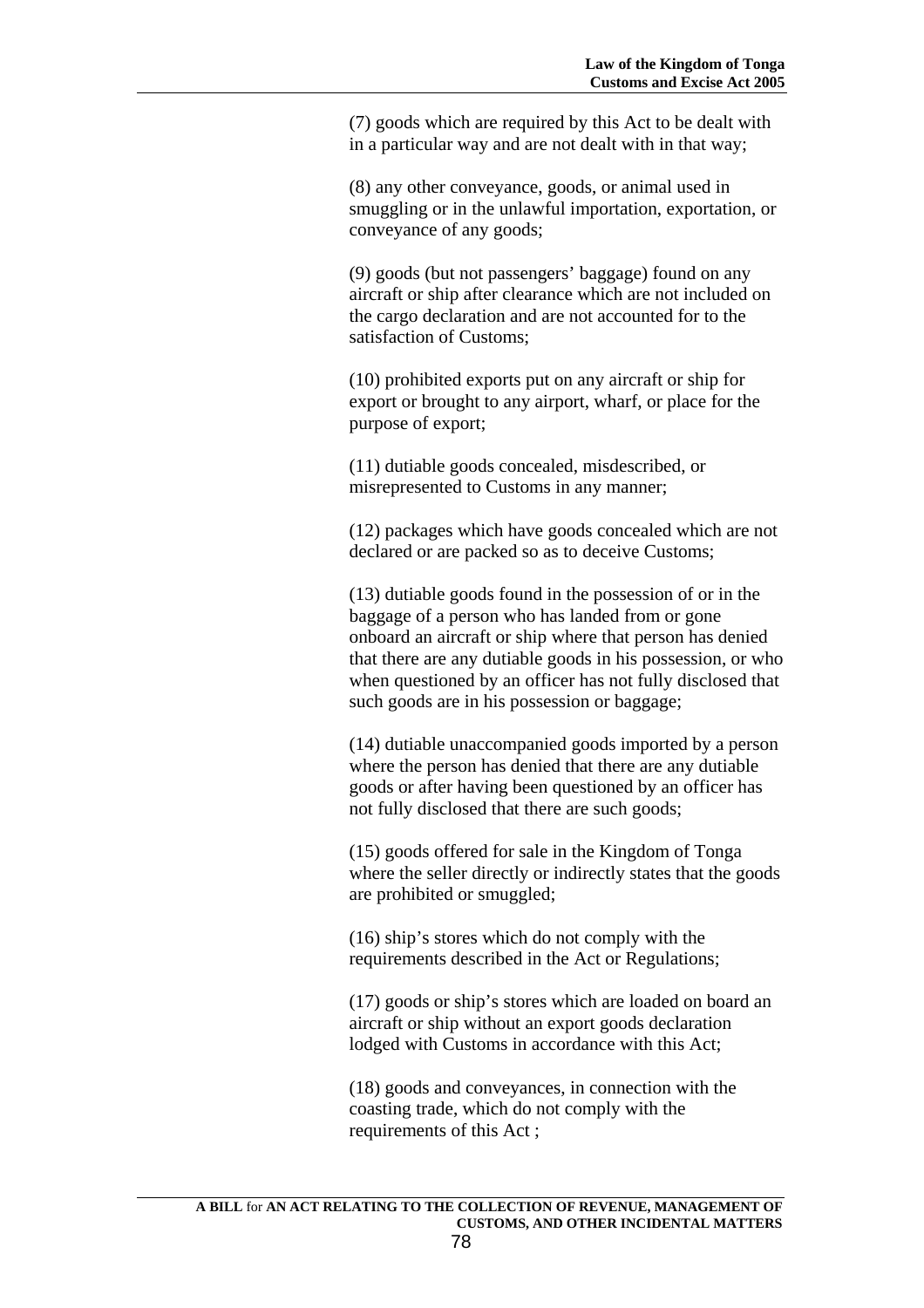|                                       |      | (19) any imported or exported goods in connection with a<br>Customs offence listed in Part VIII.                                                                                                                                                                                                                       |
|---------------------------------------|------|------------------------------------------------------------------------------------------------------------------------------------------------------------------------------------------------------------------------------------------------------------------------------------------------------------------------|
|                                       |      | (20) goods under Customs control which are unable to be<br>produced to Customs or otherwise accounted for where<br>required.                                                                                                                                                                                           |
| <b>Customs or</b><br>police may seize | 221. | (1) Where a proper officer has reasonable grounds to<br>believe that goods are forfeited goods, either the proper<br>officer (or a police officer) may seize those goods without<br>a warrant.                                                                                                                         |
|                                       |      | (2) Where a police officer seizes goods believed to be<br>forfeited, written notification providing full details of<br>those goods is to be provided to the Commissioner within<br>48 hours and the goods are to be made available for<br>examination and analysis (where required) by Customs.                        |
| <b>Seizure notice</b>                 | 222. | A seizure notice in a form described in the Regulations<br>must be given by Customs to the owner of seized goods<br>or conveyances or if that person cannot be identified the<br>person from whom the goods were seized, within [7]<br>days after a seizure has taken place.                                           |
| <b>Secure place</b>                   | 223. | Seized goods or conveyances are to be taken immediately<br>by the proper officer to a Customs warehouse or other<br>secure place and may be sealed and secured to ensure that<br>those goods or conveyances remain under Customs<br>control.                                                                           |
| <b>Request for</b><br>return          | 224. | The owner of seized goods or conveyances may request<br>from Customs the return of those goods or conveyances<br>seized within the time limits and on the form described in<br>Regulations.                                                                                                                            |
| Condemnation                          | 225. | Where 30 days from the time of issue of the seizure<br>notice there has been no request to the Commissioner by<br>the owner for the return of seized goods, those goods are<br>condemned as forfeited to the Crown and may be<br>disposed of by the Commissioner following procedures<br>described in the Regulations. |
| <b>Referral to court</b>              | 226. | (1) Where the owner of seized goods believed by<br>Customs to be forfeited, makes an application to the<br>Commissioner for the return of those goods within 30<br>days, then the Commissioner may commence proceedings<br>in court for any offence and seek an order for the                                          |

condemnation of those goods.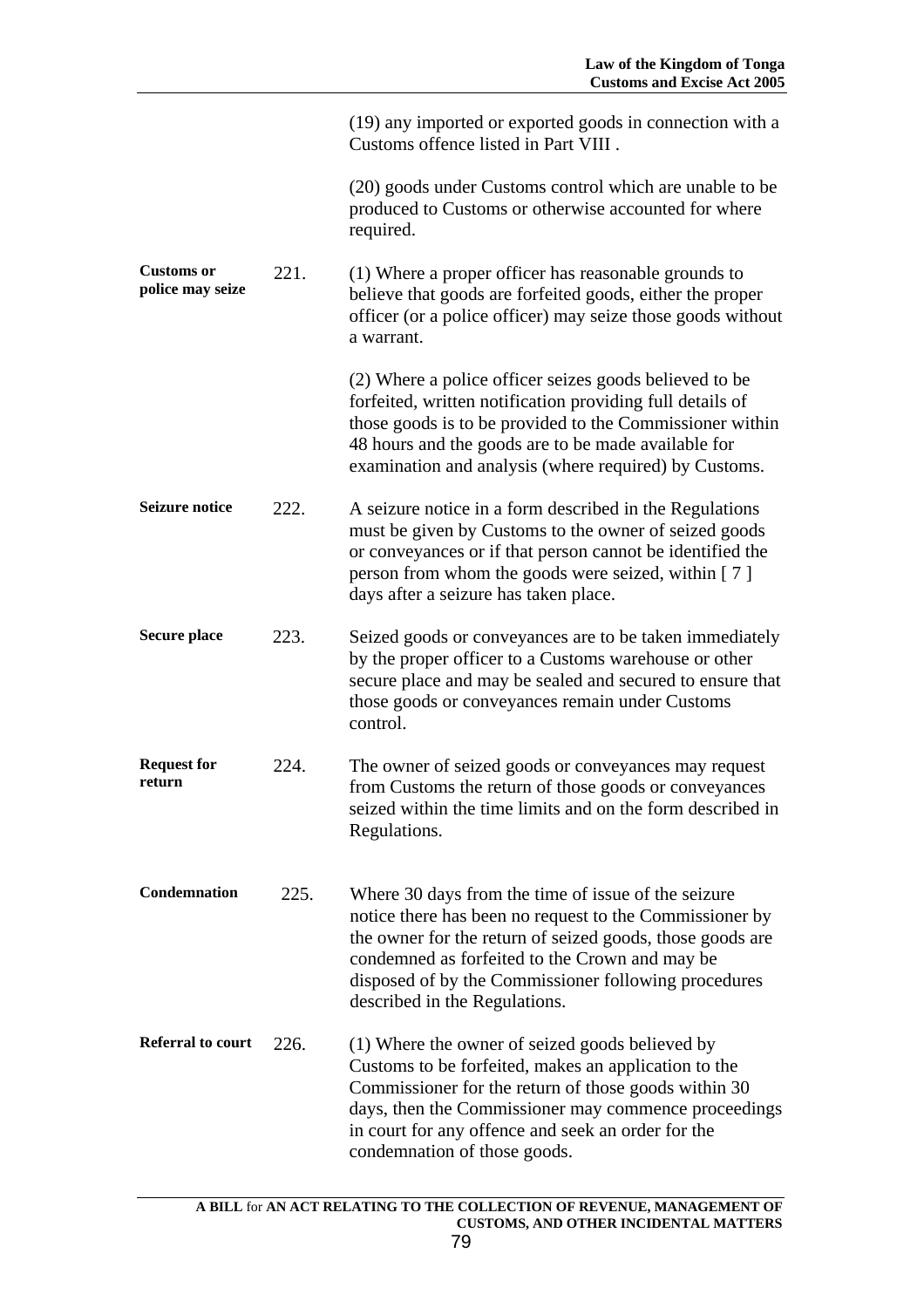|                             |      | (2) Where the prosecution in any proceedings requests an<br>order for condemnation of goods in accordance with this<br>Part, the court may grant the order.                                                                                                                                                                                                                                 |
|-----------------------------|------|---------------------------------------------------------------------------------------------------------------------------------------------------------------------------------------------------------------------------------------------------------------------------------------------------------------------------------------------------------------------------------------------|
| <b>Title</b>                | 227. | Where goods are condemned as forfeited to the Crown<br>then the title in those goods transfers absolutely to the<br>Crown so extinguishing all other persons' rights to those<br>goods.                                                                                                                                                                                                     |
| <b>Disposal</b>             | 228. | Where goods are condemned, they may be disposed of as<br>the Commissioner directs in accordance with the<br>Regulations and after consideration has been given to the<br>circumstances of each case.                                                                                                                                                                                        |
| <b>Release to owner</b>     | 229. | The Commissioner may allow, on application, goods or<br>conveyances:<br>(a) suspected of being forfeited;<br>(b) forfeited; or,<br>(c) condemned<br>to be released back to the owner on payment of the<br>outstanding duty (if any) and:<br>(d) any other amount of penalty nominated by the court;<br><b>or</b><br>(e) an amount equivalent to a penalty nominated by the<br>Commissioner. |
| <b>Customs</b><br>indemnity | 230. | No proceedings may be commenced against the<br>Commissioner or any other Customs officer in respect of<br>a lawful decision made under this Part.                                                                                                                                                                                                                                           |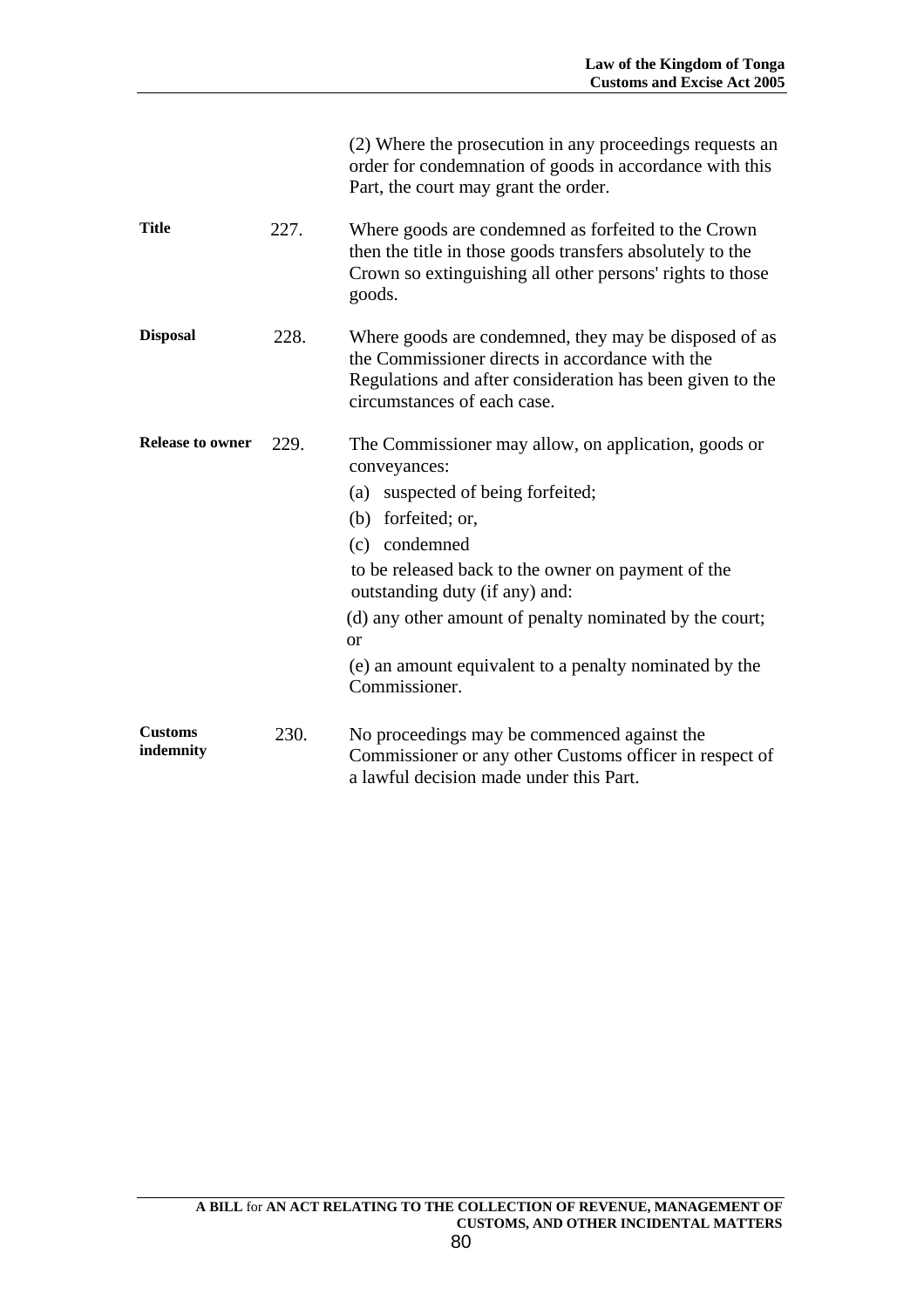### *PART XXI*

## *CUSTOMS PENALTIES*

| <b>Customs offences</b>            | 231. | An offence against this Act or the Regulations may be a<br>criminal, civil, or administrative offence depending on the<br>categories of offences described in this Part.                                                                                                                                                                                                                                                                                                                                           |
|------------------------------------|------|--------------------------------------------------------------------------------------------------------------------------------------------------------------------------------------------------------------------------------------------------------------------------------------------------------------------------------------------------------------------------------------------------------------------------------------------------------------------------------------------------------------------|
| <b>Criminal</b><br>offences        | 232. | Offences described in the following sub-sections are<br>criminal offences and the court may impose, on<br>successful prosecution, a jail term of up to [two] years<br>and/or a fine of up to TOP $\left[ \frac{$50,000}{\ } \right]$ :                                                                                                                                                                                                                                                                             |
|                                    |      | $(1)$ section                                                                                                                                                                                                                                                                                                                                                                                                                                                                                                      |
|                                    |      | (2)<br>section                                                                                                                                                                                                                                                                                                                                                                                                                                                                                                     |
|                                    |      | $(3)$ section                                                                                                                                                                                                                                                                                                                                                                                                                                                                                                      |
|                                    |      | $(4)$ section                                                                                                                                                                                                                                                                                                                                                                                                                                                                                                      |
|                                    |      | (the sections to this provision and those below are to<br>be completed following discussions with the Crown<br>Law Office. Regard should be had to the existing<br>Customs law, the consumption tax and income-tax<br>legislation to ensure uniformity. However further<br>regard should be had to the unusual circumstances of<br>Customs work - see for example the provisions<br>concerning offences relating to violence to Customs<br>offices who board ships and are isolated from an office<br>environment) |
| <b>Civil offences</b>              | 233. | Offences described in the following sub-sections are civil<br>offences and the court may impose, on successful<br>prosecution, fines up to the amounts specified against<br>each sub-section below:                                                                                                                                                                                                                                                                                                                |
|                                    |      | (1)<br>section                                                                                                                                                                                                                                                                                                                                                                                                                                                                                                     |
|                                    |      | section<br>(2)                                                                                                                                                                                                                                                                                                                                                                                                                                                                                                     |
|                                    |      | section<br>(3)                                                                                                                                                                                                                                                                                                                                                                                                                                                                                                     |
|                                    |      | section<br>(4)                                                                                                                                                                                                                                                                                                                                                                                                                                                                                                     |
| <b>Administrative</b><br>penalties | 234. | Offences against the following sub-sections, although                                                                                                                                                                                                                                                                                                                                                                                                                                                              |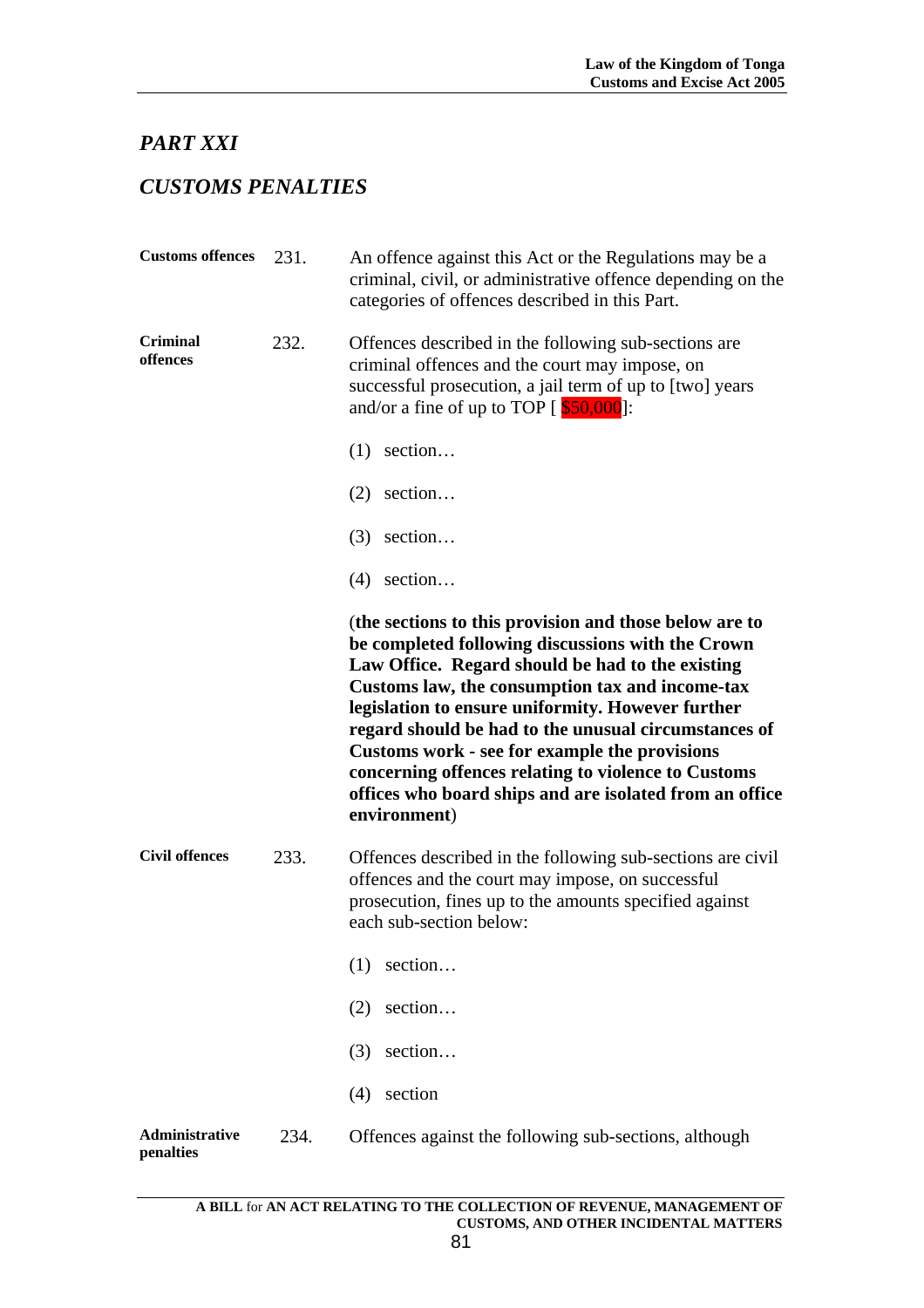|                                               |      | civil offences, may be dealt with by the Commissioner by<br>imposing a monetary penalty on the guilty person without<br>recourse to a court or tribunal:                                                                                         |
|-----------------------------------------------|------|--------------------------------------------------------------------------------------------------------------------------------------------------------------------------------------------------------------------------------------------------|
|                                               |      | (1)<br>section                                                                                                                                                                                                                                   |
|                                               |      | (2)<br>section                                                                                                                                                                                                                                   |
|                                               |      | (3)<br>section                                                                                                                                                                                                                                   |
|                                               |      | (4)<br>section                                                                                                                                                                                                                                   |
| <b>Unpaid</b><br>administrative<br>penalty    | 235. | Where an administrative penalty imposed by this Act<br>remains outstanding for more than 28 days, that matter<br>may then be prosecuted by the Commissioner as a normal<br>civil offence.                                                        |
| <b>Amount of</b><br>administrative<br>penalty | 236. | The amount payable to the Commissioner for an<br>administrative penalty is to be determined by the<br>Commissioner having regard to the circumstances of each<br>case but the amount is not to exceed 200% of any duties<br>or taxes short-paid. |
| <b>Policy</b>                                 | 237. | The Commissioner is to issue public guidelines on how<br>administrative penalties are applied.                                                                                                                                                   |
| <b>Strict liability</b><br>offences           | 238. | Offences against the following sub-sections are<br>committed by a person if that person physically performs<br>the act. That is, there is no mental element required to<br>prove the offence:                                                    |
|                                               |      | $(1)$ section                                                                                                                                                                                                                                    |
|                                               |      | section<br>(2)                                                                                                                                                                                                                                   |
|                                               |      | $(3)$ section                                                                                                                                                                                                                                    |
|                                               |      | $(4)$ section                                                                                                                                                                                                                                    |
| <b>General penalty</b>                        | 239. | Where there is no specific penalty allocated to an offence<br>against this Act then the penalty for that offence is an<br>amount of TOP [SXXXX.]                                                                                                 |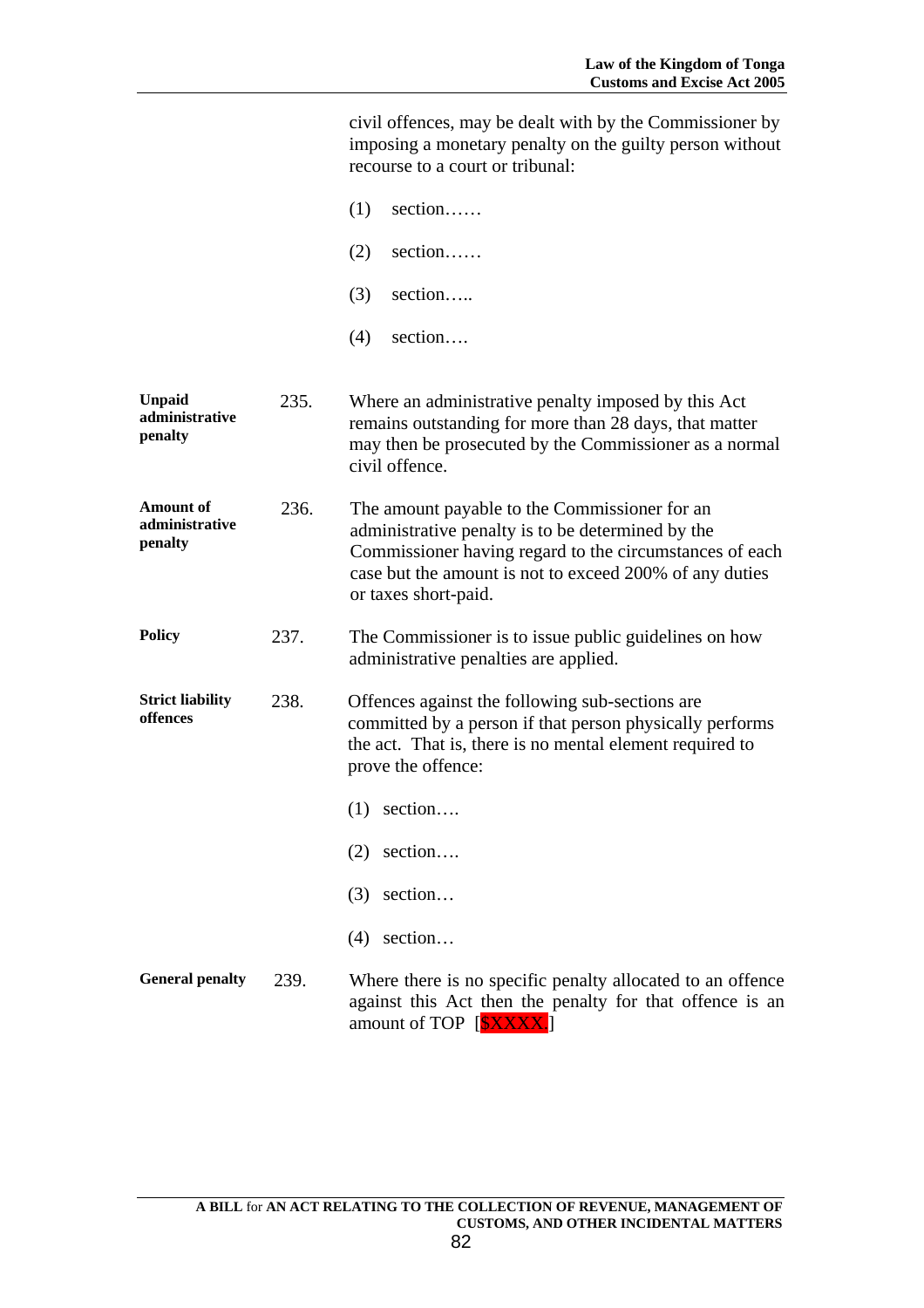### *PART XXII*

# *LEGAL PROCEEDINGS*

| <b>Repayment of</b><br>underpayment | 240. | Where the Commissioner is satisfied that the correct<br>amount of Customs or excise duty has not been paid or<br>an amount of refund or drawback has been incorrectly<br>paid, the importer or manufacturer must pay immediately<br>the amount demanded in writing by the Commissioner. |
|-------------------------------------|------|-----------------------------------------------------------------------------------------------------------------------------------------------------------------------------------------------------------------------------------------------------------------------------------------|
| Retrospectivity                     | 241. | The Commissioner has the power to make demands<br>under this Part for [four] years from the date that the<br>duty or tax was payable.                                                                                                                                                   |
| <b>Recovery of duty</b>             | 242. | (1) Duties of Customs constitute Crown debts and may be<br>recovered under the Tongan civil procedures for the<br>recovery of taxes.                                                                                                                                                    |
|                                     |      | (2) Late payment interest on amounts referred to in<br>paragraph (1) is due under the same rules as for late<br>payment interest on taxes.                                                                                                                                              |
| <b>Payment under</b><br>protest     | 243. | Where there is a dispute about the rate or amount of any<br>Customs or excise duty payable, a person may pay the<br>disputed amount under protest and such payment will not<br>incur a penalty.                                                                                         |
| <b>Recovery action</b>              | 244. | Where a disputed amount is paid under this Part under<br>protest, the person who paid that amount may:                                                                                                                                                                                  |
|                                     |      | (a) request in writing the Commissioner to reconsider the<br>amount of duty demanded based on further information<br>not available at the time of the assessment, in which case<br>the Commissioner is to provide a written response within<br>28 days of that request; or              |
|                                     |      | (b) commence proceedings in the Tribunal or[XXXX]<br>court ] for the recovery of the amount paid within three<br>months from the date of payment.                                                                                                                                       |
| <b>Procedures</b>                   | 245. | Regulations set out the forms to be used by importers and<br>manufacturers of excisable goods to pay amounts in<br>dispute under protest.                                                                                                                                               |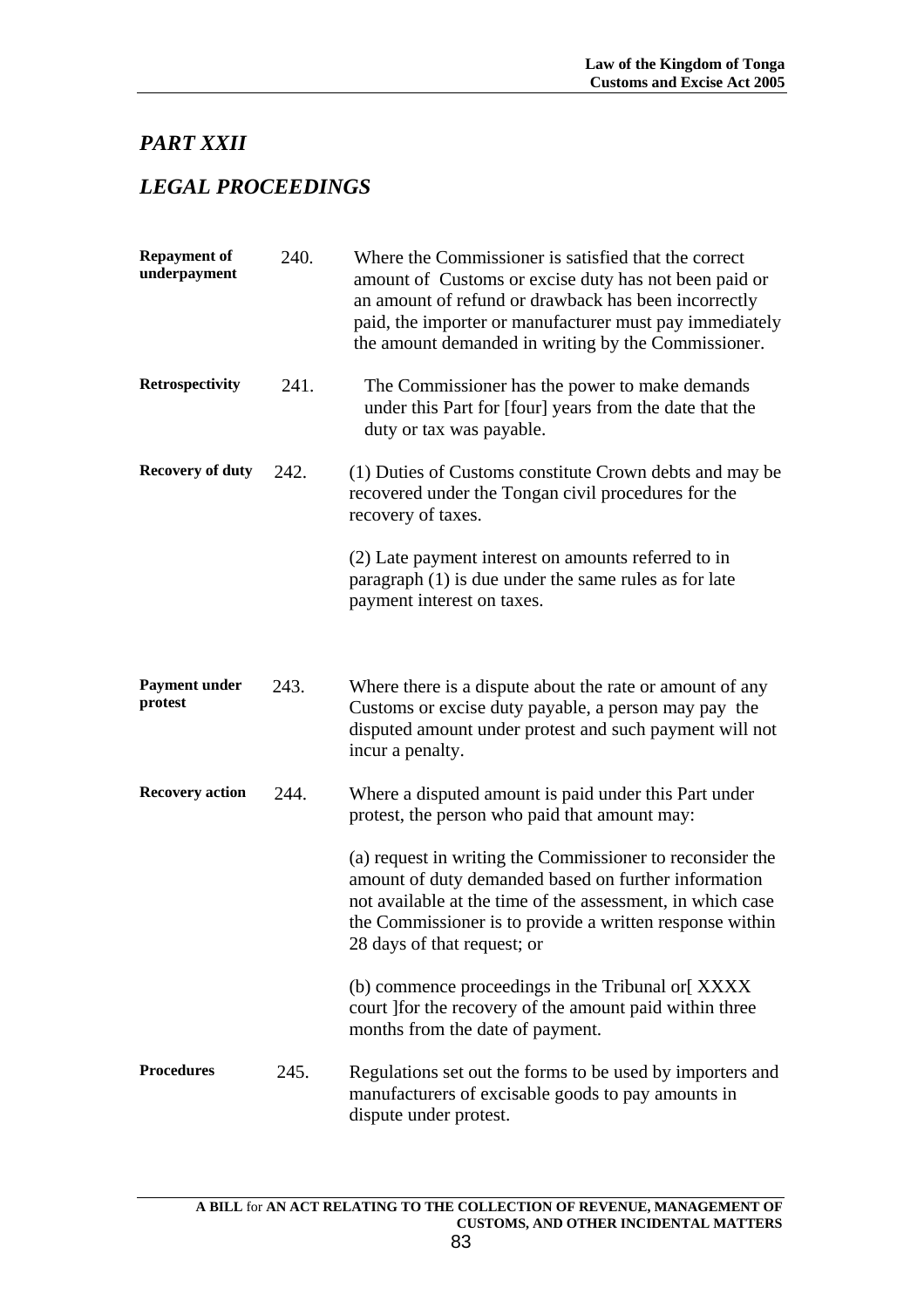| <b>Repayment of</b><br>overpayment | 246. | Where as a result of a court or Tribunal decision, there<br>has been an overpayment of Customs or excise duty, the<br>Commissioner is to repay that amount together with any<br>interest ordered by the court or Tribunal.                                  |
|------------------------------------|------|-------------------------------------------------------------------------------------------------------------------------------------------------------------------------------------------------------------------------------------------------------------|
| [Magistrate's]<br>Court            | 247. | Any provision of this Act requiring recovery or<br>enforcement (for example, the seizure and forfeiture<br>provisions) may be brought summarily before a<br>[Magistrate's ]court.                                                                           |
| Imprisonment                       | 248. | Where any court convicts a person of an offence under<br>this Act and imposes a penalty for that offence, the court<br>may impose a term of imprisonment not exceeding [five]<br>$(5)$ ] years if:                                                          |
|                                    |      | (a) the pecuniary penalty is not paid within the due time;<br><b>or</b>                                                                                                                                                                                     |
|                                    |      | (b) the person convicted has been convicted of a Customs<br>offence within the previous [1] year.                                                                                                                                                           |
| Limitation                         | 249. | Proceedings under this Act may be commenced only<br>within five (5) years after the date of the offence.                                                                                                                                                    |
| Condemnation                       | 250. | Where the true owners of goods cannot be confirmed by<br>the court in proceedings referred to in the preceding<br>section then those goods are to be condemned.                                                                                             |
| <b>Indemnity</b>                   | 251. | Customs officers performing their lawful duty are not<br>liable to civil proceedings.                                                                                                                                                                       |
| <b>Smuggling</b><br>prosecutions   | 252. | In prosecutions for smuggling, proof that the proper duty<br>has been paid or the goods have been lawfully imported,<br>delivered or exported or the like, is the responsibility of<br>the defendant.                                                       |
| Averment                           | 253. | In any Customs prosecution or proceeding, the averment<br>of the prosecutor contained in the information, complaint,<br>declaration, or claim is prima facie evidence of the matter<br>or matters averred.                                                  |
| <b>Commissioner</b><br>may sell    | 254. | Where a pecuniary penalty is imposed on a person and<br>remains unpaid, the Commissioner may sell any goods<br>belonging to that person which may then or later be<br>subject to Customs control, and recover the amount of<br>that penalty from that sale. |
| <b>Body corporate</b>              | 255. | Where in a Customs prosecution it is necessary to<br>establish the state of mind of a body corporate, it is                                                                                                                                                 |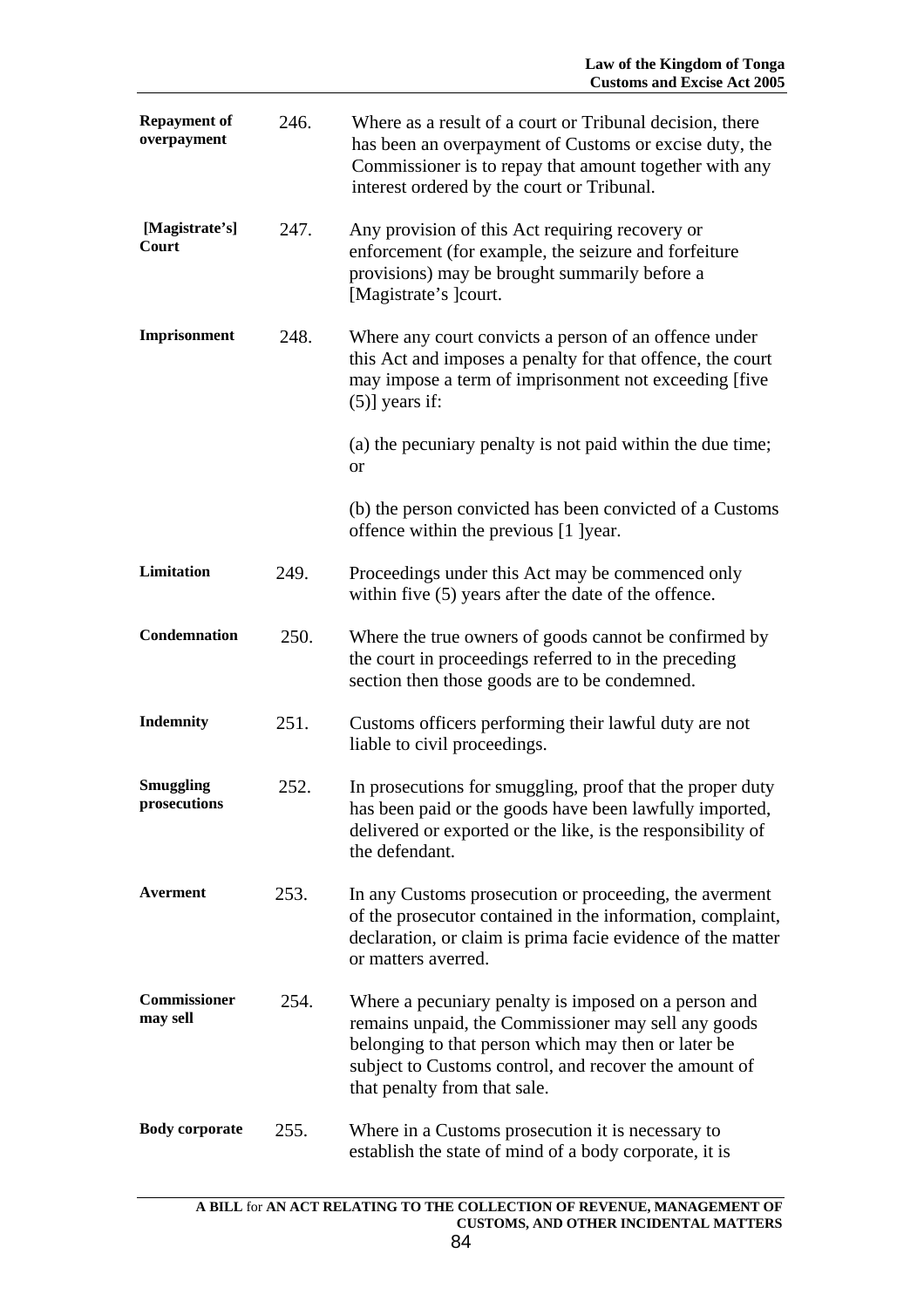|                                    |      | sufficient to show that a director, servant, or agent of the<br>body corporate who performed the conduct in the scope<br>of his authority had that state of mind.                                    |
|------------------------------------|------|------------------------------------------------------------------------------------------------------------------------------------------------------------------------------------------------------|
| <b>Manufacture for</b><br>sale     | 256. | Excisable goods manufactured in the Kingdom of Tonga<br>are to be taken to be goods manufactured for sale unless<br>the contrary is proved.                                                          |
| <b>Excisable goods</b><br>found    | 257. | Excisable goods found in a place will be taken to have<br>been manufactured in that place unless the contrary is<br>proved.                                                                          |
| <b>Spirits found</b>               | 258. | Where spirits are found on premises where there is an<br>unlicensed still, those spirits will be taken to have been<br>distilled by the occupier of those premises unless the<br>contrary is proved. |
| <b>Criminal burden</b><br>of proof | 259. | Where a criminal offence under this Act is prosecuted, the<br>burden of proof obligations and the usual practice and<br>procedure of the court in criminal matters apply.                            |
| Civil burden of<br>proof           | 260. | Where a civil offence under this Act is prosecuted, the<br>burden of proof obligations and the usual practice and<br>procedure of the court in civil matters apply.                                  |
| Two or more<br>persons liable      | 261. | Where two or more persons are convicted of a Customs<br>offence, each of those persons is liable for the full amount<br>of any fine imposed by way of penalty.                                       |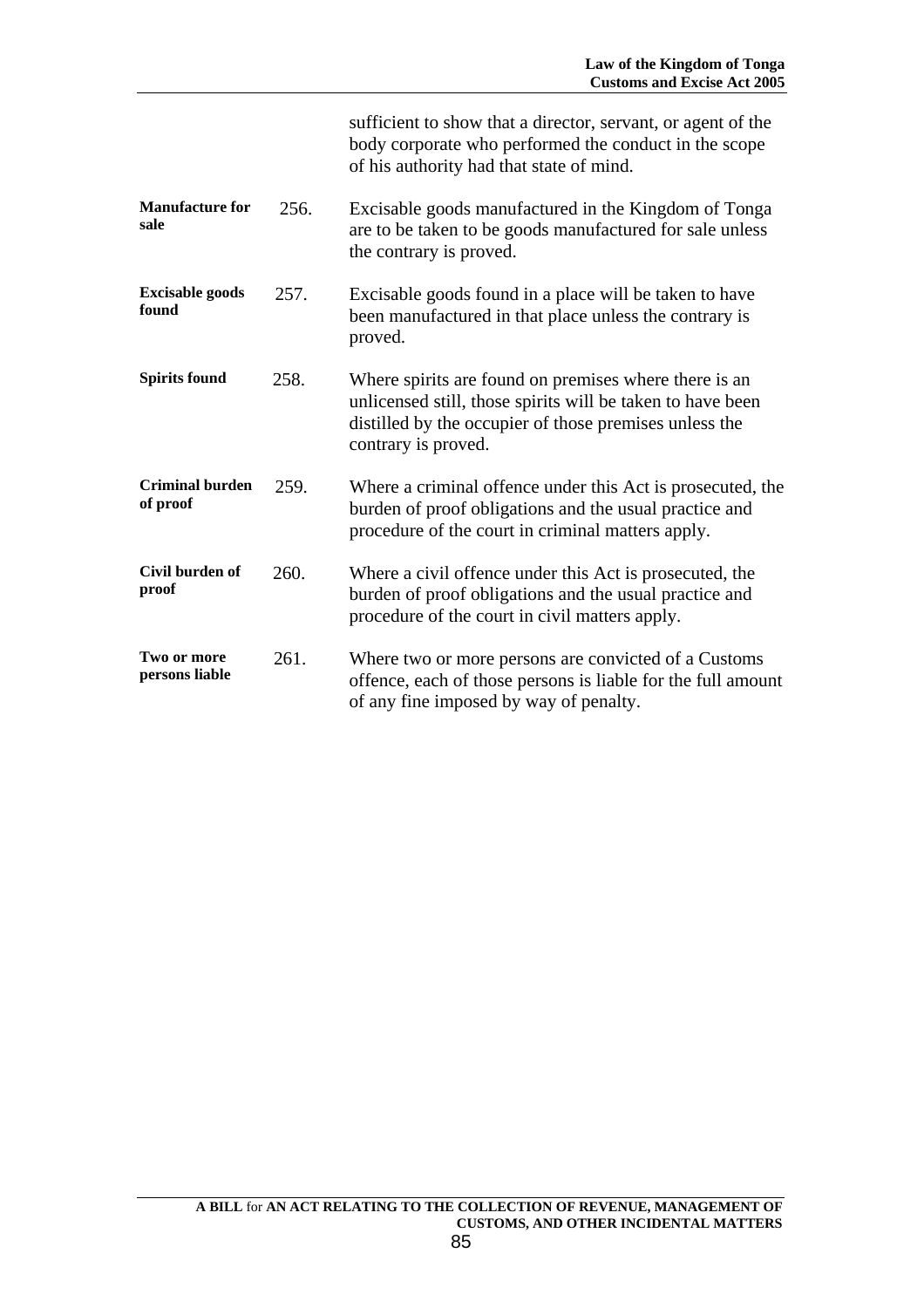### *PART XXIII*

## *RETENTION OF COMMERCIAL DOCUMENTATION*

| <b>Commercial</b><br>documentation | 262. | "Commercial documentation," in relation to goods, means<br>any document prepared in the ordinary course of business<br>for the purposes of a commercial transaction involving<br>the goods or the carriage of the goods, including related<br>banking documentation, Customs declarations,<br>commercial invoices, packing lists, bills of lading, airway<br>bills, bills of material, manufacturing costs,<br>correspondence, and records concerning the transaction,<br>whether in hard copy or electronic format. |
|------------------------------------|------|----------------------------------------------------------------------------------------------------------------------------------------------------------------------------------------------------------------------------------------------------------------------------------------------------------------------------------------------------------------------------------------------------------------------------------------------------------------------------------------------------------------------|
| <b>Retention time</b>              | 263. | A person involved directly or indirectly in the importation<br>or exportation of goods or the manufacture of excisable<br>goods (including the financing of those goods) is required<br>to maintain the relevant commercial documentation<br>relating to that importation, manufacture or exportation<br>for a period of five (5) years from the date of the liability<br>of those goods to Customs or excise duty.                                                                                                  |
| <b>Production</b>                  | 264. | The proper officer may request, in writing, a person to<br>produce commercial documentation relating to imported<br>or exported goods and the original or a certified copy of<br>that document must be immediately provided.                                                                                                                                                                                                                                                                                         |
| Certified copy of<br>soft copy     | 265. | Where commercial documentation is maintained in soft<br>copy then a certified hard copy of that documentation is<br>to be provided.                                                                                                                                                                                                                                                                                                                                                                                  |
| <b>Availability</b>                | 266. | Commercial documentation which is required by this Act<br>is to be made available, on request by the proper officer,<br>within twenty four $(24)$ hours of that request.                                                                                                                                                                                                                                                                                                                                             |
| <b>Certified copies</b>            | 267. | Certified copies of commercial documentation are<br>required to be retained by a person who must provide for<br>any purposes the original documents to another<br>government department or person.                                                                                                                                                                                                                                                                                                                   |
| Court<br>proceedings               | 268. | Regardless of the other subsections to this Part, an owner<br>of imported or exported goods is required to produce all<br>associated commercial documentation where a Court is<br>satisfied that the owner could reasonably anticipate that<br>court proceedings have been or will be commenced in<br>respect of those goods.                                                                                                                                                                                        |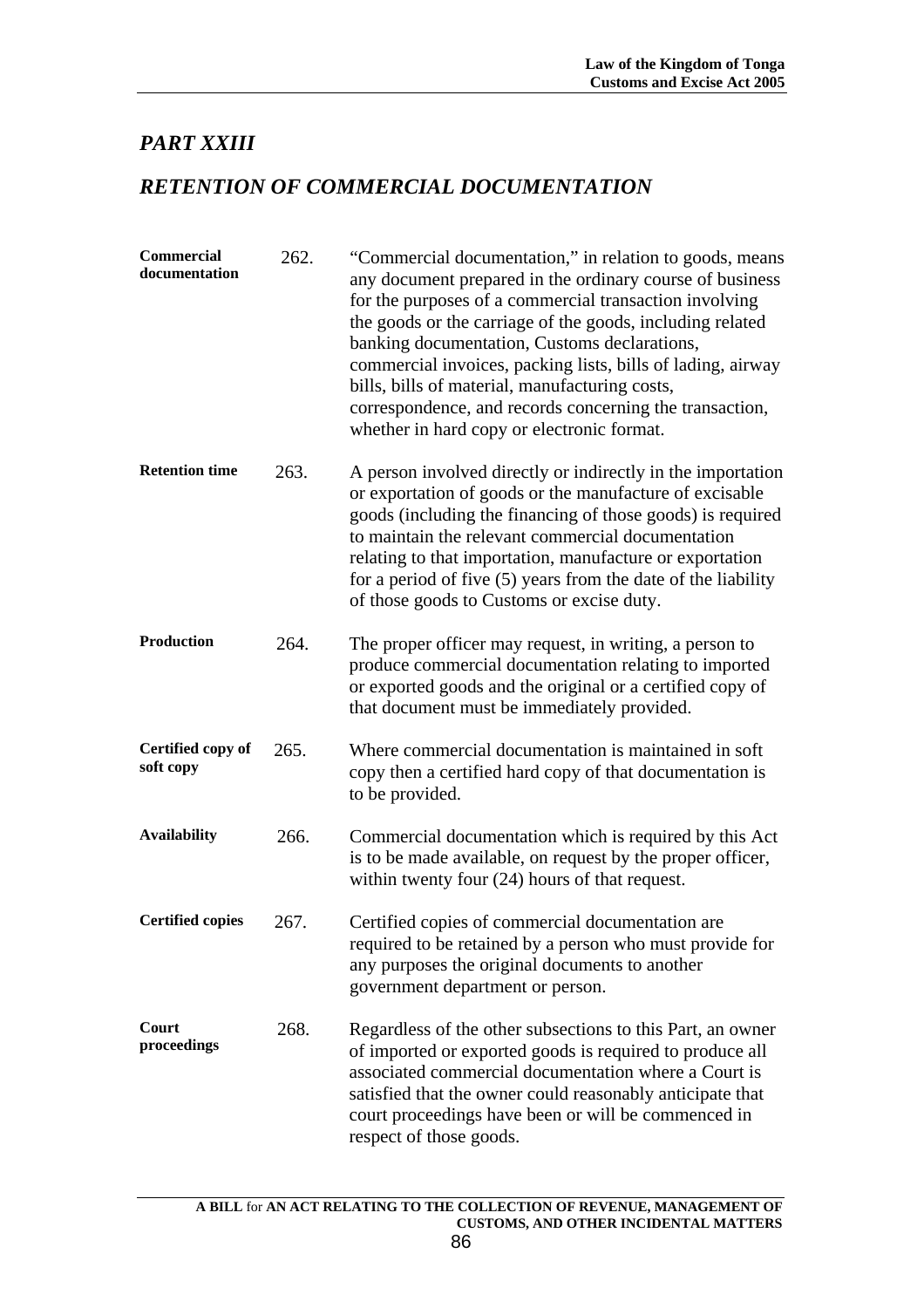#### *PART XXIV*

## *TARIFF CONCESSIONS*

**Duty – Free** 269. Goods described in Regulations are duty free under the Tariff Concessions provisions of this Act.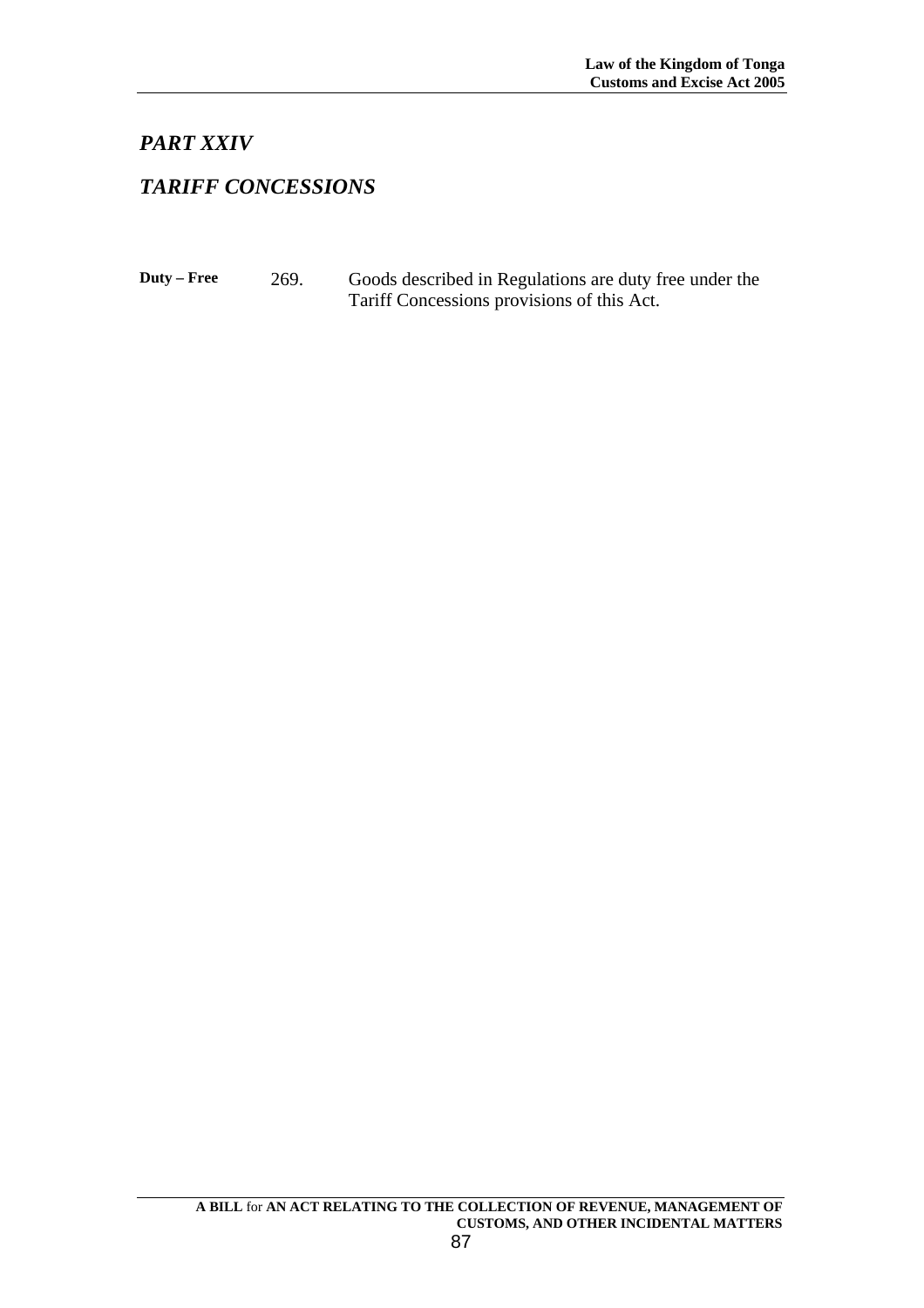### *PART XXV*

## *CUSTOMS BROKERS*

| <b>Customs broker</b><br>definition | 270. | "Customs broker" means a representative of an importer,<br>exporter, overseas exporter, or local manufacturer of<br>excisable goods who contractually attends to the required<br>Customs formalities on behalf of that person. |
|-------------------------------------|------|--------------------------------------------------------------------------------------------------------------------------------------------------------------------------------------------------------------------------------|
| Commissioner's<br>discretion        | 271. | Subject to this Part, the Commissioner may allow a<br>Customs broker to represent an owner of goods for the<br>purposes of this Act.                                                                                           |
| <b>Annual licence</b>               | 272. | A person must be licensed by the Commissioner before<br>acting as a Customs broker and that licence is renewable<br>annually at the discretion of the Commissioner.                                                            |
| Qualifications                      | 273. | A Customs broker must be qualified before the<br>Commissioner grants a licence.                                                                                                                                                |
| <b>Regulations</b>                  | 274. | The qualification requirements for a Customs broker are<br>described in the Regulations.                                                                                                                                       |
| Owner<br>authorisation              | 275. | An owner of goods is required to provide a written<br>authorisation in the form described in the Regulations<br>before a Customs broker may represent that owner.                                                              |
| <b>Misrepresentation</b>            | 276. | A person must not misrepresent that he is a licensed<br>Customs broker.                                                                                                                                                        |
| Written<br>authorisation            | 277. | Where a person claims to be a Customs broker for an<br>owner, Customs may request written authorisation of that<br>appointment and refuse to deal with that person if that<br>written authorisation is not produced.           |
| <b>Deeming</b>                      | 278. | Where a Customs broker makes a declaration to Customs<br>which is required by this Act on behalf of an owner, that<br>declaration must be treated by Customs as if it were made<br>by the owner.                               |
| <b>Penalties</b>                    | 279. | Where a Customs broker makes a declaration to Customs,<br>the agent is taken to be the owner of the goods (and is<br>liable to the same penalties as the actual owner).                                                        |
| <b>Security</b>                     | 280. | The Commissioner may require a licensed Customs                                                                                                                                                                                |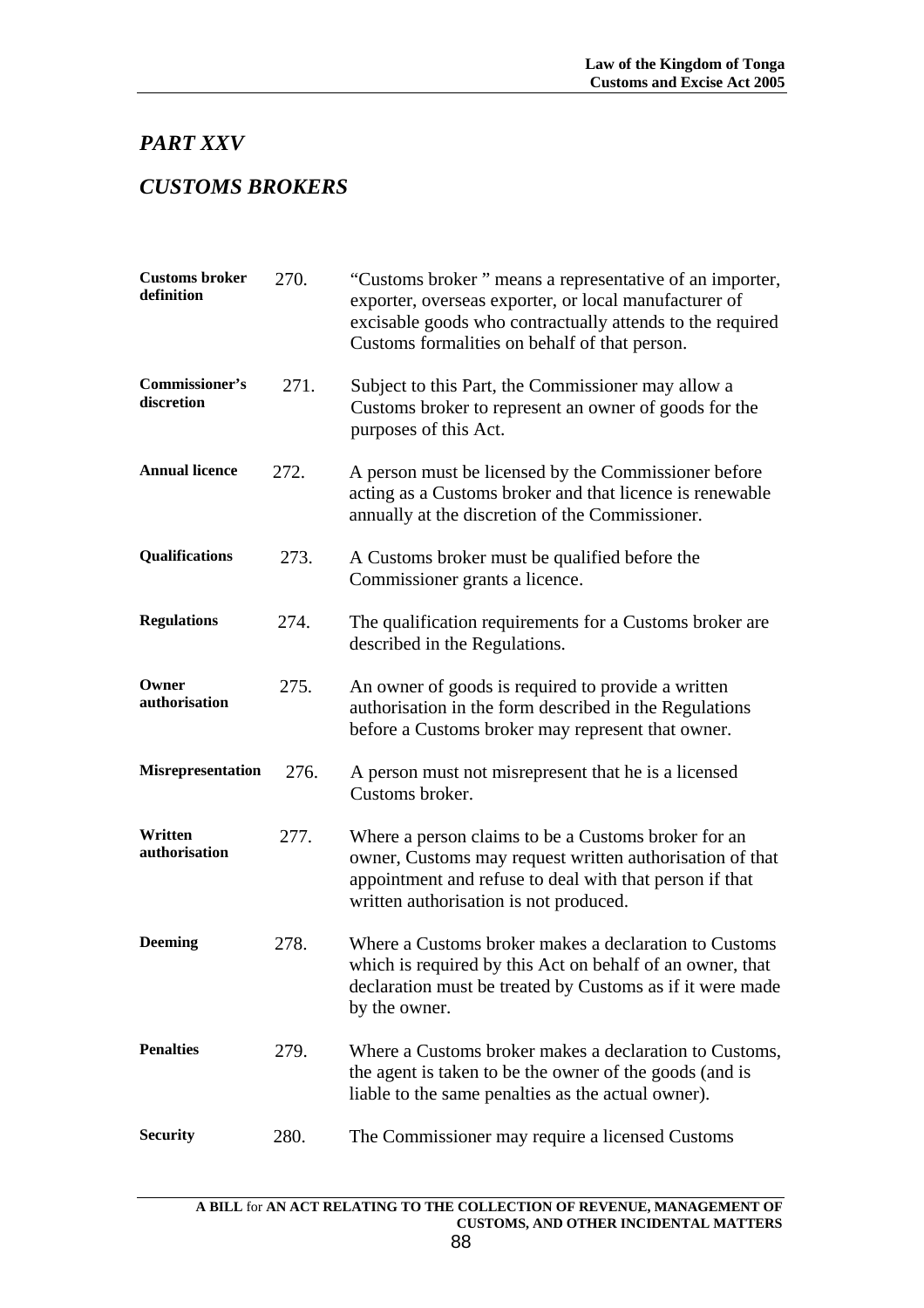|                     |      | broker to give a security in the amount described in<br>Regulations to Customs for compliance with the<br>conditions of the licence.                                                                                             |
|---------------------|------|----------------------------------------------------------------------------------------------------------------------------------------------------------------------------------------------------------------------------------|
| <b>Revocation</b>   | 281. | The Commissioner may revoke a Customs broker's<br>licence for non-compliance with the terms of the licence.                                                                                                                      |
| <b>Annual fee</b>   | 282. | A Customs broker must pay an annual fee described in the<br>Regulations for a Customs broker's licence.                                                                                                                          |
| <b>Corporations</b> | 283. | (1) Where a corporation is nominated as a Customs<br>broker, any document presented to a proper officer by that<br>corporation is to be signed only by a natural person who<br>is a Customs broker employed by that Corporation. |
|                     |      | (2) A corporation acting as a Customs broker cannot<br>claim in its defence in any Customs prosecution or<br>proceedings, that a document presented to a proper officer<br>was not signed by an authorised officer.              |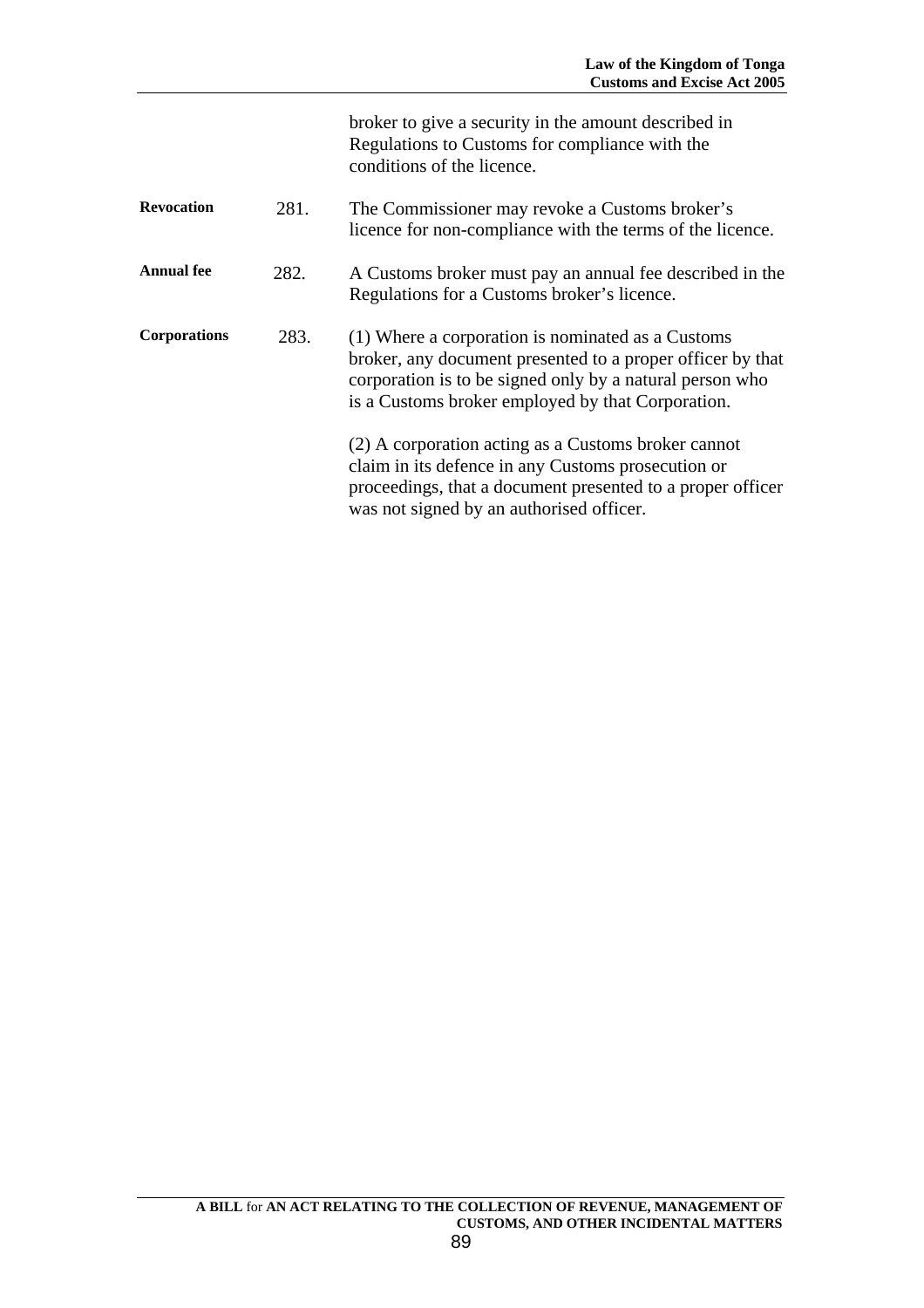### *PART XXVI*

## *ADMINISTRATION*

| <b>General</b><br>administration   | 284. | The Commissioner is responsible for the general<br>management and administration of this Act and for any<br>other matter conferred on him by any other enactment.                                                                                |
|------------------------------------|------|--------------------------------------------------------------------------------------------------------------------------------------------------------------------------------------------------------------------------------------------------|
| <b>Import licensing</b>            | 285  | (1) The Minister may introduce a sectoral import<br>licensing program (not inconsistent with WTO<br>obligations) where it is considered necessary to achieve<br>immediate major social and revenue goals within the<br>Kingdom of Tonga.         |
|                                    |      | (2) Any import licensing program introduced under this<br>section must apply only to sensitive goods.                                                                                                                                            |
|                                    |      | (3) Where an import licensing program is introduced<br>under this Section the details are to be described in<br>Regulations.                                                                                                                     |
| <b>Delegation</b>                  | 286. | The Commissioner may delegate to any Customs officer<br>any power or duty imposed on him by this Act or any<br>other law of the Kingdom of Tonga, but not this power of<br>delegation.                                                           |
| Commissioner                       | 287. | Where a delegated power or duty is exercised by the<br>delegate, that activity shall be interpreted as being<br>exercised by the Commissioner.                                                                                                   |
| <b>Appointment of</b><br>ports etc | 288. | (1) The Commissioner may by notice published in the<br>Gazette, appoint, name, and fix the limits of ports,<br>airports, wharves, sufferance wharves, or boarding<br>stations for the purposes of this Act (referred to as<br>"Customs places"). |
|                                    |      | (2) The Commissioner may by notice published in the<br>Gazette, revoke or vary any notice published under<br>subsection (1) or any such appointment made prior to the<br>commencement of this Act.                                               |
|                                    |      | (3) The Commissioner may in unusual circumstances and<br>at his discretion, approve or revoke in writing, places for<br>the loading or unloading of goods and the embarkation or<br>disembarkation of passengers.                                |
|                                    |      | (4) Appointments made by the Commissioner under                                                                                                                                                                                                  |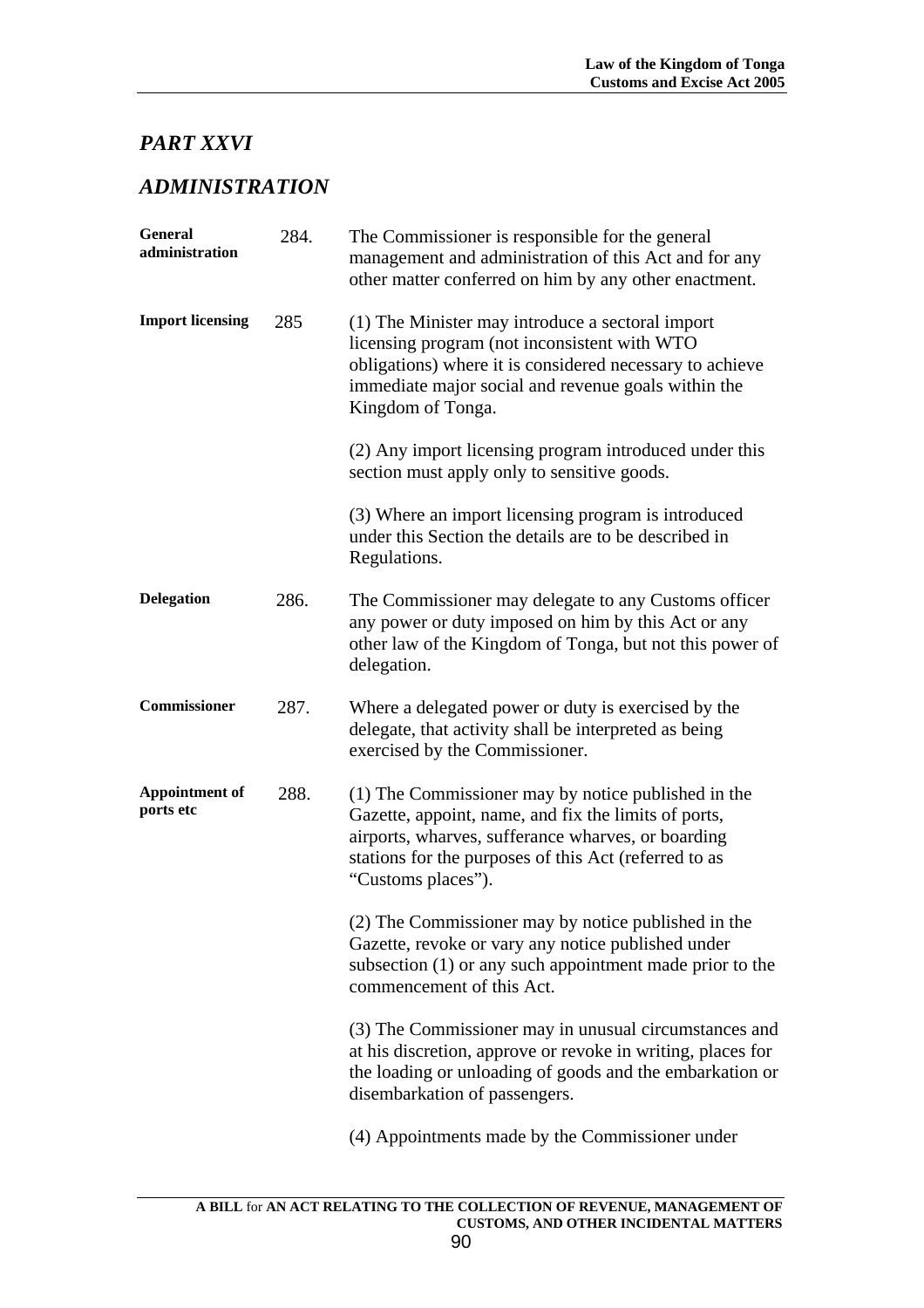|                                                      |      | subsections $(1)$ and $(3)$ may be for the limited purpose<br>specified in the notice or in writing.                                                                                                                                                             |
|------------------------------------------------------|------|------------------------------------------------------------------------------------------------------------------------------------------------------------------------------------------------------------------------------------------------------------------|
|                                                      |      | (5) The Commissioner may at his discretion, approve or<br>revoke in writing, any place within the Kingdom of<br>Tonga for the storage, examination, or security of goods<br>under Customs control.                                                               |
| <b>Indemnity</b>                                     | 289. | No judicial proceedings may be commenced against any<br>person performing lawful duties under this Act in respect<br>of such duties.                                                                                                                             |
| Confidentiality                                      | 290. | No person exercising powers under this Act is to<br>communicate to any unauthorised person, directly or<br>indirectly, any information or document obtained in the<br>administration of this Act or any other law of the<br>Kingdom of Tonga.                    |
| <b>Powers of police</b>                              | 291. | Members of the Tonga Police Force have the same<br>powers, authority and privileges as Customs officers<br>when performing duties in accordance with this Act.                                                                                                   |
| Police to assist                                     | 292. | Where requested, Police officers must assist Customs<br>officers in the exercise of their duties.                                                                                                                                                                |
| Days of operation                                    | 293. | Customs offices will be open from <b>Monday to Friday</b><br>but not on weekends or public holidays unless a person<br>has made prior written arrangements in accordance with<br>the Regulations with the proper officer responsible for<br>that Customs office. |
| <b>Hours</b> of<br>operation                         | 294. | Unless prior written arrangements are made with the<br>proper officer, the hours of operation for Customs offices<br>are between 8.30am and 4:30pm.                                                                                                              |
| <b>Location of</b><br><b>Customs offices</b>         | 295. | The locations of Customs offices are described in the<br>Regulations.                                                                                                                                                                                            |
| Payable to<br>Crown                                  | 296. | All money collected by Customs is payable to the<br>consolidated revenue of the Kingdom of Tonga.                                                                                                                                                                |
| <b>Licensing of</b><br>coastal aircraft<br>and ships | 297. | The Commissioner may license coastal aircraft and<br>coastal ships to carry goods under Customs control<br>subject to any security imposed and the conditions<br>imposed in the licence.                                                                         |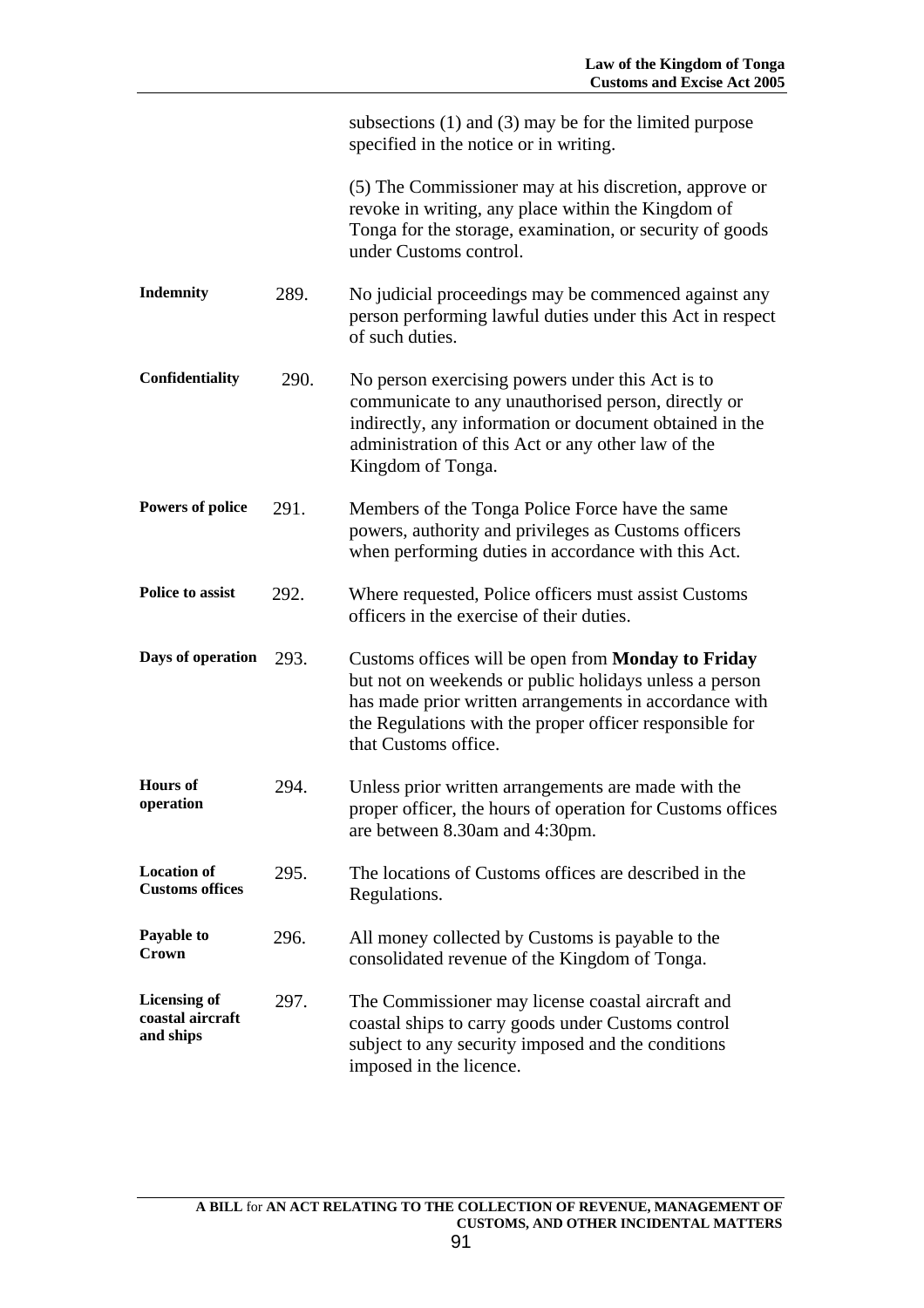# *PART XXVII*

# *MISCELLANEOUS*

| <b>Compatibility of</b><br>systems | 298. | A person may provide a declaration to Customs under this<br>Act in an electronic format only if the person is first<br>registered with Customs to ensure compatibility of<br>systems.                                                                                   |
|------------------------------------|------|-------------------------------------------------------------------------------------------------------------------------------------------------------------------------------------------------------------------------------------------------------------------------|
| Electronic<br>communication        | 299. | The Regulations describe how a person may register with<br>Customs for electronic communication of declarations.                                                                                                                                                        |
| <b>Agreement</b>                   | 300. | Persons registering to communicate with Customs<br>electronically are required to enter an agreement with the<br>Commissioner setting out the terms and conditions of that<br>arrangement.                                                                              |
| Commissioner<br>authorised         | 301. | The Commissioner is authorised to make lawful decisions<br>to deal with circumstances arising from the administration<br>of this Act which are not specifically covered by this Act.                                                                                    |
| Compensation                       | 302. | The Minister may decide not to proceed with a matter to<br>court but instead accept on behalf of the Government a<br>compensatory payment from any person reasonably<br>suspected of the contravention of this Act so long as the<br>affected person agrees in writing. |
| <b>Forms</b>                       | 303. | (1) Where required, the Commissioner may specify in<br>Regulations what forms must be used for the purposes of<br>the Customs laws.                                                                                                                                     |
|                                    |      | (2) Where forms are described in Regulations those forms<br>must be used.                                                                                                                                                                                               |
| <b>Regulations</b>                 | 304. | (1) The Minister may make Regulations prescribing:                                                                                                                                                                                                                      |
|                                    |      | (a) matters required or permitted by this Act to be<br>prescribed by Regulations; or                                                                                                                                                                                    |
|                                    |      | (b) any matters necessary or convenient to be prescribed<br>for carrying out, better understanding or giving effect to<br>this Act (regardless of whether that matter is required or<br>permitted by this Act to be prescribed by the<br>Regulations).                  |
|                                    |      | (2) Regulations made under subsection (1) may provide<br>for forfeiture of goods and the imposition of a fine of an                                                                                                                                                     |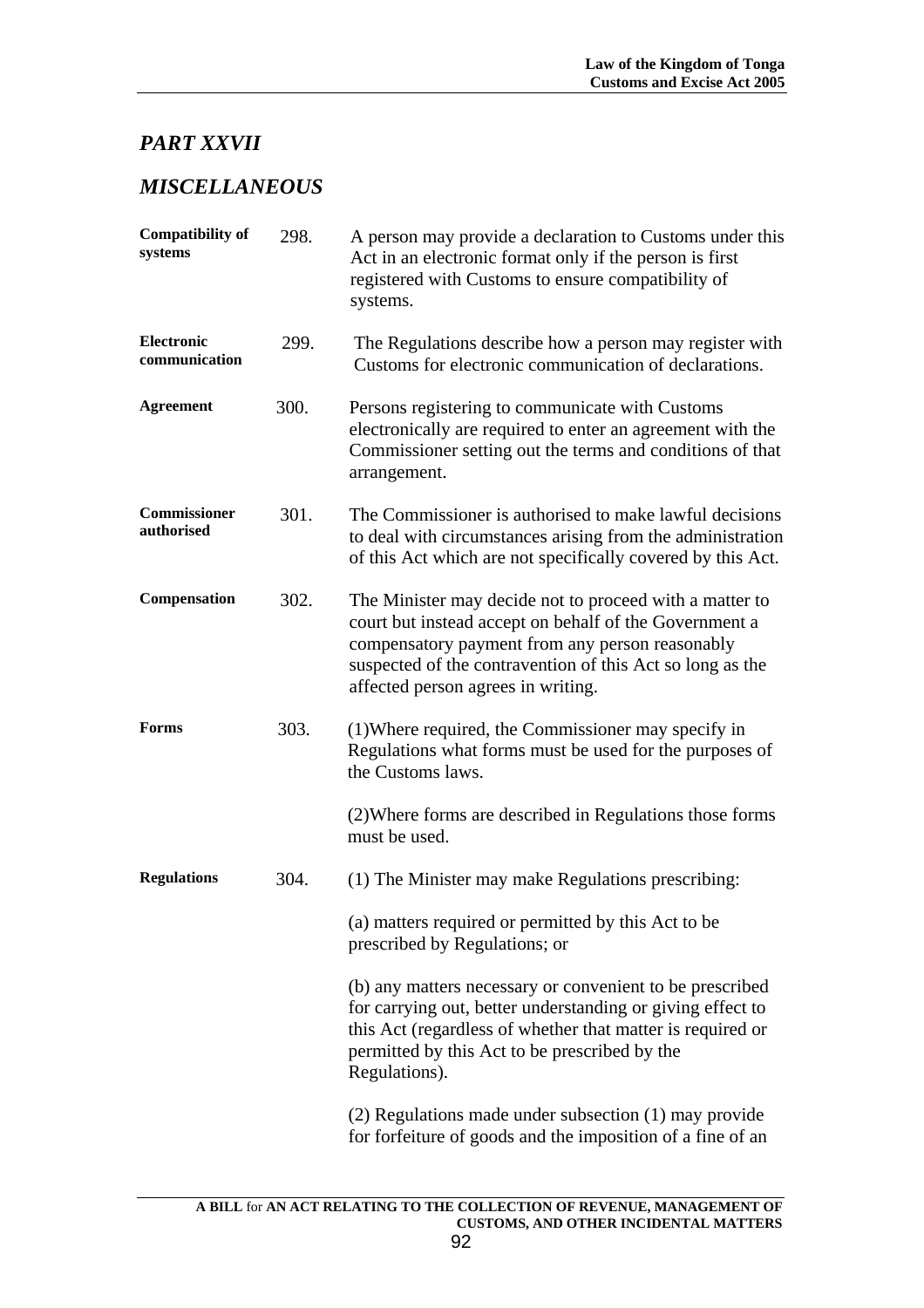|                          |      | amount not exceeding [TOP\$ XX] for contraventions of<br>or failure to comply with any Regulations.                                                                                                                                                                                                             |
|--------------------------|------|-----------------------------------------------------------------------------------------------------------------------------------------------------------------------------------------------------------------------------------------------------------------------------------------------------------------|
| <b>Detention notice</b>  | 305. | Where the Commissioner is satisfied that an aircraft or<br>ship should be detained at a boarding station, a detention<br>notice in writing is to be provided to the master detaining<br>that conveyance until written permission to depart is<br>provided.                                                      |
| <b>Translations</b>      | 306. | A person producing any document to Customs in a<br>language which is not the official language spoken in the<br>Kingdom of Tonga must, if requested, provide a<br>translation of that document to the satisfaction of<br>Customs at his own expense.                                                            |
| <b>Official receipts</b> | 307. | The Commissioner must provide an official receipt for<br>any money collected by him or his delegates and is to be<br>in the form of an endorsed or receipted copy of the<br>prescribed Customs form submitted by the person with<br>the payment.                                                                |
| <b>Legal tender</b>      | 308. | Monies paid to Customs to acquit Customs liabilities are<br>to be in legal tender for the Kingdom of Tonga.                                                                                                                                                                                                     |
| <b>Agents</b>            | 309. | (a) Owners of aircraft and ships must appoint<br>representatives within the Kingdom of Tonga where the<br>masters of those aircraft and ships are obliged to comply<br>with Customs laws, formalities, or procedures; and                                                                                       |
|                          |      | (b) Owners of aircraft and ships must ensure either<br>personally or through their appointed agents that all<br>Customs enactments are complied with and any other<br>Customs formalities and requirements required by this<br>Act or the Regulations are completed to the satisfaction of<br>the Commissioner. |
| Ship's stores            | 310. | Ship's stores are only those goods for consumption or use<br>by the aircraft or ship, its officers, crew, and passengers<br>and any goods (excluding passenger's baggage) not so<br>required, are, for the purposes of this Act, the cargo of<br>that aircraft or ship.                                         |
| <b>Repeal provisions</b> | 311. | (1) The Customs and Excise Act CAP 67 is hereby<br>repealed.                                                                                                                                                                                                                                                    |
|                          |      | (2) With respect to the Customs and Excise Act CAP 67<br>and any other enactment now repealed, the following<br>provisions apply $-$                                                                                                                                                                            |